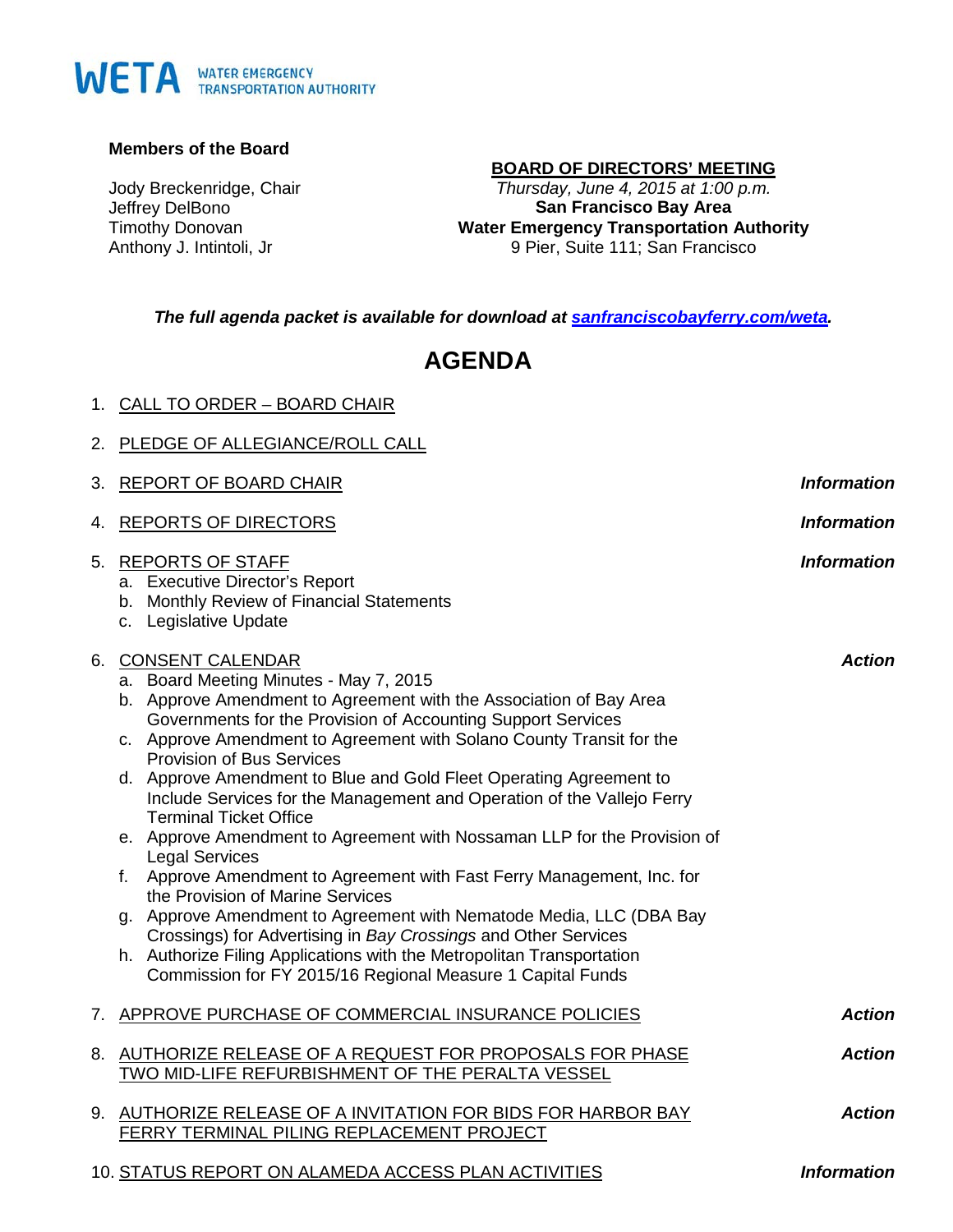| 11. AUTHORIZE EXECUTIVE DIRECTOR TO NEGOTIATE AND EXECUTE<br>LEASE AGREEMENT WITH THE CITY OF ALAMEDA FOR THE ALAMEDA<br>MAIN STREET FERRY TERMINAL OVERFLOW PARKING LOT | <b>Action</b> |
|--------------------------------------------------------------------------------------------------------------------------------------------------------------------------|---------------|
| 12. ADOPT WETA SYSTEM EXPANSION POLICY                                                                                                                                   | <b>Action</b> |
| 13. ADOPT WETA SYSTEM PERFORMANCE TARGETS POLICY                                                                                                                         | <b>Action</b> |
| 14. ADOPT WETA TERMINAL ACCESS POLICY                                                                                                                                    | Action        |
| 15. OPEN TIME FOR PUBLIC COMMENTS FOR NON-AGENDA ITEMS                                                                                                                   |               |

## ADJOURNMENT

This information will be made available in alternative formats upon request. To request an agenda in an alternative format, please contact the Board Secretary at least five (5) working days prior to the meeting to ensure availability.

**PUBLIC COMMENTS** The Water Emergency Transportation Authority welcomes comments from the public. Speakers' cards and a sign-up sheet are available. Please forward completed speaker cards and any reports/handouts to the Board Secretary.

Non-Agenda Items: A 15 minute period of public comment for non-agenda items will be held at the end of the meeting. Please indicate on your speaker card that you wish to speak on a non-agenda item. No action can be taken on any matter raised during the public comment period. Speakers will be allotted no more than three (3) minutes to speak and will be heard in the order of sign-up.

Agenda Items: Speakers on individual agenda items will be called in order of sign-up after the discussion of each agenda item and will be allotted no more than three (3) minutes to speak. You are encouraged to submit public comments in writing to be distributed to all Directors.

Water Emergency Transportation Authority (WETA) meetings are wheelchair accessible. Upon request WETA will provide written agenda materials in appropriate alternative formats to individuals with disabilities. Please send a written request to contactus@watertransit.org or call (415) 291-3377 at least five (5) days before the meeting.

**Participation in a meeting may be available at one or more locations remote from the primary location of the meeting. See the header of this Agenda for possible teleconference locations. In such event, the teleconference location or locations will be fully accessible to members of the public. Members of the public who attend the meeting at a teleconference location will be able to hear the meeting and testify in accordance with applicable law and WETA policies**.

Under Cal. Gov't. Code sec. 84308, Directors are reminded that they must disclose on the record of the proceeding any contributions received from any party or participant in the proceeding in the amount of more than \$250 within the preceding 12 months. Further, no Director shall make, participate in making, or in any way attempt to influence the decision in the proceeding if the Director has willfully or knowingly received a contribution in an amount of more than \$250 within the preceding 12 months from a party or such party's agent, or from any participant or his or her agent, provided, however, that the Director knows or has reason to know that the participant has a financial interest in the decision. For further information, Directors are referred to Government Code section 84308 and to applicable regulations.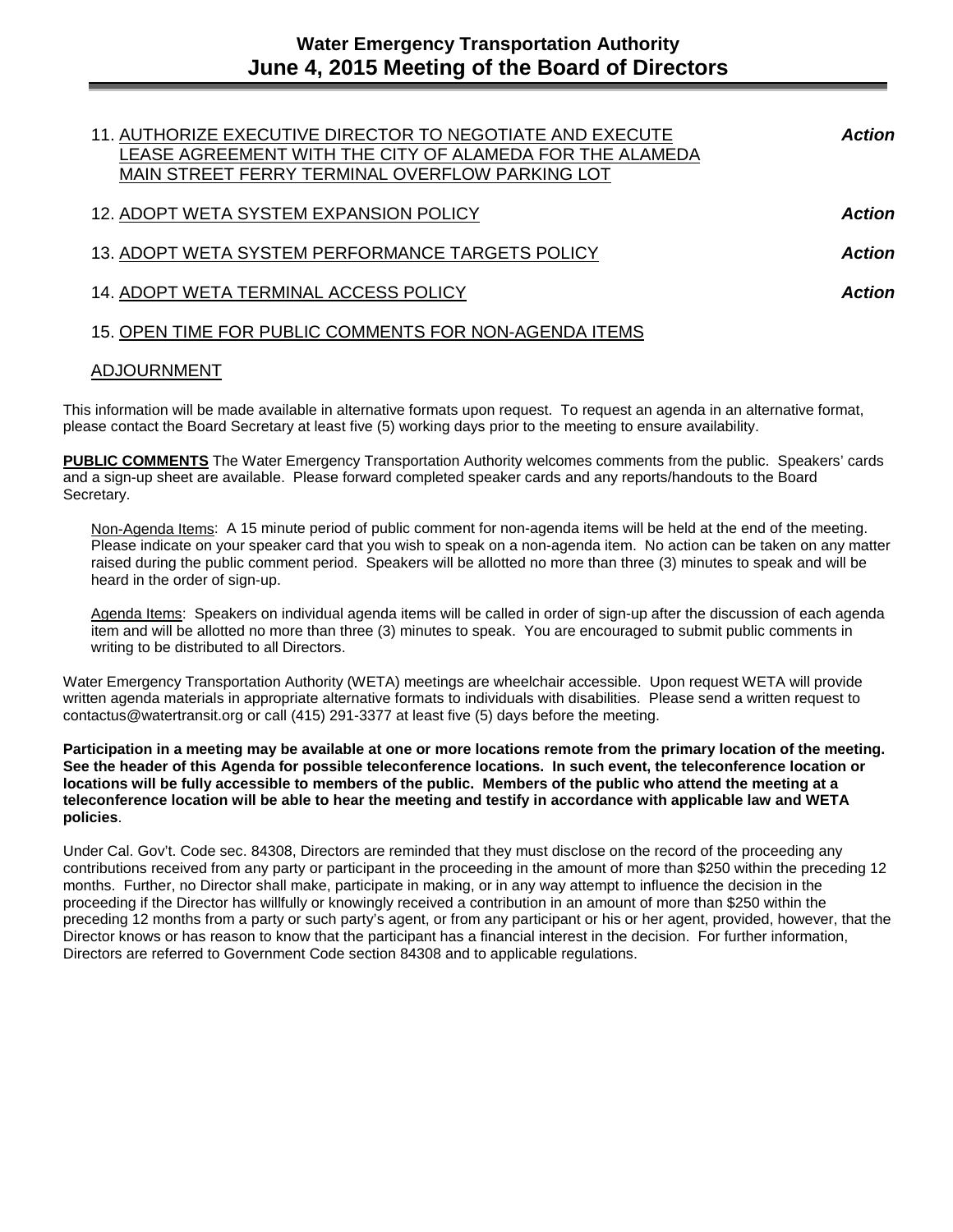

## **M E M O R A N D U M**

TO: WETA Board Members

FROM: Nina Rannells, Executive Director

DATE: June 4, 2015

RE: Executive Director's Report

## **CAPITAL PROJECT IMPLEMENTATION UPDATE**

**Vessel Replacement** –The *Encinal* and *Harbor Bay Express II* are included in the FY 2013/14 Capital Budget for replacement as they have reached the end of their useful lives (generally 25 years) and staff has secured funding commitments for replacement vessels. In December 2013, the Board of Directors approved the contract award to Aurora Marine Design (AMD) for vessel construction management services. The Request for Proposal to construct two new passenger-only vessels was released on September 26, 2014. The Board approved a contract with Kvichak Marine Industries in April 2015 for the construction of two new replacement vessels. Staff expects to issue the Notice to Proceed on June 1.

**Peralta Mid-Life Refurbishment -** The ferry vessel *Peralta* was acquired by WETA from the City of Alameda in April 2011 through the transition of the Alameda Oakland Ferry Service to WETA. Built in 2001 by Nichols Brothers Boat Builders, the *Peralta* has been in service for 13 years and has reached its economic mid-life. This refurbishment project consists of replacing or overhauling the main engines, refurbishment of the passenger cabin, hull work, major system renovation, and replacement of control systems and navigation electronics and will extend the useful life of the vessel to the expected full 25 years.

The refurbishment project is separated into two phases. The Phase 1 scope of work includes refurbishment of main engines, generators and gear boxes, installation of new steering hydraulic pumps and rams, passenger cabin renewal including refurbishment of the restrooms, new carpets, vessel drydock, interior vessel paint, provision of spare gearbox, propellers and shafts. The Board approved a contract with Bay Ship and Yacht for Phase 1 work in February 2015. Phase 1 is near completion with sea trials occurring in the first week of June.

Staff is anticipating issuing an RFP for Phase 2 of the project in Summer 2015 so that we are in a position to award a contract for work this coming winter. Phase 2 will include replacement of all control systems and navigation electronics, snack bar renewal, and exterior cabin paint.

**Vallejo Ferry Terminal Maintenance Dredging** – This project will dredge the Ferry Terminal basin and refurbish the passenger float. The last maintenance dredging episode occurred in 2011; the basin has silted and requires maintenance dredging. CLE Engineering was awarded a contract to assist staff with permitting and project management on October 16, 2014. All permit applications have been submitted, with no delays expected. An Invitation for Bids (IFB) was released on May 22, 2015, with bids due June 16, 2015. Staff anticipates being in a position to bring a recommendation for award to the Board in August so that work can begin in September and be completed during the Fall construction window.

**North Bay Operations and Maintenance Facility** – This project will construct a new ferry maintenance facility located at Building 165 on Mare Island in Vallejo in two phases. The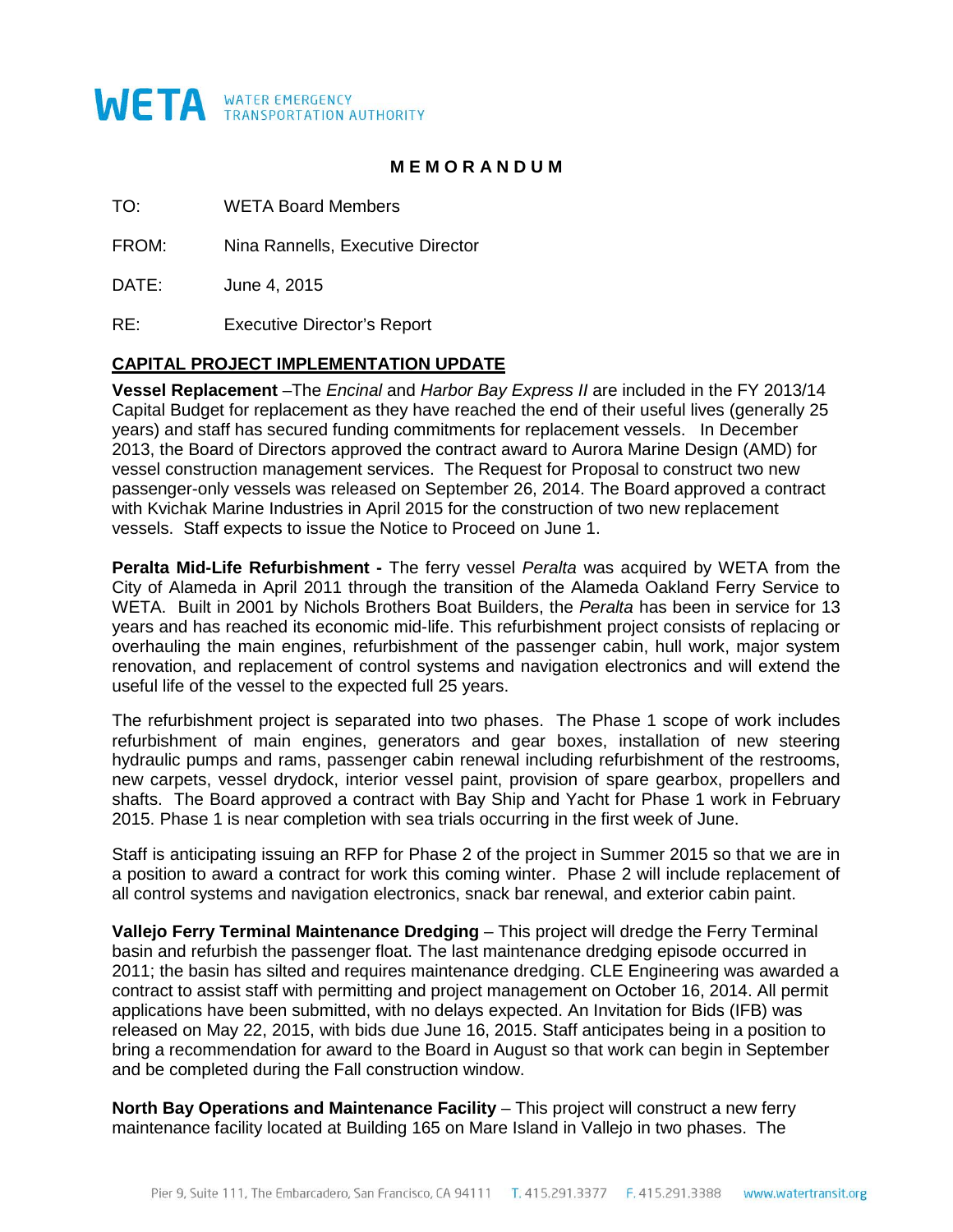landside phase includes site preparation and construction of a new fuel storage and delivery system along with warehouse and maintenance space. The Board of Directors awarded a design-build contract for the landside phase to West Bay Builders in August 2013 and work is anticipated to be complete in Spring 2015. The waterside phase will construct a system of modular floats and piers, gangways, and over-the-water utilities. The Board of Directors awarded a design-build contract for the waterside construction phase to Dutra Construction in July 2014. The existing ferry maintenance facility (Building 477) will be cleaned up as required prior to surrender to Lennar Mare Island, the property owner of the land portion of the project site. Landside construction is anticipated to be complete in May 2015. The final design of the waterside phase is complete. Construction of the waterside facility components will begin within the next two months.

The Navy NEPA environmental review work for the waterside portion of the project is complete. Completion of this documentation by the Navy was required prior to entering into a submerged lands lease with WETA. Staff is coordinating with the Navy to execute the lease agreement approved by the Board in May. All required permits for the waterside construction phase of the project have been received.

**Regional Passenger Float Construction** – This project will construct a new regional spare float that can be utilized as a backup for the Vallejo terminal float as well as other terminal sites such as downtown San Francisco when the permanent terminal floats must undergo periodic dry-dock, inspection, and repair. This spare would support ongoing daily services and would be a valuable asset to have available for use in unplanned or emergency conditions. Ghirardelli Associates Inc. was selected as the project construction manager. Procurement of the passenger float construction contract was combined with the North Bay Operations and Maintenance Facility Project construction contract. The Request for Proposals for the project was released on February 28 and the construction contract was awarded to Dutra Construction on July 10, 2014. The contract was executed in July 2014. Final design was completed in December 2014 and float construction has commenced and the float is anticipated to be delivered in Summer 2015.

**Central Bay Operations and Maintenance Facility** – This project will develop an operations and maintenance facility at Alameda Point to serve as the base for WETA's existing and future central bay ferry fleet. The proposed project would provide running maintenance services such as fueling, engine oil changes, concession supply, and light repair work for WETA vessels. The new facility will also serve as WETA's Operations Control Center for day-to-day management and oversight of service, crew, and facilities. In the event of a regional emergency, the facility would function as an Emergency Operations Center, serving passengers and sustaining water transit service for emergency response and recovery.

A 60-year lease agreement for the site was approved by WETA and the City in February/March 2015. Additionally, WETA and the City executed a Memorandum of Understanding regarding construction of a replacement seal haulout at Alameda Point.

On June 4, the Bay Conservation and Development Commission (BCDC) has scheduled a hearing and vote to approve a Major Permit for construction of the project. Pending approval of the Major Permit, staff will proceed with completing permitting with the U.S. Army Corp of Engineers (USACOE) prior to requesting authorization from the WETA Board to release construction bid documents for the project this summer. Staff has reached out to the Building Trades Council of Alameda County to initiate discussions regarding developing a Project Labor Agreement for this project utilizing the Model Agreement adopted by the Board in December 2013. On May 18, staff met on-site with interested members of the community to review potential locations for construction of a replacement haulout site. Based on feedback from the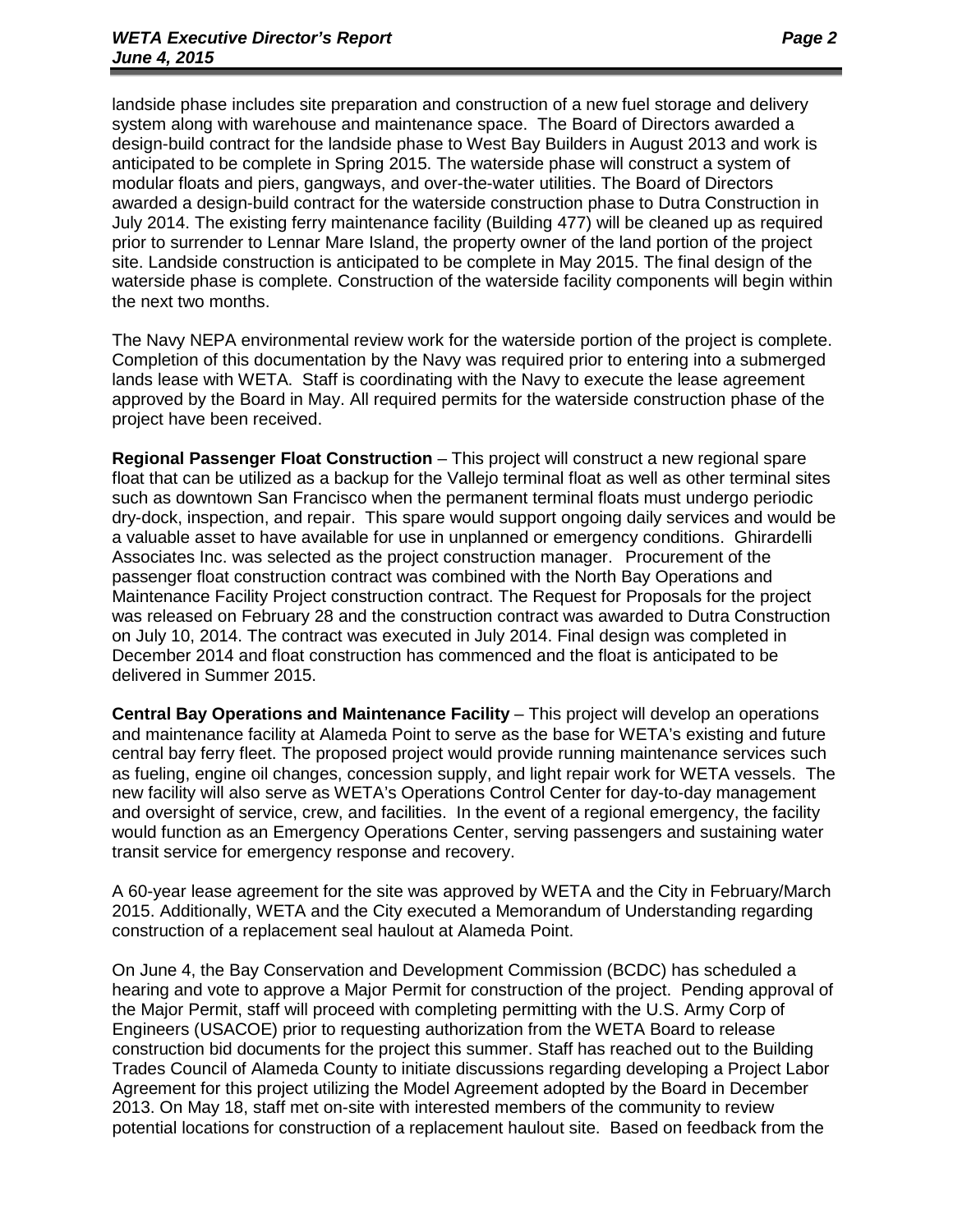community and consultation with marine biologists, staff is working to prepare a recommended concept design that would be submitted for permitting approval as early as July 2015.

**Downtown San Francisco Ferry Terminal Expansion Project** – This project will expand berthing capacity at the Downtown San Francisco Ferry Terminal in order to support new and existing ferry services to San Francisco as set forth in WETA's Implementation and Operations Plan. The proposed project would also include landside improvements needed to accommodate expected increases in ridership and to support emergency response capabilities.

A Notice of Availability for the Final EIS/EIR and FTA's Record of Decision were published in the Federal Register in September 2014. The WETA Board certified the Final EIR in October 2014. A Memorandum of Understanding with the Port of San Francisco defining roles and responsibilities for project design development was executed last month. On May 11<sup>th</sup>, the project was presented at a joint meeting of the BDCD Design Review Board and Port Waterfront Design Advisory Committee for design review. A License Agreement was also executed with the Port of San Francisco last month to authorize on-site geotechnical, bathymetry, and surveying work in support of design development necessary to advance project permitting with the San Francisco Bay Regional Water Quality Control Board, the BCDC, and the USACOE. On July 1, the project is scheduled to be presented to the City of San Francisco Historic Preservation Commission for design review.

## **SERVICE DEVELOPMENT UPDATE**

**Richmond Ferry Service** – This service will provide an alternative transportation link between Richmond and downtown San Francisco. The conceptual design includes plans for replacement of an existing facility (float and gangway) and a phased parking plan. The WETA Board adopted a Funding Agreement and Memorandum of Understanding with the Contra Costa Transportation Authority at its March 2015 meeting that funds the operation for a minimum period of 10 years.

Staff is currently working with the FTA on resource agency consultation and preparation of the NEPA environmental review. Consultation with the State Historic Preservation Office is complete. Terminal design activities have begun and staff has held initial meetings with the Bay Conservation and Development Commission. The next project activity will be the initial efforts for vessel procurement.

**Treasure Island Service** – This project, which will be implemented by the Treasure Island Development Authority (TIDA), the San Francisco County Transportation Authority (acting in its capacity as the Treasure Island Mobility Management Authority) and the prospective developer, will institute new ferry service to be operated by WETA between Treasure Island and downtown San Francisco in connection with the planned Treasure Island Development Project. The development agreement states that ferry operations would commence with the completion of the  $50<sup>th</sup>$  residential unit.

WETA staff is working cooperatively with City staff on this City-led project and participating in regular meetings of the Technical Advisory Committee convened to update and further develop the Treasure Island Mobility Management Program, which will include new ferry service provided in conjunction with the development project. The City is scheduled to consider adoption of preliminary toll policies in fall 2015 that will include a financial plan for the Mobility Management Program. Staff expects to begin negotiation of a Memorandum of Understanding (MOU) with the City that would set forth the terms and conditions under which WETA would operate the future Treasure Island ferry service. The finalization and execution of an MOU for the Treasure Island service would be subject to future consideration by the WETA Board.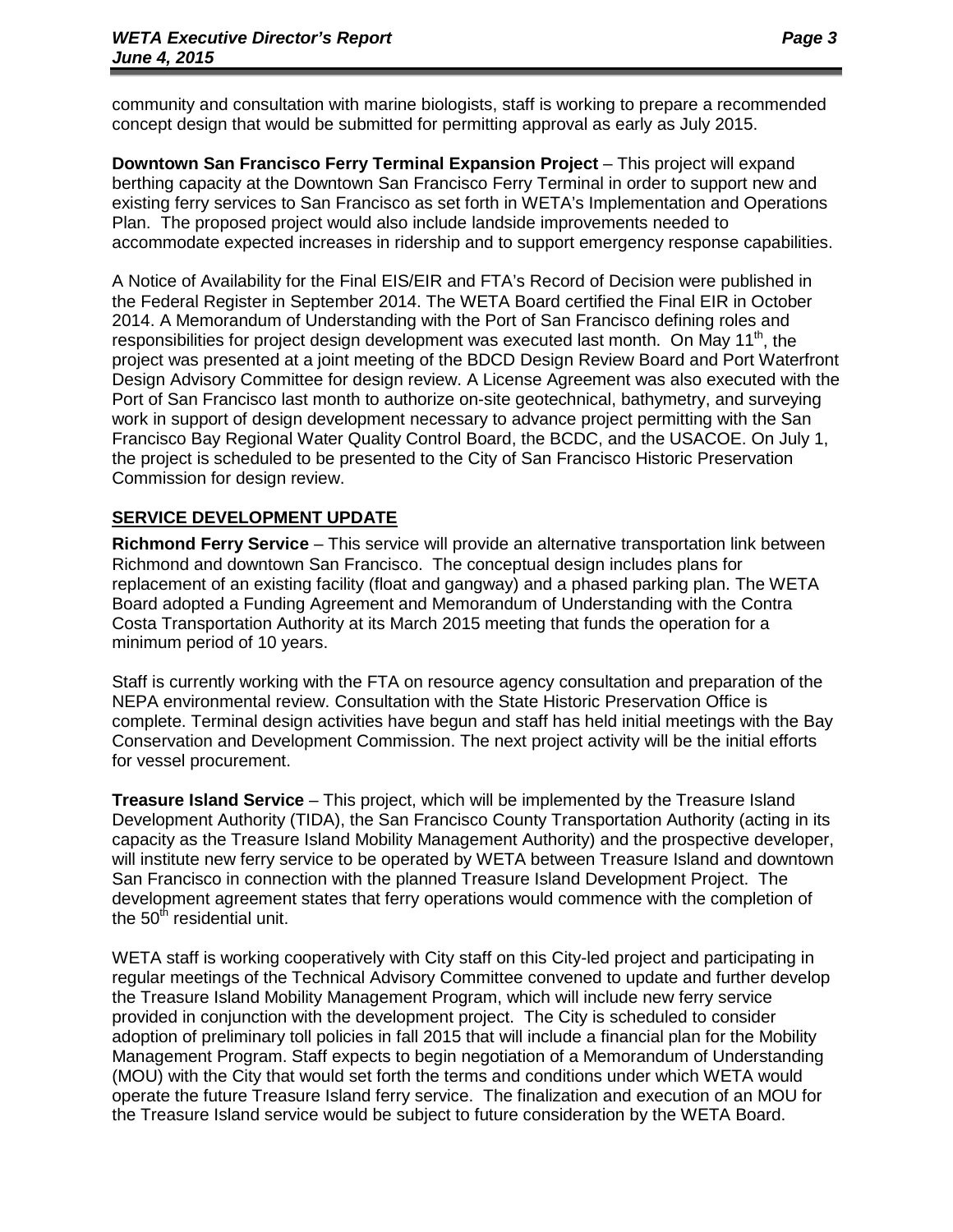**Berkeley Environmental Studies** – This service will provide an alternative transportation link between Berkeley and downtown San Francisco. The environmental and conceptual design work includes plans for shared use of an existing City owned parking lot at the terminal site between ferry and local restaurant  $(H^s$  Lordships) patrons. City participation is required in order to move the project forward and reach agreement on a shared use concept. The project will require a conditional use permit reviewed by the City's Planning Commission, Zoning Adjustment Board, and City Council. Similar to Richmond, a Project Memorandum of Understanding the project and identifying funding sources will need to be developed for adoption by the City Council and WETA Board.

Staff has coordinated with FTA staff to discuss the process for completion of the Final EIS/EIR. FTA has recently expressed that it will not be able to complete the NEPA process and issue a Record of Decision because a long-term operational funding source is not available for the service. Staff is evaluating a process to complete the CEQA process in the near term. The NEPA process could be completed at a later date if an operational funding source is identified.

## **SYSTEM STUDIES**

**Alameda Terminals Access Study** – Both ferry terminals in Alameda have experienced a surge in ridership beginning with the first BART strike in July 2013. As a result, parking at both terminals typically spills onto adjacent streets and informal parking lots. WETA is partnering with City of Alameda staff to prepare plans to address the immediate issue and identify mid- to longterm solutions. In response to WETA staff activity, the City of Alameda Transportation Commission formed its own Ad Hoc Subcommittee to investigate improvements for ferry terminal access. In addition to Transportation Commission members and City of Alameda staff, the Subcommittee also includes WETA staff and representatives from AC Transit and local community organizations.

One of the original intents of the WETA Access Plan was to engage agency partners in finding access solutions. The formation of the Ad Hoc Subcommittee represents a success of the planning effort: the City of Alameda is engaged and is helping to improve access to ferry services for its residents. AC Transit has also developed proposals for service to Main Street to share with the Subcommittee. During this time, WETA staff has put access plan activities on hold to work collaboratively with the City and other partners to focus on parking strategies. The plan will restart with a fresh focus on alternative modes such as buses, shuttles, bicycles and pedestrian improvements after the Main Street overflow parking issue is considered by the Subcommittee.

**Alameda Seaplane Lagoon Study** - The City of Alameda has proposed a new ferry terminal located along Seaplane Lagoon at Alameda Point. Consistent with terms of the 2014 Transition Agreement executed between WETA and the City of Alameda, both parties are working together to explore the viability of a new ferry service connecting Seaplane Lagoon and San Francisco. WETA staff has met regularly with staff from the cities of Alameda and Oakland along with the Port of Oakland to prepare an operational evaluation of a Seaplane Lagoon ferry service. The goal of the evaluation is to identify the range of alternatives for ferry service in the central bay considering terminals at Seaplane Lagoon, Main Street and/or Clay Street in Oakland. The costs, service quality and ridership implications of each service scenario will be estimated. The results of the evaluation will ultimately feed into a concept engineering analysis that will estimate capital costs and permitting requirements for a new facility.

Staff is working with the City of Alameda to draft a Memorandum of Understanding (MOU) that would set forth the terms and conditions under which a Seaplane Lagoon Ferry Service would be implemented, including construction of new facilities and service operations. The finalization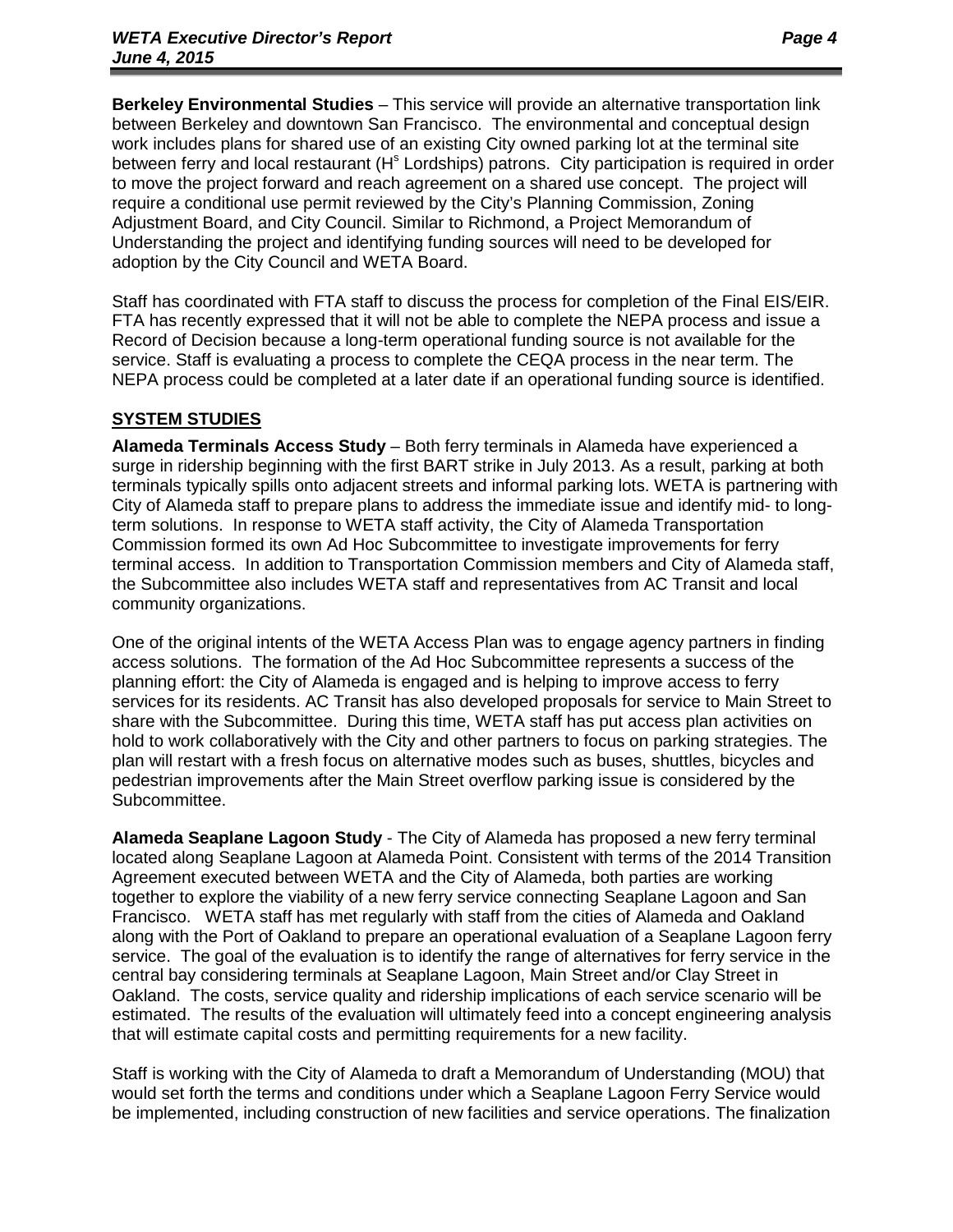and execution of an MOU for the Seaplane Lagoon service would be subject to future consideration by the WETA Board and the City of Alameda.

**Mission Bay Ferry Terminal** – The Golden State Warriors basketball team has identified a preferred arena site at the foot of 16<sup>th</sup> Street in the Mission Bay neighborhood of San Francisco. A Mission Bay ferry terminal has been identified in both WETA and City of San Francisco planning documents as a potential future infrastructure investment but no significant planning or development work has been conducted to date and no funding exists to develop this as a terminal site.

Staff will continue to coordinate with the Port of San Francisco, and the City of San Francisco along with other relevant stakeholders, including the Warriors, to consider how the agency may play a role in integrating the development of this project with existing and/or future WETA ferry services to San Francisco as opportunities present themselves. Staff has secured consultant services to initiate a feasibility study for this project. The study will evaluate site engineering and coastal constraints, as well as potential operating scenarios at a conceptual level.

**Site Feasibility Studies** – Site feasibility reports have been prepared in cooperation with the cities of Hercules, Martinez, Antioch and Redwood City in an effort to identify site constraints and design requirements and better understand project feasibility and costs associated with development of terminals and services to these cities. The Contra Costa County Transportation Authority, as the county transportation planning and funding authority, has utilized this information to develop a Financial Feasibility of Contra Costa Ferry Service Report (completed June 2014) to assess the feasibility of implementing ferry services in the county. The report concludes that of the candidate ferry terminals in Contra Costa County, only the Richmond project is financially feasible at this time.

## **OTHER**

Senate Bill 231 – SB 231, authored by Senator Ted Gaines (El Dorado Hills) and sponsored by the Tahoe Transportation District, does three things, two of which benefit WETA.

- 1. It makes ferries eligible for grants under the Affordable Housing and Sustainable Communities Program (AHSC), which was created in the 2014-15 budget to spend 20% of the cap and trade money.
- 2. It makes ferries eligible for the Low Carbon Transit Operation Program (LCTOP), which is also funded by cap and trade money. It is this portion that we were seeking.
- 3. It gives the Lake Tahoe area a fixed percentage of State Transit Assistance program to take into account its special transportation needs.

SB 231 passed the Senate Transportation Committee on April 28 on a unanimous vote and is headed for the Senate Appropriations Committee next. Barry Broad has been working with Senator Gaines' office to support this bill for the benefit it provides to WETA by clarifying general ferry system eligibility for these program funds.

**Emergency Response Plan –** WETA's enabling legislation, SB 976 as amended by SB 1093, directed the agency to provide comprehensive water transportation and emergency coordination services for the Bay Area region. WETA's Emergency Water Transportation System Management Plan (EWTSMP) was published and approved in 2009. Since this time, WETA has taken on new roles and responsibilities including assuming ownership of three existing ferry routes and starting the new East Bay to South San Francisco service. Utilizing the services of Lee Rosenberg with Navigating Preparedness Associates, staff has embarked on a process of evaluating existing plans and capabilities and updating WETA's internal and external emergency response plans. Initial efforts associated with this work included conducting an initial set of stakeholder meetings with the U.S. Coast Guard Sector San Francisco, the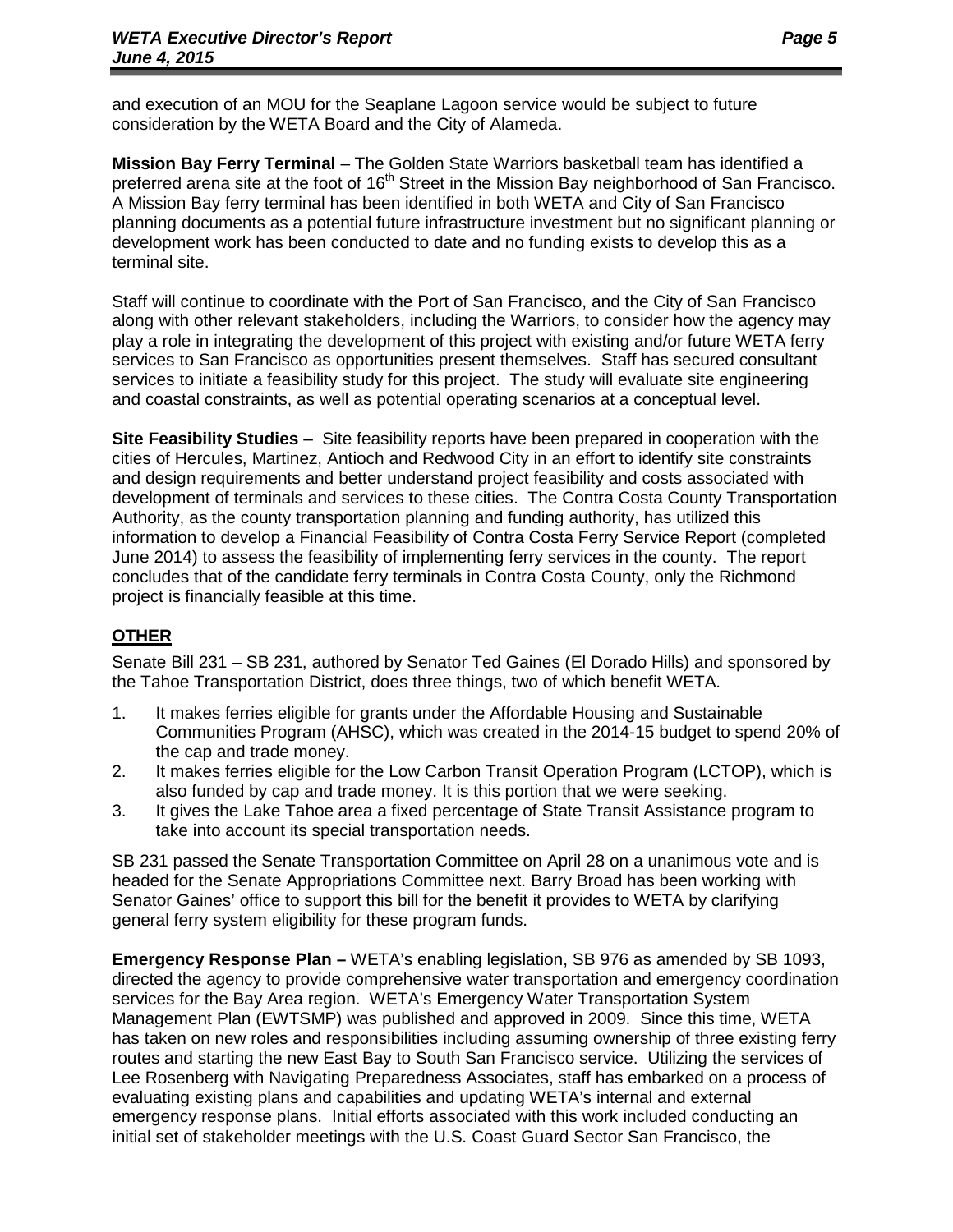Metropolitan Transportation Commission, Blue & Gold Fleet, California Office of Emergency Services, and San Francisco Department of Emergency Management in early 2015. Information and feedback from the meetings will be used in shaping the plan updates and associated work. Navigating Preparedness has prepared an outline and structure for the document and is in the process of developing a draft plan.

**Coast Guard Manning Requirements -** Blue and Gold Fleet, our contract operator, was recently informed by the U.S. Coast Guard of a proposed change to the manning requirements of small passenger vessels operating in the San Francisco Bay including WETA vessels operated by Blue and Gold Fleet. Changes proposed would increase the deckhand requirement for WETA's vessels over 149 passengers and would result in an estimated \$2 million annual cost increase to WETA's operation. The bulk of this increase would impact the Vallejo service, which would be required to man vessels with twice as many deckhands as is required today. Staff has reached out directly to the Coast Guard to request additional information regarding their work and analysis supporting this recommendation and to request a consultative process to review and discuss any changes that might be made. On May 27, Nina Rannells, Keith Stahnke, Marty Robbins of Fast Ferry Management and representatives from Blue & Gold Fleet met with United States Coast Guard staff to receive a presentation regarding their work to date and begin the consultative process on this initiative.

## **MEETINGS AND OUTREACH**

May 8, Lauren Gularte attended the regional Business Outreach Committee meeting.

On May 11, Kevin Connolly, Mike Gougherty, and Nina Rannells presented the Downtown San Francisco Ferry Terminal project to the BDCD Design Review Board and Port Waterfront Design Advisory Committee for design review.

On May 18, Kevin Connolly and Mike Gougherty led a site visit with interested stakeholders at Alameda Point to review potential locations for providing a replacement seal haulout.

On May 21, Nina Rannells attended the Bay Area Council's 2015 Outlook Conference in San Francisco

On May 21, Kevin Connolly and Mike Gougherty attended a meeting of the Technical Advisory Committee for the Treasure Island Mobility Management Program.

On May 27, Nina Rannells, Keith Stahnke, Marty Robbins of Fast Ferry Management and representatives from Blue & Gold Fleet met with United States Coast Guard to begin the consultative process on their vessel manning review initiative.

On June 1, Lauren Gularte attended an information sharing workshop as part of the activities leading up to the Yellow Command Urban Shield Full-Scale Exercise in September 2015.

On June 4, Lauren Gularte participated in the Port of San Francisco's 2015 Earthquake Exercise focused on validating the Port's emergency plan, including structural building and facility inspections and crowd management strategies in response to simulated evacuation crowds in the vicinity of the Downtown Ferry Terminal.

## **OPERATIONS REPORT**

The Monthly Operating Statistics Report for April 2015 is provided as Attachment A.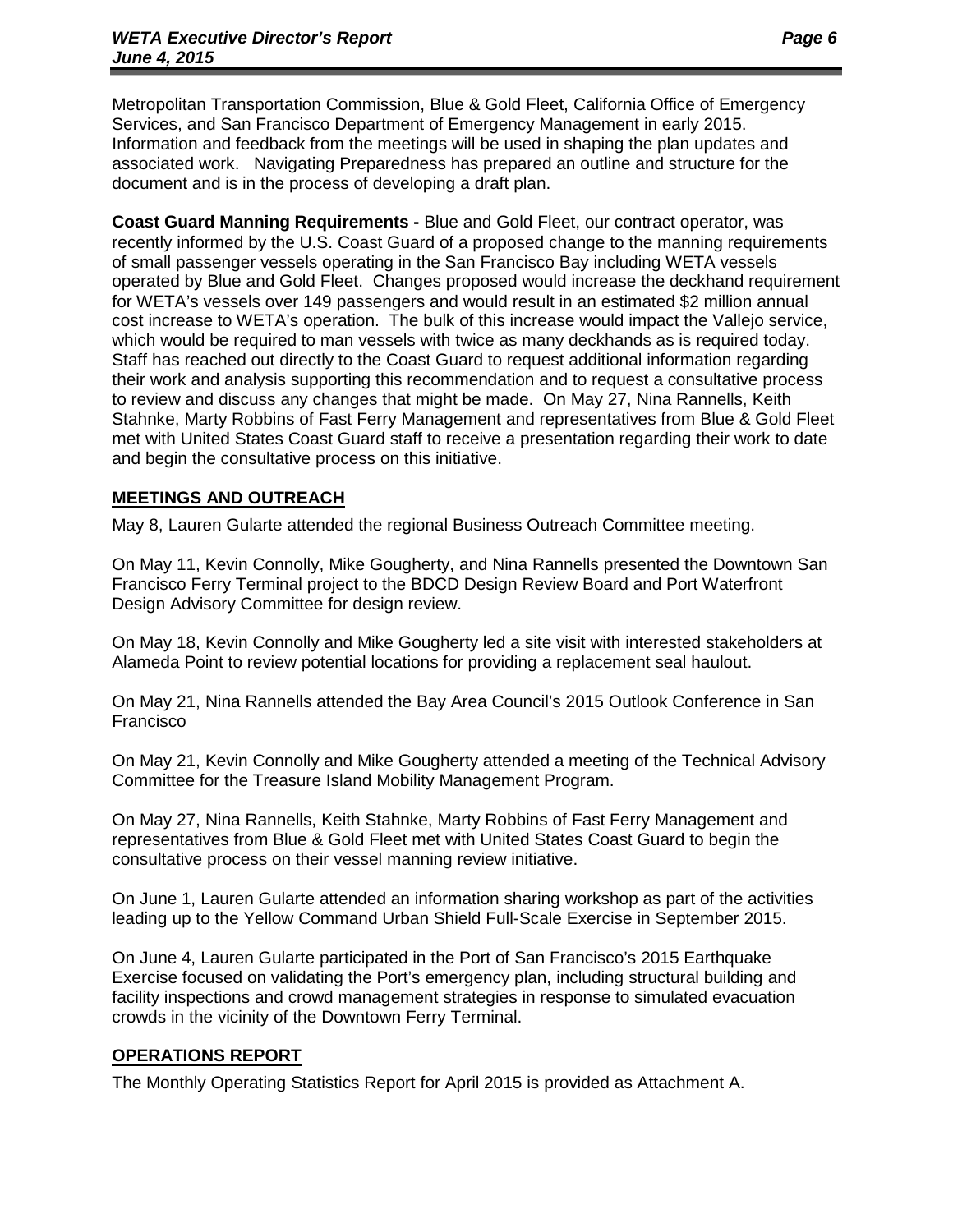## **Attachment A**

#### **Monthly Operating Statistics Report April 2015**

|                  |                               |                                     | Alameda/<br><b>Oakland</b> | <b>Harbor Bay</b> | <b>South San</b><br><b>Francisco</b> | Vallejo* | Systemwide |
|------------------|-------------------------------|-------------------------------------|----------------------------|-------------------|--------------------------------------|----------|------------|
|                  |                               | Total Passengers April 2015         | 76,895                     | 24,421            | 10,224                               | 74,210   | 185,750    |
|                  | vs. last<br>month             | Total Passengers March 2015         | 71,694                     | 25,300            | 10,091                               | 69,070   | 176,155    |
|                  |                               | Percent change                      | 7.25%                      | $-3.47%$          | 1.32%                                | 7.44%    | 5.45%      |
|                  |                               | Total Passengers April 2015         | 76,895                     | 24,421            | 10,224                               | 74,210   | 185,750    |
|                  | s. same<br>month<br>last year | Total Passengers April 2014         | 64,914                     | 21,227            | 7,359                                | 70,428   | 163,928    |
| Ridership        | Š,                            | Percent change                      | 18.46%                     | 15.05%            | 38.93%                               | 5.37%    | 13.31%     |
|                  | prior<br>to date              | Total Passengers Current FY To Date | 729,643                    | 216,937           | 87,391                               | 692,560  | 1,726,531  |
|                  |                               | Total Passengers Last FY To Date ** | 658,189                    | 206,251           | 68,777                               | 669,275  | 1,602,492  |
|                  | $\frac{1}{2}$                 | Percent change                      | 10.86%                     | 5.18%             | 27.06%                               | 3.48%    | 7.74%      |
|                  |                               | Avg Weekday Ridership April 2015    | 2,893                      | 1,110             | 465                                  | 2,908    | 7,376      |
|                  |                               | Passengers Per Hour                 | 180                        | 185               | 60                                   | 149      | 151        |
| <b>Ops Stats</b> |                               | <b>Revenue Hours</b>                | 428                        | 132               | 169                                  | 499      | 1,228      |
|                  |                               | Revenue Miles                       | 5,132                      | 2,976             | 2,704                                | 13,671   | 24,483     |
| Fuel             |                               | Fuel Used (gallons)                 | 46,492                     | 14,036            | 18,613                               | 113,409  | 192,549    |
|                  |                               | Avg Cost per gallon                 | \$2.34                     | \$2.34            | \$2.34                               | \$2.29   | \$2.33     |

*\* Vallejo ridership includes ferry + 5534 Route 200 bus passengers.*

*\*\* Includes ridership during July and October 2013 BART strikes and Sept 2013 Bay Bridge closure.*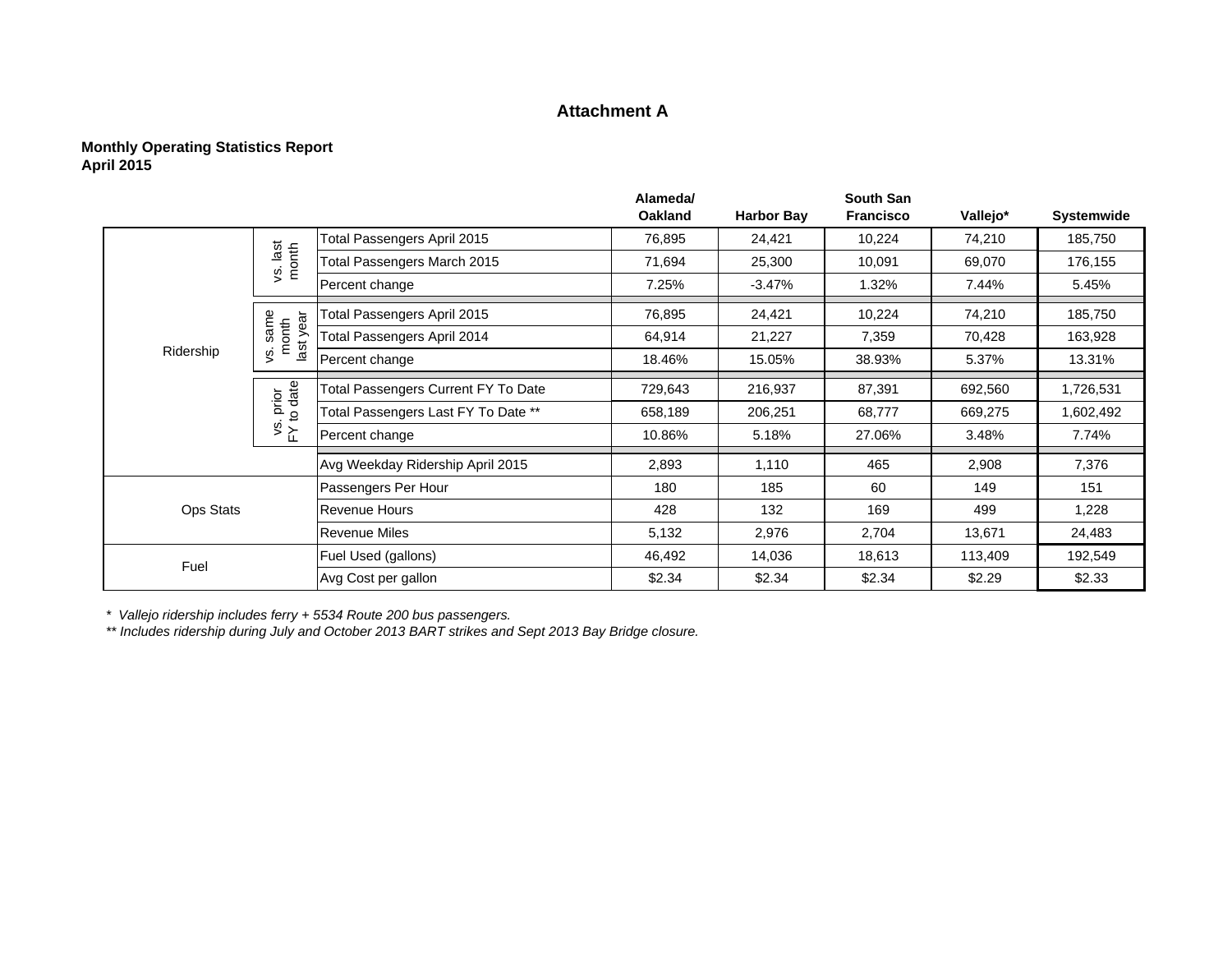## **TO: Board Members**

**FROM: Nina Rannells, Executive Director Lynne Yu, Manager, Finance & Grants** 

#### **SUBJECT: Monthly Review of FY 2014/15 Financial Statements for Ten Months Ending April 30, 2015**

#### *Recommendation*

There is no recommendation associated with this informational item.

#### *Summary*

This report provides the attached FY 2014/15 Financial Statements for ten months ending April 30, 2015.

#### **Operating Budget vs. Actual**

|                                       | <b>Prior Actual</b> | <b>Current Budget</b> | <b>Current Actual</b> |
|---------------------------------------|---------------------|-----------------------|-----------------------|
| Revenues - Year To Date:              |                     |                       |                       |
| Fare Revenue                          | 10,663,326          | 12,081,460            | 11,220,280            |
| Local Bridge Toll Revenue             | 11,883,527          | 15,523,989            | 12,411,862            |
| <b>Other Revenue</b>                  | 3,597               |                       | 500                   |
| <b>Total Operating Revenues</b>       | 22,550,450          | 27,605,449            | 23,632,641            |
| <b>Expenses - Year To Date:</b>       |                     |                       |                       |
| Planning & Administration             | 1,715,241           | 2,498,630             | 1,722,794             |
| <b>Ferry Services</b>                 | 20,835,209          | 25,106,819            | 21,909,848            |
| <b>Total Operatings Expenses</b>      | 22,550,450          | 27,605,449            | 23,632,642            |
| <b>System-Wide Farebox Recovery %</b> | 51%                 | 48%                   | 51%                   |

#### **Capital Acutal and % of Total Budget**

|                               |                   | % of FY 2014/15 |
|-------------------------------|-------------------|-----------------|
|                               | <b>YTD Acutal</b> | <b>Budget</b>   |
| <b>Revenues:</b>              |                   |                 |
| <b>Federal Funds</b>          | 6,021,412         | 34.38%          |
| <b>State Funds</b>            | 10,264,022        | 46.81%          |
| <b>Bridge Toll Revenues</b>   | 656,703           | 11.41%          |
| <b>Other Local Funds</b>      | 1,070,008         | 28.85%          |
| <b>Total Capital Revenues</b> | 18,012,144        | 36.83%          |
| <b>Expenses:</b>              |                   |                 |
| <b>Total Capital Expenses</b> | 18,012,144        | 36.83%          |

## *Fiscal Impact*

There is no fiscal impact associated with this informational item.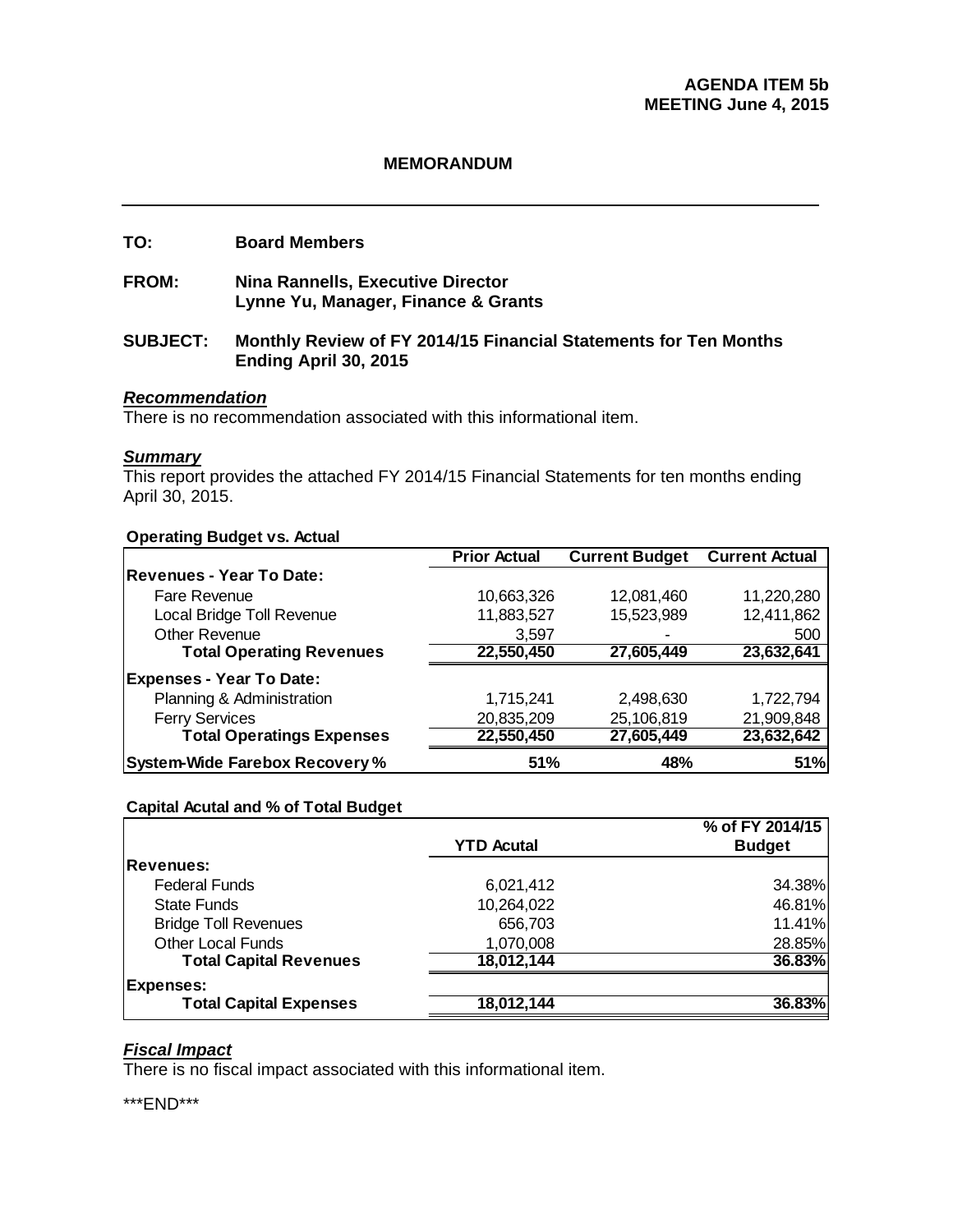#### **San Francisco Bay Area Water Emergency Transportation Authority FY 2014/15 Statement of Revenues and Expenses For Ten Months Ending 04/30/2015**

| % of Year Elapsed                                                         |                |                                       |                  |                  |                  | 83.3%  |
|---------------------------------------------------------------------------|----------------|---------------------------------------|------------------|------------------|------------------|--------|
|                                                                           |                |                                       | Year - To - Date | <b>Budget</b>    |                  |        |
|                                                                           | <b>Current</b> | FY2013/14<br>FY 2014/15<br>FY 2014/15 |                  |                  | FY 2014/15       | $%$ of |
|                                                                           | <b>Month</b>   | <b>Actual</b>                         | <b>Budget</b>    | <b>Actual</b>    | <b>Total</b>     | Total  |
| <b>OPERATING EXPENSES</b>                                                 |                |                                       |                  |                  |                  |        |
| <b>PLANNING &amp; GENERAL ADMIN:</b>                                      |                |                                       |                  |                  |                  |        |
| Wages and Fringe Benefits                                                 | 91,223         | 956,237                               | 1,200,175        | 1,018,430        | 1,441,000        | 70.7%  |
| Services                                                                  | 118,522        | 585,359                               | 1,349,260        | 659,093          | 1,620,000        | 40.7%  |
| <b>Materials and Supplies</b>                                             | 766            | 23,096                                | 30,816           | 8,051            | 37,000           | 21.8%  |
| <b>Utilities</b>                                                          | 1,238          | 9,984                                 | 17,490           | 9,877            | 21,000           | 47.0%  |
| Insurance                                                                 | L.             | 16,370                                | 15,825           | 18,335           | 19,000           | 96.5%  |
| Miscellaneous                                                             | 10,624         | 69.542                                | 91,616           | 64,391           | 110,000          | 58.5%  |
| Leases and Rentals                                                        | 23,882         | 226,316                               | 238,203          | 235,030          | 286,000          | 82.2%  |
| Admin Overhead Expense Transfer                                           | (30, 372)      | (171, 663)                            | (444, 756)       | (290, 413)       | (534,000)        | 54.4%  |
| Sub-Total Planning & Gen Admin                                            | 215,883        | 1,715,241                             | 2,498,630        | 1,722,794        | 3,000,000        | 57.4%  |
|                                                                           |                |                                       |                  |                  |                  |        |
| <b>FERRY OPERATIONS:</b>                                                  |                |                                       |                  |                  |                  |        |
| <b>Harbor Bay FerryService</b>                                            |                |                                       |                  |                  |                  |        |
| <b>Purchased Transportation</b>                                           | 123,994        | 1,258,121                             | 1,459,616        | 1,191,286        | 1,752,500        | 68.0%  |
| Fuel - Diesel & Urea                                                      | 32,801         | 404,836                               | 492,730          | 312,111          | 591,600          | 52.8%  |
| <b>Other Direct Operating Expenses</b><br>Admin Overhead Expense Transfer | 28,164         | 290,085                               | 527,794          | 329,640          | 633,700          | 52.0%  |
|                                                                           | 6,472          | 38,665                                | 97,447           | 57,925           | 117,000          | 49.5%  |
| <b>Sub-Total Harbor Bay</b><br><b>Farebox Recoverv</b>                    | 191,431<br>58% | 1,991,706<br>46%                      | 2,577,587<br>40% | 1,890,962<br>51% | 3,094,800<br>40% | 61.1%  |
|                                                                           |                |                                       |                  |                  |                  |        |
| <b>Alameda/Oakland Ferry Service</b>                                      |                |                                       |                  |                  |                  |        |
| Purchased Transportation                                                  | 468,262        | 3,575,666                             | 3,690,060        | 4,354,626        | 4,430,500        | 98.3%  |
| Fuel - Diesel & Urea                                                      | 108,665        | 1,090,280                             | 1,538,407        | 982,564          | 1,847,100        | 53.2%  |
| <b>Other Direct Operating Expenses</b>                                    | 54,802         | 615,242                               | 1,030,268        | 553,007          | 1,237,000        | 44.7%  |
| Admin Overhead Expense Transfer                                           | 11,797         | 64,942                                | 174,071          | 112,110          | 209,000          | 53.6%  |
| Sub-Total Alameda/Oakland                                                 | 643,527        | 5,346,130                             | 6,432,807        | 6,002,307        | 7,723,600        | 77.7%  |
| <b>Farebox Recovery</b>                                                   | 60%            | 58%                                   | 56%              | 56%              | 56%              |        |
| Vallejo FerryService                                                      |                |                                       |                  |                  |                  |        |
| <b>Purchased Transportation</b>                                           | 741,961        | 5,873,153                             | 6,231,500        | 7,221,314        | 7,481,900        | 96.5%  |
| Fuel - Diesel & Urea                                                      | 260,226        | 4,014,303                             | 5,309,589        | 3,163,619        | 6,375,000        | 49.6%  |
| <b>Other Direct Operating Expenses</b>                                    | 82,580         | 921,956                               | 1,324,024        | 816,341          | 1,589,700        | 51.4%  |
| Admin Overhead Expense Transfer                                           | 4,648          | 29,363                                | 60,800           | 51,578           | 73,000           | 70.7%  |
| Sub-Total Vallejo                                                         | 1,089,416      | 10,838,775                            | 12,925,913       | 11,252,851       | 15,519,600       | 72.5%  |
| <b>Farebox Recovery</b>                                                   | 64%            | 57%                                   | 54%              | 56%              | 54%              |        |
| <b>South San Francisco FerryService</b>                                   |                |                                       |                  |                  |                  |        |
| <b>Purchased Transportation</b>                                           | 162,626        | 1,766,124                             | 1,810,507        | 1,927,026        | 2,173,800        | 88.6%  |
| Fuel - Diesel & Urea                                                      | 43,498         | 543,599                               | 673,797          | 431,572          | 809,000          | 53.3%  |
| <b>Other Direct Operating Expenses</b>                                    | 27,363         | 310,182                               | 573,769          | 336,329          | 688,900          | 48.8%  |
| Admin Overhead Expense Transfer                                           | 7,455          | 38,693                                | 112,438          | 68,800           | 135,000          | 51.0%  |
| <b>Sub-Total South San Francisco</b>                                      | 240,943        | 2,658,598                             | 3,170,512        | 2,763,727        | 3,806,700        | 72.6%  |
| <b>Farebox Recovery</b>                                                   | 28%            | 17%                                   | 14%              | 21%              | 14%              |        |
| <b>Total Operating Expenses</b>                                           | 2,381,199      | 22,550,450                            | 27,605,448       | 23,632,642       | 33,144,700       | 71.3%  |
|                                                                           |                |                                       |                  |                  |                  |        |
| <b>OPERATING REVENUES</b>                                                 |                |                                       |                  |                  |                  |        |
| Fare Revenue                                                              | 1,259,199      | 10,663,326                            | 12,081,460       | 11,220,280       | 14,505,700       | 77.4%  |
| Local - Bridge Toll                                                       | 1,122,000      | 11,883,527                            | 15,523,989       | 12,411,862       | 18,639,000       | 66.6%  |
| Local - Other Revenue                                                     |                | 3,597                                 |                  | 500              |                  | 0%     |
| <b>Total Operating Revenues</b>                                           | 2,381,199      | 22,550,450                            | 27,605,448       | 23,632,642       | 33,144,700       | 71.3%  |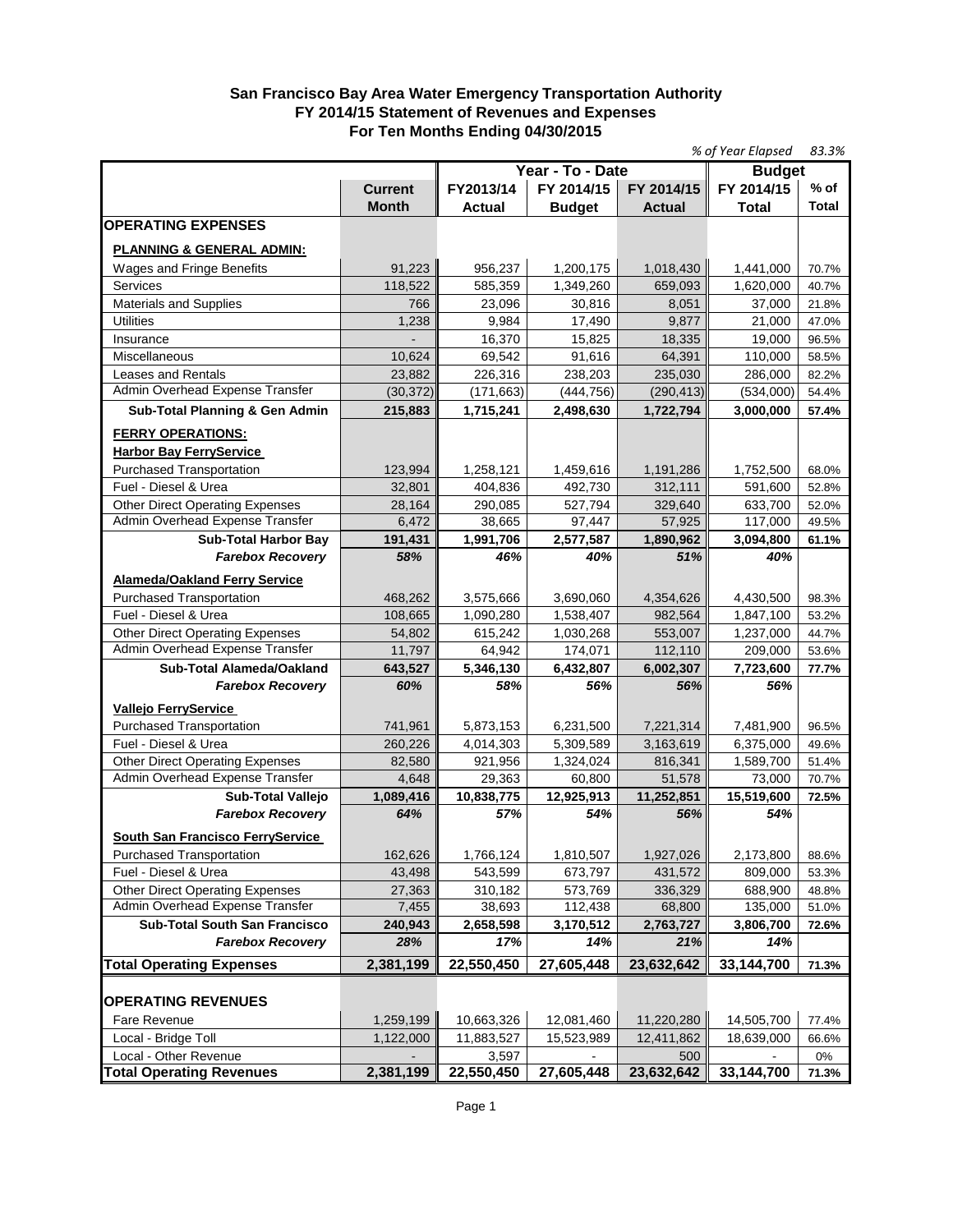#### **San Francisco Bay Area Water Emergency Transportation Authority FY 2014/15 Statement of Revenues and Expenses For Ten Months Ending 4/30/2015**

|                                                                                | <b>Current</b> | Project                | <b>Prior Years</b> | FY 2014/15             | FY 2014/15               | <b>Future</b>        | % of Total               |
|--------------------------------------------------------------------------------|----------------|------------------------|--------------------|------------------------|--------------------------|----------------------|--------------------------|
| <b>Project Description</b>                                                     | <b>Month</b>   | <b>Budget</b>          | Actual             | <b>Budget</b>          | Actual                   | Year                 | Project<br><b>Budget</b> |
| <b>CAPITAL EXPENSES</b>                                                        |                |                        |                    |                        |                          |                      |                          |
|                                                                                |                |                        |                    |                        |                          |                      |                          |
| <b>FACILITIES:</b>                                                             |                |                        |                    |                        |                          |                      |                          |
| <b>Maintenance and Operations Facilities</b>                                   |                |                        |                    |                        |                          |                      |                          |
| North Bay Operations & Maintenance Facility                                    | 1,033,718      | 30,232,000             | 5,132,061          | 19,130,939             | 9,627,228                | 5,969,000            | 49%                      |
| Central Bay Operations & Maintenance Facility                                  | 204,797        | 38,000,000             | 1,228,371          | 5,750,629              | 732,934                  | 31,021,000           | 5%                       |
| <b>Float Rehabilitation</b>                                                    |                |                        |                    |                        |                          |                      |                          |
| Regional Spare Float Replacement                                               | (0)            | 3,862,000              | 58,976             | 2,965,024              | 1,600,070                | 838,000              | 43%                      |
| Gangway, Pier & Terminal Improvement                                           |                |                        |                    |                        |                          |                      |                          |
| Clipper Site preparation - Vallejo                                             |                | 300,000                | 148,695            | 151,305                | 27,721                   |                      | 59%                      |
| East Bay Ferry Terminal Refurishment                                           | 7,073          | 2,595,400              | 341,509            | 2,253,891              | 1,975,466                | $\overline{a}$       | 89%                      |
| Electronic Bicycle Lockers                                                     |                | 79,500                 | $\blacksquare$     | 79,500                 |                          |                      | 0%                       |
| Channel Dredging - Vallejo                                                     | 33,242         | 1,200,000              | $\mathcal{L}$      | 75,000                 | 44,422                   | 1,125,000            | 4%                       |
|                                                                                |                |                        |                    |                        |                          |                      |                          |
| <b>FERRY VESSELS:</b>                                                          |                |                        |                    |                        |                          |                      |                          |
| Major Component Rehabiliation / Replacement                                    |                |                        |                    |                        |                          |                      |                          |
| Vessel Engine Overhaul - Gemini Class Vessels                                  |                | 1,320,000              |                    | 1,320,000              | 775,927                  |                      | 59%                      |
| Vessel Engine Overhaul - Solano                                                |                | 2,000,000              | 699,042            | 1,240,958              | 567,866                  | 60,000               | 63%                      |
| Major Component Rehab - Pisces                                                 |                | 200,000                |                    | 200,000                | $\overline{\phantom{a}}$ |                      | 0%                       |
| Vessel Mid-Life Repower/Refurbishment                                          |                |                        |                    |                        |                          |                      |                          |
| Vessel Mid-Life Refurbishment - Bay Breeze                                     | 64,424         | 5,015,000              | 4,738,923          | 276,077                | 65,872                   |                      | 96%                      |
| Vessel Mid-Life Refurbishment - Peralta                                        | 1,300,290      | 5,260,000              |                    | 1,010,000              | 1,893,748                | 4,250,000            | 36%                      |
| <b>Vessel Expansion/Replacement</b>                                            |                |                        |                    |                        |                          |                      |                          |
| Purchase Replacement Vessel - Express II & Encinal 1                           | 61,117         | 33,951,000             | 50,568             | 9,949,432              | 220,258                  | 23,951,000           | 1%                       |
| Purchase Replacement Vessel - Vallejo                                          | 291            | 20,000,000             | $\sim$             | 200,000                | 291                      | 19,800,000           | 0%                       |
|                                                                                |                |                        |                    |                        |                          |                      |                          |
| <b>CAPITAL EQUIPMENT / OTHER:</b>                                              |                |                        |                    |                        | ÷                        |                      |                          |
| Purchase 18-Ton Crane Truck                                                    |                | 175,000                |                    | 175,000                |                          |                      | 0%                       |
| Purchase Work Skiff                                                            | 59,720         | 100,000                | ä,                 | 100,000                | 59,896                   | $\sim$               | 60%                      |
| <b>SERVICE EXPANSION:</b>                                                      |                |                        |                    |                        |                          |                      |                          |
| <b>Future Expansion Service Studies</b>                                        |                |                        |                    |                        |                          |                      |                          |
| Berkeley Terminal - Environ/Concept Design                                     |                | 2,335,000              | 2,183,016          | 151,984                | 3,783                    |                      | 94%                      |
| Antioch - Environ/Concept Design                                               |                | 812,500                | 146,198            | 25,002                 | 218                      | 641,300              | 18%                      |
| Martinez - Environ/Concept Design                                              |                | 812,500                | 164,894            | 25,006                 |                          | 622,600              | 20%                      |
| Downtown Ferry Terminal Expansion - Environ/Concept Desigr                     | 108,975        | 3,300,000              | 2,581,846          | 718,154                | 283,217                  |                      | 87%                      |
|                                                                                |                |                        |                    |                        |                          |                      |                          |
| <b>Terminal/Berthing Expansion Construction</b>                                |                |                        |                    |                        |                          |                      |                          |
| <b>SSF Terminal Oyster Mitigation Study</b>                                    |                | 275,000                | 83,330             | 191,670                | 29,854                   |                      | 41%<br>0%                |
| Downtown Ferry Terminal Expansion - Bridging Design<br>Richmond Ferry Terminal | 10,844         | 3,745,000<br>1,862,500 | 559,294            | 1,872,500<br>1,040,706 | 103,374                  | 1,872,500<br>262,500 | 36%                      |
|                                                                                |                |                        |                    |                        |                          |                      |                          |
| <b>Total Capital Expenses</b>                                                  | 2,884,491      | 157,432,400            | 18,116,723         | 48,902,777             | 18,012,144               | 90,412,900           |                          |
|                                                                                |                |                        |                    |                        |                          |                      |                          |
| <b>CAPITAL REVENUES</b>                                                        |                |                        |                    |                        |                          |                      |                          |
| Federal Funds                                                                  | 978,818        | 64,124,919             | 6,622,379          | 17,515,330             | 6,021,412                | 38,421,985           | 20%                      |
| <b>State Funds</b>                                                             | 1,449,169      | 50,366,926             | 8,146,559          | 21,924,882             | 10,264,022               | 39,971,042           | 37%                      |
| Local - Bridge Toll                                                            | 99,309         | 36,457,071             | 2,456,805          | 5,753,455              | 656,703                  | 10,268,872           | 9%                       |
| Local - Alameda Sales Tax Measure B                                            | 357,195        | 5,133,484              | 890,980            | 3,659,111              | 1,070,008                | 451,000              | 38%                      |
| Local - San Francisco Sales Tax Prop K                                         |                | 1,300,000              |                    |                        |                          | 1,300,000            | 0%                       |
| Local - Transportation Funds for Clean Air                                     |                | 50,000                 |                    | 50,000                 |                          |                      | 0%                       |
| <b>Total Capital Revenues</b>                                                  | 2,884,491      | 157,432,400            | 18,116,723         | 48,902,777             | 18,012,144               | 90,412,900           |                          |

*<sup>1</sup> Board approved Project Budget increase of \$451,000, from \$33.50 million to \$33.95 million, in April 2015.*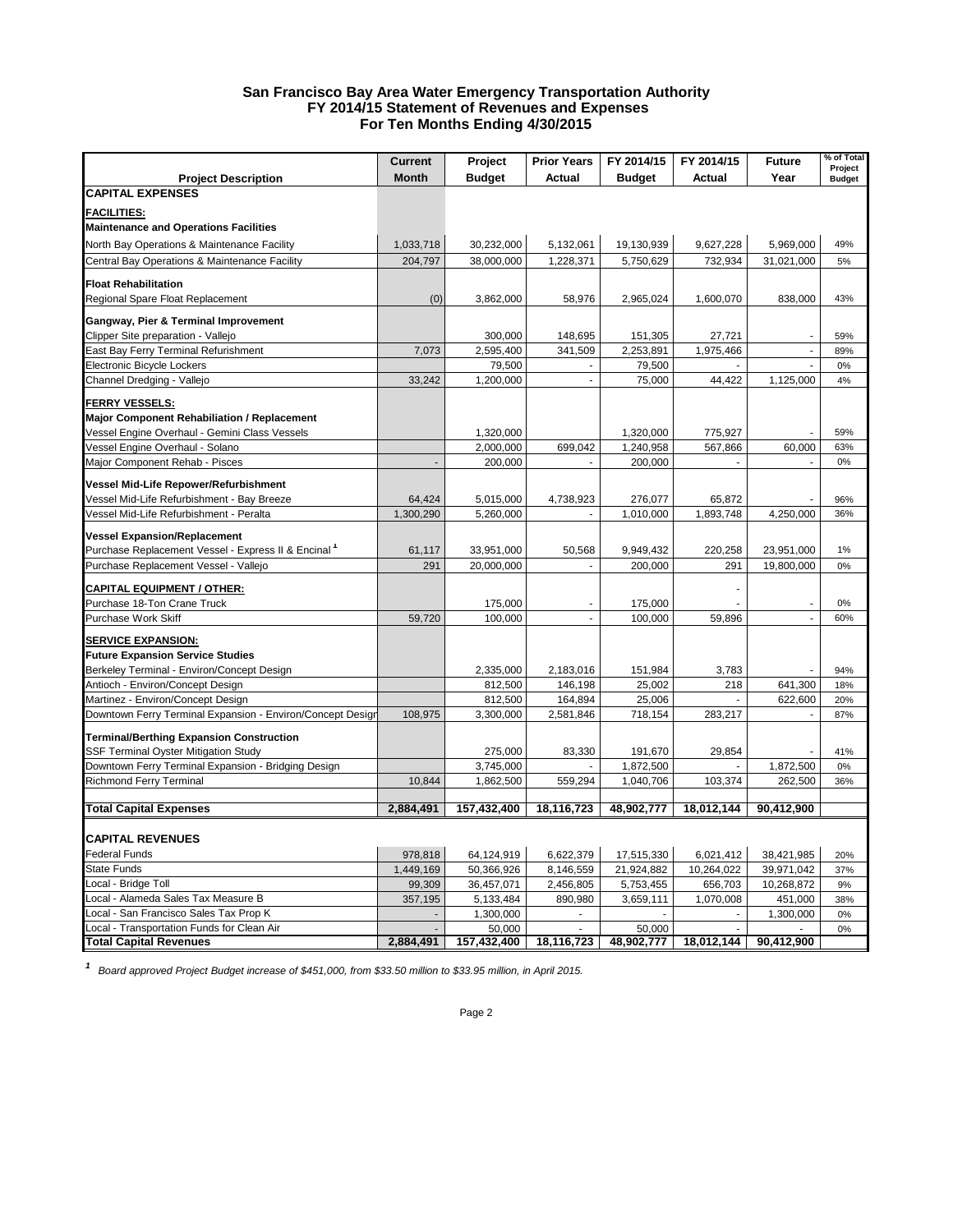#### **TO: Board Members**

## **FROM: Peter Friedmann, WETA Federal Legislative Representative Ray Bucheger, WETA Federal Legislative Representative**

## **SUBJECT: WETA Federal Legislative Board Report – May 26, 2015**

This report is divided into three sections:

- 1. Congress Extends Transportation Policy But Doesn't Address the Funding Question
- 2. Activity by Authorizing Committees Largely Symbolic Without a Funding Mechanism
- 3. Our Efforts in Washington DC to Secure Funds Specifically for WETA

## *Congress Extends Transportation Policy But Doesn't Address Funding Question*

There is good news and bad news on the transportation front. The good news is that Congress passed an extension of existing surface transportation policy (MAP-21); giving the Department of Transportation (DOT) the authority it needs to administer the highway and transit programs under its jurisdiction. The bad news is that DOT's authority was only extended for two months – DOT's authority now expires on July 31, 2015.

Extending DOT's authority for two months was a relatively easy vote for Members of Congress to take given that the Highway Trust Fund (HTF) – which provides the actual funding for highway and transit programs authorized through MAP-21 – is not projected to run out until late July, meaning that Congress did not have to find any new funding to pay for the extension. That will not be the case come July 31, however, when an extension of any length will have to be paid for.

Some Members of Congress argue that the latest extension gives Congress another two months – and puts pressure on them – to come up with a long term funding mechanism to pay for a new, multi-year, transportation bill. Proposals include increasing the gas tax, tax reform and bonding programs. In reality, the best Congress will likely be able to do by July 31 is pass another short-term extension of existing policy (MAP-21), either through the end of the fiscal year (September 30, 2015) or the end of the calendar year (December 31, 2015). A short-term extension would likely cost between \$4 billion and \$8 billion (depending on the length of the extension) and would likely be paid for through a combination of budget gimmicks, spending cuts, and shifting funding from other programs to the HTF.

## *Activity by Authorizing Committees Largely Symbolic Without a Funding Mechanism*

Even though members of the Senate Finance Committee and House Ways and Means Committee (both responsible for identifying funding for a surface transportation bill) have failed to come up with a way to pay for investments in highways and transit, the authorizing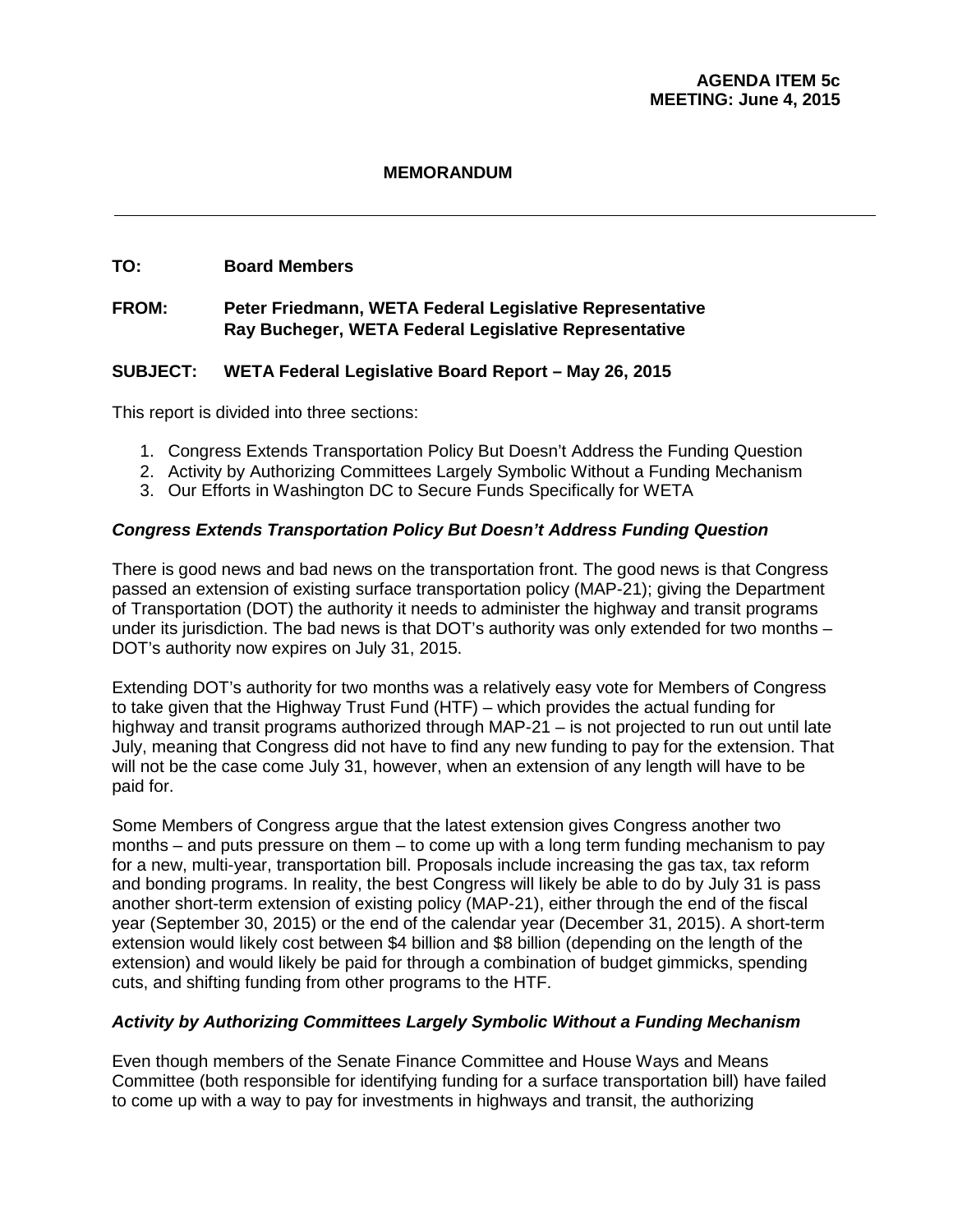Committees continue working on a longer-term policy bill. In fact, House Transportation and Infrastructure (T&I) Committee Chairman Bill Shuster has reportedly written a multi-year bill, which is being kept under lock and key until Finance and Ways and Means come up with a way to pay for it – Shuster hasn't even shared details of his bill with other Republican members of the T&I Committee.

The Senate Environment and Public Works (EPW) Committee is equally far along. Rather than keep the details of their bill locked away, however, the Committee is planning to mark up their bill in June. We expect the EPW bill to largely match the bill that was passed out of the EPW Committee in 2014. That bill – which we worked with Senator Boxer's staff on – modified the Federal Highway Administration (FHWA) ferry formula program in a way that would provide additional funding to WETA.

Unfortunately, the work being done by the T&I and EPW Committees is largely symbolic – without a way to pay for a multi-year bill, Congress will be limited to short-term extensions of existing policy.

## *Our Efforts in Washington DC to Secure Funds Specifically for WETA*

When the EPW Committee takes up its longer-term surface transportation bill next month, it will not cover the Federal Transit Administration (FTA) ferry grant program. That is because the FTA program falls under the jurisdiction of the Senate Banking Committee (this is unlike in the House where a single committee – the T&I Committee – has jurisdiction over both agencies). The Banking Committee has not indicated when it will take up its portion of MAP-21. In the meantime, we are continuing to advocate for increasing the funding for the FTA program from \$30 million per year to \$60 million per year, which would allow WETA to seek larger grants from this program.

Increasing the funding for the FTA program is a key part of our efforts to provide "balance" in the way that funding for public ferry systems is distributed. Even with an improved FHWA formula, WETA is at a competitive disadvantage in the FHWA program. The FTA program provides us with an opportunity to level the playing field. In fact, this has been our strategy since MAP-21 originally passed back in 2012. At that time, the Bay Area Congressional delegation – at our request – sent a letter to FTA encouraging the agency to implement the ferry grant program in a way that ensures that passenger ferry systems in congested urban areas (where route segments tend to be shorter) receive their fair share of federal funding. By sending this letter, the delegation encouraged FTA to pay special attention to grant applications from WETA and other passenger-only ferry systems.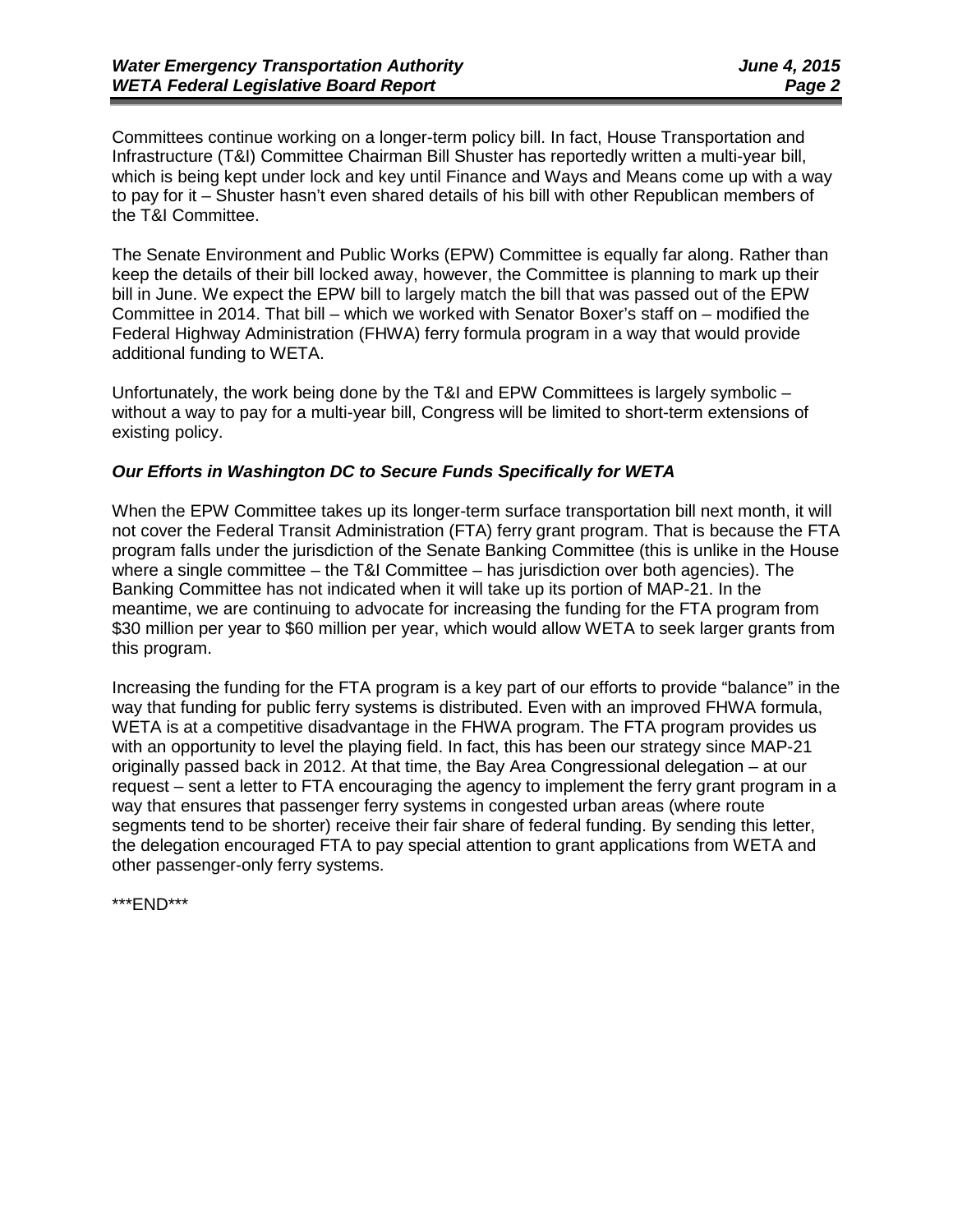#### **AGENDA ITEM 6a MEETING: June 4, 2015**

## **SAN FRANCISCO BAY AREA WATER EMERGENCY TRANSPORTATION AUTHORITY MINUTES OF THE BOARD OF DIRECTORS MEETING**

## *(May 7, 2015)*

The Board of Directors of the San Francisco Bay Area Water Emergency Transportation Authority met in regular session at the WETA offices at Pier 9, Suite 111, San Francisco, CA.

## **1. ROLL CALL AND CALL TO ORDER**

Chair Jody Breckenridge called the meeting to order at 1:02 p.m. and led the Pledge of Allegiance. Other directors present were Director Timothy Donovan and Director Anthony Intintoli.

## **2. REPORT OF BOARD CHAIR**

Chair Breckenridge noted that she had met with the Director of the Port of San Francisco to discuss areas where WETA and the Port's priorities aligned. She added that she looked forward to establishing regular meetings with the Port.

## **3. REPORT OF DIRECTORS**

Director Intintoli noted his attendance and thanked WETA Executive Director Nina Rannells for her annual presentation to the Government Affairs Committee at the Vallejo Chamber of Commerce.

## **4. PUBLIC HEARING ON PROPOSED BALLPARK FARE CHANGES**

Chair Breckenridge noted that the Public Hearing and Ballpark Ferry Service Fare Change items would be taken out of order as they were timed items on the agenda. She then opened the Public Hearing at 1:05 p.m. Senior Planner Michael Gougherty introduced the item with a brief review of the proposed changes.

## **Public Comment**

Hans Korve of Korve Consulting asked what the change was to the discount for Vallejo seniors.

Mr. Gougherty replied that the discount would change from 50% to 25%.

Chair Breckenridge asked if flyers regarding the change had been available onboard. Mr. Korve stated that he had not seen any flyers. Manager of Public Information and Marketing Ernest Sanchez replied that flyers had indeed been posted on the vessels. Manager of Planning and Development Kevin Connolly reported that he had seen signage and heard announcements regarding the public hearings on both the Alameda/Oakland and Harbor Bay services. Mr. Sanchez added that BayAlerts had also been issued advising riders of public hearings regarding the proposed changes.

Director Donovan noted that there had been no change to the Alameda/Oakland adult fare. Mr. Gougherty said that this was correct and explained that only the senior discount had changed and that the Alameda/Oakland fares required fewer adjustments than Vallejo as the Alameda/Oakland service recovered more of its cost than Vallejo.

Ms. Rannells noted that as a result of the lack of public input in response to the proposal, staff was recommending Alternative #3 as the most balanced approach to the fare changes.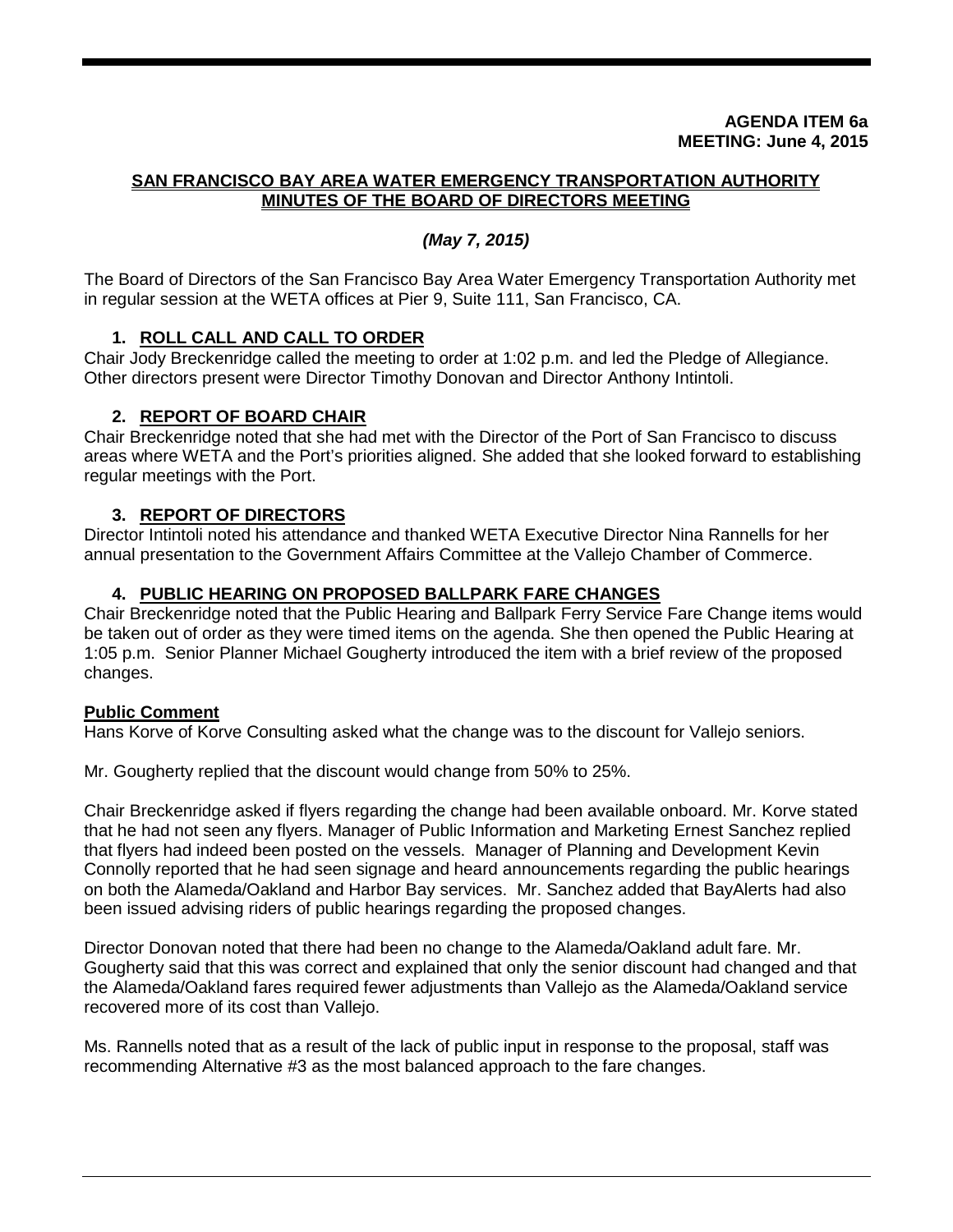Chair Breckenridge asked if the next iteration of Clipper would provide special fare categories for low income passengers. Mr. Connolly noted that WETA's fare program had been designed to coincide with the roll-out of Clipper 2.0 in 2020 but that the recreational services provided to AT&T Park would be revisited annually based on their performance.

Ms. Rannells noted that the proposed changes incorporated regional age categories established for Clipper 2.0.

Director Intintoli asked if the public hearings had been held in the evenings. Mr. Gougherty replied that one was held in the afternoon and one in the evening to encourage public attendance.

Chair Breckenridge said that she wanted to confirm that the public had had adequate opportunity to provide input and said that it would be interesting to see if the changes would affect ridership. Ms. Rannells noted that it was more common receiving input via email in recent years and fewer people chose to attend WETA's public hearings.

Chair Breckenridge closed the public hearing at 1:19 p.m. noting that no additional comments had been received.

## **5. APPROVE BALLPARK FERRY SERVICE FARE CHANGES**

Mr. Gougherty presented this item requesting Board approval of the proposed ballpark ferry service fare changes under Alternative #3 and to authorize the Executive Director to take related actions necessary to implement the fare changes.

Director Intintoli made a motion to approve the item. Director Donovan seconded the motion and the item carried unanimously.

Yeas: Breckenridge, Donovan, Intintoli. Nays: None. Absent: DelBono.

## **6. REPORTS OF STAFF**

Executive Director Nina Rannells referred the Board to her written report and offered to respond to any questions.

Administrative/Policy Analyst and DBE Administrator Lauren Gularte noted WETA's participation in several upcoming emergency response exercises including Yellow Command Urban Shield 2015, the Port of San Francisco's emergency response exercise which would focus on Port responsibilities, and MTC's Functional Exercise Fall 2015. Manager of Operations Keith Stahnke added that staff was also working on a revision of its Emergency Water Transportation System Management Plan as well as its internal plan.

Chair Breckenridge asked that staff investigate whether it would be appropriate for the Board to observe the June 4 exercises and that details be shared with the Board as they became available. Ms. Gularte noted that the next Board meeting was scheduled for the same date. Ms. Rannells said that staff would investigate the option.

Chair Breckenridge asked if MTC would be involved in the Port's exercise. Ms. Gularte said that she did not believe so.

Chair Breckenridge asked if there was any update regarding the activities of the Bay Area Council. Ms. Rannells noted that the Council had established a "Ferry Transportation Subcommittee" and that WETA had not been invited to its inaugural meeting. Ms. Rannells added that she would be meeting with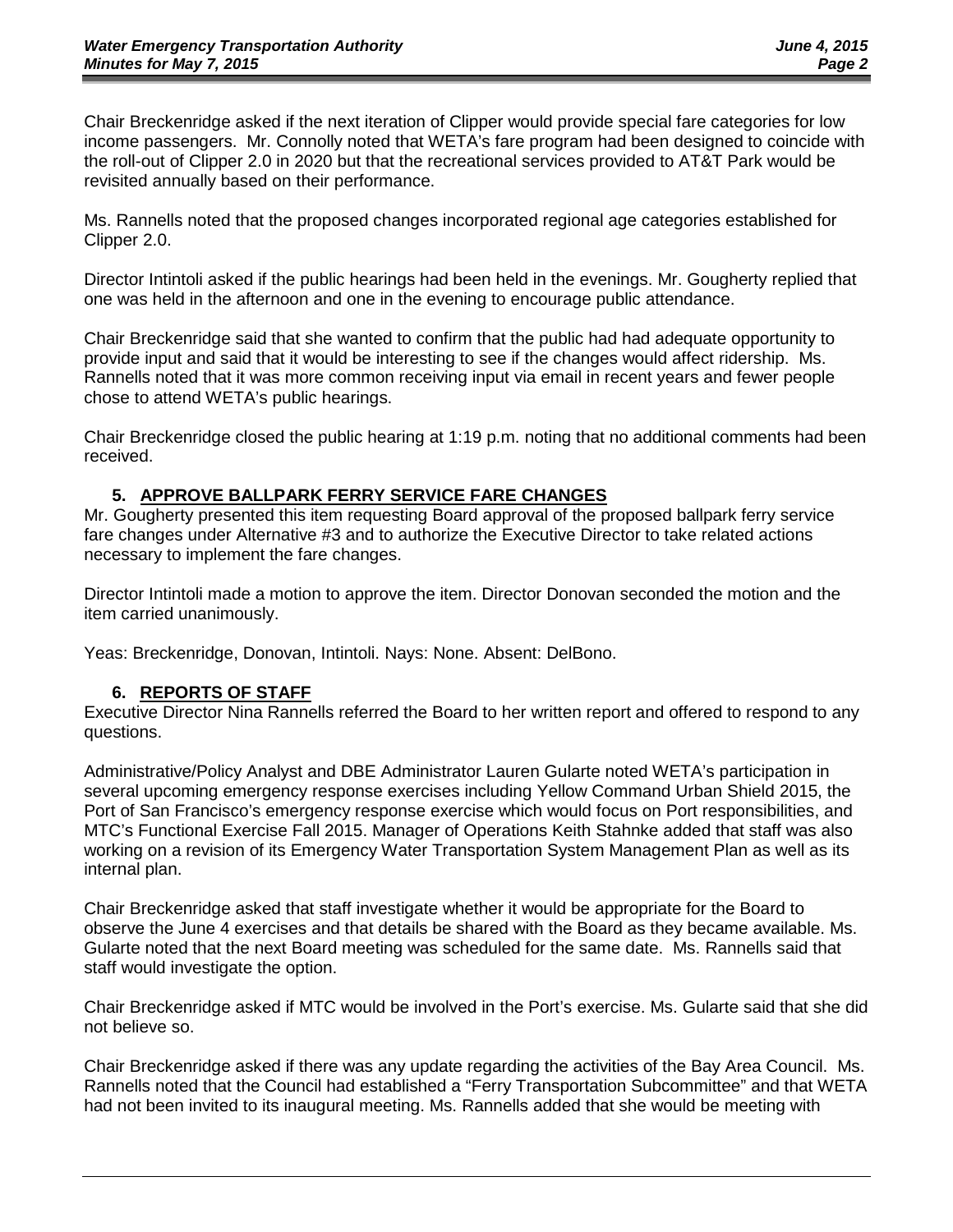Council President Jim Wunderman to determine WETA's involvement. She also noted Mr. Wunderman's guest editorial in the San Francisco Chronicle which had been provided as a handout to the Board.

Chair Breckenridge asked that staff reiterate realistic expectations in any exchanges with the Council, noting the ongoing challenges of dredging, terminals and obtaining operating funding. She noted that service expansion would not occur overnight but that it would be a win-win to include the Council as partners in expansion discussions.

Ms. Rannells then reported that CA SB 231 has passed the Senate Transportation Committee and was on its way to the Senate Appropriations Committee. She noted that SB 231 clarified ferry eligibility for the Low Carbon Transit Operation Program which was included as part of the 2014-15 budget's cap and trade funding. Chair Breckenridge asked if there was any expectation of what would happen with the bill in Appropriations. Ms. Rannells said that she had not heard a prediction from WETA's State legislative representative Barry Broad of Broad & Gusman, LLP, but noted that these were noncontroversial items intended as clarification to existing legislation.

Chair Breckenridge asked for an update regarding *Peralta's* mid-life overhaul. Mr. Stahnke replied that he anticipated that *Peralta* would return to service by the end of the month or early June. He noted that a late engine delivery had caused a two to three week delay in project delivery.

Chair Breckenridge asked if the North Bay Operations and Maintenance Facility would be completed in time for the June Board meeting. Senior Planner Chad Mason reported that completion of the punch list was underway and that the facility may be ready within the next month or two. Chair Breckenridge said that she would leave it up to staff for scheduling but that the Board anticipated a site visit after project completion.

Chair Breckenridge asked for a status update on the Alameda Terminals Access Study. Mr. Connolly noted that as indicated in the Executive Director's Report, WETA had put access plan activities on hold to allow the City of Alameda to move forward with its own initiatives to improve parking at the Harbor Bay and Alameda Main Street terminals.

Chair Breckenridge asked if there were any updates regarding USCG manning requirements. Ms. Rannells replied that the USCG would engage but that the onus would be on WETA to clarify the issue. Chair Breckenridge encouraged direct engagement and suggested that WETA demonstrate its past record and working standards to the USCG.

Chair Breckenridge asked for a status update on the issue of South San Francisco farebox recovery requirements. Mr. Connolly replied that MTC would be taking actions in May and October 2015 with the intent of giving the service an additional year to meet their requirement. He said that WETA had engaged its partners, including South San Francisco employers, to lobby MTC for the October action, and that MTC is aware that WETA does not consider a one year extension sufficient.

## **7. CONSENT CALENDAR**

Director Intintoli made a motion to approve the consent calendar which included:

a) Board Meeting Minutes for the April 2, 2015 meeting;

b) Authorization to File Applications with the Metropolitan Transportation Commission for FY 2015/16 Regional Measure 2 Operating Funds;

c) Authorization to File an Application with the Metropolitan Transportation Commission for \$12,000,000 Regional Measure 2 Capital Funds;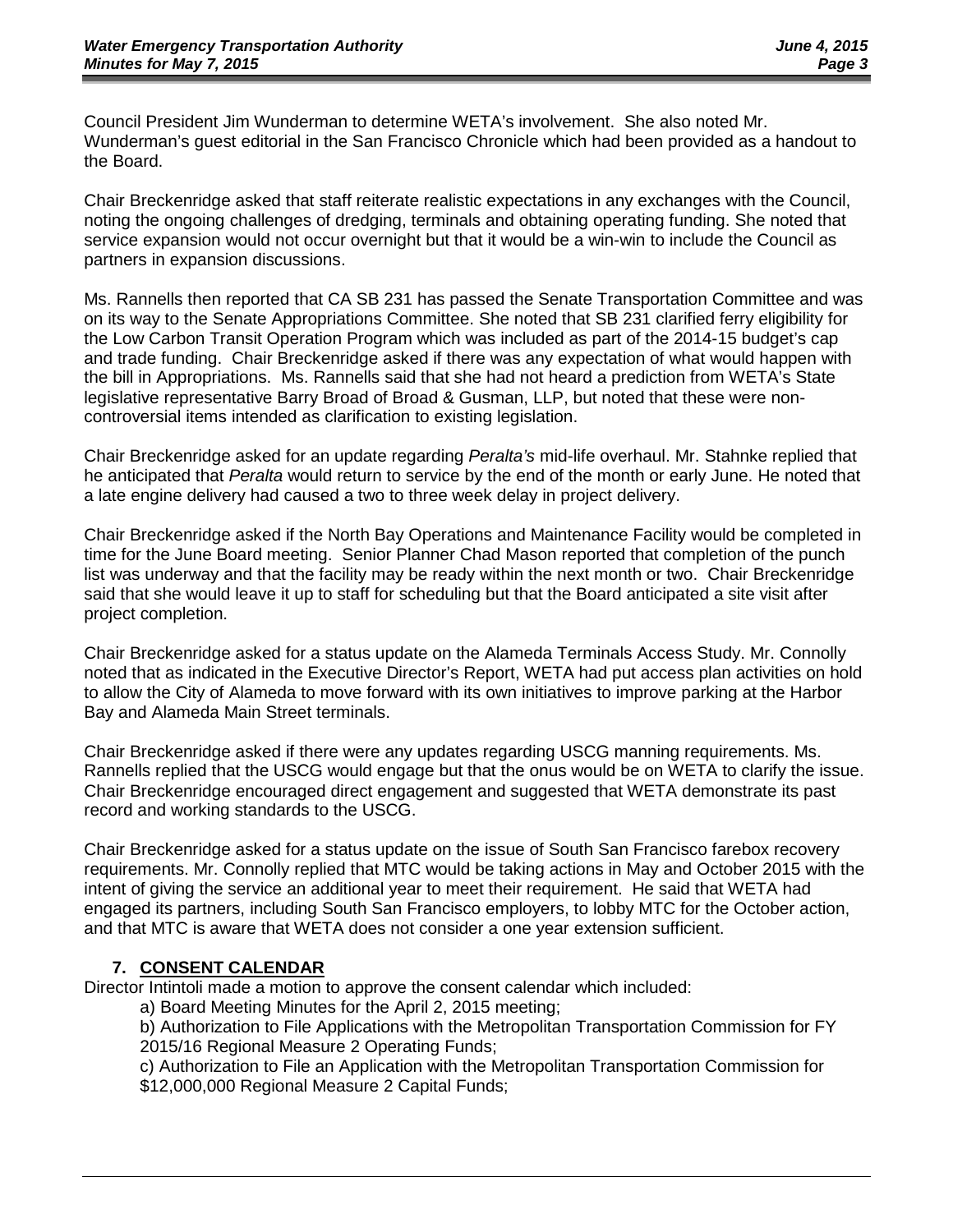d) Approval of an Amendment to the Agreement with GHD for Engineering and Construction Support Services for the North Bay Operations and Maintenance Facility.

Director Donovan seconded the motion and the consent calendar carried unanimously.

Yeas: Breckenridge, Donovan, Intintoli. Nays: None. Absent: DelBono.

## **8. APPROVE FISCAL YEAR 2015/16 OPERATING AND CAPITAL BUDGET**

Manager of Finance and Grants Lynne Yu presented this item requesting Board approval of the proposed Fiscal Year 2015/16 Operations and Capital Budget.

Chair Breckenridge asked if there would be sufficient funds to operate the replacement vessel for the *Express II* . Ms. Yu replied that the *Express II* was intended as a backup vessel and would be placed into service only when needed. When not in operation, the *Express II* would incur minimal expenses for routine maintenance and insurance. Ms. Rannells added that WETA currently utilized eight vessels in service and maintained three as backup but operationally required four.

Mr. Stahnke noted the general need for more vessels, including for AT&T Park service, noting that the older vessels in the fleet would serve as backups and rotate in as needed. Ms. Rannells added that WETA's current fleet should suffice for the next year but that it needed 12 operational vessels to sustain the appropriate level of service.

Director Donovan asked if the new USCG manning requirements were included in the budget. Ms. Rannells replied that they were not included and that if the USCG requirements were applied to WETA, it would create a \$2.2 million impact. Director Donovan asked if Blue & Gold Fleet's wage increases were included in the budget. Ms. Yu replied affirmatively, and noted that Blue & Gold Fleet's billing rates were set in the multi-year operations and maintenance contract.

Director Donovan made a motion to approve the item. Director Intintoli seconded the motion and the item carried unanimously.

Yeas: Breckenridge, Donovan, Intintoli. Nays: None. Absent: DelBono.

#### **9. AUTHORIZE THE EXECUTIVE DIRECTOR TO NEGOTIATE AND EXECUTE A MEMORANDUM OF UNDERSTANDING WITH THE PORT OF SAN FRANCISCO FOR IMPLEMENTATION OF THE DOWNTOWN SAN FRANCISCO FERRY TERMINAL EXPANSION PROJECT**

Mr. Gougherty presented this item requesting that the Board authorize the Executive Director to negotiate and execute a Memorandum of Understanding (MOU) with the Port of San Francisco for implementation of the Downtown San Francisco Ferry Terminal Expansion project. He introduced Wharfinger Anita Yao, who was in attendance on behalf of the Port of San Francisco.

Chair Breckenridge asked if there was an alternative approach in lieu of landing fees. Ms. Rannells replied that the Port's current fee structure did not cover their costs and that a new cost proposal would be coming in the next six months. She noted that the model in use was that the Port was responsible for landside costs and that WETA was responsible for the waterside, noting that there was value in this set-up for both parties.

Chair Breckenridge asked for clarification regarding WETA's obligations related to the seawall adjacent to the project site. Mr. Gougherty replied that this is not WETA's responsibility and that a Port study was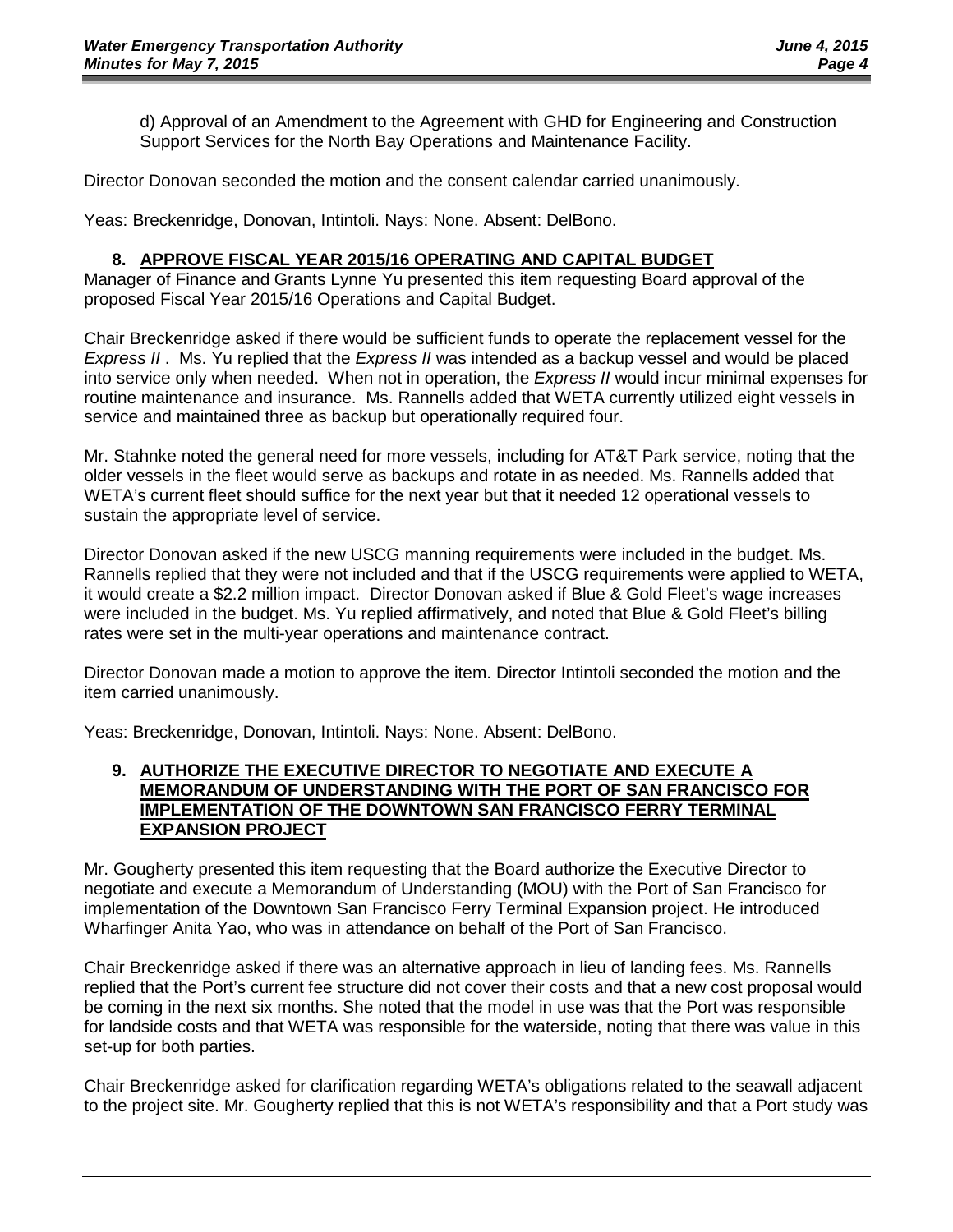underway regarding the status of the seawall. He noted that WETA was having a geotechnical analysis/study prepared related to the Downtown Expansion project and its interaction with the seawall, but that the MOU at hand would specify that WETA would not impact the seawall and that work on the seawall is not a part of the Downtown Expansion project.

Director Intintoli made a motion to approve the item. Director Donovan seconded the motion and the item carried unanimously.

Yeas: Breckenridge, Donovan, Intintoli. Nays: None. Absent: DelBono.

## **10. APPROVE FY 2015-2018 TITLE VI PROGRAM**

Ms. Gularte presented this item requesting Board approval of the FY 2015-2018 Title VI Program and delivered a brief background and overview of the project.

Director Intintoli made a motion to approve the item. Chair Breckenridge seconded the motion and the item carried unanimously.

Yeas: Breckenridge, Donovan, Intintoli. Nays: None. Not Absent: DelBono.

#### **11. AUTHORIZE EXECUTIVE DIRECTOR TO NEGOTIATE AND EXECUTE A LEASE AGREEMENT WITH THE UNITED STATES NAVY FOR THE WATERSIDE PHASE OF THE NORTH BAY MAINTENANCE FACILITY**

Mr. Mason presented this item requesting that the Board authorize the Executive Director to negotiate and execute a Lease Agreement with the United States Navy (Navy) and take any other such related actions.

Regarding Section 8 of the lease, Chair Breckenridge asked if this was considered low risk. Mr. Mason replied that it was. Chair Breckenridge asked if there would be a similar agreement with the City of Vallejo. Mr. Mason replied that there would be.

Director Donovan asked for confirmation that the lease covered only waterside aspects of the project. WETA counsel Stanley Taylor III of Nossaman LLP replied that it was all waterside and that it would be non-negotiable with the City as they favored ferry service. Ms. Rannells agreed and noted that the City had been involved throughout the process.

#### **Public Comment**

Mr. Korve asked why there would be no MOU with the City of Vallejo. Ms. Rannells explained that this was covered through the transition agreement with the City. Chair Breckenridge added that WETA was a partner with the City on the project.

Director Intintoli made a motion to approve the item. Director Donovan seconded the motion and the item carried unanimously.

Yeas: Breckenridge, Donovan, Intintoli. Nays: None. Absent: DelBono.

## **12. AUTHORIZE RELEASE OF A REQUEST FOR QUALIFICATIONS FOR ON-CALL PLANNING, MARINE ENGINEERING AND PROFESSIONAL SERVICES**

Mr. Mason presented this item requesting that the Board authorize the release of a Request for Qualifications for on-call planning, marine engineering and professional services to support WETA programs and services.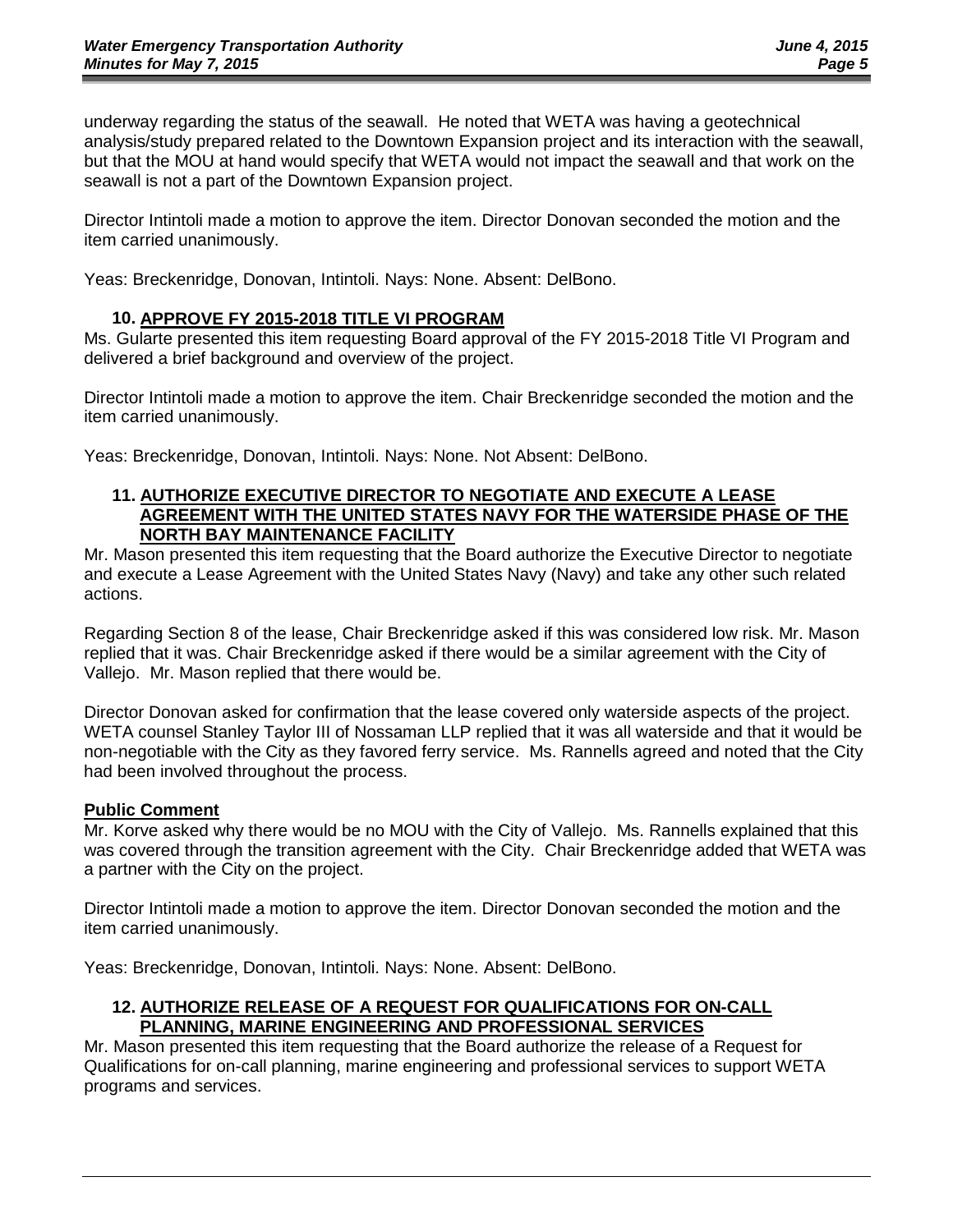Chair Breckenridge commented that she understood there had been a good turnout at MTC's Business Outreach Committee meeting.

#### **Public Comment**

Veronica Sanchez commented on behalf of Veronica Sanchez Consulting, a woman-owned business, that she appreciated WETA's outreach to DBE firms. She noted that WETA straddled the transportation and maritime worlds. She recommended that WETA adopt a local business enterprise (LBE) program in addition to its DBE program.

Director Donovan asked regarding the Business Outreach Committee if it created opportunities for firms to partner. Ms. Gularte replied that the recent event Chair Breckenridge had referred to was a "Meet the Buyers" event and that WETA typically held pre-bid conferences for its projects at which firms had the opportunity to seek partnerships.

Chair Breckenridge referred to Ms. Sanchez' comment, asking if WETA had done any LBE outreach. Ms. Gularte replied that WETA did not have an LBE plan as they were restricted from geographical preferences. Mr. Taylor agreed that this was the case.

Director Donovan made a motion to approve the item. Director Intintoli seconded the motion and the item carried unanimously.

Yeas: Breckenridge, Donovan, Intintoli. Nays: None. Absent: DelBono.

#### **13. AUTHORIZE RELEASE OF AN INVITATION FOR BIDS FOR DREDGING AND MARINE CONSTRUCTION SERVICES FOR VALLEJO DREDGING PROJECT**

Mr. Stahnke presented this item requesting authorization for the release of an Invitation for Bids for Dredging and Marine Construction services for the 2015 Vallejo dredging project.

Chair Breckenridge asked if there were any issues with the US Army Corps of Engineers (USACE). Mr. Stahnke replied that BCDC and the Water Quality Control Board were all ready to approve the project pending permitting by the USACE.

Chair Breckenridge asked why there were so many delays with the USACE. Mr. Gougherty replied that all projects experiencing delays with the USACE and that it was partly due to new staff. He added that that USACE had been accustomed to seeing ferry projects originating from WETA come from the cities or operators.

Chair Breckenridge asked if they would hold up the project. Mr. Stahnke said that he did not believe so and that WETA was well prepared to move the project forward. Chair Breckenridge offered Board intervention if required.

Director Intintoli made a motion to approve the item. Director Donovan seconded the motion and the item carried unanimously.

Yeas: Breckenridge, Donovan, Intintoli. Nays: None. Absent: DelBono.

#### **14. PUBLIC COMMENT**

David Biggs, City Manager of the City of Hercules, introduced himself to WETA Board and staff. He updated the Board on the status of Hercules' intermodal transit center and Bay Trail improvements, adding that he anticipated Hercules becoming the second ferry service to be implemented in West Contra Costa after the Richmond service. Chair Breckenridge thanked Mr. Biggs for his attendance.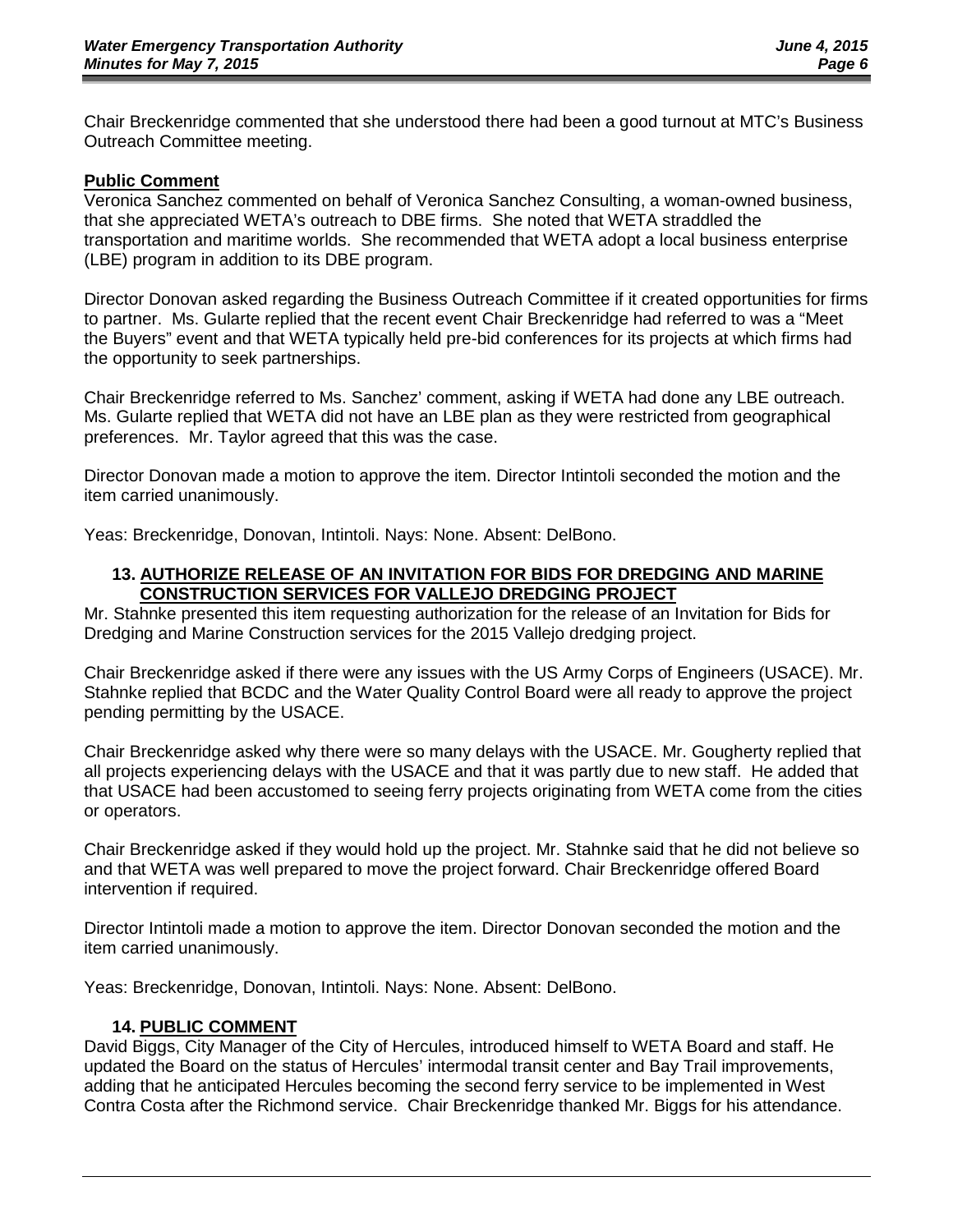Mr. Korve asked if staff had looked at reasons behind the low ridership on the South San Francisco service. Mr. Connolly replied that WETA did not consider the ridership to be low, noting that it had exceeded projections and that a route in service for two years was not comparable to other routes that had been in operation for 20 years. He added that WETA was happy with the service's growth. Chair Breckenridge noted that South San Francisco was very much a commuter service and that its growth was on track.

## **15. ADJOURNMENT**

All business having concluded, the meeting was adjourned at 3:38 p.m.

Respectfully Submitted,

Board Secretary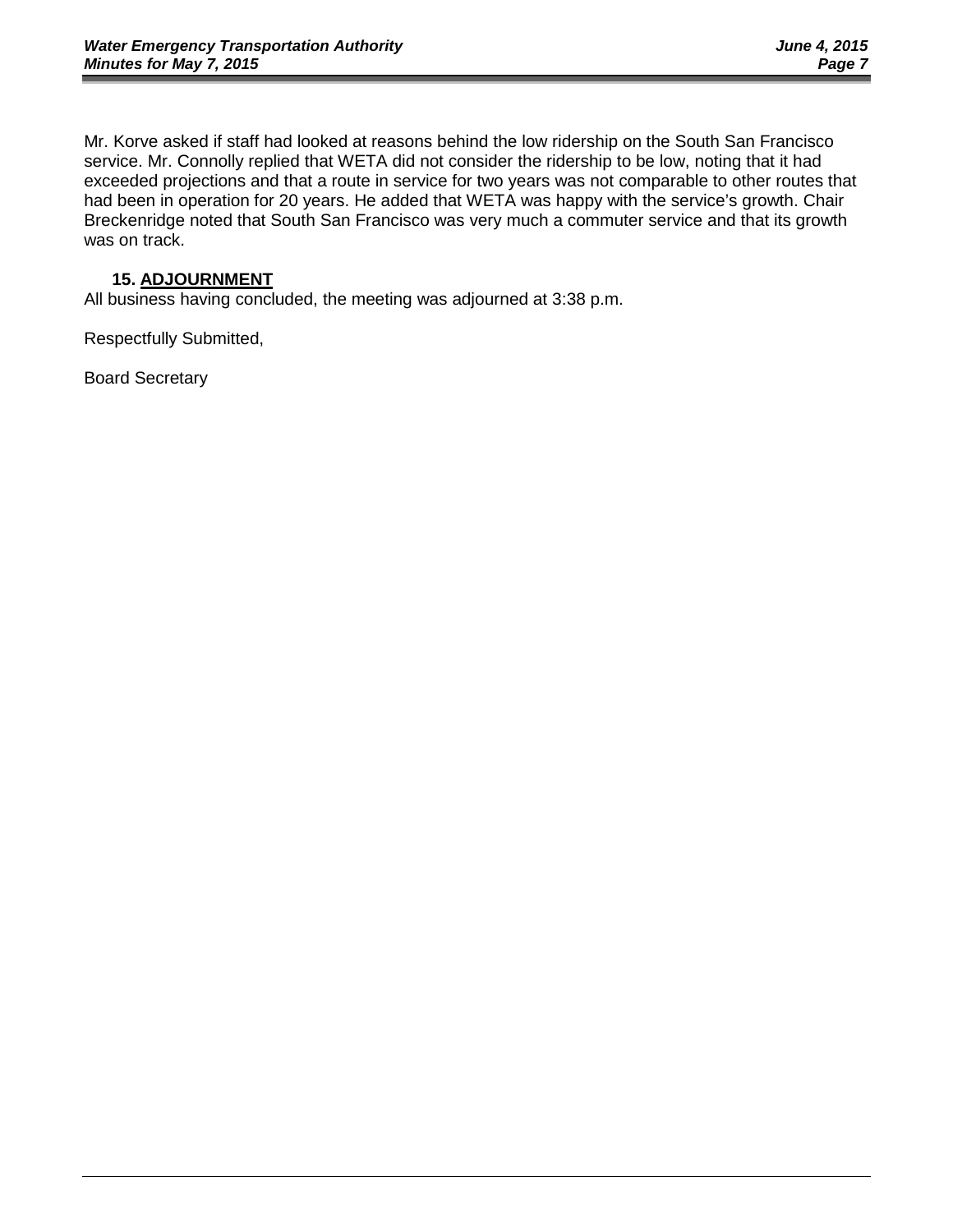#### **TO: Board Members**

#### **FROM: Nina Rannells, Executive Director Lynne Yu, Manager, Finance & Grants**

#### **SUBJECT: Approve Amendment to Agreement with the Association of Bay Area Governments for the Provision of Accounting Support Services**

## *Recommendation*

Approve Amendment No. 14 to the agreement with the Association of Bay Area Governments (ABAG) in the amount not-to-exceed \$127,000 for the provision of accounting support services for FY 2015/16 and authorize the Executive Director to execute the amendment.

## *Background*

On March 22, 2001, the Water Transit Authority (WTA) Board approved an agreement with ABAG to manage its fiscal affairs in conformance with accepted state government accounting practices. This agreement transferred over to the Water Emergency Transportation Authority (WETA) upon its creation on January 1, 2008, and has been amended annually to provide funding to continue this ongoing work.

The current amendment is set to expire on June 30, 2015. The Board of Directors authorized staff to negotiate renewal of this contract as a part of the FY 2015/16 Administrative Support Professional Services Contracts Plan approved on January 8, 2015.

#### *Discussion*

The annual ABAG agreement is for fiscal services to process and pay invoices, keep WETA's accounting records, provide advice on financial accounting matters and provide for required independent financial audit work. Through this contract work, WETA receives the benefit of ABAG finance staff's knowledge of governmental accounting practices, access to their professional staff to help manage financial audits, use of ABAG's accounting software system, an independent review of invoices and check processing services. This arrangement provides an overall cost saving over what it would cost to directly hire accounting personnel and purchase, manage and maintain financial accounting software. It also allows WETA staff to focus our financial efforts on more specialized grant and financial planning work. In FY 2015/16, work will also include the services of independent auditor Maze & Associates Accountancy Corporation to conduct WETA's annual fiscal audit for FY 2014/15 and the services of Bartel Associates, LLC to prepare WETA's June 30, 2015 Other Post- Employment Benefits (OPEB) Actuarial Valuation.

Staff recommends that the Board of Director's authorize a contract amendment for FY 2015/16 services in the not-to-exceed amount of \$127,000. All services received through this agreement will be provided on a cost reimbursable basis.

#### *Fiscal Impact*

Sufficient funds are included in the FY 2015/16 Operating Budget to support this amendment.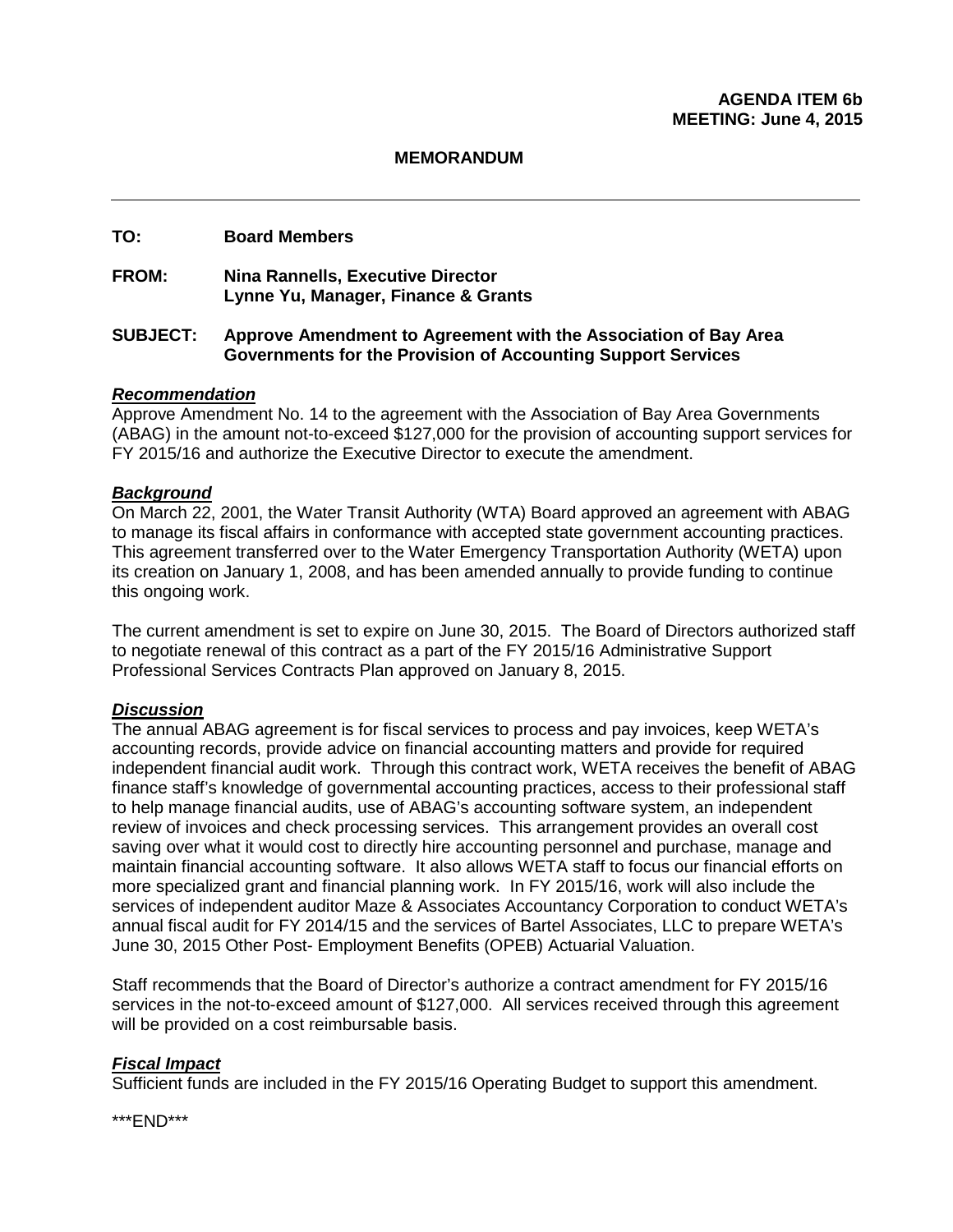## **SAN FRANCISCO BAY AREA WATER EMERGENCY TRANSPORTATION AUTHORITY**

## **RESOLUTION NO. 2015-14**

## **APPROVE AMENDMENT TO AGREEMENT WITH THE ASSOCIATION OF BAY AREA GOVERNMENTS FOR THE PROVISION OF ACCOUNTING SUPPORT SERVICES**

**WHEREAS**, WETA is required to manage its fiscal affairs in conformance with accepted State government accounting practices; and

**WHEREAS**, on March 22, 2001, the Water Transit Authority Board entered into an agreement with the Association of Bay Area Governments (ABAG) for provision of financial and other support services as a cost-effective method to meet this obligation in the amount of \$75,000 for services through March 21, 2003; and

**WHEREAS**, the Board approved the following amendments to that agreement: Amendment No. 1 in the amount of \$85,000, Amendment No. 2 in the amount of \$65,000, Amendment No. 3 to in the amount of \$20,000, Amendment No. 4 in the amount of \$90,000, Amendment No. 5 in the amount of \$90,000, Amendment No. 6 in the amount of \$95,000, and

**WHEREAS**, this agreement was transferred to the San Francisco Bay Area Water Emergency Transportation Authority (Authority) upon its creation on January 1, 2008; and

**WHEREAS**, WETA subsequently authorized Amendment No. 7 in the amount of \$95,000, Amendment No. 8 in the amount of \$90,000, Amendment No. 9 in the amount of \$95,000, Amendment No. 10 in the amount of \$100,000, Amendment No. 11 in the amount of \$100,000, Amendment No. 12 in the amount of \$120,000, Amendment No. 13 in the amount of \$110,000; and

**WHEREAS**, ABAG provides these services on a cost reimbursable basis and funding of these services is provided annually; and

**WHEREAS**, an extension and additional funding is required to maintain the services of the ABAG through FY 2015/16; now, therefore, be it

**RESOLVED,** the Board of Directors hereby approves an amendment in the amount not-to-exceed \$127,000 to the agreement with the Association of Bay Area Governments and extends the agreement to June 30, 2016; and be it further

**RESOLVED,** that the Board of Directors authorizes the Executive Director to execute the amendment.

## **CERTIFICATION**

The undersigned, Board Secretary, does hereby certify that the foregoing is a full, true and correct copy of a resolution duly and regularly adopted at a meeting of the San Francisco Bay Area Water Emergency Transportation Authority held on June 4, 2015.

YEA: NAY: ABSTAIN: ABSENT:

/s/ Board Secretary 2015-14 \*\*\*END\*\*\*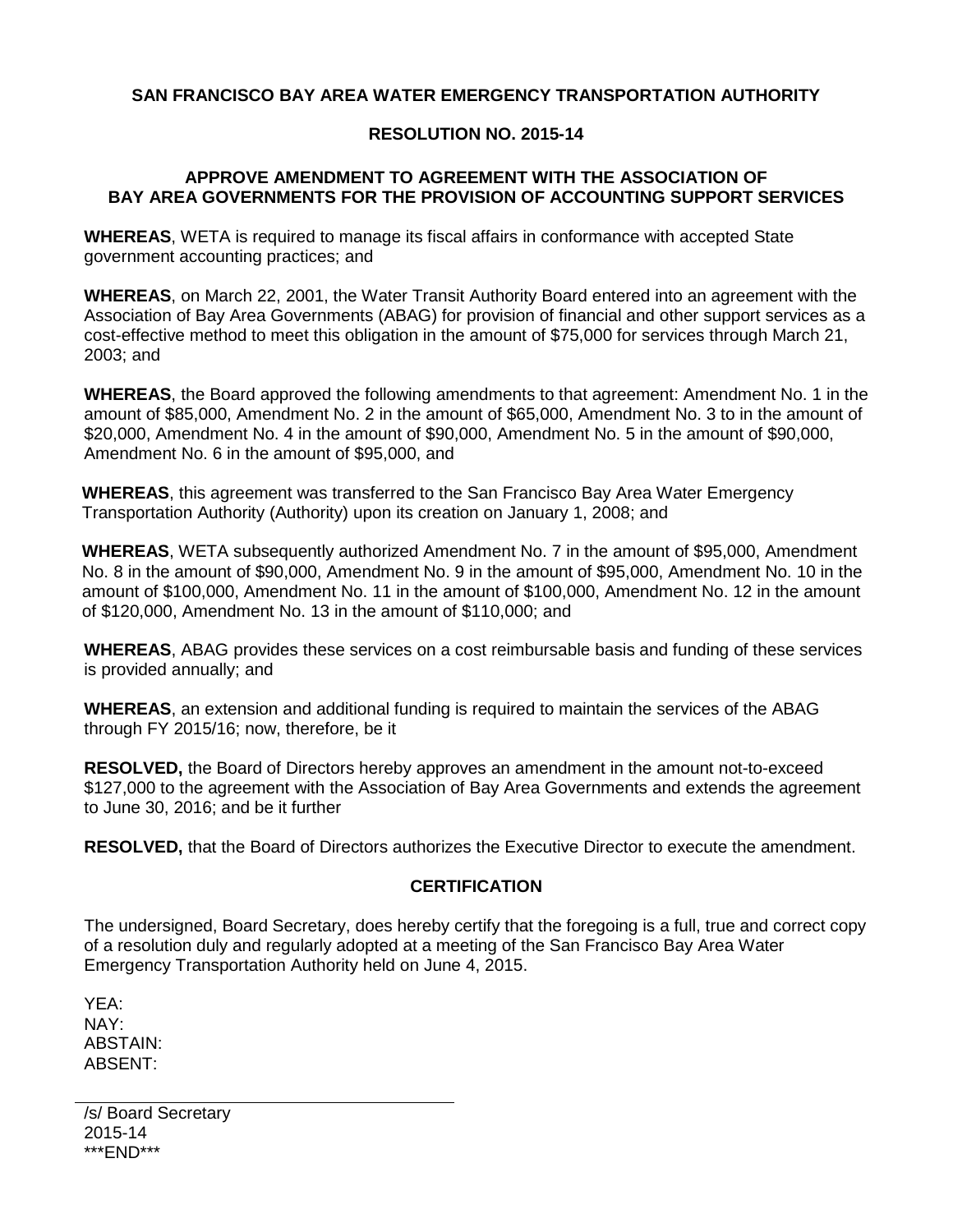#### **TO: Board Members**

#### **FROM: Nina Rannells, Executive Director**

#### **SUBJECT: Approve Amendment to Agreement with Solano County Transit for the Provision of Bus Services**

#### *Recommendation*

Approve Amendment No. 3 to the agreement with Solano County Transit (SolTrans) at an estimated cost of \$413,000 for the provision of Route 200 bus service for FY 2015/16 and authorize the Executive Director to execute the amendment.

#### *Background*

As a part of the Vallejo Ferry Service (Ferry Service) transition, WETA entered into an agreement with SolTrans for the provision of Route 200 bus service and other ancillary services necessary to maintain the Ferry Service as historically operated. The Route 200 is a door-to-door express bus service between the Vallejo and San Francisco ferry terminals that is operated on a limited basis to complement the Ferry Service schedule. Other ancillary services have included all aspects of ferry ticketing services and the provision of back-up bus services when ferries are unable to make their regularly scheduled trips. These services are all provided by SolTrans' contract operator, National Express, and administered by SolTrans on WETA's behalf.

The current agreement for services, which are provided on a cost reimbursable basis, is set to expire on June 30, 2015. The Board of Directors authorized staff to negotiate renewal of this contract as a part of the FY 2015/16 Administrative Support Professional Services Contracts Plan approved on January 8, 2015.

#### *Discussion*

As a part of the contract renewal discussions, WETA and SolTrans staffs mutually agreed to work towards eliminating the ticket sales element from this contract; a function administered by SolTrans as a hold-over from the historic operational configuration administered by the City of Vallejo when they managed both bus and ferry services. Staff has work with Blue and Gold to develop a plan for transitioning the Vallejo ticket sales services under their management beginning July 1 (the subject of a separate agenda item). This will provide consistent ticketing services throughout the WETA system and a more direct means of managing the quality of this service in Vallejo. As a result of this change, the SolTrans agreement will be limited to the provision of Route 200 and back-up bus services for the Vallejo ferry service as described below.

- 1. **Route 200 Bus Service:** Provide an estimated 3,156 revenue hours of Route 200 bus service at an annual cost of \$400,900.
- 2. **Back-up Bus Service and Standby Drivers:** Provide on-demand back-up bus service and stand-by drivers to support the Ferry Service when vessels are not available to operate regularly scheduled service between the Vallejo Ferry Terminal and the San Francisco Ferry Building. These services are provided on an as-needed basis at an hourly rate of \$71.93 for back-up service operation and \$35.29 for stand-by drivers. The estimated cost for these services in FY 2015/16 is \$12,100.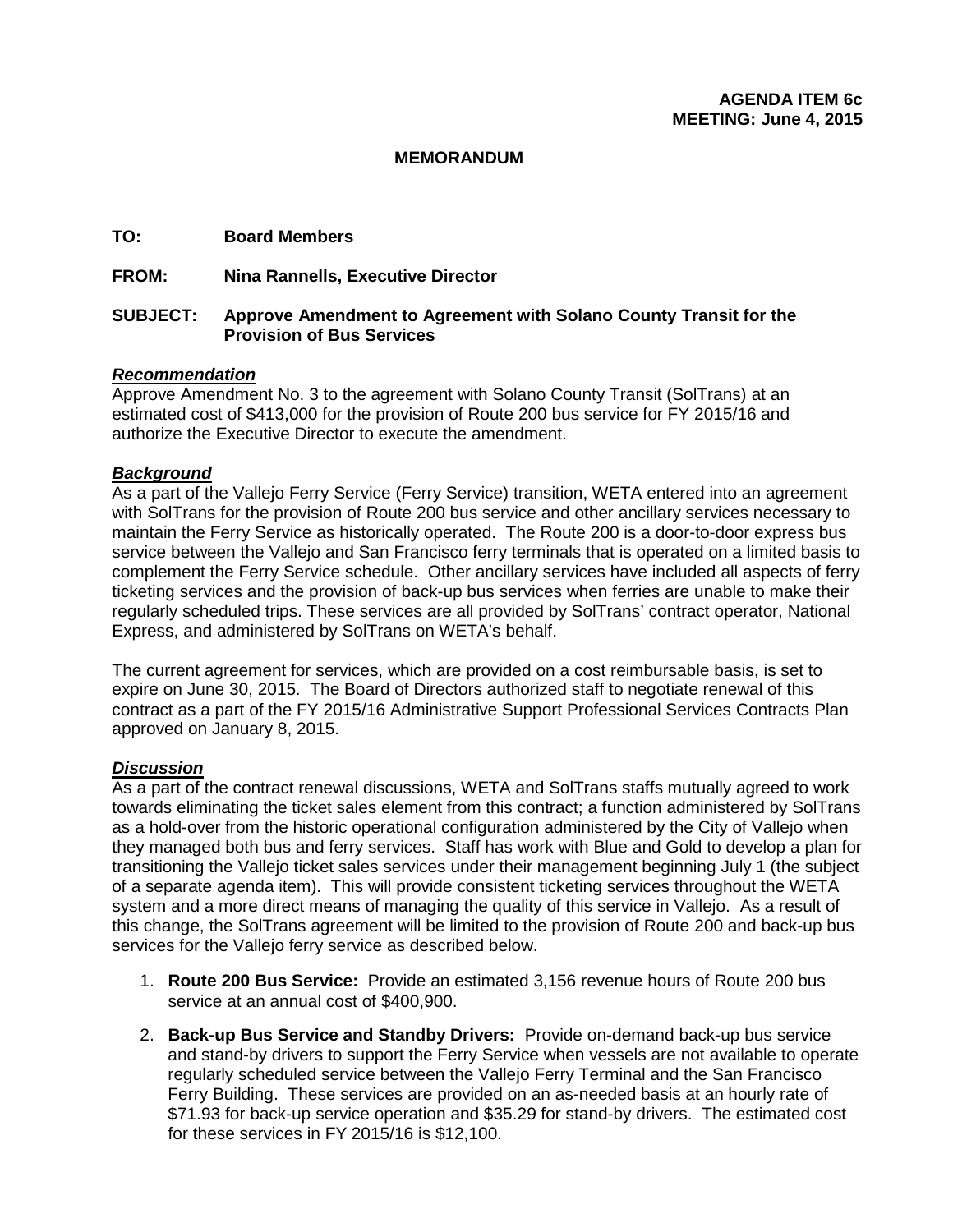As a part of this contract, SolTrans is required to provide monthly operations, financial and ridership data for the Route 200 and back-up bus trips provided.

## *Fiscal Impact*

Sufficient funds are included in the FY 2015/16 Operating Budget for the Vallejo Ferry Service to support this amendment.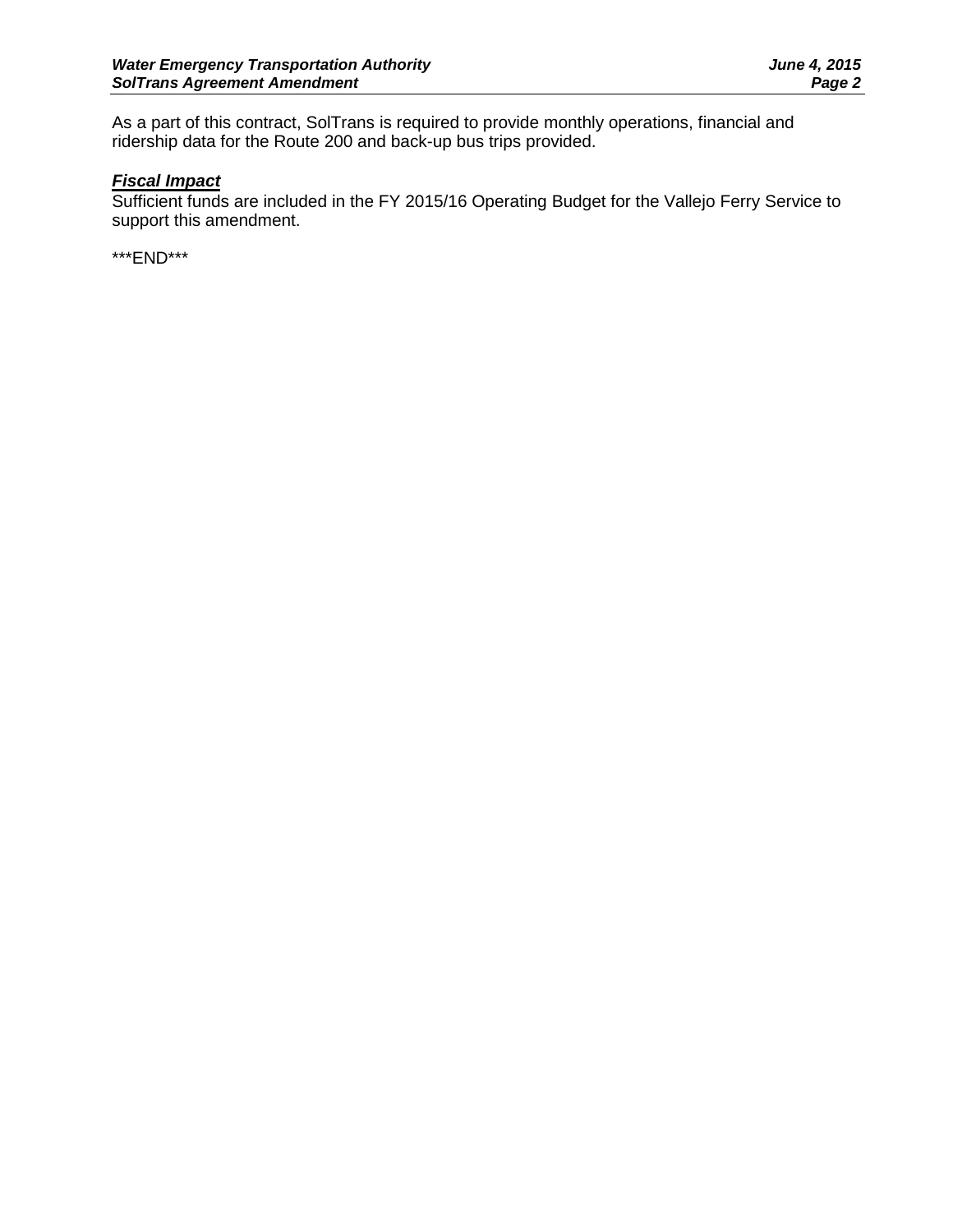#### **SAN FRANCISCO BAY AREA WATER EMERGENCY TRANSPORTATION AUTHORITY**

## **RESOLUTION NO. 2015-15**

## **APPROVE AMENDMENT TO THE AGREEMENT WITH SOLANO COUNTY TRANSIT FOR THE PROVISION OF BUS SERVICES**

**WHEREAS**, the San Francisco Bay Area Water Emergency Transportation Authority (WETA) was established pursuant to California Senate Bill 976, as amended by Senate Bill 1093, codified as the San Francisco Bay Area Water Emergency Transportation Response and Disaster Recovery Act, California government Code Section 66540 *et. seq.* (as so amended, Act) which authorizes the consolidation of San Francisco Bay Area publicly operated regional ferry services; and

**WHEREAS,** pursuant to the Act, WETA has entered into a certain Ferry Service Operations Transfer Agreement by and between WETA and the City of Vallejo (City) effective July 1, 2012 (Transfer Agreement), pursuant to which the City transferred to WETA assets necessary for operation of, and the obligation to operate the Vallejo Ferry Service, which provides ferry service from Vallejo to San Francisco, including supplemental bus service through the Vallejo bus network otherwise known as "Route 200"; and

**WHEREAS,** Solano County Transit (SolTrans) was formed on November 30, 2010 as a Joint Powers Authority among the City, City of Benicia and the Solano Transportation Authority to provide transit services between the City and the City of Benicia as well as Route 200 and supplemental back-up bus services between the Vallejo Ferry Terminal and the San Francisco Ferry Building through its contract for Operation of Fixed Route and Paratransit Transit Service with their transit operator (Bus Services Contract); and

**WHEREAS**, on June 29, 2012, WETA executed Agreement No. 12-012 with SolTrans for provision of Route 200, supplemental back-up bus services and ticketing services on a cost reimbursement basis through June 30, 2013; and

**WHEREAS,** WETA authorized Amendment No. 1 in June 2013 for an amount not to exceed \$665,000 for bus and ticketing services through June 30, 2014; and

**WHEREAS**, WETA authorized Amendment No. 2 in June 2014 for an amount not to exceed \$623,000 for bus and ticketing services through June 30, 2015; and

**WHEREAS**, WETA staff has recommended amending Agreement No. 12-012 with SolTrans to provide Route 200 and supplemental back-up bus services in FY 2015/16 for an amount not to exceed \$413,000; now, therefore, be it

**RESOLVED,** that the Board of Directors hereby approves Amendment No. 3 to the Agreement No. 12- 012 with SolTrans for an estimated cost of \$413,000 and extends the agreement to June 30, 2016; and be it further

**RESOLVED,** that the Board of Directors authorizes the Executive Director to negotiate and execute the amendment and take any other related actions to support this work.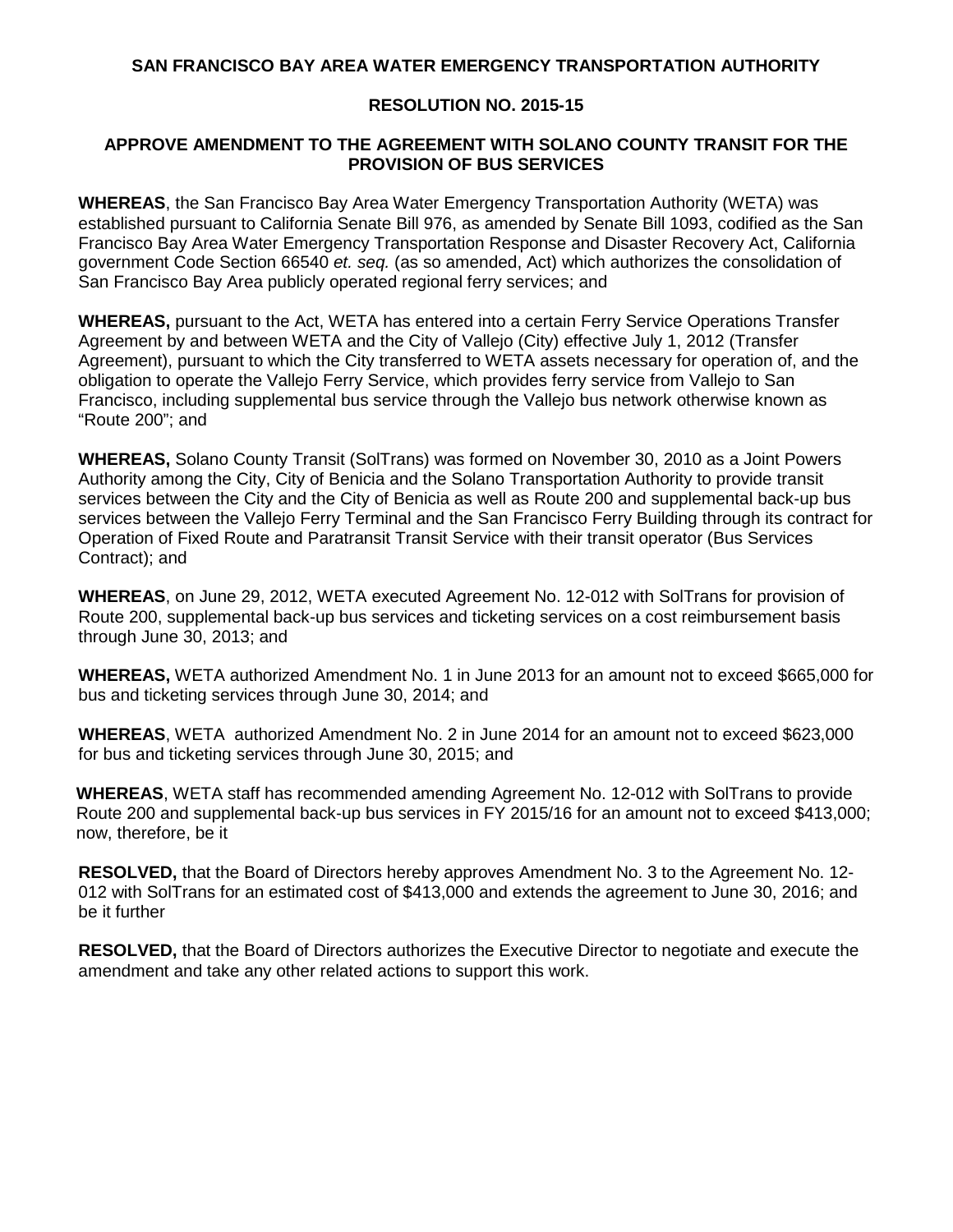## **CERTIFICATION**

The undersigned, Board Secretary, does hereby certify that the foregoing is a full, true and correct copy of a resolution duly and regularly adopted at a meeting of the San Francisco Bay Area Water Emergency Transportation Authority held on June 4, 2015.

YEA: NAY: ABSTAIN: ABSENT:

/s/ Board Secretary 2015-15 \*\*\*END\*\*\*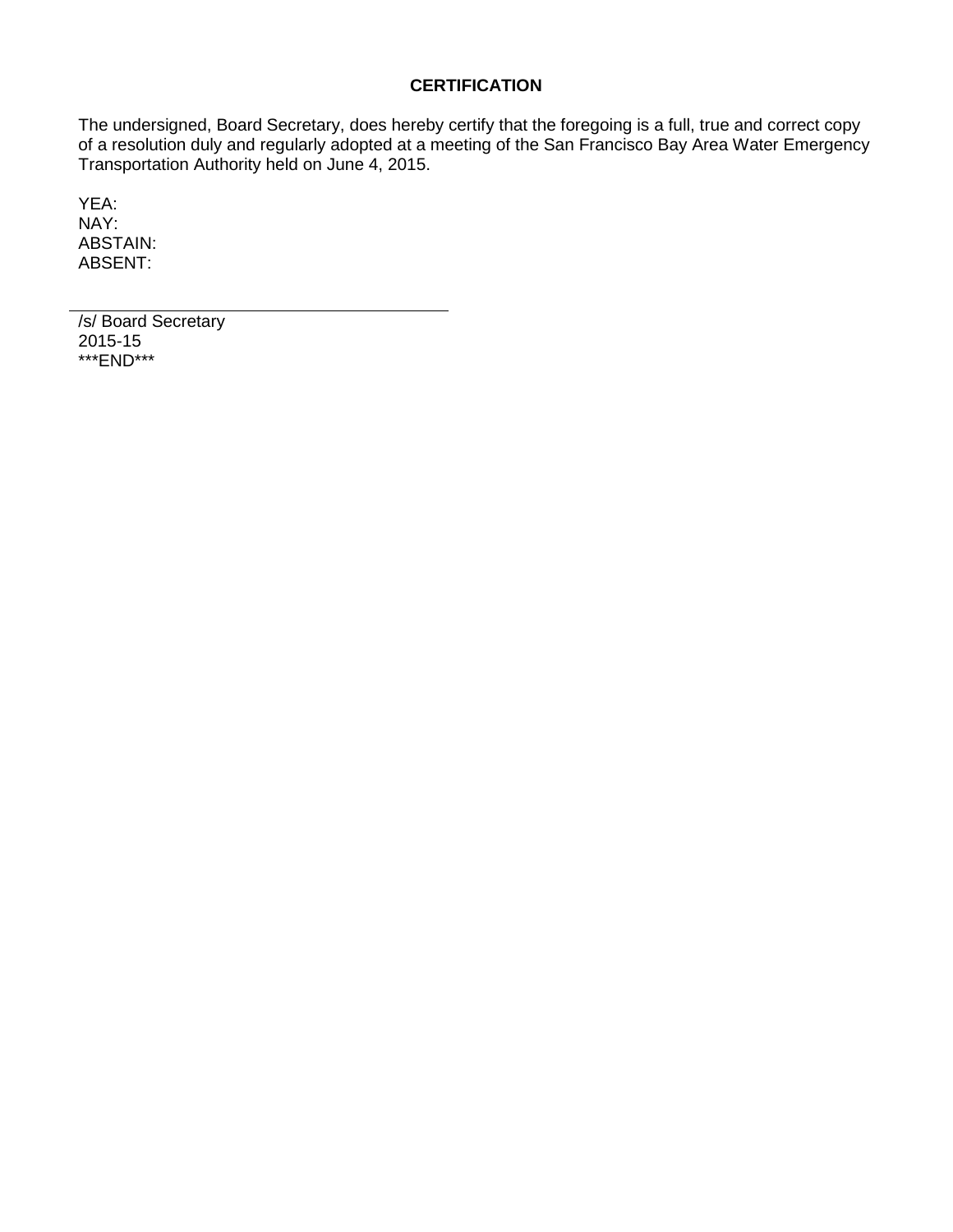## **TO: Board Members**

- **FROM: Nina Rannells, Executive Director Ernest Sanchez, Manager, Marketing and Public Relations**
- **SUBJECT: Approve Amendment to Blue and Gold Fleet Operating Agreement to Include Services for the Management and Operation of the Vallejo Ferry Terminal Ticket Office**

#### *Recommendation*

Approve Amendment No. 4 to Agreement #11-011 with Blue and Gold Fleet, L.P. to include services to support the operation and management of the Vallejo Ferry Terminal Ticket Office and authorize the Executive Director to negotiate and execute the amendment and take any other such actions necessary to support this effort.

#### *Background/Discussion*

The Vallejo Ferry Terminal Ticket Office (VTO) provides general customer service and sells fare media (ferry and Route 200 tickets, Clipper Cards) to the general public. Since 2012, when the Vallejo services were transferred to WETA from the City of Vallejo, SolTrans has managed the VTO on WETA's behalf under an agreement. Under the agreement, SolTrans is required to staff the office 7 days per week, and provide fare media sales functions. In addition, SolTrans is required to manage an Outside Vendor Ticket Sales program wherein Soltrans distributes tickets to remote sales locations such as Safeway and Bay Crossings.

For its part, SolTrans has met these obligations through its bus operations contract with National Express, a third party vendor, consistent with the manner in which the City of Vallejo historically delivered this system function when it operated both ferry and bus service operations. This arrangement was initially extremely helpful in facilitating a smooth transition of Vallejo ferry services to WETA as it allowed ticket sales to be managed and delivered consistent with historic practice.

#### *Discussion*

As a part of the contract renewal discussions with SolTrans for FY 2015/16 services, WETA and SolTrans staffs agreed that it was in the mutual interest of both parties to transition management and operation of the VTO to WETA and its service contractor, Blue and Gold Fleet. Over the past year, these services have become increasingly difficult for SolTrans to deliver through their contract operator and it has become apparent that WETA customers would be better served if ticket sales are managed by Blue and Gold employees who are familiar with the SF Bay Ferry system and the Vallejo ferry operations.

Discussion of this change has arisen at the same time that staff has been exploring ways to improve its response to customer enquiries by consolidating customer input from email, phone, and internet/social media into one SFBF Customer Service Center. Utilizing the VTO staff to support a centralized approach to customer service would improve SFBF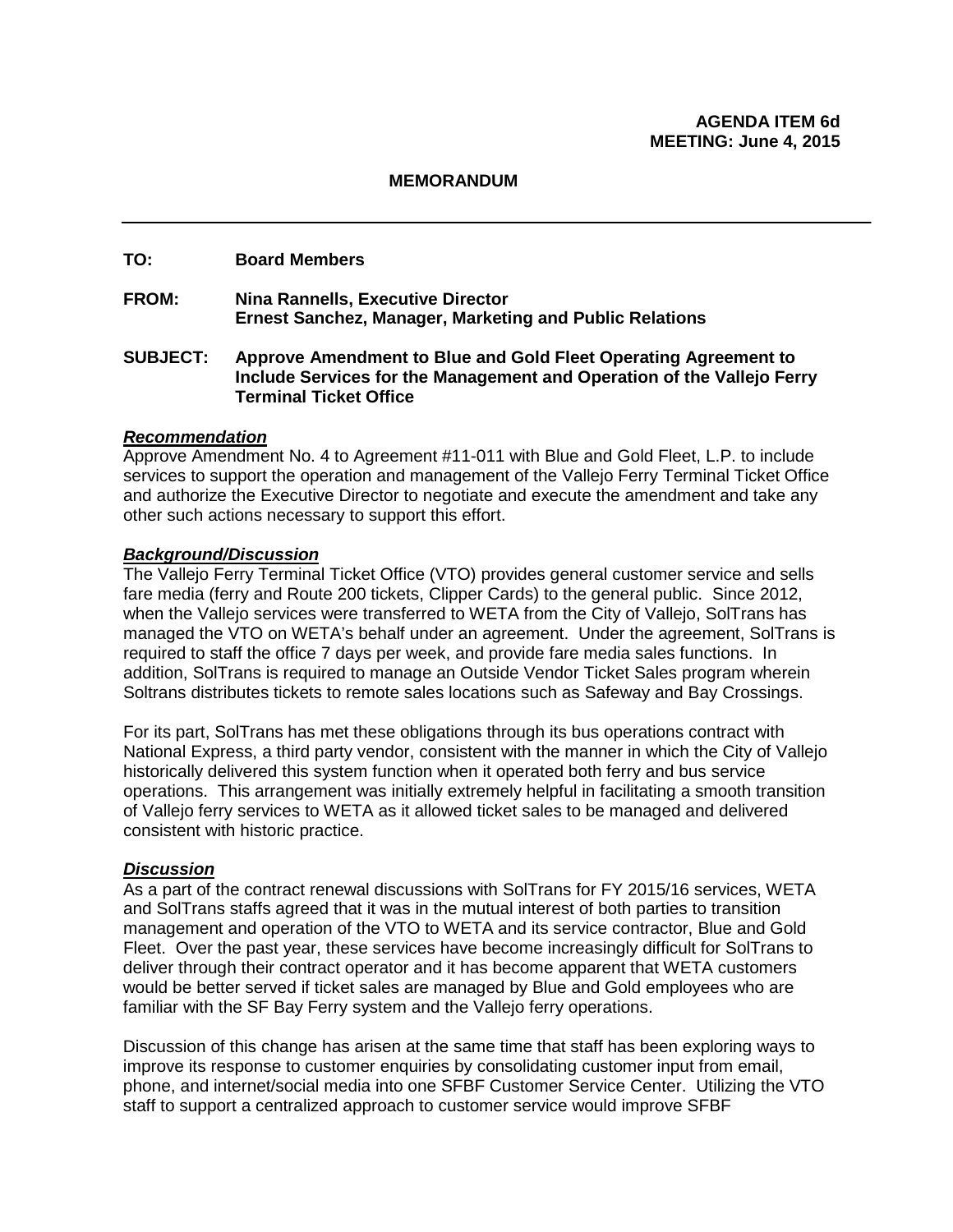responsiveness to public inquiries while improving WETA management's ability to monitor customer service enquiry response performance.

Staff believes that improving VTO customer service performance and development of a Customer Service Center can be effectively achieved by transferring SolTrans ticket sales and customer service responsibilities to Blue and Gold Fleet (B&GF). B&GF employees are experienced sales and customer service professionals, and have thorough knowledge of the SFBF system in general and the Vallejo operations in particular, and B&GF management understands and is committed to the rapid implementation of the Vallejo Customer Service Center concept. Under B&GF management the number of full time VTO staff would increase from approximately 2.5 to 3.5 and the number of active ticket service stations will increase from 2 to 3. In addition to ticket sales and customer service at the VTO, staff will receive and respond to SFBF system wide customer questions submitted via email, phone, or internet. Staff will work to implement this change beginning July 1, 2015.

## *Fiscal Impact*

The estimated cost of B&GF management of the VTO and the added customer service functionality is approximately \$400,000 annually. Sufficient funds have been included in the FY 2015/16 Operating Budget to cover the cost of this contract amendment and related services.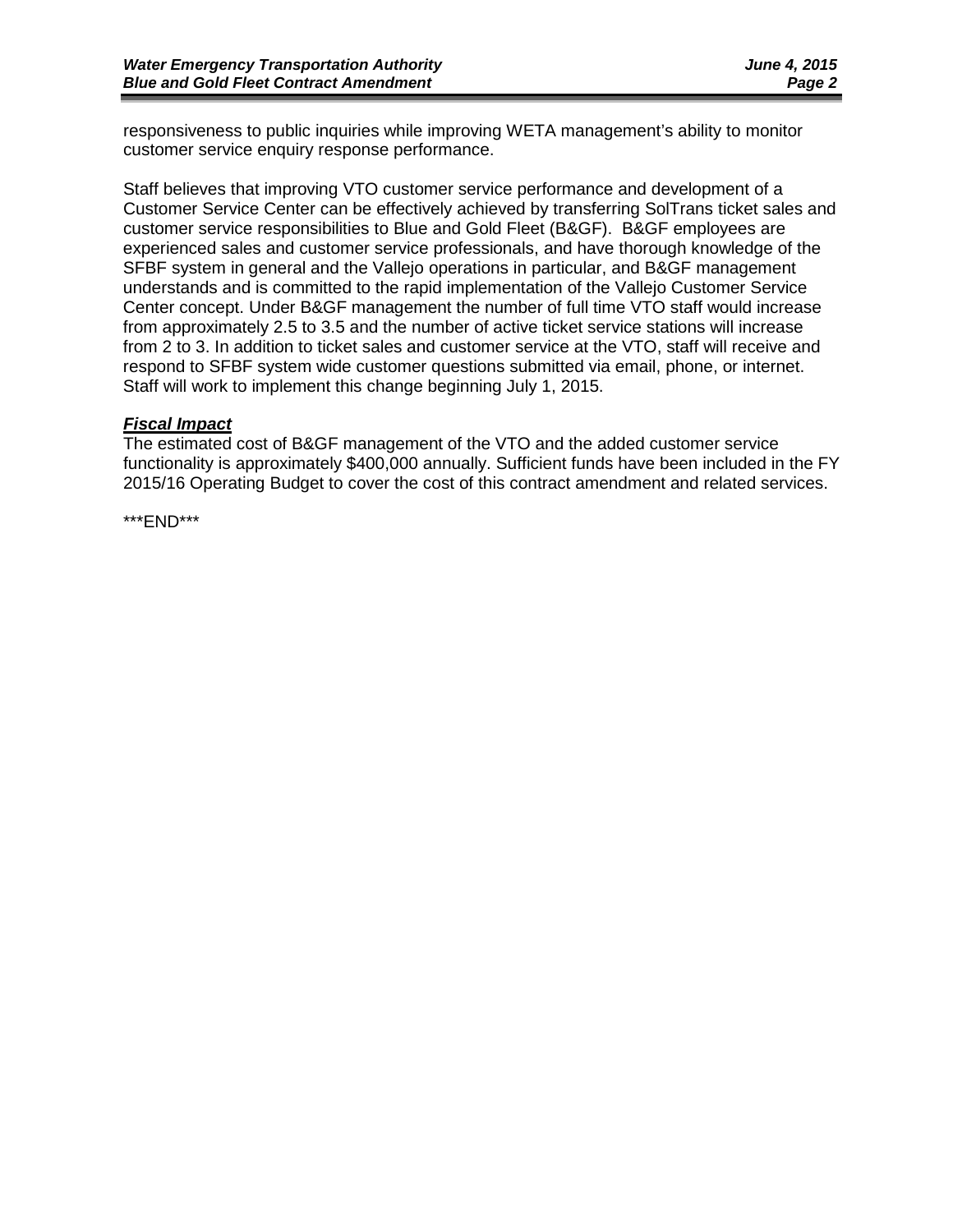## **SAN FRANCISCO BAY AREA WATER EMERGENCY TRANSPORTATION AUTHORITY**

## **RESOLUTION NO. 2015-16**

#### **APPROVE AMENDMENT NO. 4 TO AGREEMENT #11-011 WITH BLUE AND GOLD FLEET, L.P. TO INCLUDE SERVICES FOR THE MANAGEMENT AND OPERATION OF THE VALLEJO FERRY TERMINAL TICKET OFFICE AND AUTHORIZE THE EXECUTIVE DIRECTOR TO NEGOTIATE AND EXECUTE THE AMENDMENT**

**WHEREAS**, the San Francisco Bay Area Water Emergency Transportation Authority (WETA) was established pursuant to California Senate Bill 976, as amended by Senate Bill 1093, codified as the San Francisco Bay Area Water Emergency Transportation Response and Disaster Recovery Act, California government Code Section 66540 *et. seq.* (as so amended, Act) which authorizes the consolidation of San Francisco Bay Area publicly operated regional ferry services; and

**WHEREAS**, on December 30, 2011, WETA executed Agreement No. 11-011 with Blue and Gold Fleet, L.P., for the provision of water transit services, and

**WHEREAS,** WETA authorized Amendment No. 1 on June 28, 2012, to amend Section 24.2 (b) (i) of the Agreement; and

**WHEREAS,** WETA authorized Amendment No. 2 on July 22, 2013, to amend Appendix E, Form of Agreement, Attachment H, List of WETA-Provided Ferry Terminals, Landing Rights, and WETA-Provided Facilities; and

**WHEREAS,** WETA authorized Amendment No. 3 on October 28, 2013, to amend Section 5.1 (a) "Fixed Fees", Section 5.1 (c) "Pass Through Costs", and Section 24.2 (d); and

**WHEREAS**, WETA staff has recommended amending Agreement No. 11-011 with Blue and Gold Fleet, L.P. to include services for the management and operation of the Vallejo Ferry Terminal Ticket Office; now, therefore, be it

**RESOLVED,** that the Board of Directors hereby approves Amendment No. 4 to Agreement No, 11-011 with Blue and Gold Fleet, L.P. to include services for the management and operation of the Vallejo Ferry Terminal Ticket Office; and be it further

**RESOLVED,** that the Board of Directors authorizes the Executive Director to negotiate and execute the amendment and take any other such related actions necessary to support this change.

## **CERTIFICATION**

The undersigned, Board Secretary, does hereby certify that the foregoing is a full, true and correct copy of a resolution duly and regularly adopted at a meeting of the San Francisco Bay Area Water Emergency Transportation Authority held on June 4, 2015.

YEA: NAY: ABSTAIN: ABSENT:

/s/ Board Secretary 2015-16 \*\*\*END\*\*\*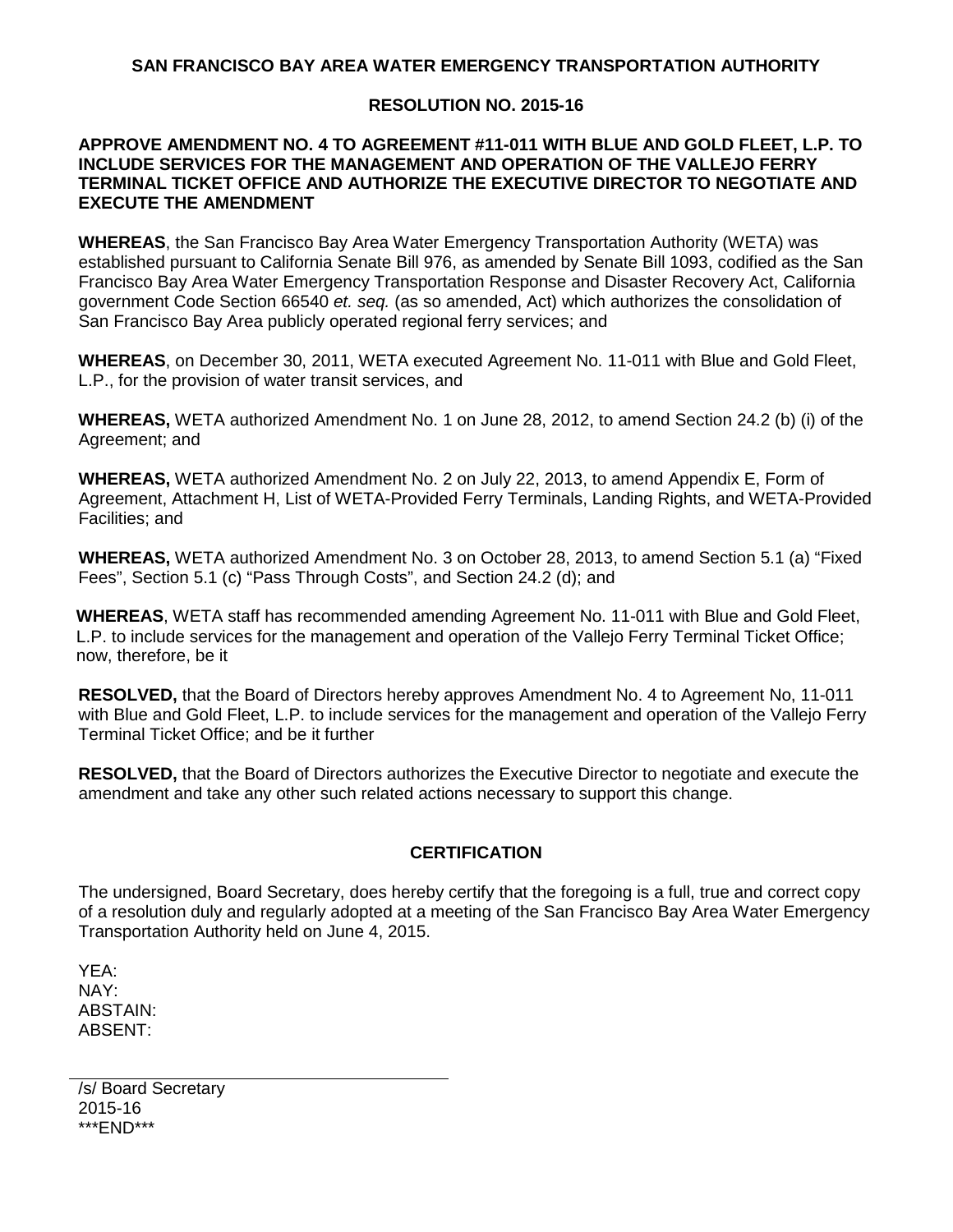## **TO: Board Members**

## **FROM: Nina Rannells, Executive Director**

## **SUBJECT: Approve Amendment to Agreement with Nossaman LLP for the Provision of Legal Services**

#### *Recommendation*

Approve Amendment No. 19 to the agreement with Nossaman LLP in the amount of \$550,000 for the provision of legal services for FY 2015/16 and authorize the Executive Director to execute the amendment.

#### *Background*

WETA's enabling statute requires the employment of general counsel to manage its legal affairs. In August 2004, the San Francisco Bay Area Water Transit Authority authorized Nossaman LLP (Nossaman) to serve as its general counsel. In January 2008, this contract transferred to the San Francisco Bay Area Water Emergency Transportation Authority upon its creation and has been renewed annually since. Annual legal expenses have ranged from \$140,000 in FY 2004/05 to \$1,100,000 in FY 2010/11, based upon the volume and complexity of legal issues facing the agency. Nossaman has served the Authority's interests well in a wide variety of areas over the years and has developed a thorough understanding of the agency and our specific issues and needs. The Board of Directors authorized staff to negotiate renewal of this contract as a part of the FY 2015/16 Administrative Support Professional Services Contracts Plan approved on January 8, 2015.

#### *Discussion*

Staff has reviewed the FY 2015/16 work program and anticipates the need for legal support services related to general agency oversight and capital project implementation as follows:

#### General Oversight

This includes work in support of items such as general agency operation, governance issues, contracts, legislation, procurement, policy development, employment law, insurance requirements, lease and other property transactions and other subjects of interest or concern.

#### Capital Program Support

This work includes advice and oversight of legal issues related to capital projects included in the \$66.6 million FY 2015/16 capital budget. Such work includes review of project proposals for legal content, contract development and review of any protests or project issues as they arise during or after the procurement. Major projects in FY 2015/16 include work on the Authority's two maintenance and operations facility projects, San Francisco berthing expansion. Richmond ferry service projects, facility rehabilitation projects and the procurement of new vessels.

Staff estimates these services to cost up to \$550,000 in FY 2015/16, which is consistent with the legal services budget in FY 2014/15.

#### *Fiscal Impact*

Sufficient funds are included in the FY 2015/16 Operating and Capital Budgets to support this amendment.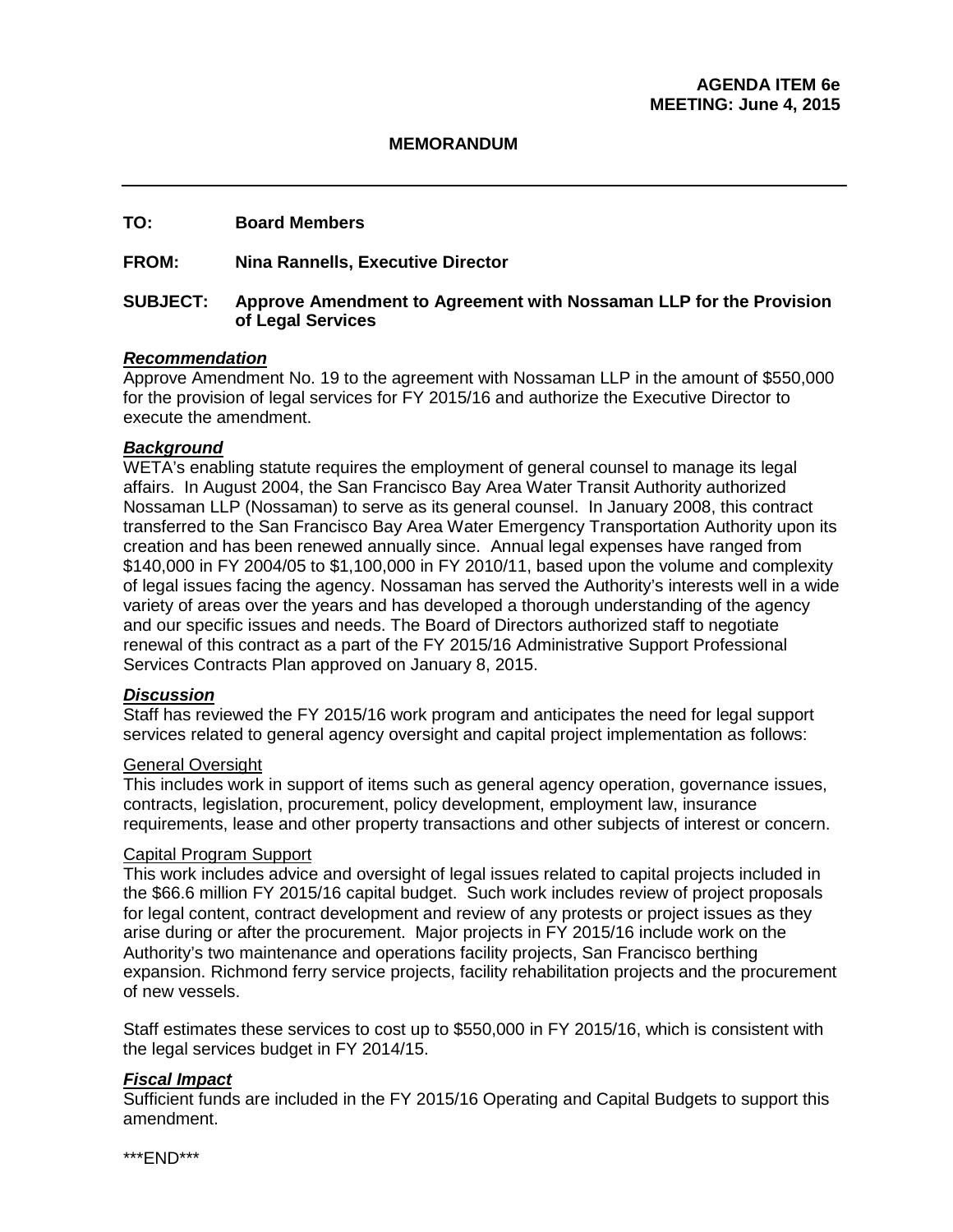## **SAN FRANCISCO BAY AREA WATER EMERGENCY TRANSPORTATION AUTHORITY**

#### **RESOLUTION NO. 2015-17**

## **APPROVE AMENDMENT TO THE AGREEMENT WITH NOSSAMAN LLP FOR THE PROVISION OF LEGAL SERVICES**

**WHEREAS**, WETA's enabling statute requires the employment of general counsel to manage its legal affairs; and

**WHEREAS**, on August 26, 2004, the San Francisco Bay Area Water Transit Authority Board of Directors authorized the Chief Executive Officer to negotiate a contract with Nossaman, Guthner, Knox and Elliott, LLP (now Nossaman LLP) to provide legal counsel for the agency; and

**WHEREAS**, this agreement was transferred over to WETA upon its creation on January 1, 2008, and has been amended annually to provide funding to continue this ongoing work; and

**WHEREAS**, WETA's existing Agreement No. 04-204 with Nossaman LLP for legal services expires on June 30, 2015 and WETA seeks to renew the Agreement through June 30, 2016; now, therefore, be it

**RESOLVED,** that the Board of Directors hereby approves Amendment No. 19 to Agreement No. 04-204 with Nossaman LLP for legal services in an amount not to exceed \$550,000; and be it further

**RESOLVED,** that the Board of Directors authorizes the Executive Director to execute the amendment.

#### **CERTIFICATION**

The undersigned, Board Secretary, does hereby certify that the foregoing is a full, true and correct copy of a resolution duly and regularly adopted at a meeting of the San Francisco Bay Area Water Emergency Transportation Authority held on June 4, 2015.

YEA: NAY: ABSTAIN: ABSENT:

/s/ Board Secretary 2015-17 \*\*\*END\*\*\*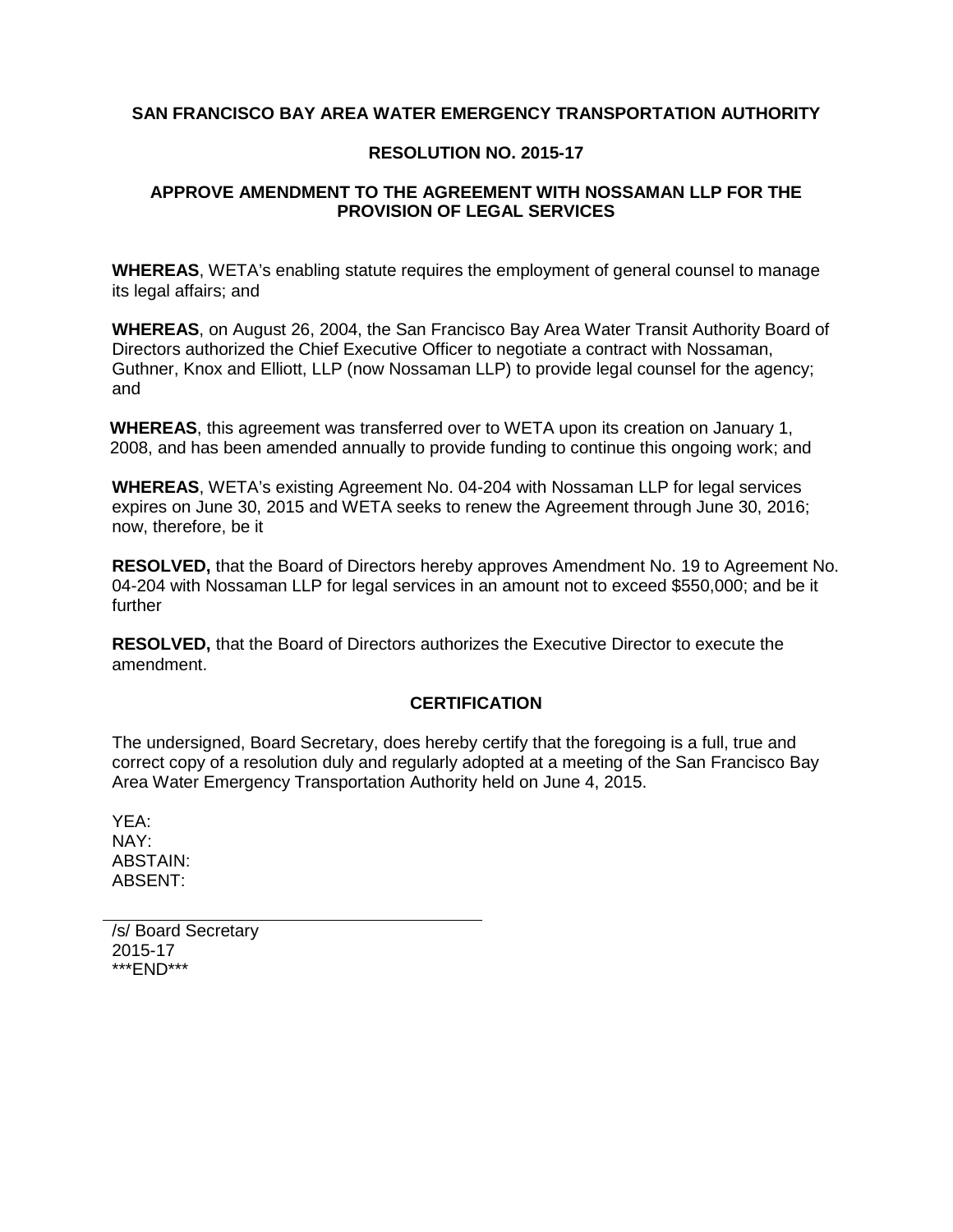## **TO: Board Members**

## **FROM: Nina Rannells, Executive Director Keith Stahnke, Manager, Operations**

## **SUBJECT: Approve Amendment to Agreement with Fast Ferry Management, Inc. for the Provision of Marine Services**

## *Recommendation*

Approve Amendment No. 7 to the agreement with Fast Ferry Management, Inc. for the provision of marine services through June 30, 2016 for a not to exceed amount of \$286,500 and authorize the Executive Director to execute the amendment.

## *Background*

Fast Ferry Management has provided oversight and management services for the Vallejo Ferry Service since 1994 including overall system management, monitoring and oversight of the Blue and Gold Fleet operating and maintenance contract, program planning and capital improvement project management. The current contract with Fast Ferry Management was approved by the City of Vallejo on March 26, 2007 and was assigned to WETA on July 1, 2012 as a part of the Vallejo ferry system transfer.

Over the years, Fast Ferry Management, Inc. has developed extensive knowledge of all aspects of the system operation and maintenance activities, system facilities and assets, service history, customers, and key staff at partner agencies such as the City of Vallejo, Lennar Mare Island, and SolTrans. The Board of Directors authorized staff to negotiate renewal of this contract as a part of the FY 2015/16 Administrative Support Professional Services Contracts Plan approved on January 8, 2015.

#### *Discussion*

During FY 2014/15, Marty Robbins of Fast Ferry Management served as the primary liaison with Blue & Gold Fleet for the management of Vallejo ferry services, assisted WETA with planning and implementation of aspects of the North Bay Operations and Maintenance facilities, provided administration and oversight of Vallejo vessel work, developed the Vallejo Maintenance Dredging project and provided support for several WETA system projects such as vessel replacements and the development of the Central Bay Operations and Maintenance facility project. These services were key to WETA's ability to move forward with several important capital projects this past year when WETA staff resources were limited.

Staff recommends approval of Amendment No. 7 to the agreement with Fast Ferry Management, Inc. to extend the agreement through June 30, 2016 for a not to exceed amount of \$286,500, which includes an additional \$6,500 for anticipated work through June 2015, and \$280,000 for the period between July 1, 2015 and June 30, 2016. The scope of work for this period would consist of general ferry service oversight, ferry operations contract monitoring, vessel and engine maintenance oversight, program planning and capital program and project development and support consistent with prior year work.

## *Fiscal Impact*

Sufficient funds are included in the approved FY 2014/15 and FY 2015/16 Operating and Capital Budgets to support this amendment.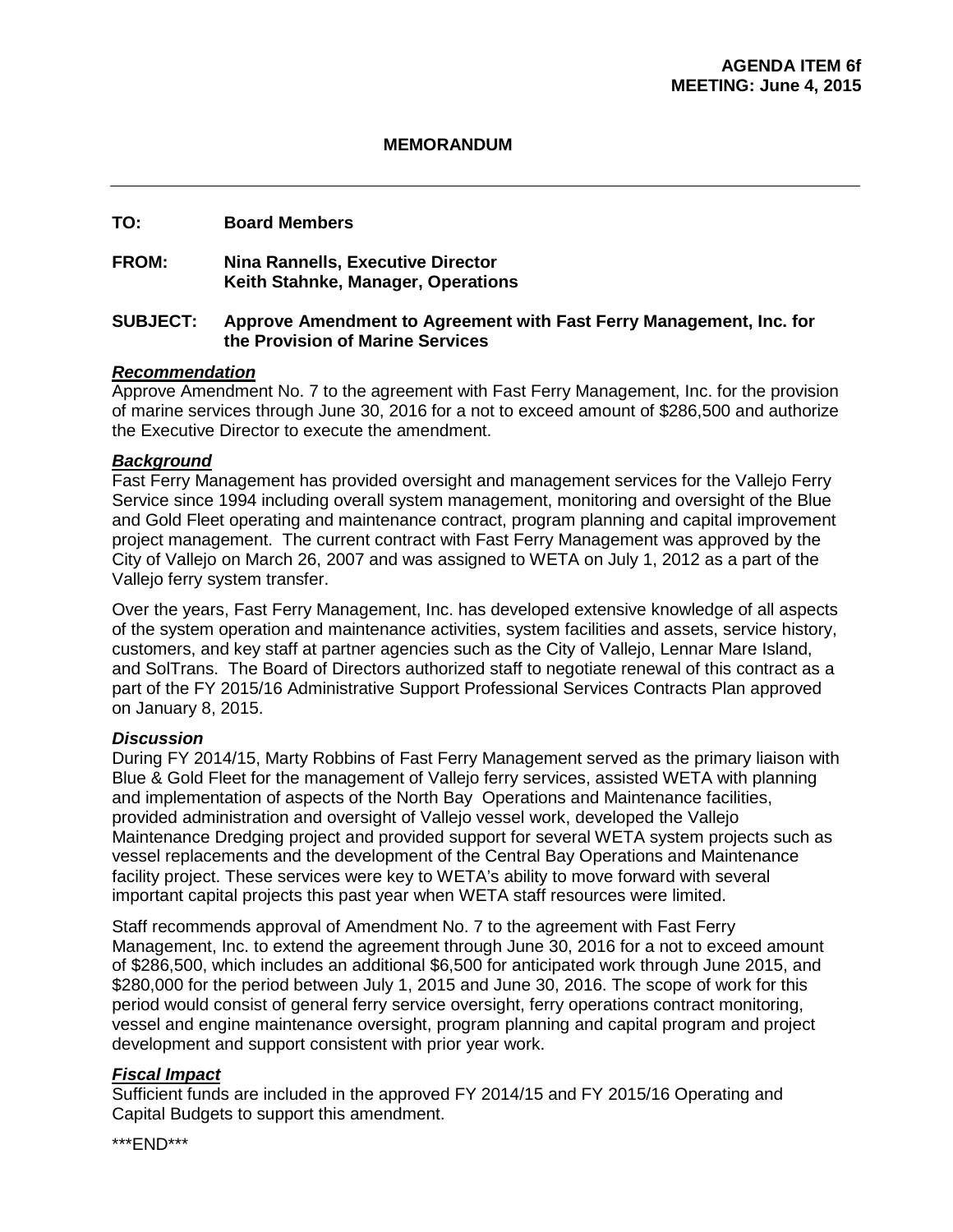## **SAN FRANCISCO BAY AREA WATER EMERGENCY TRANSPORTATION AUTHORITY**

## **RESOLUTION NO. 2015-18**

## **APPROVE AMENDMENT TO AGREEMENT WITH FAST FERRY MANAGEMENT, INC**

**WHEREAS**, the City of Vallejo entered into the Principal Agreement with Fast Ferry Management, Inc. on March 26, 2007 for oversight and management services for the Vallejo Ferry System, including operations contract monitoring, maintenance oversight, program planning and capital improvement project management ("Agreement"); and

**WHEREAS,** the City of Vallejo authorized Amendments No. 1 through No. 4, continuing this contract and services through March 23, 2013; and

**WHEREAS**, on July 1, 2012, the City of Vallejo assigned the Principal Agreement and all amendments to the San Francisco Bay Area Water Emergency Transportation Authority (WETA) in connection with the Ferry Service Operations Transfer Agreement by and between the City of Vallejo and WETA; and

**WHEREAS**, WETA authorized Amendment No. 5 in March 2013 approving compensation in a not to exceed amount of \$315,000 and extending the Agreement (now designated WETA Agreement No. 12-016) through June 30, 2014; and

**WHEREAS**, WETA authorized Amendment No. 6 in June 2014 approving compensation in an amount not to exceed \$260,000 for marine management services through June 30, 2015 and extending Agreement No. 12-016 through June 30, 2015; and

**WHEREAS**, WETA staff has recommended amending Agreement No. 12-016 with Fast Ferry Management, Inc. to approve compensation in an amount not to exceed \$286,500 for marine management services through June 30, 2016, as set forth in the Board report; now, therefore, be it

**RESOLVED**, that the Board of Directors hereby approves Amendment No. 7 to Agreement No. 12-016 with Fast Ferry Management, Inc. in an amount not to exceed \$286,500 and to extend the contract term through June 30, 2016; and be it further

**RESOLVED,** that the Board of Directors authorizes the Executive Director to negotiate and execute the amendment and take any other related actions to support this work.

## **CERTIFICATION**

The undersigned, Board Secretary, does hereby certify that the foregoing is a full, true and correct copy of a resolution duly and regularly adopted at a meeting of the San Francisco Bay Area Water Emergency Transportation Authority held on June 4, 2015.

YEA: NAY: ABSTAIN: ABSENT:

/s/ Board Secretary 2015-18 \*\*\*END\*\*\*

\_\_\_\_\_\_\_\_\_\_\_\_\_\_\_\_\_\_\_\_\_\_\_\_\_\_\_\_\_\_\_\_\_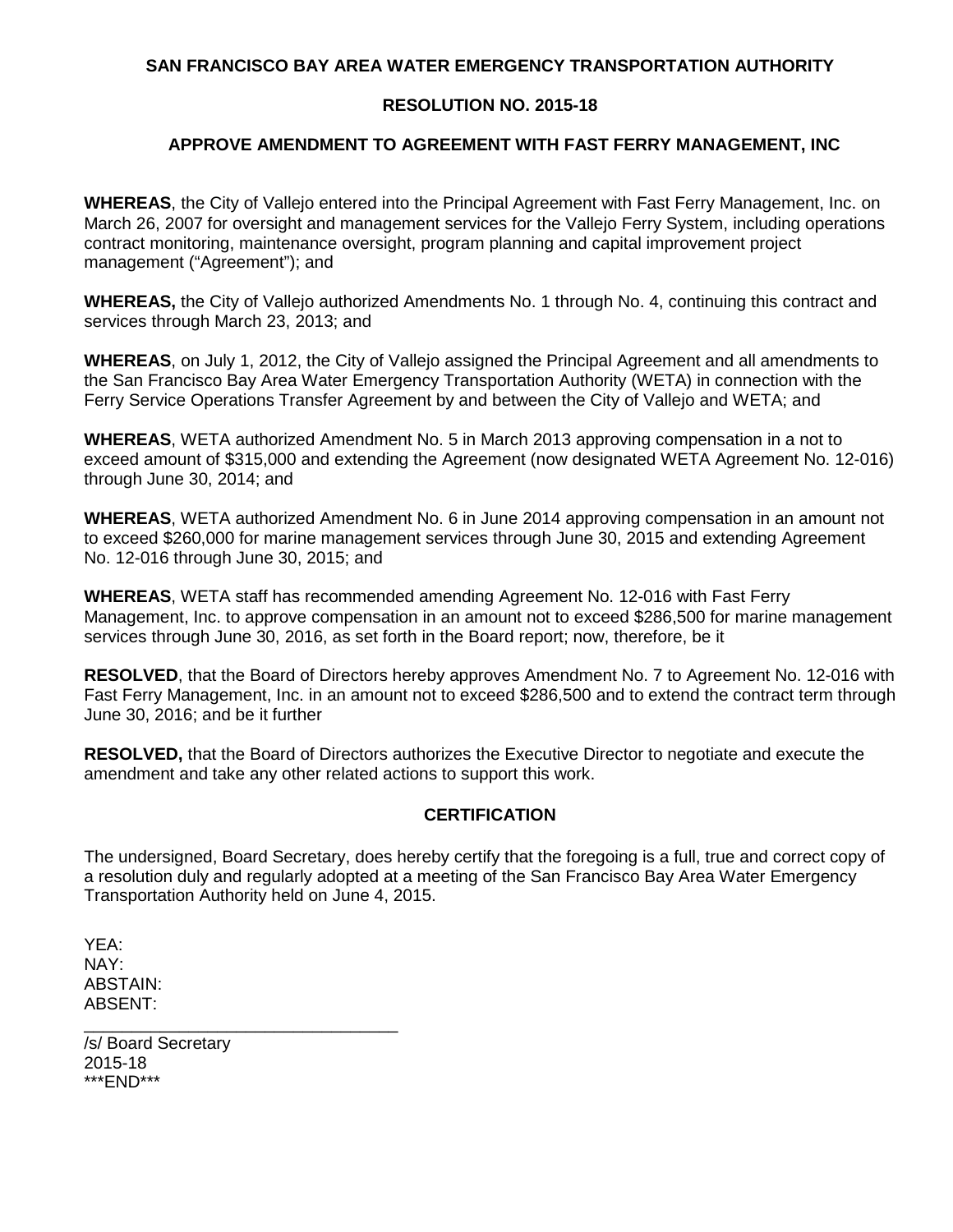#### **TO: Board Members**

**FROM: Nina Rannells, Executive Director Ernest Sanchez, Manager, Public Information and Marketing**

#### **SUBJECT: Approve Amendment to Agreement with Nematode Media, LLC (DBA Bay Crossings) for Advertising in** *Bay Crossings* **and Other Services**

#### *Recommendation*

Approve Amendment No. 7 to the agreement with Nematode Media, LLC (DBA Bay Crossings) in the amount of \$48,000 for advertising in *Bay Crossings* and other public information/marketing services and authorize the Executive Director to execute the amendment.

#### *Background*

The Water Transit Authority (WTA) first entered into a formal agreement with Bay Crossings (aka Nematode Media, LLC) in September, 2004. This agreement was renewed in July 2005 for a one year term, in June 2006 and 2009 (under WETA) for three year terms and in June 2013 and 2014 for one-year terms.

The Board of Directors authorized staff to negotiate renewal of this contract as a part of the FY 2015/16 Administrative Support Professional Services Contracts Plan approved on January 8, 2015.

#### *Discussion*

WETA has utilized the *Bay Crossings* newspaper as a means of communicating with ferry riders, businesses and residents of the Bay's shoreline communities regarding its plans, environmental review process and services since 2001. WETA has also provided a subsidy to support the Bay Crossings store in the San Francisco Ferry Building which provides ferry passengers access to ferry schedules, information, tickets and Clipper cards.

Staff recommends continuing its contract with Bay Crossings in FY 2015/16 with the following work scope:

- 1. Bay Crossings newspaper- \$36,000/year This supports placement of San Francisco Bay Ferry ads and ferry schedules in *Bay Crossings* as well as informational articles promoting WETA's activities.
- 2. Bay Crossings store Extended Store Hours \$12,000/year The Bay Crossings store is a venue for distributing information and is a resource for daily ferry commuters. WETA's compensation helps to defray the costs of staffing the store for four extra hours daily during the work week.

#### *Fiscal Impact*

Sufficient funds are included in the FY 2015/16 Marketing Budget to support this amendment.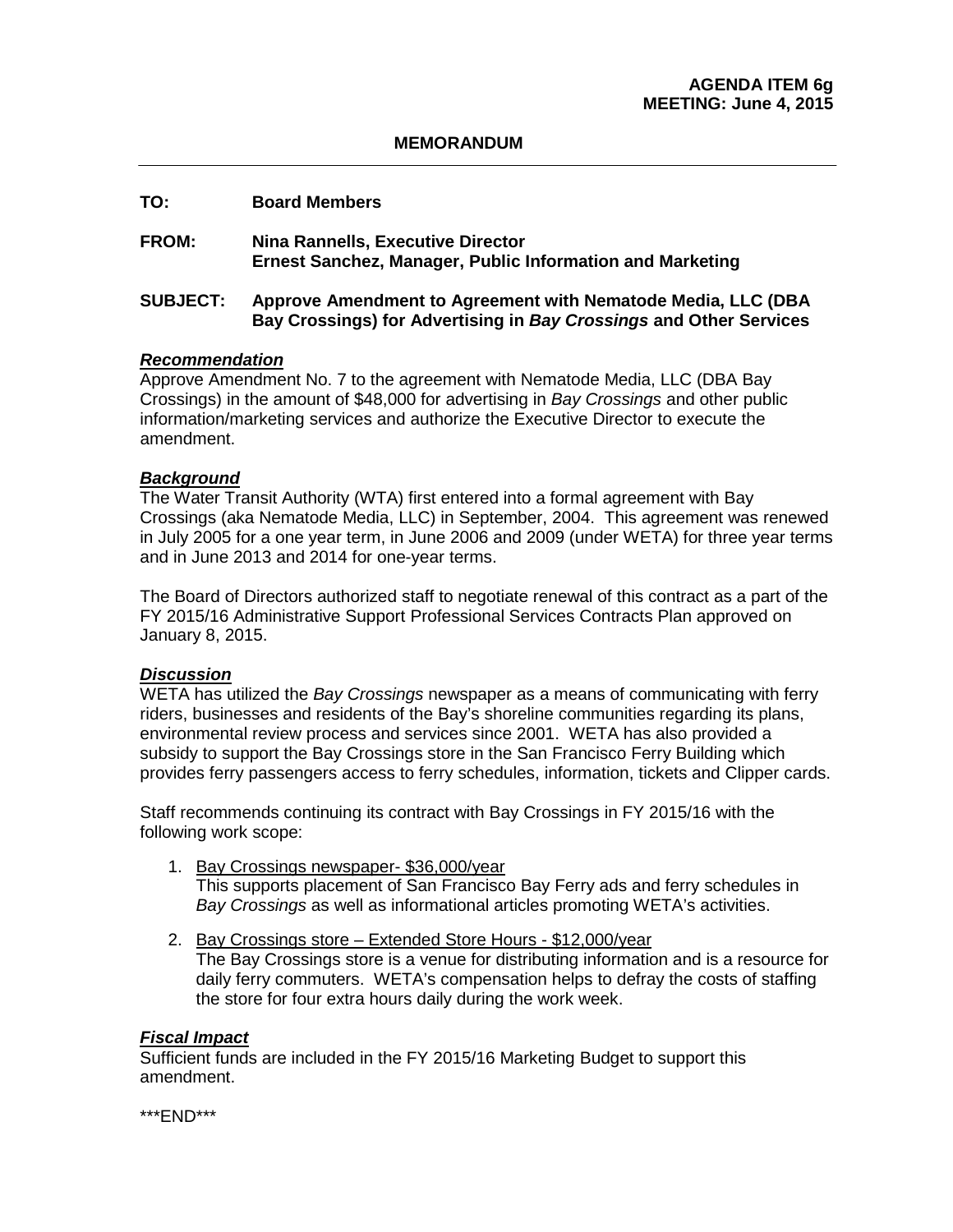## **SAN FRANCISCO BAY AREA WATER EMERGENCY TRANSPORTATION AUTHORITY**

#### **RESOLUTION NO. 2015-19**

## **APPROVE AMENDMENT TO AGREEMENT WITH NEMATODE MEDIA, LLC (DBA BAY CROSSINGS) FOR PUBLIC INFORMATION AND MARKETING SERVICES**

**WHEREAS**, in September 2004, the Water Transit Authority entered into an agreement with Nematode Media, LLC (dba Bay Crossings) for public information and marketing services; and

**WHEREAS**, this agreement was renewed in July 2005 for a one year term, in June 2006 and 2009 (under WETA) for three year terms and in June 2013 and 2014for one year terms; and

**WHEREAS**, WETA's existing Agreement No. 04-205 with Nematode Media, LLC for public information and marketing services to support and promote ridership on existing and new services expires on June 30, 2015 and WETA seeks to renew the Agreement through June 30, 2016; now, therefore, be it

**RESOLVED,** that the Board of Directors hereby approves Amendment No. 7 to Agreement No. 04-205 with Nematode Media, LLC for public information and marketing services in the amount of \$48,000 for FY 2015/16; and be it further

**RESOLVED**, that the Board of Directors authorizes the Executive Director to execute the amendment.

## **CERTIFICATION**

The undersigned, Board Secretary, does hereby certify that the foregoing is a full, true and correct copy of a resolution duly and regularly adopted at a meeting of the San Francisco Bay Area Water Emergency Transportation Authority held on June 4, 2015.

YEA: NAY: ABSTAIN: ABSENT:

/s/ Board Secretary 2015-19 \*\*\*END\*\*\*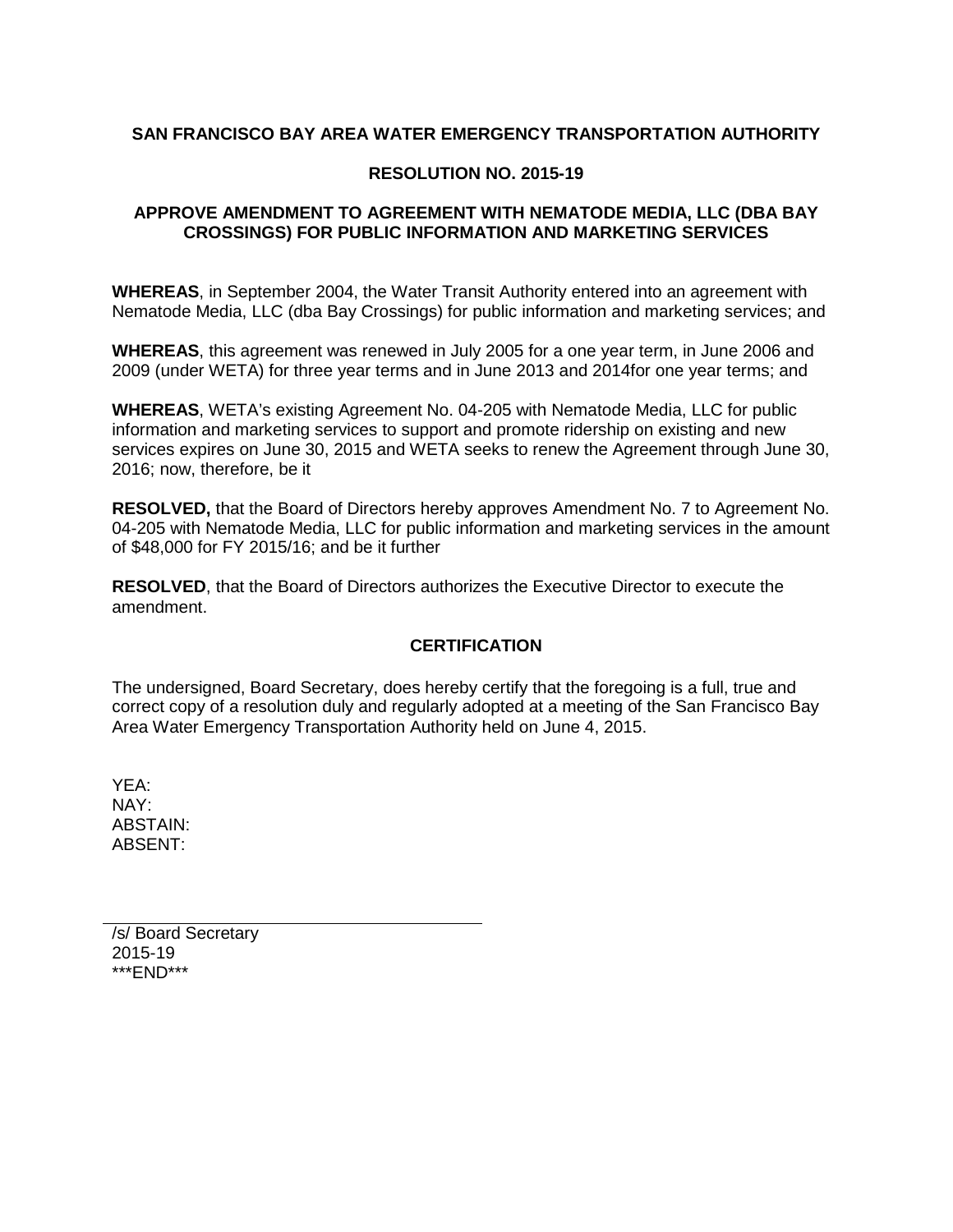### **AGENDA ITEM 6h MEETING: June 4, 2015**

#### **MEMORANDUM**

#### **TO: Board Members**

**FROM: Nina Rannells, Executive Director Lynne Yu, Manager, Finance & Grants**

### **SUBJECT: Authorize Filing Applications with the Metropolitan Transportation Commission for FY 2015/16 Regional Measure 1 Capital Funds**

#### *Recommendation*

Authorize the Executive Director to file an application with the Metropolitan Transportation Commission (MTC) for a total of \$693,000 FY 2015/16 Regional Measure 1 (RM1) capital funds and to take any other related actions as may be required to secure these funds.

#### *Background/Discussion*

In November 1989, voters approved Regional Measure 1 (RM1), authorizing a toll increase on all state owned bridges in the Bay Area. Five percent of the revenue derived from this toll increase (RM1-5%) is made available for allocation by MTC for ferry transit operations and bicycle related planning and two percent of the revenue from the toll increase (RM1-2%) is to be programmed and allocated solely for the capital costs associated with the design, construction, and acquisition of rapid water transit systems.

WETA is eligible to receive allocations for its ferry projects from both RM1-2% and RM1-5% funds dedicated to ferry capital projects. As identified in the approved FY 2015/16 Capital Budget, RM1 funds will be required for the following projects:

|    | - Purchase Utility Vehicles                           | \$35,000  |
|----|-------------------------------------------------------|-----------|
| Ξ. | Major Component Rehabilitation - Solano               | \$ 86,000 |
| Ξ. | Major Component & Waterjet Rehabilitation - Intintoli | \$572,000 |
|    | Total                                                 | \$693,000 |
|    |                                                       |           |

#### *Fiscal Impact*

This item authorizes actions to secure Regional Measure 1 capital funds to support WETA's FY 2015/16 Capital Budget.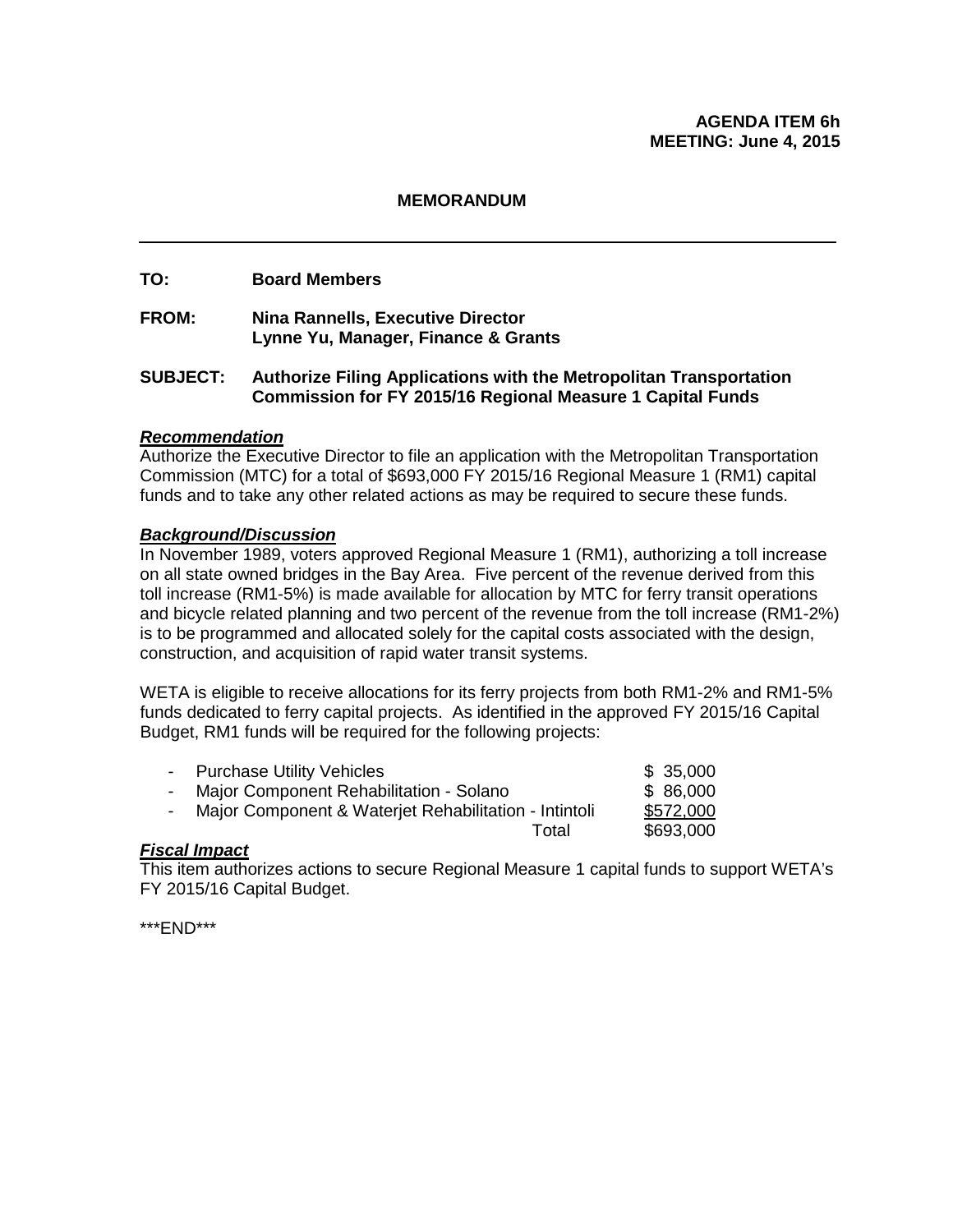## **SAN FRANCISCO BAY AREA WATER EMERGENCY TRANSPORTATION AUTHORITY**

### **RESOLUTION NO. 2015-20**

#### **AUTHORIZE FILING AN APPLICATION WITH THE METROPOLITAN TRANSPORTATION COMMISSION FOR FY 2015/16 REGIONAL MEASURE 1 2% BRIDGE TOLL RESERVE CAPITAL FUNDS**

**WHEREAS**, Bay Area voters approved Regional Measure 1 (RM1) in November 1988, which authorized a standard auto toll of \$1.00 for all seven State-owned Bay Area toll bridges; and

**WHEREAS**, up to three-percent (3%) of the revenue derived from the toll increase was made available for allocation by Metropolitan Transportation Commission (MTC) to transportation projects that reduce congestion in the bridge corridors; and

**WHEREAS**, the law was amended in 1997 to direct MTC to allocate an additional 2% of the RM1 toll increase solely for planning, construction , operation, and acquisition of rapid water transit system; and

**WHEREAS**, the law was further amended in 2007 to name the San Francisco Bay Area Water Emergency Transportation Authority (WETA) as the eligible recipient of these funds; and

**WHEREAS**, as operator of the Alameda/Oakland (AOFS), Alameda Harbor Bay (AHBF) and Vallejo ferry services, WETA is eligible to receive annual allocation of RM1 Bridge Toll Revenue funds; and

**WHEREAS**, staff has identified the need for capital assistance for projects necessary for the efficient operation of these ferry services; now, therefore, be it

**RESOLVED**, that there is no pending or threatened litigation which might in any way adversely affect the proposed project, or the ability of WETA to deliver such project; and be it further

**RESOLVED**, that WETA agrees to comply with the requirements of MTC's Transit Coordination Implementation Plan as set forth in MTC Resolution 3866; and be it further

**RESOLVED**, that WETA shall, if any revenues or profits from any non-governmental use of property (or project) that those revenues or profits shall be used exclusively for the public transportation services for which the project was initially approved, either for capital improvements or maintenance and operational costs, otherwise MTC is entitled to a proportionate share equal to MTC's percentage participation in the projects(s); and be it further

**RESOLVED**, that WETA's Board of Directors hereby approve the applications for capital assistance authorizes its Executive Director, or her designee, to execute and submit allocation requests with MTC for FY 2015/16 Regional Measure 1 2% Bridge Toll Revenue Funds and to enter into all agreements necessary to secure these funds; and be it further

**RESOLVED**, that a copy of this resolution shall be transmitted to MTC in conjunction with the filing of the WETA's applications referenced herein.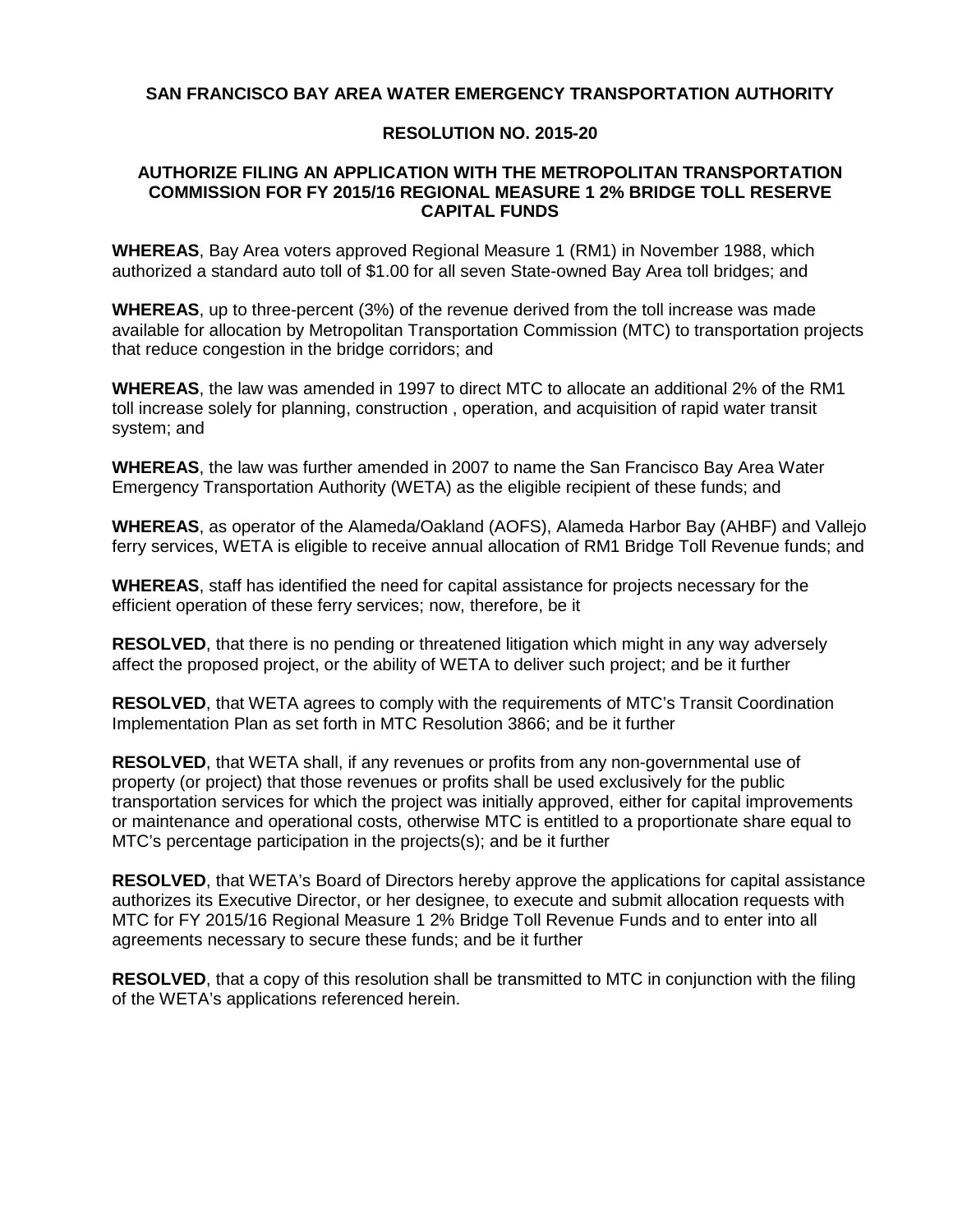## **CERTIFICATION**

The undersigned, Board Secretary, does hereby certify that the foregoing is a full, true and correct copy of a resolution duly and regularly adopted at a meeting of the San Francisco Bay Area Water Emergency Transportation Authority held on June 4, 2015.

AYE: NAY: ABSTAIN: ABSENT:

/s/ Board Secretary 2015-20 \*\*\*END\*\*\*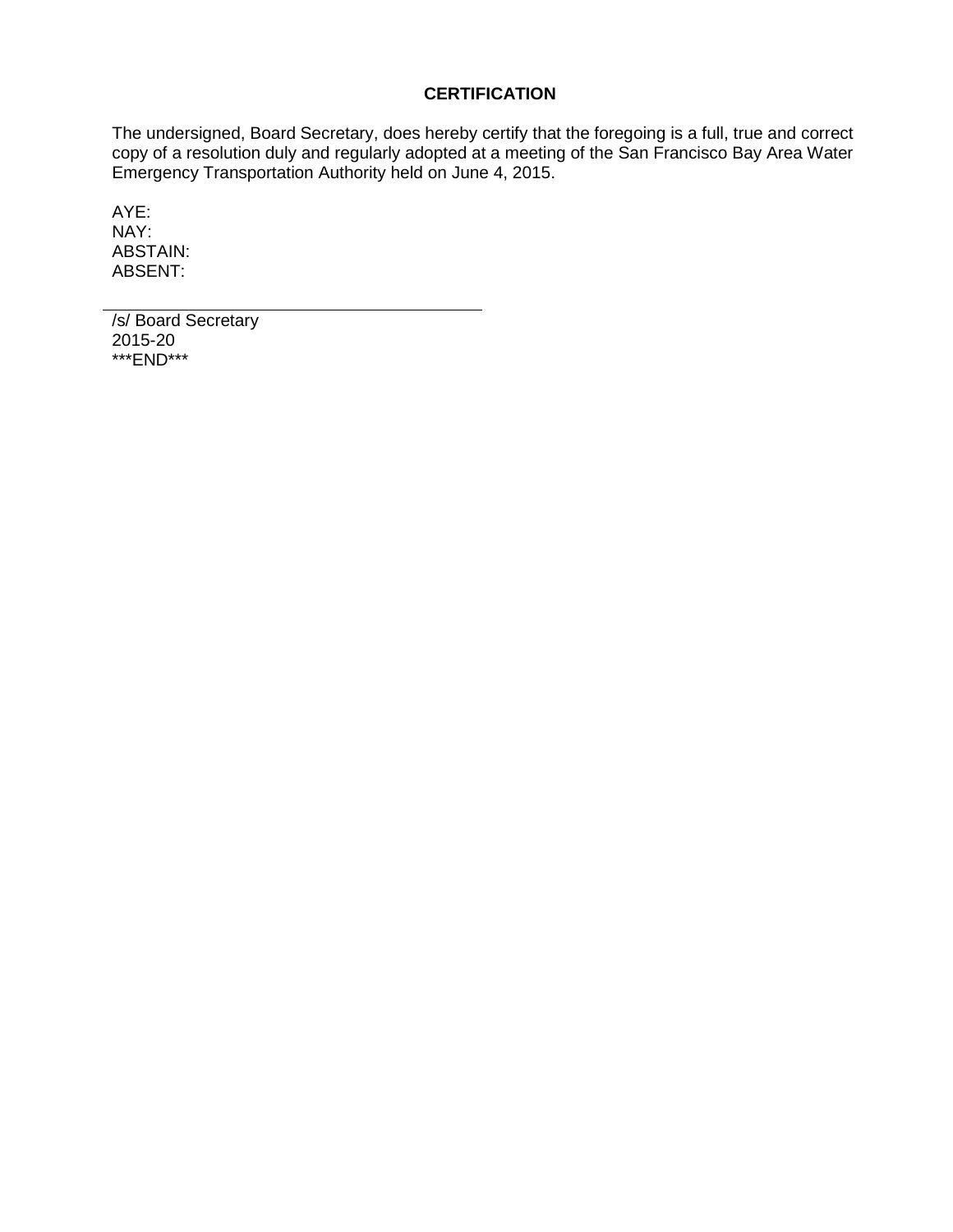### **TO: Board Members**

**FROM: Nina Rannells, Executive Director Keith Stahnke, Manager, Operations Melanie Jann, Manager, Administration & Business Services**

### **SUBJECT: Approve Purchase of Commercial Insurance Policies**

#### *Recommendation*

Approve the purchase of the following commercial insurance policies for FY 2015/16 for a total cost not to exceed \$183,000:

- 1) Marine Commercial Liability including Terminal Operators and Automobile Liability
- 2) Excess Marine Liabilities
- 3) Property Insurance
- 4) Docks, Pilings & Ramps
- 5) Public Officials Management & Employment Practices Liability

#### *Background*

WETA carries a variety of different insurance policies annually to protect the agency and its operation from third party claims and loss of property. Each type of insurance is described in detail below:

#### Marine Commercial Liability and Excess Marine Liabilities

These coverages protect against third party claims for bodily injury and property damage at scheduled locations.

#### Property Insurance

This coverage provides protection against losses due to damage to property from fires, vandalism, accidents, etc. including both personal belongings and business inventory.

#### Docks, Pilings and Ramps

This marine property insurance covers waterside assets including docks, floats, gangways, piers, pilings, and ramps. These are insured for actual values.

#### Public Officials Management & Employment Practices Liability

This coverage is designed to address the significant exposures faced by public entities and responds to claims brought against an insured public entity, its employees and volunteers for any alleged or actual breach of duty, neglect, error, misstatement or omission in the course of public duties.

Additionally, it is important to note that there is overlap between WETA's coverage and the contracted operator's coverage for incidents that occur while passengers embark and debark from the vessels. The contracted operator's bumbershoot insurance provides an additional \$49,000,000 of coverage while passengers embark and debark from the vessels, making the total liability limit between WETA's Marine Commercial Liability (\$10,000,000) and the contracted operator's (\$49,000,000) limit a total of \$59,000,000.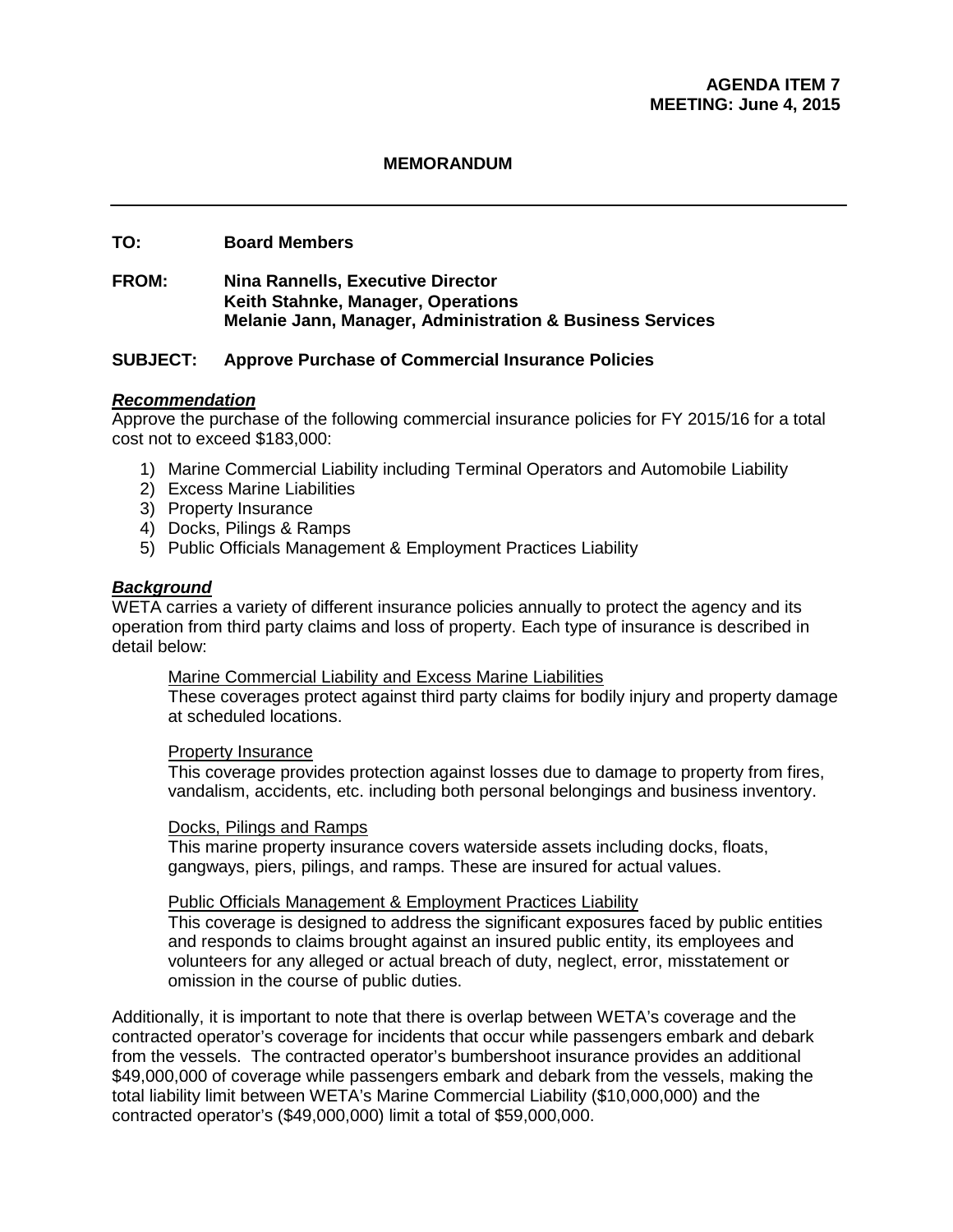### *Discussion*

This item authorizes the purchase of the following commercial insurance policies in FY 2015/16:

- 1) Marine Commercial Liability.
- 2) Excess Marine Liabilities.
- 3) Property Insurance.
- 4) Docks, Pilings & Ramps.
- 5) Public Officials Management & Employment Practices Liability

Proposed policies will be purchased through both Wells Fargo Insurance Services and Alliant Insurance Services as noted in the insurance policy schedule provided as *Attachment A*.

Wells Fargo Insurance Services provides insurance to other public ferry operators such as Golden Gate Ferries and Washington State Ferries and will procure the Marine Commercial Liability and Property insurance for Marine Facilities. Alliant Insurance Services has access to a Special Property Insurance Program (SPIP) with competitive pricing and will procure Property insurance for Marine Facilities and the administrative offices and Public Officials Management & Employment Practices Liability.

Actual annual premiums for all policies for FY 2014/2015 were \$154,417. The estimated annual premium for all FY 2015/16 policies is expected to be no more than \$183,000, which includes policies required for the newly built North Bay Operations and Maintenance Facility.

## *Fiscal Impact*

Sufficient funds are included in the FY 2015/16 Operating Budget to support the purchase of commercial insurance.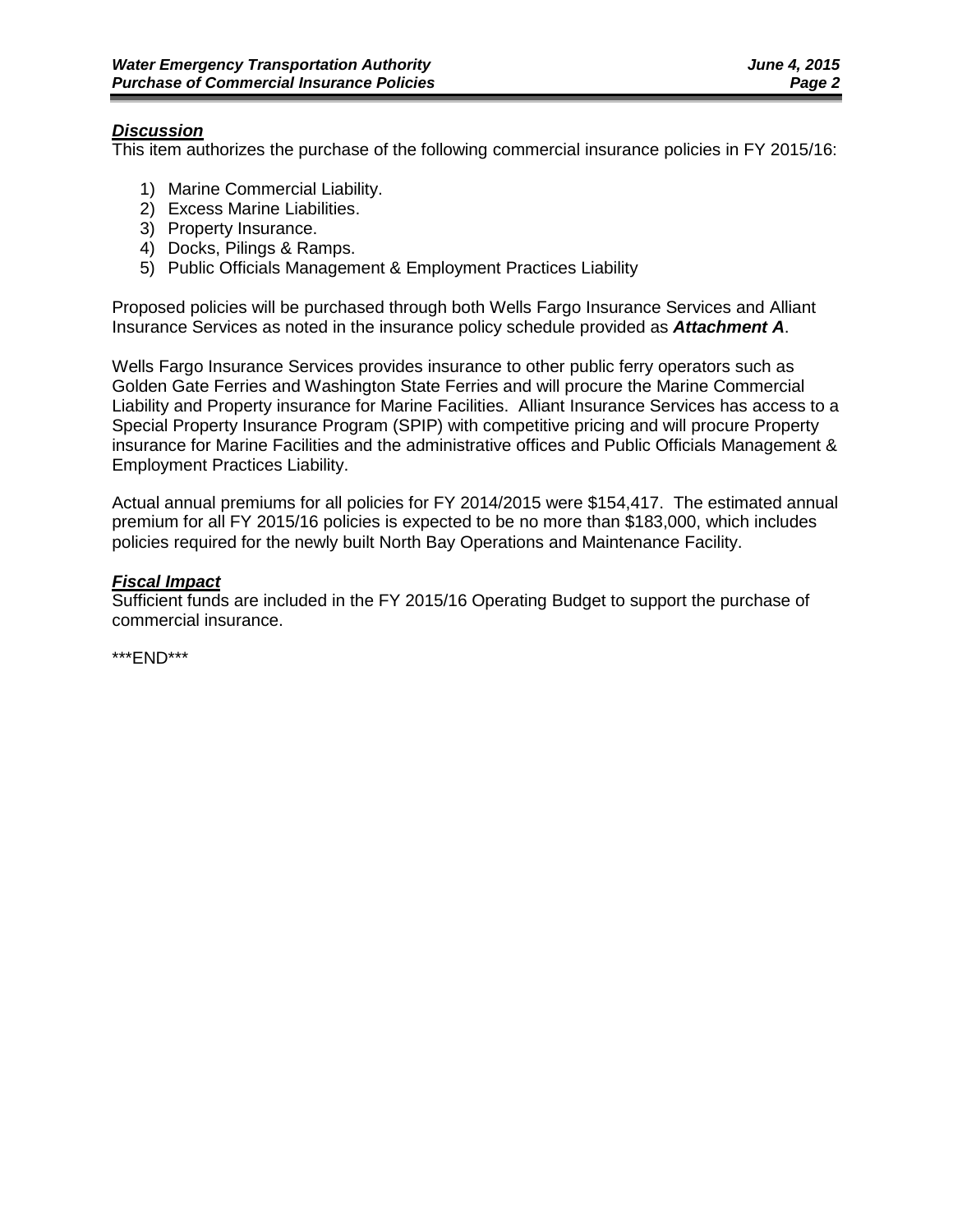# **San Francisco Bay Area Water Transportation Authority (WETA)** *Attachment A* **2015 - 2016 Insurance Policy Schedule**

|                                | Coverage                                                                                           | <b>Locations</b>                                                                                                                                                             | Limit                                                          | <b>Deductible/Retention</b>                                                                    | <b>Policy Period</b>     | <b>Carrier</b>                                                                                                                                                                        | <b>Estimated 2015-16</b><br><b>Annual Premium</b> |
|--------------------------------|----------------------------------------------------------------------------------------------------|------------------------------------------------------------------------------------------------------------------------------------------------------------------------------|----------------------------------------------------------------|------------------------------------------------------------------------------------------------|--------------------------|---------------------------------------------------------------------------------------------------------------------------------------------------------------------------------------|---------------------------------------------------|
| Wells Fargo Insurance Services | <b>Marine Commercial Liability</b><br><b>Terminal Operators Liability</b><br><b>Auto Liability</b> | <del>Pier 9 UNICes</del><br>Pier 9<br><b>Harbor Bay</b><br><b>Main Street</b><br><b>Clay Street</b><br><b>South San Francisco</b><br>Vallejo<br>Mare Island<br>North Bay OMF | \$1,000,000<br><b>Each Occurrence</b><br>\$2,000,000 Aggregate | \$2,500 each occurrence                                                                        | $7/1/2015 -$<br>7/1/2016 | The Great American Insurance<br><b>Company of New York</b>                                                                                                                            | $\zeta$<br>19,000                                 |
|                                | <b>Excess Marine Liabilities</b>                                                                   | Pier 9 Offices<br>Pier 9<br><b>Harbor Bay</b><br><b>Main Street</b><br><b>Clay Street</b><br>South San Francisco<br>Vallejo<br>Mare Island<br>North Bay OMF                  | \$9,000,000 Excess<br>\$1,000,000                              | N/A                                                                                            | $7/1/2015 -$<br>7/1/2016 | 50% The Great American Insurance<br><b>Company of New York</b><br>25% United States Fire<br><b>Insurance Company</b><br>25% Travlers Property & Causulity<br><b>Insurance Company</b> | $\zeta$<br>12,000                                 |
|                                | Docks, Pilings & Ramps                                                                             | Pier 9<br><b>Clay Street</b><br><b>Harbor Bay</b><br><b>Main Street</b><br>Vallejo<br><b>Mare Island</b>                                                                     | <b>Total Insured Value:</b><br>\$19,430,200                    | \$10,000 each occurrence<br>\$20,000 wind, wind driven<br>water and flood                      | $7/1/2015 -$<br>7/1/2016 | The Great American Insurance<br><b>Company of New York</b>                                                                                                                            | $\zeta$<br>80,000                                 |
|                                | Docks, Pilings & Ramps                                                                             | South San Franscisco<br><b>Ferry Terminal</b>                                                                                                                                | <b>Total Insured Value:</b><br>\$20,680,853                    | \$1,000 each occurrence                                                                        | $7/1/2015$ -<br>7/1/2016 | Lexington Insurance Company                                                                                                                                                           | \$<br>32,000                                      |
| ance Services                  | Property                                                                                           | Pier 9 Offices<br>North Bay OMF                                                                                                                                              | <b>Total Insured Value:</b><br>\$12,320,000                    | \$1,000 each occurence                                                                         | $7/1/2015$ -<br>7/1/2016 | <b>Lexington Insurance Company</b>                                                                                                                                                    | $\zeta$<br>19,000                                 |
| Alliant Insur                  | Public Officials Management &<br><b>Employment Practices Liability</b>                             | N/A                                                                                                                                                                          | \$3,000,000 Aggregate                                          | \$15,000 each public officials<br>managment<br>\$20,000 each employment<br>practices violation | $7/1/2015$ -<br>7/1/2016 | Darwin Select Insurance Company                                                                                                                                                       | 21,000<br>\$                                      |
|                                |                                                                                                    |                                                                                                                                                                              |                                                                |                                                                                                |                          |                                                                                                                                                                                       | 183,000                                           |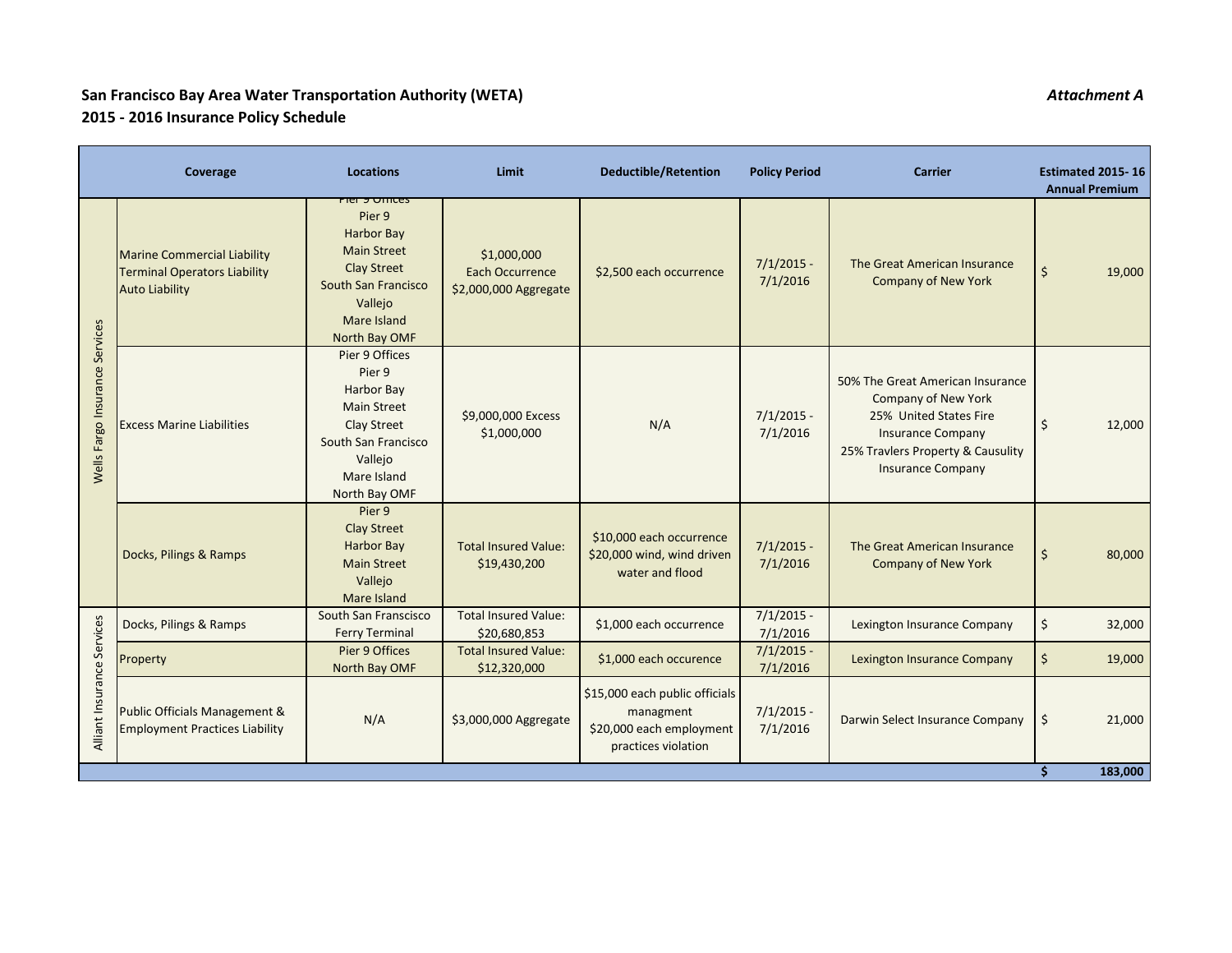## **SAN FRANCISCO BAY AREA WATER EMERGENCY TRANSPORTATION AUTHORITY**

### **RESOLUTION NO. 2015-21**

### **APPROVE PURCHASE OF COMMERCIAL INSURANCE POLICIES**

**WHEREAS**, WETA's existing Commercial Insurance Polices expire on July 1, 2015 and WETA seeks to renew the policies through June 30, 2016; and

**WHEREAS**, these policies have been provided through Wells Fargo Insurance Services and Alliant Insurance Services and WETA wishes to continue this arrangement for FY 2015/16; now, therefore, be it

**RESOLVED**, that the Board of Directors hereby approves and authorizes the Executive Director to purchase Commercial Insurance in an amount not to exceed \$181,000 for FY 2015/16.

### **CERTIFICATION**

The undersigned, Board Secretary, does hereby certify that the foregoing is a full, true and correct copy of a resolution duly and regularly adopted at a meeting of the San Francisco Bay Area Water Emergency Transportation Authority held on June 4, 2015.

YEA: NAY: ABSTAIN: ABSENT:

/s/ Board Secretary 2015-21 \*\*\*END\*\*\*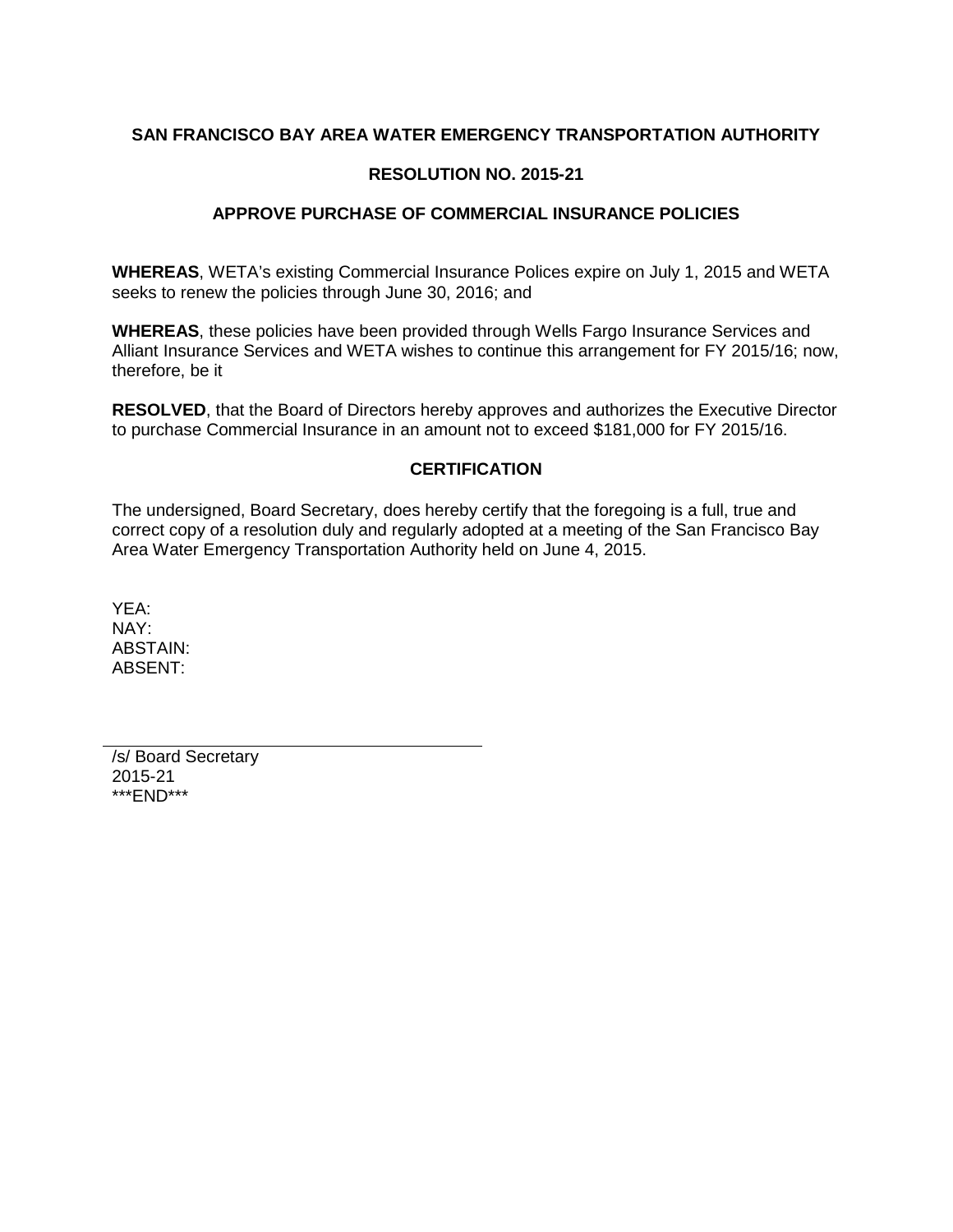### **TO: Board Members**

**FROM: Nina Rannells, Executive Director Keith Stahnke, Manager, Operations**

#### **SUBJECT**: **Authorize Release of a Request for Proposals for Phase Two Mid-Life Refurbishment of the Peralta Vessel**

#### *Recommendation*

Authorize the release of Request for Proposals (RFP) for Phase Two Mid-Life Refurbishment of the *Peralta* Vessel.

#### *Background*

The ferry vessel *Peralta* was acquired by WETA from the City of Alameda in April 2011 through the transition of the Alameda Oakland Ferry Service to WETA. Built in 2001 by Nichols Brothers Boat Builders, the *Peralta* has been in service for 13 years and has reached its economic midlife. In order to provide for continued safe and reliable operation, the vessel needs major refurbishment. A vessel mid-life repower/refurbishment project generally consists of replacing or overhauling the main engines, refurbishment of the passenger cabin, hull work, major system renovation, and replacement of control systems and navigation electronics. The *Peralta* refurbishment project will extend the useful life of the vessel to the expected full 25 years.

This project was divided into two phases to allow for work to be done during the winter months so that the vessel will be available for service in the busy summer season. Phase One of this work was awarded to Bay Ship & Yacht in February and included:

- Renovation of the passenger cabin
- Sandblasting of the decks and stairways and application of new nonskid surfaces and paint
- Overhaul of the main engine, marine transmission and generator
- Replacement of major components, shafts, propeller, rudder and bearings, and
- Sandblasting of the hull, topside and bottom painting

This work is near completion and the vessel should be ready to return for service in early June.

## *Discussion*

This RFP will solicit qualified firms to provide Shipyard Services for Phase Two Mid-Life Refurbishment of the Peralta Vessel project. The procurement process will follow WETA administrative and Federal Transit Administration (FTA) requirements.

The proposed scope of work for Phase Two of the Peralta Mid-Life Refurbishment includes:

- Renovation of the Galley
- Application of exterior paint, and
- Replacement of navigation electronics and control systems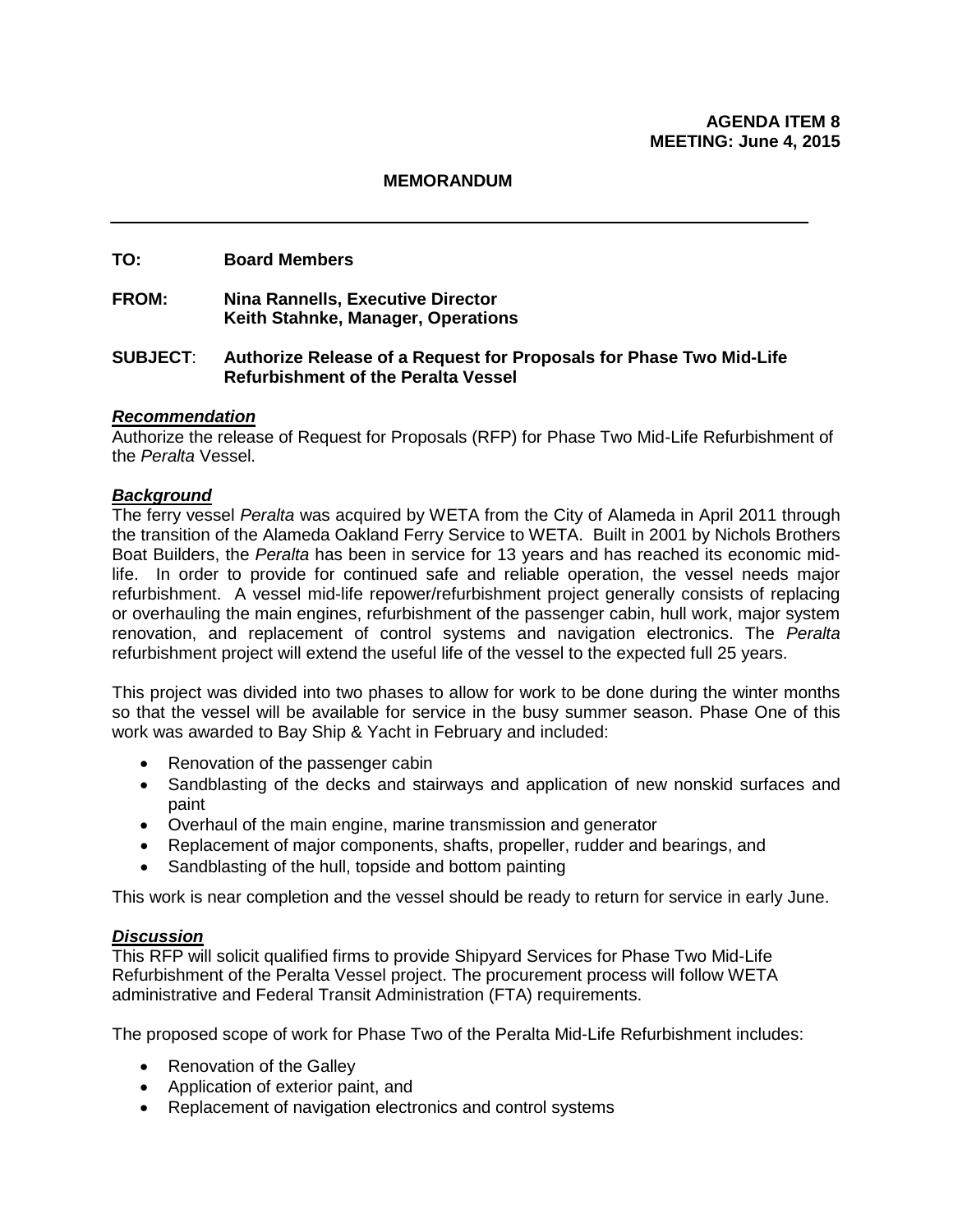Once authorized, staff will release the RFP to select a contractor for Phase Two of the Peralta mid-life refurbishment project. Staff anticipates being in a position to return to the Board with a recommendation for contract award for this work in late Summer 2015 so that work can proceed on schedule during the Fall/Winter of 2015/16.

## *Fiscal Impact*

There is no fiscal impact associated with the release of this RFP.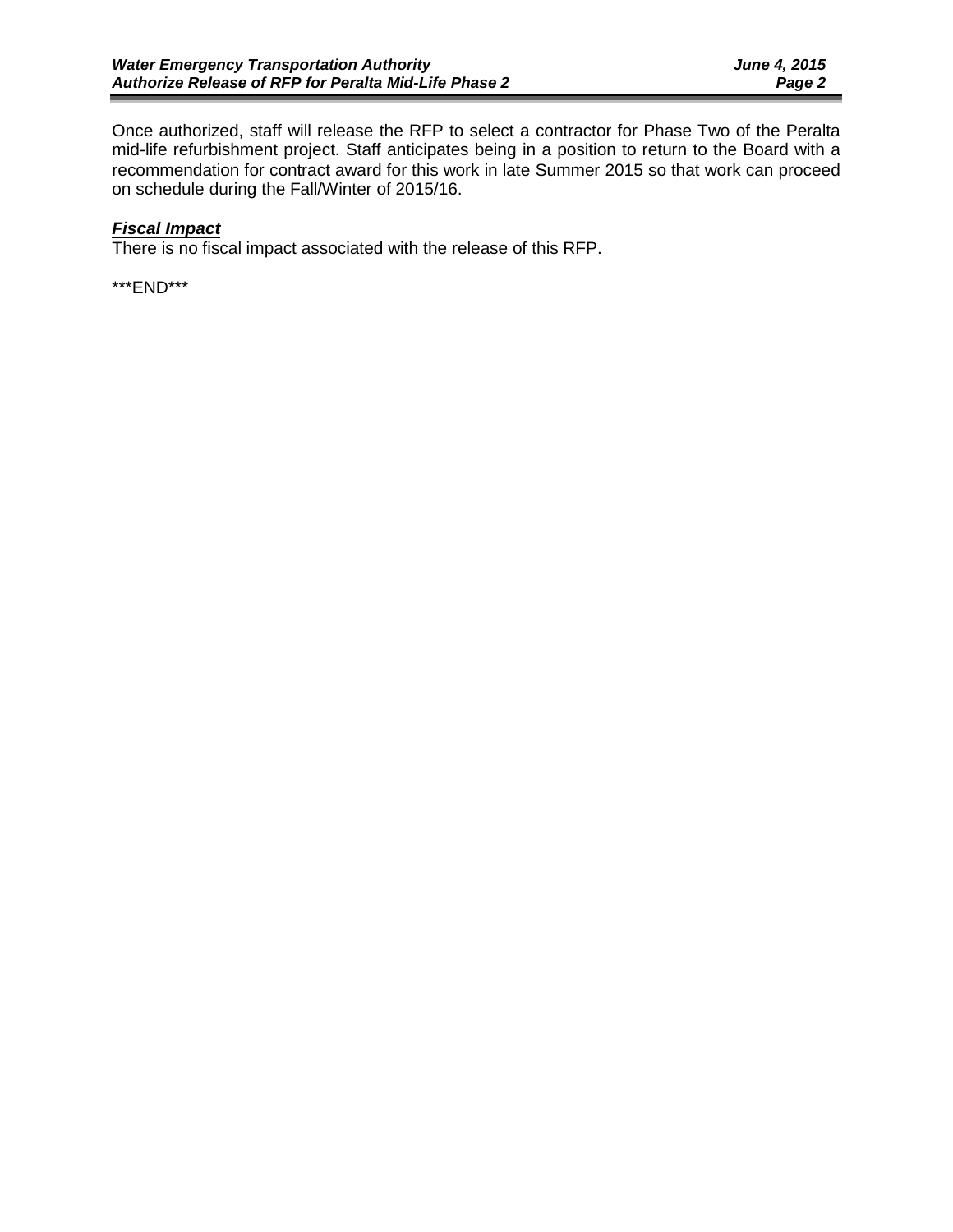#### **TO: Board Members**

### **FROM: Nina Rannells, Executive Director Keith Stahnke, Manager, Operations**

### **SUBJECT**: **Authorize Release of a Invitation for Bids for Harbor Bay Ferry Terminal Piling Replacement Project**

#### *Recommendation*

Authorize the release of Invitation for Bids (IFB) for the Harbor Bay Ferry Terminal Piling Replacement project.

#### *Background*

The Harbor Bay Ferry Terminal was constructed in the early 1990s in support of the development of the Harbor Bay Isle and provision of Harbor Bay Ferry services which began operation in 1992. The Harbor Bay Ferry Terminal waterside assets were transferred to WETA from the City of Alameda in April 2011 as a part of the overall Alameda ferry services transition agreement. Since construction, the pilings that moor the Harbor Bay float have failed on two occasions, with the last occurring in 2011.

### *Discussion*

Staff recently engaged the services COWI Marine North America, formerly Ben C. Gerwick, Inc., to conduct a load analysis of the Harbor Bay Ferry Terminal pilings in order to assess the ability to land WETA's larger vessels at this terminal facility. This analysis resulted in a recommendation to increase the length and diameter of the mooring pilings for the float. This project will replace the pilings used for mooring the Harbor Bay Ferry Terminal float in order to improve the overall resiliency of the facility and maximize system flexibility and efficiency by providing the ability for larger vessels to reliably operate in the Harbor Bay to San Francisco route.

This IFB will solicit qualified firms to provide Pile Driving Services for the replacement of up to five pilings used for mooring the Harbor Bay Ferry Terminal passenger float. The procurement process will follow WETA administrative and Federal Transit Administration (FTA) procedure requirements.

Once authorized, staff will release the IFB to select a contractor for piling replacement. Staff anticipates being in a position to return to the Board with a recommendation for contract award for this work in late Summer 2015, so that work can proceed during the allowable work window in Fall 2015.

#### *Fiscal Impact*

There is no fiscal impact associated with the release of this IFB. This project is included in the FY 2015/16 Capital Budget with a total budget of \$450,000, funded with Federal Transit Administration and local Alameda Measure B funds.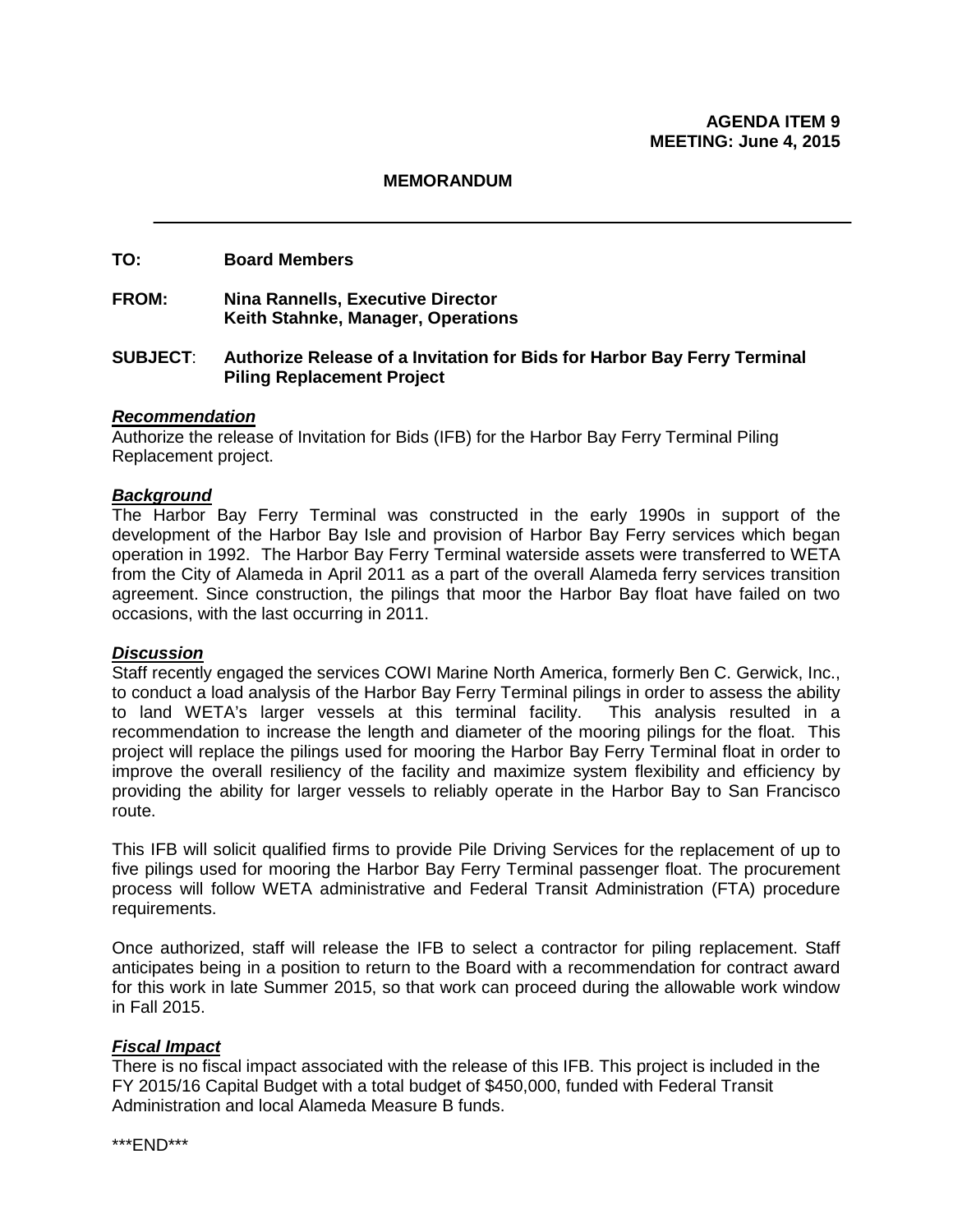#### **TO: Board Members**

## **FROM: Nina Rannells, Executive Director Kevin Connolly, Manager, Planning & Development**

### **SUBJECT: Status Report on Alameda Access Plan Activities**

#### *Recommendation*

There is no recommendation associated with this informational item.

### *Background*

In spring 2014, WETA staff initiated a planning effort intended to identify and develop strategies for improving pedestrian, bicycle, transit and vehicle access to both the Main Street and Harbor Bay ferry terminals in Alameda. The effort kicked off with a series of public workshops open to ferry riders and community members alike to identify challenges and potential solutions. The context of the plan is the capacity limits on the ferry terminal parking lots and the increase in overflow parking on surrounding streets and residential neighborhoods.

### *Discussion*

In response to WETA staff activity, the City of Alameda Transportation Commission (Commission) formed an Ad Hoc Subcommittee (Subcommittee) to investigate improvements for ferry terminal access that are under City control. In addition to Commission members and staff from the City of Alameda, the Subcommittee includes WETA staff and representatives from AC Transit and local community organizations. The Subcommittee has met three times and proposed a solution to the Committee for overflow parking at the Harbor Bay terminal. The Subcommittee will next consider near term solutions for parking at the Main Street terminal.

One of the original intents of the WETA Access Plan was to engage agency partners in identifying, evaluating and working together toward implementing a program of mutli-modal access solutions. The formation of the Subcommittee represents a success of the planning effort: the City of Alameda is engaged and is helping to improve access to ferry services for its residents. AC Transit has also developed proposals for service to Main Street to share with the Subcommittee. Throughout the plan development, WETA staff has worked collaboratively with the City and other partners to focus on parking strategies and to explore alternative access modes such as buses, shuttles, bicycles and pedestrian improvements.

The Commission has adopted a near term strategy at the Harbor Bay Ferry terminal of allowing 46 on-street parking on Harbor Bay Parkway while halting the current practice of nonenforcement for 19 restricted spaces along Adelphian Way. This solution would require an amendment to a Bay Conservation and Development Commission permit. At Main Street, the Commission and the Alameda City Council will soon consider a lease agreement with WETA to convert a City-owned parking lot across the street from the terminal currently used for park equipment storage to daily parking for up to 130 vehicles.

## *Fiscal Impact*

There is no fiscal impact associated with this informational item.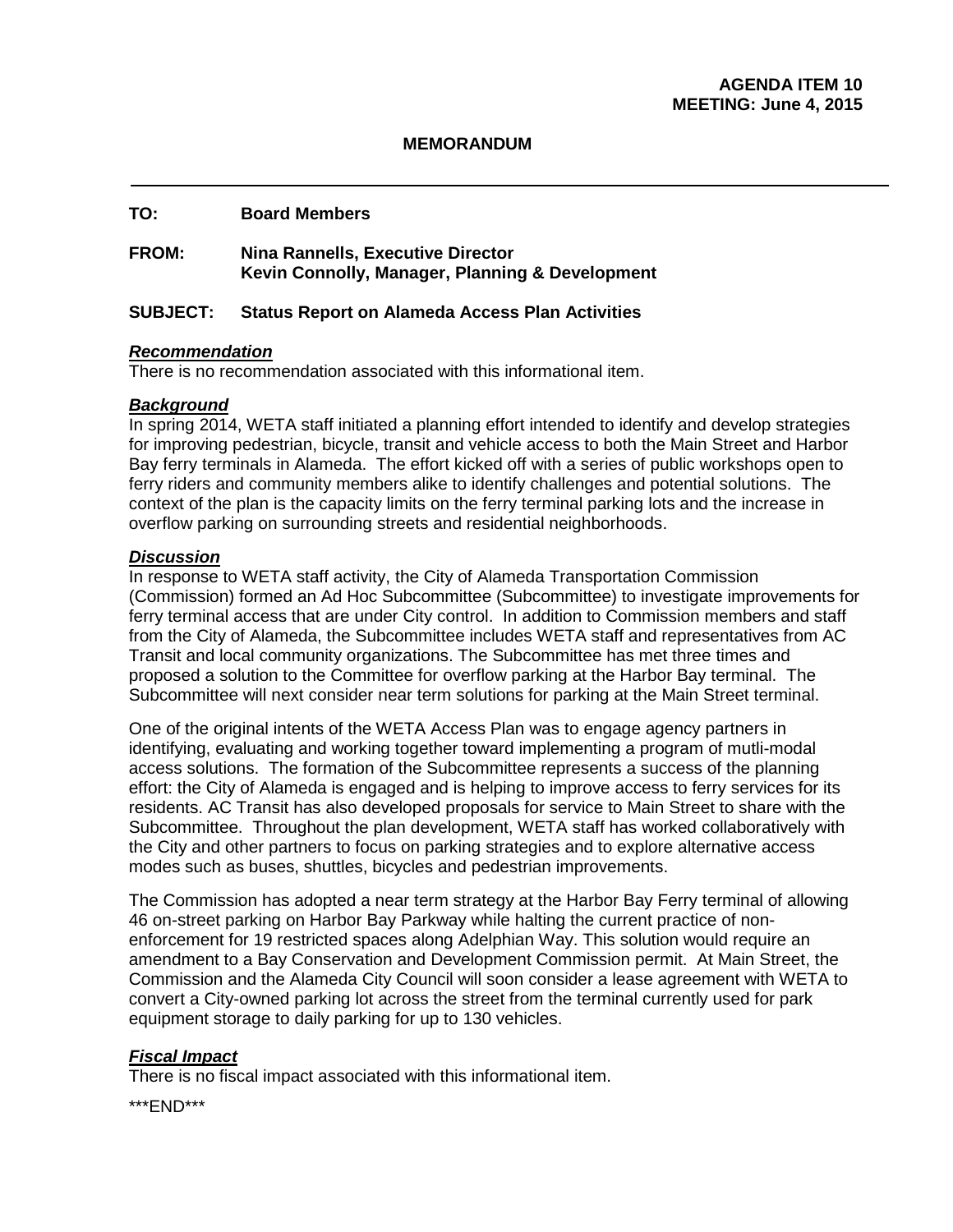### **TO: Board Members**

- **FROM: Nina Rannells, Executive Director Kevin Connolly, Manager, Planning & Development Mike Gougherty, Senior Planner**
- **SUBJECT: Authorize Executive Director to Negotiate and Execute Lease Agreement with the City of Alameda for the Alameda Main Street Ferry Terminal Overflow Parking Lot**

#### *Recommendation*

Authorize the Executive Director to negotiate and execute a Lease Agreement with the City of Alameda and take any other such related actions to provide for the Alameda Main Street ferry terminal overflow parking lot.

### *Background*

Since 2013, passenger boardings have increased by over 50% at the Main Street ferry terminal, which supports WETA ferry services to San Francisco and South San Francisco. In order to ensure that adequate facilities are provided to meet current and future ridership demand, staff initiated an Alameda Ferry Terminal Access Improvement Study in 2014 to recommend improvements for pedestrian, bicycle, transit, and vehicular access at the Main Street and Harbor Bay ferry terminals. In support of the Study, staff has hosted and participated in public workshops and served on an Ad Hoc Subcommittee of the City of Alameda Transportation Commission to scope, evaluate, and ultimately recommend various improvement options.

While a complete program of access improvements will not be identified until the Study is completed later this year, there are certain individual improvements that can be undertaken at the present time. One such improvement is to provide an overflow parking lot at the Main Street ferry terminal. Presently, there are a total 326 spaces available for ferry riders at the Main Street terminal. This lot typically fills up before the end of the morning commute period, resulting in vehicles parking in adjacent areas that are not officially designation for ferry passenger parking. Providing a formal area where additional parking spaces can be provided is a key factor to ensuring that future ridership demand is met, and is an improvement that has consistently received strong support from the public and Ad Hoc Subcommittee to date.

#### *Discussion*

In April of this year, the City of Alameda offered to lease the nearby Officer's Club parking lot to WETA for use as overflow parking at the Main Street ferry terminal. The terms of the lease would require that WETA undertake relatively minor improvements required to allow for public use of the current lot, such as pavement improvements, striping, and ADA-compliant walkways. WETA would be responsible for the cost of these improvements and has initiated work with a traffic engineering consultant to develop a construction cost estimate. In exchange, the City would grant WETA a five-year lease term to utilize the lot free of charge.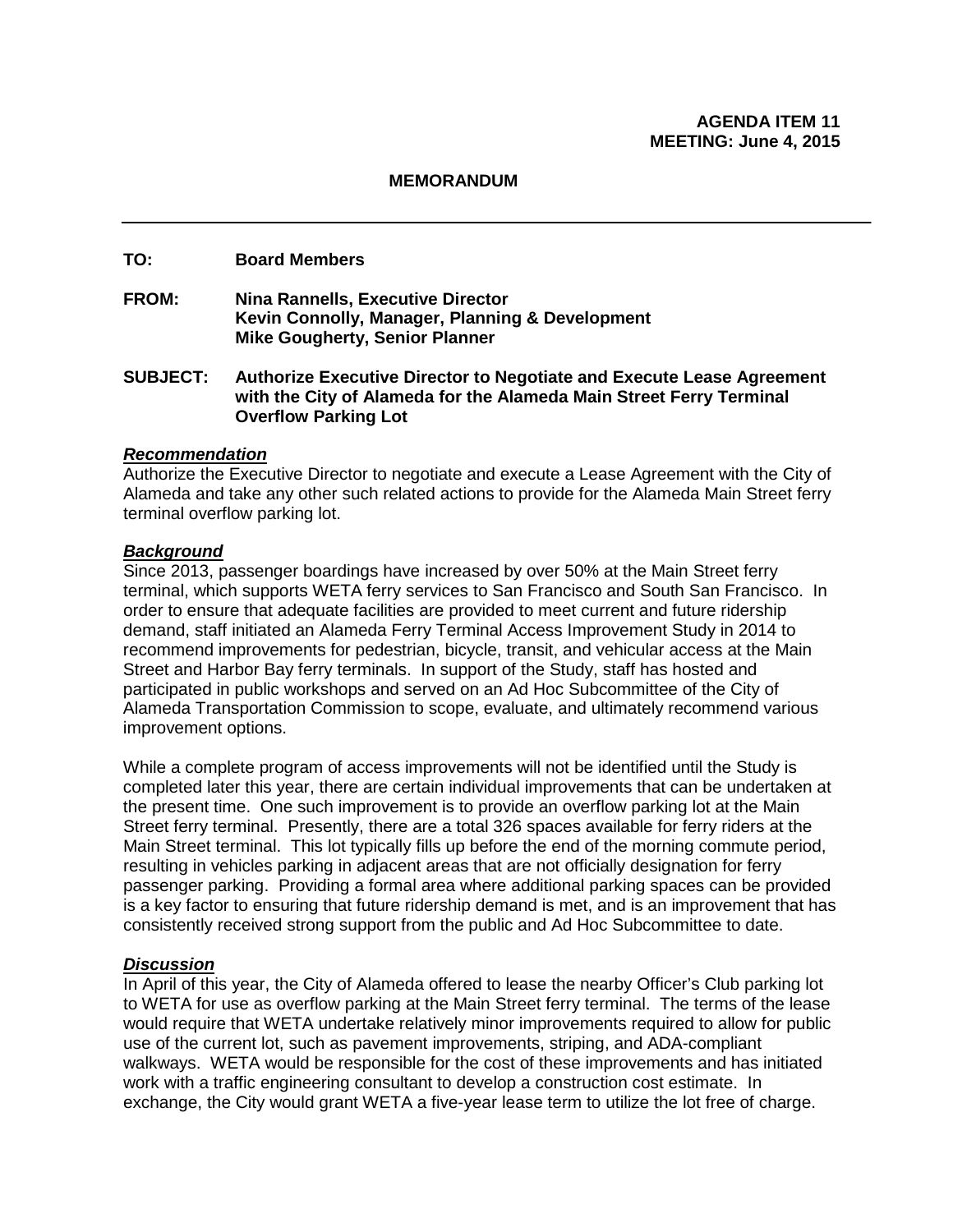After five years, WETA would have the option to renew the lease for another five years, on the condition that the City would reserve the right to charge for parking during that term.

The approval of a lease agreement with the City of Alameda for an overflow parking lot would serve as a cost-effective solution for significantly expanding parking capacity at the Main Street ferry terminal. The implementation of an overflow parking lot, in addition to future improvements for pedestrian, bicycle, and transit access, are vitally important in terms of WETA's ability to continue accommodating future ridership demand at the Main Street ferry terminal.

Staff recommends that the Board authorize the Executive Director to negotiate and execute the Lease Agreement with the City of Alameda for the Main Street overflow parking lot, a draft of which is provided as *Attachment A*. Pending Board approval of the lease, the Alameda City Council would likely consider approval of the lease in late-June 2015. Should the lease be approved and executed by both parties, staff anticipates that improvement work required for public use of the lot could be undertaken as early as September 2015, with the lot made available for ferry rider use upon the completion of those improvements.

### *Fiscal Impact*

The lease agreement between the City of Alameda and WETA for the Officer's Club parking lot will have no direct financial impact on the Operating Budget. This project would be funded as a part of the Terminal Access Improvements project included in the FY 2015/16 Capital Budget at a total project cost of \$250,000, and funded with Alameda Measure B Sales Tax revenues.

Attachments:

1) Lease Agreement for Main Street Overflow Parking Facility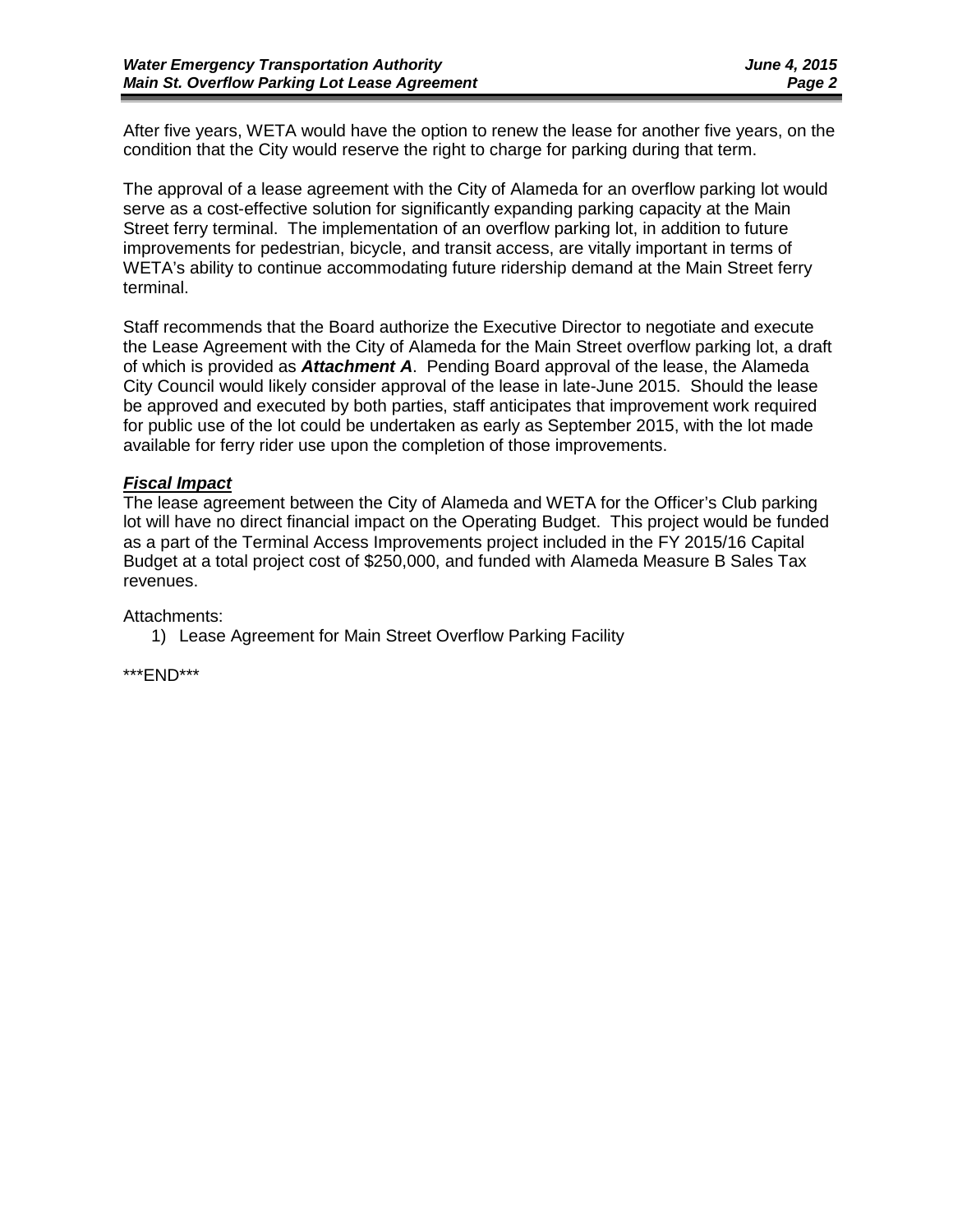## LEASE AGREEMENT

#### BY AND BETWEEN

#### CITY OF ALAMEDA,

a charter city and municipal corporation AS LANDLORD

and

## **SAN FRANCISCO BAY AREA WATER EMERGENCY TRA ANSPORTA ATION AU UTHORITY Y**

a California public entity created pursuant to Government Code Section n 66540 *et s eq*. A S TENANT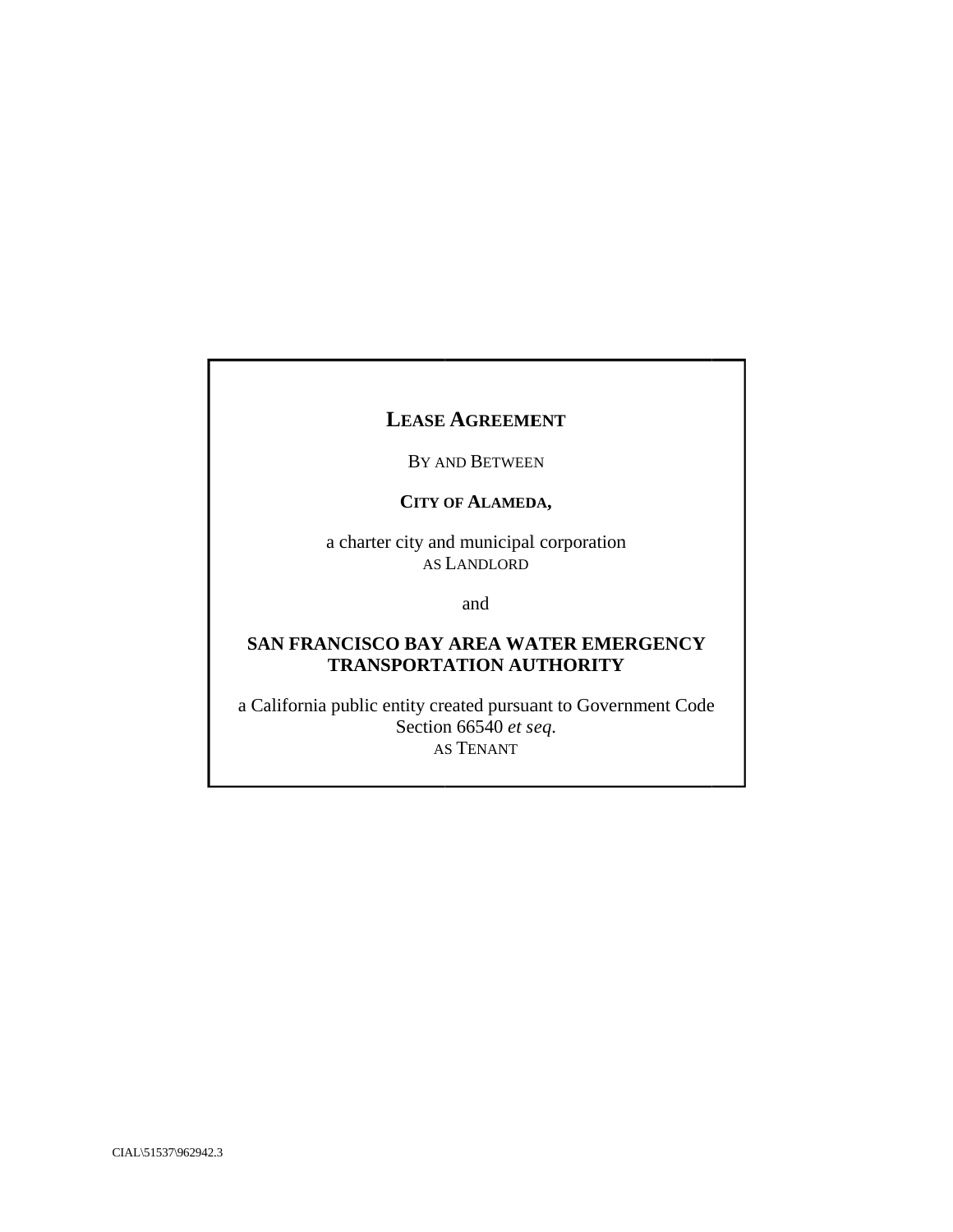## **TABLE OF CONTENTS**

## **PAGE**

| 1.               |      |                                    |  |  |  |
|------------------|------|------------------------------------|--|--|--|
| 2.               |      |                                    |  |  |  |
|                  | 2.1  |                                    |  |  |  |
|                  | 2.2  |                                    |  |  |  |
|                  | 2.3  |                                    |  |  |  |
|                  | 2.4  |                                    |  |  |  |
|                  | 2.5  |                                    |  |  |  |
| 3.               |      |                                    |  |  |  |
|                  | 3.1  |                                    |  |  |  |
|                  | 3.2  |                                    |  |  |  |
|                  | 3.3  |                                    |  |  |  |
| $\overline{4}$ . |      |                                    |  |  |  |
|                  | 4.1  |                                    |  |  |  |
|                  | 4.2  |                                    |  |  |  |
|                  | 4.3  |                                    |  |  |  |
|                  | 4.4  |                                    |  |  |  |
| 5.               |      |                                    |  |  |  |
| 6.               |      |                                    |  |  |  |
| 7.               |      |                                    |  |  |  |
|                  | 7.1  |                                    |  |  |  |
|                  | 7.2  |                                    |  |  |  |
|                  | 7.3  |                                    |  |  |  |
| 8.               |      | <b>INTENTIONALLY DELETED.</b><br>5 |  |  |  |
| 9.               |      |                                    |  |  |  |
| 10.              |      |                                    |  |  |  |
| 11.              |      |                                    |  |  |  |
|                  | 11.1 |                                    |  |  |  |
|                  | 11.2 |                                    |  |  |  |
|                  | 11.3 |                                    |  |  |  |
|                  | 11.4 |                                    |  |  |  |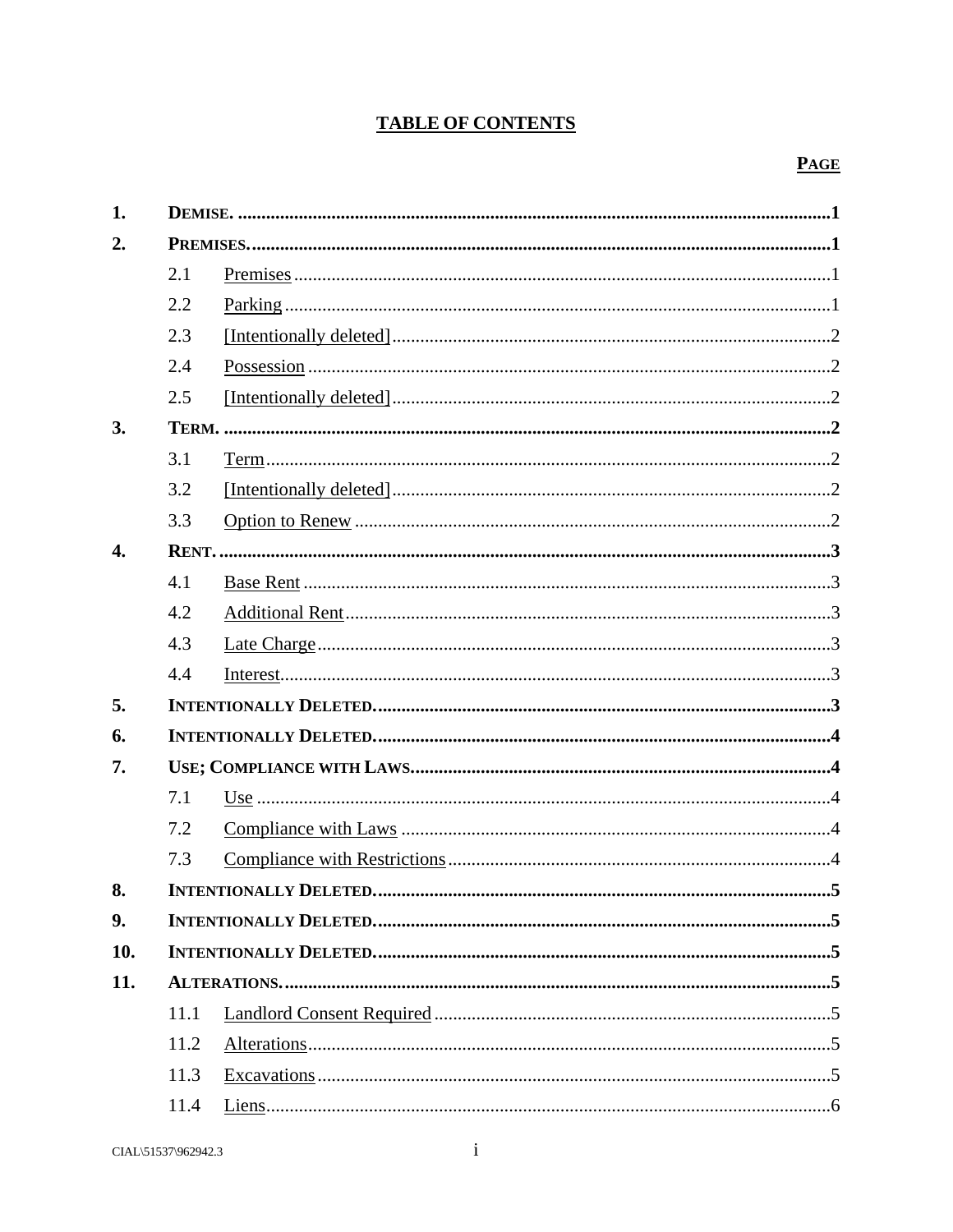## **TABLE OF CONTENTS** (CONTINUED)

| 12. |      |  |  |  |
|-----|------|--|--|--|
|     | 12.1 |  |  |  |
|     | 12.2 |  |  |  |
| 13. |      |  |  |  |
|     | 13.1 |  |  |  |
|     | 13.2 |  |  |  |
|     | 13.3 |  |  |  |
|     | 13.4 |  |  |  |
|     | 13.5 |  |  |  |
|     | 13.6 |  |  |  |
|     | 13.7 |  |  |  |
|     | 13.8 |  |  |  |
| 14. |      |  |  |  |
|     | 14.1 |  |  |  |
|     | 14.2 |  |  |  |
|     | 14.3 |  |  |  |
|     | 14.4 |  |  |  |
|     | 14.5 |  |  |  |
|     | 14.6 |  |  |  |
|     | 14.7 |  |  |  |
|     | 14.8 |  |  |  |
| 15. |      |  |  |  |
|     | 15.1 |  |  |  |
|     | 15.2 |  |  |  |
|     | 15.3 |  |  |  |
| 16. |      |  |  |  |
|     | 16.1 |  |  |  |
|     | 16.2 |  |  |  |
|     | 16.3 |  |  |  |
| 17. |      |  |  |  |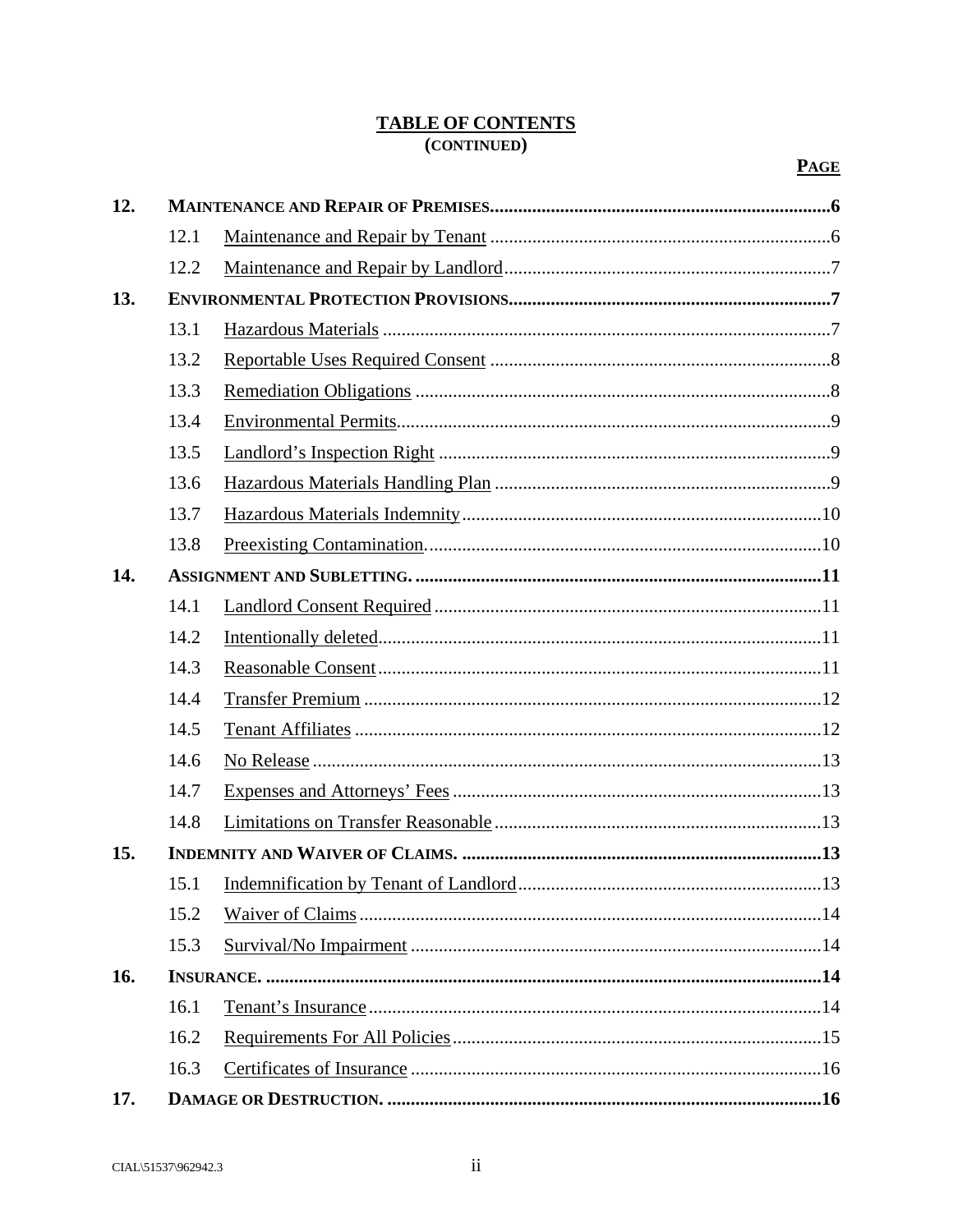## **TABLE OF CONTENTS** (CONTINUED)

|     | 17.1 |                         |     |
|-----|------|-------------------------|-----|
|     |      |                         |     |
|     | 17.2 |                         |     |
|     | 17.3 |                         |     |
|     | 17.4 |                         |     |
| 18. |      |                         |     |
| 19. |      |                         |     |
|     | 19.1 |                         |     |
|     | 19.2 |                         |     |
|     | 19.3 |                         |     |
|     | 19.4 |                         |     |
|     | 19.5 |                         |     |
|     | 19.6 |                         |     |
|     | 19.7 |                         |     |
| 20. |      |                         |     |
| 21. |      |                         |     |
| 22. |      |                         |     |
| 23. |      |                         |     |
|     | 23.1 |                         |     |
|     | 23.2 |                         |     |
| 24. |      |                         |     |
| 25. |      |                         |     |
| 26. |      |                         |     |
| 27. |      | <b>LABOR PROVISIONS</b> | .22 |
|     | 27.1 |                         |     |
|     | 27.2 |                         |     |
| 28. |      |                         |     |
|     | 28.1 |                         |     |
|     | 28.2 |                         |     |
|     | 28.3 |                         |     |
|     | 28.4 |                         |     |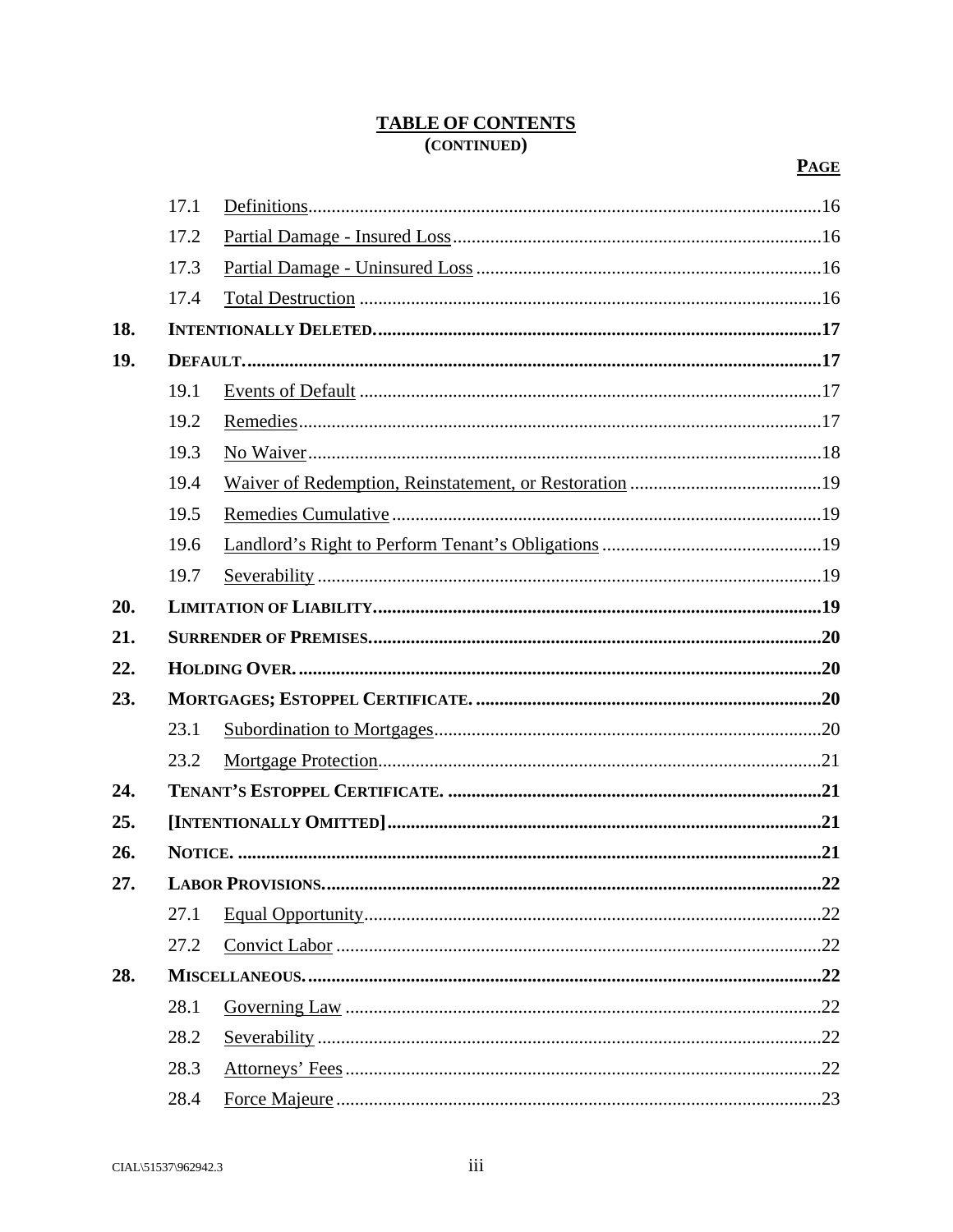## **TABLE OF CONTENTS** (CONTINUED)

| 28.5  |                                                                          | .23 |  |
|-------|--------------------------------------------------------------------------|-----|--|
| 28.6  |                                                                          |     |  |
| 28.7  |                                                                          |     |  |
| 28.8  |                                                                          |     |  |
| 28.9  |                                                                          |     |  |
| 28.10 |                                                                          |     |  |
| 28.11 |                                                                          |     |  |
| 28.12 |                                                                          |     |  |
| 28.13 |                                                                          |     |  |
| 28.14 | Asbestos Notification for Commercial Property Constructed Before 1979 25 |     |  |
| 28.15 |                                                                          |     |  |
| 28.16 |                                                                          |     |  |
| 28.17 |                                                                          |     |  |
| 28.18 |                                                                          |     |  |
| 28.19 |                                                                          |     |  |
| 28.20 |                                                                          |     |  |
| 28.21 |                                                                          |     |  |
| 28.22 |                                                                          |     |  |
| 28.23 |                                                                          |     |  |
| 28.24 |                                                                          |     |  |
| .27   |                                                                          |     |  |

29.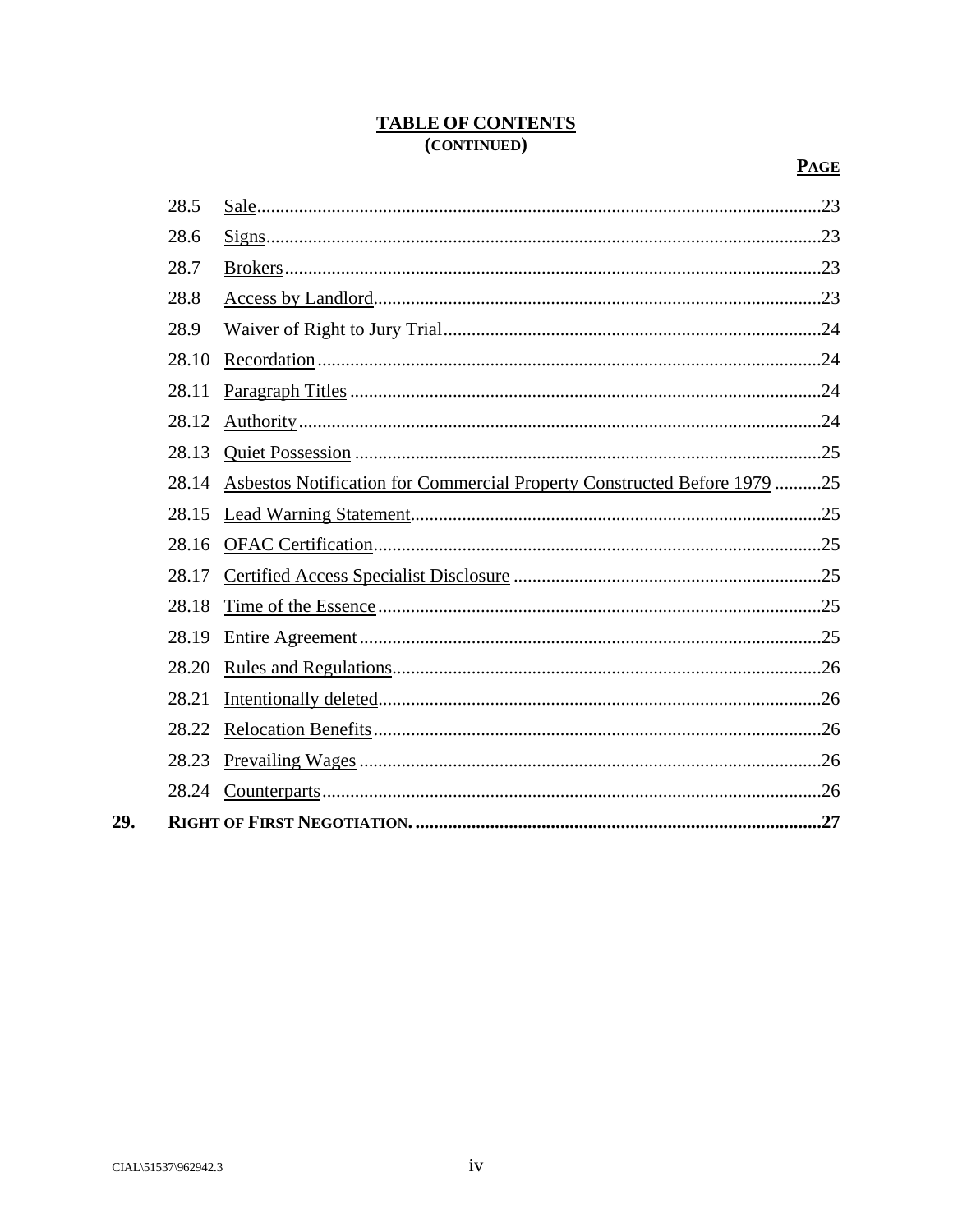## **INDEX OF EXHIBITS**

*Exhibit* 

- A PREMISES
- A-1 [INTENTIONALLY DELETED]
- A-2 [INTENTIONALLY DELETED]
- A-3 [INTENTIONALLY DELETED]
- B COMMENCEMENT LETTER
- C RENEWAL NOTICE
- D ACKNOWLEDGMENT OF RECEIPT
- E ENVIRONMENTAL QUESTIONNAIRE
- F RULES AND REGULATIONS
- G SCHEDULE OF PERFORMANCE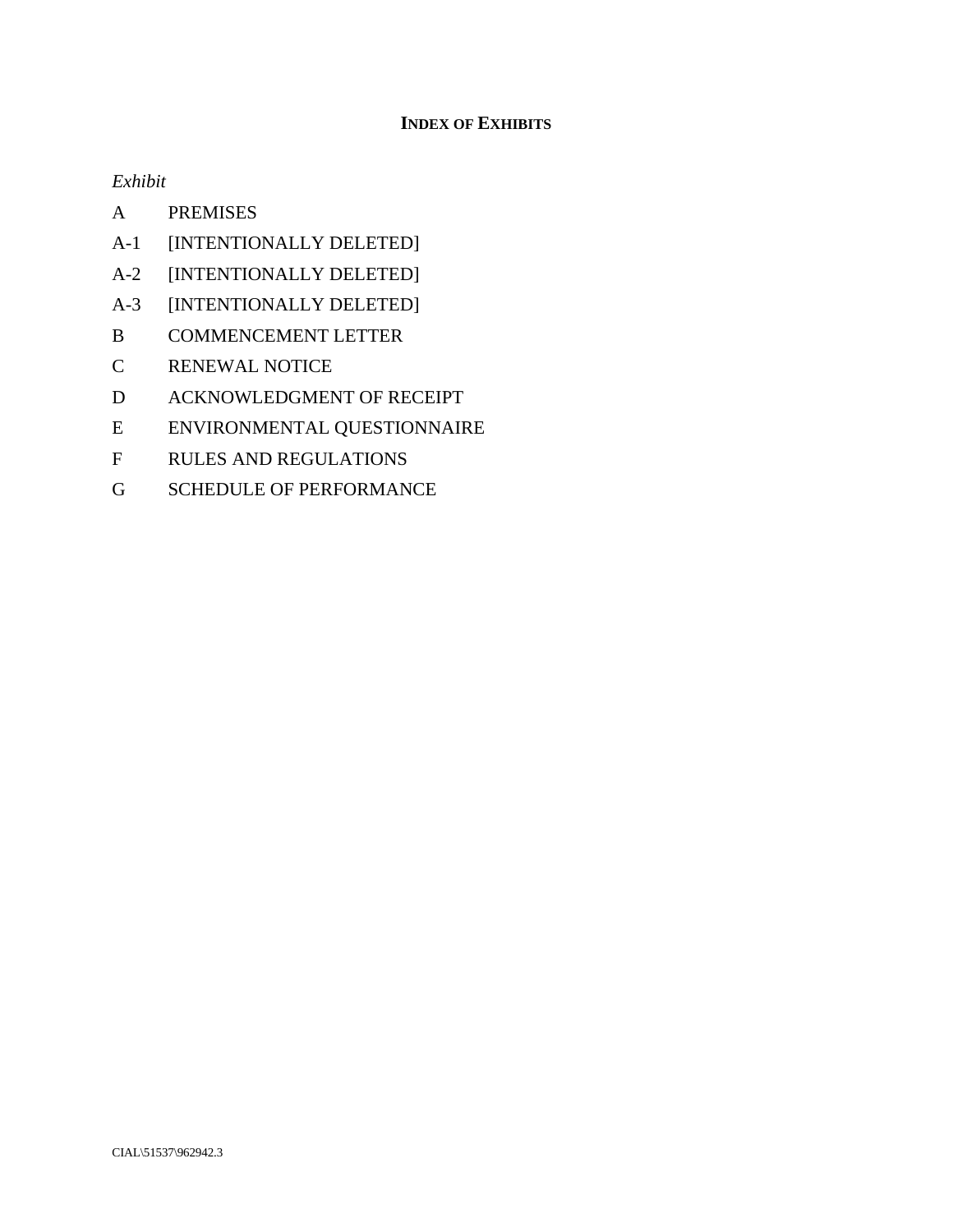## **LEASE AGREEMENT**

## **BASIC LEASE INFORMATION**

| Lease Date:         | , 2015                                                                                                                                                                                   |
|---------------------|------------------------------------------------------------------------------------------------------------------------------------------------------------------------------------------|
| Landlord:           | City of Alameda,<br>a charter city and municipal corporation                                                                                                                             |
| Landlord's Address: | City of Alameda<br><b>City Hall</b><br>2263 Santa Clara Ave<br>Alameda, CA 94501<br>Tel: (510) 748-4509<br>Attn: City Manager                                                            |
|                     | Notice Copy to:<br>PM Realty Group, L.P., as Agent for<br>City of Alameda<br>101 W. Atlantic Avenue<br>Alameda, CA 94501<br>Tel: (510) 749-0304                                          |
| Tenant:             | San Francisco Bay Area Water Emergency Transportation Authority,<br>a California public entity created pursuant to Government Code Section<br>66540 et seq.                              |
| Tenant's Address:   | San Francisco Bay Area Water Emergency Transportation Authority<br>Pier 9 Suite 111, The Embarcadero<br>San Francisco, CA 94111<br>Attn: Executive Director<br>Tel: (415) 364-3192       |
| Premises:           | The parking lot located at 641 W. Redline Avenue, Building #60,<br>Alameda comprised of approximately 54,327 square feet of paved yard,<br>striped for parking as depicted on Exhibit A. |
| Building:           | N/A                                                                                                                                                                                      |
| Length of Term:     | Five $(5)$ years                                                                                                                                                                         |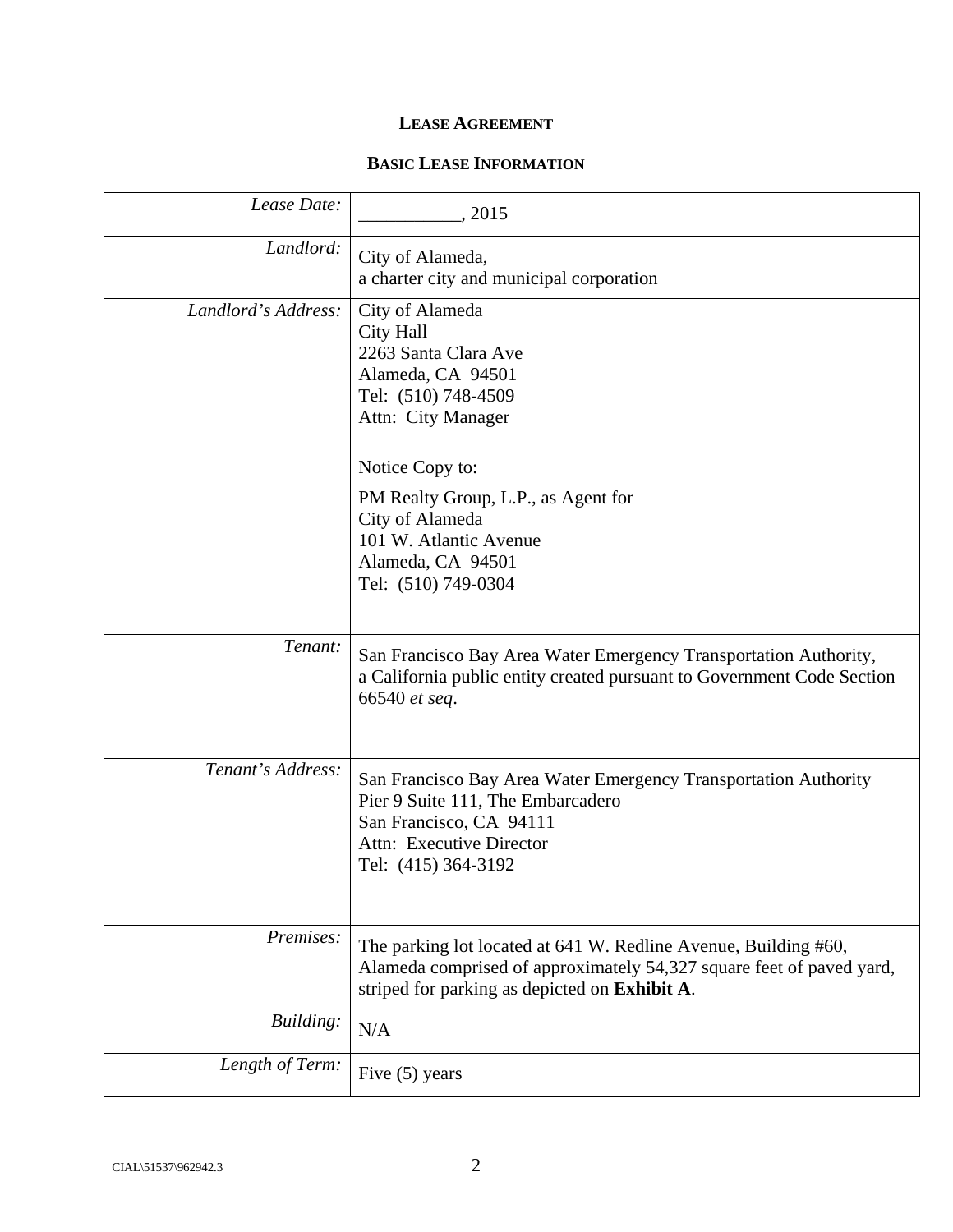| <b>Estimated Commencement</b><br>Date: | <b>20</b>                                                                 |
|----------------------------------------|---------------------------------------------------------------------------|
|                                        |                                                                           |
| <b>Estimated Expiration Date:</b>      | 20                                                                        |
| <i>Extension Option:</i>               | Two $(2)$ options to extend the Term for periods of five $(5)$ years each |
| Taxes and Utilities: N/A.              |                                                                           |
| Security Deposit:                      | None                                                                      |
| Permitted Use:                         | Overflow parking for the Alameda Main Street Ferry Terminal.              |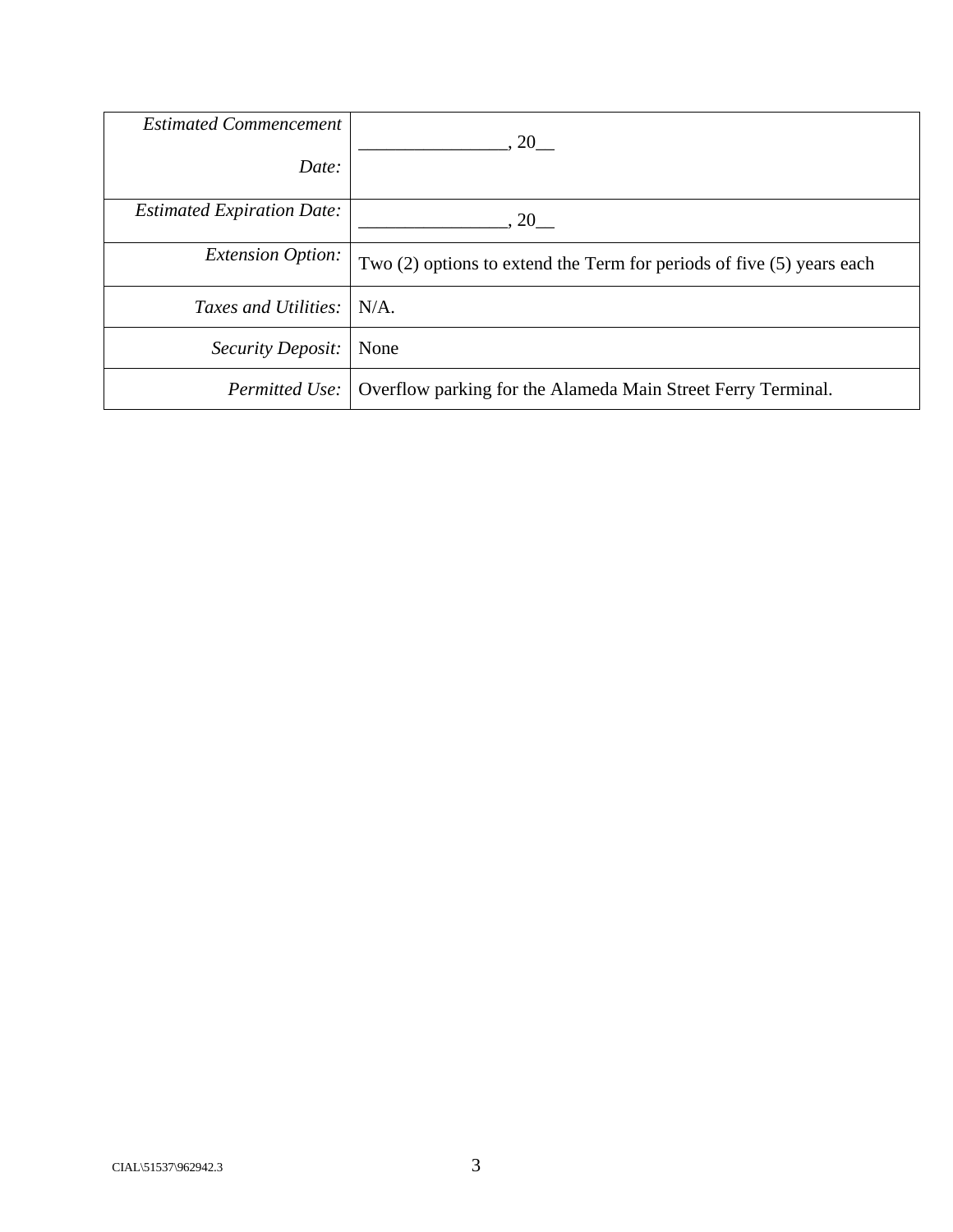## **LEASE AGREEMENT**

**THIS LEASE AGREEMENT** is made and entered into by and between CITY OF ALAMEDA, a charter city and municipal corporation ("**Landlord**") and SAN FRANCISCO BAY AREA WATER EMERGENCY TRANSPORTATION AUTHORITY, a California public entity created pursuant to Government Code Section 66540 *et seq*. ("**Tenant**"). The Basic Lease Information, the Exhibits and this Lease Agreement are and shall be construed as a single instrument and are referred to herein as the "**Lease**".

### **1. DEMISE.**

In consideration for the rents and all other charges and payments payable by Tenant, and for the agreements, terms and conditions to be performed by Tenant in this Lease, Landlord does hereby lease to Tenant and Tenant does hereby hire and take from Landlord, the Premises described below, upon the agreements, terms and conditions of this Lease for the Term hereinafter stated.

### **2. PREMISES.**

2.1 Premises. The Premises demised by this Lease are as specified in the Basic Lease Information. The Premises are located on property commonly referred to as the former Naval Air Station ("**Property**"). The Premises has the address and includes the area depicted in the Basic Lease Information and **Exhibit A** attached hereto; provided, however, that any statement of square footage set forth in this Lease is an approximation which Landlord and Tenant agree is reasonable and no economic terms based thereon shall be subject to revision whether or not the actual square footage is more or less.

## 2.2 Parking.

(a) Tenant and its employees, agents, suppliers, and invitees shall have the exclusive right to use the Premises for purposes of overflow parking for the Alameda Main Street Ferry Terminal. Under no circumstances may the Premises be utilized for the long-term storage, or repair or maintenance of any vehicles. Should Tenant or its agents, employees or invitees use the Premises or any portion thereof, in violation of this Section 2.2, Landlord shall have the right, upon reasonable prior notice to Tenant, in addition to such other rights and remedies that it may have, to tow away any vehicle involved and charge the cost of towing and storage to the owner of such vehicle.

(b) Except in the case of Landlord's or Landlord Related Parties' (as defined in Section 14.1 below) negligence or willful misconduct, in no event shall Landlord or any Landlord Related Parties be liable for (i) loss or damage to any vehicle or other personal property parked or located upon or within the Premises, whether pursuant to this license or otherwise and whether caused by fire, theft, explosions, strikes, riots or other cause whatsoever or (ii) injury to or death of any person in, about or around any parking spaces or any portion of the Premises or any vehicle parked thereon whether caused by fire, theft, assault, explosion, riot or any other cause whatsoever and Tenant hereby waives any claims for, or in respect to, the above.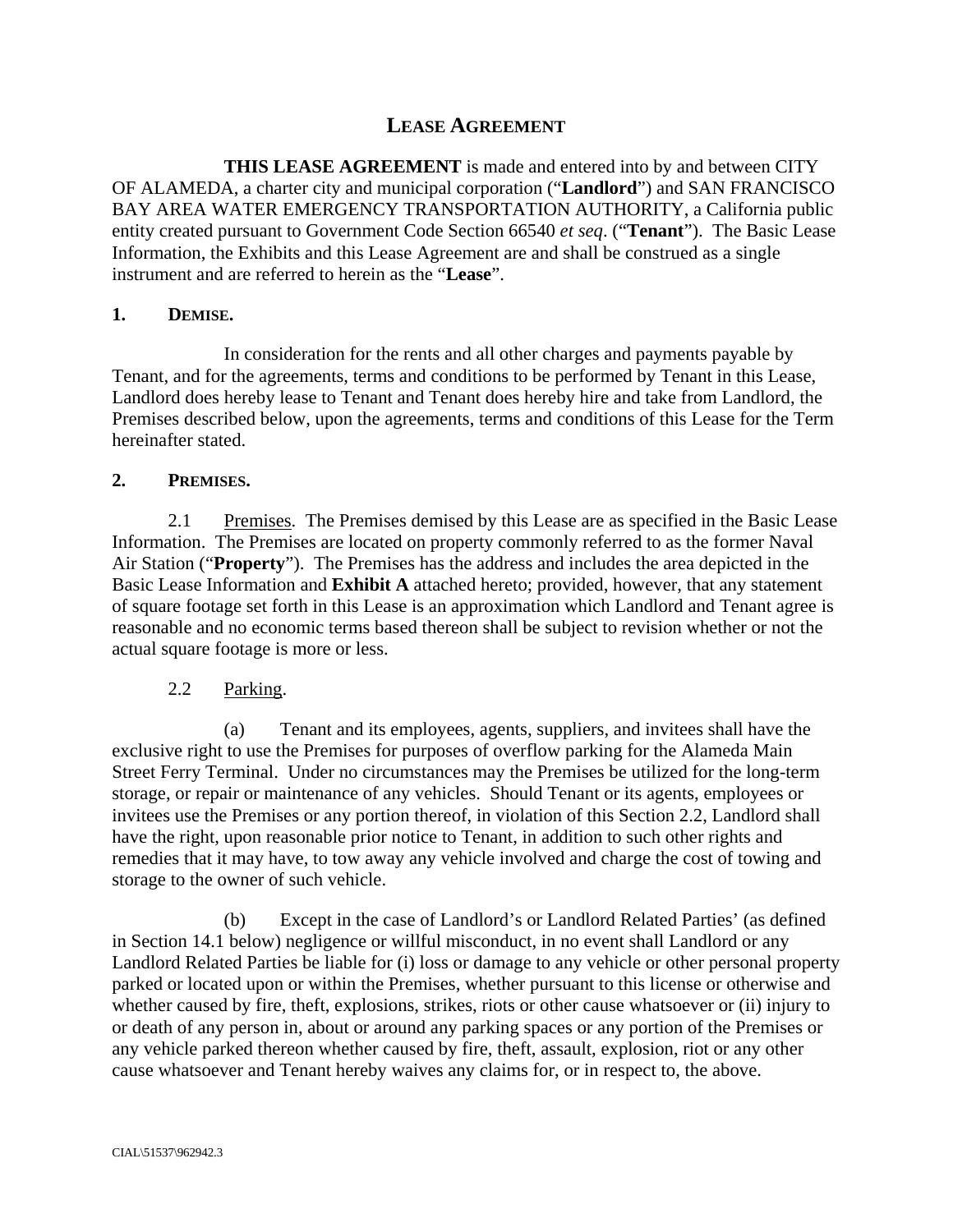(c) Except in conjunction with a Transfer (as defined in Section 13.5 below) of all of Tenant's rights and obligations under this Lease, Tenant shall not assign any of its rights under this Section 2.2.

## 2.3 [Intentionally deleted].

2.4 Possession. Tenant accepts the Premises in "AS IS" "WITH ALL FAULTS" condition and configuration without any representations or warranties by Landlord, and with no obligation of Landlord to make alterations or improvements to the Premises. Tenant acknowledges that neither Landlord nor any agent of Landlord has made any representation or warranty with respect to the suitability of the Premises for the conduct of Tenant's business. Landlord shall not be liable for any latent or patent defects in the Premises.

## 2.5 [Intentionally deleted].

## **3. TERM.**

3.1 Term. The term of this Lease ("**Term**") shall be for the period specified in the Basic Lease Information, commencing one (1) day after this Lease has been approved by the City Council, the date of which approval shall be deemed to be the effective date of an ordinance approving this Lease as required by the City Charter ("**Commencement Date**"). This Lease shall terminate at midnight on the last day of the fifth (5th) year following the Commencement Date ("**Expiration Date**"), unless sooner terminated or extended as hereinafter provided. Promptly following the Commencement Date, Landlord and Tenant shall enter into a letter agreement substantially in the form attached hereto as **Exhibit B**, specifying and confirming the Commencement Date and the Expiration Date; if Tenant fails to execute and deliver such letter agreement to Landlord within ten (10) business days after Landlord's delivery of the same to Tenant, such letter agreement will be deemed final and binding upon Tenant.

- 3.2 [Intentionally deleted].
- 3.3 Option to Renew.

(a) Renewal Options. Tenant shall have two (2) options to extend the Term (each a "**Renewal Option**") for a period of five (5) years each (each a "**Renewal Term**"). The Renewal Option may be exercised only by the entity identified as the Tenant in the Basic Lease Information or an assignee that is a Tenant Affiliate and may not be exercised by any other sublessee or assignee or by any other successor or assign. The Renewal Options shall be effective only if Tenant is not in Default under this Lease, either at the time of exercise of the Renewal Option or the time of commencement of the Renewal Term. Tenant shall exercise each Renewal Option, if at all, by written notice ("**Election Notice**") from Tenant to Landlord, in a form substantially the same as **Exhibit C** attached hereto, given not more than twelve (12) months nor less than six (6) months prior to expiration of the initial Term with respect to the first Renewal Option and not more than twelve (12) months nor less than six (6) months prior to the expiration of the first Renewal Term with respect to the second Renewal Option. Any such notice given by Tenant to Landlord shall be irrevocable. If Tenant fails to exercise a Renewal Option in a timely manner as provided for above such Renewal Option shall be void.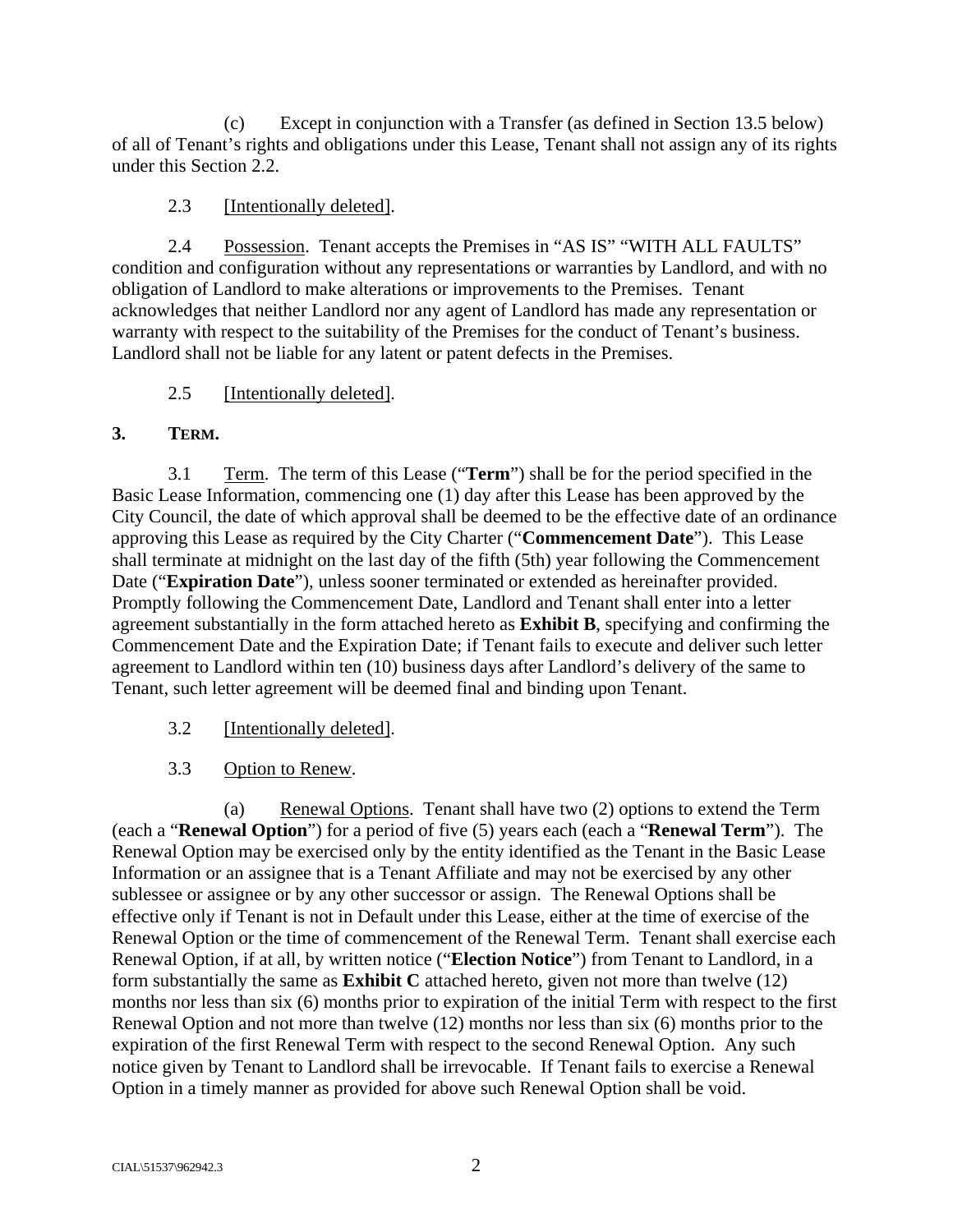## (b) Terms and Conditions.

 (i) If Tenant exercises a Renewal Option, the Term shall be extended for an additional period of five (5) years upon the same terms and conditions as the initial Term (or the then-current Renewal Term) except that there shall be one fewer Renewal Option available to Tenant at the expiration of the first Renewal Term. If Tenant exercises the second Renewal Option, Landlord and Tenant may each terminate this Lease upon six (6) months written notice to the other. In addition, if Tenant exercises the second Renewal Option, Landlord reserves the right to charge for parking during such Renewal Term.

 (ii) Tenant shall be responsible for all brokerage costs and/or finder's fees associated with Tenant's exercise of the Renewal Option made by parties claiming through Tenant. Landlord shall be responsible for all brokerage costs and/or finder fees associated with Tenant's exercise of the Renewal Options made by parties claiming through Landlord.

- (c) [Intentionally deleted]
- (d) [Intentionally deleted]

## **4. RENT.**

4.1 Base Rent. The base rent ("**Base Rent**") shall be as specified in the Basic Lease Information.

4.2 Additional Rent. As used in this Lease, the term "**Additional Rent**" shall mean all sums of money, other than Base Rent, that are due and payable by Tenant under the terms of this Lease including, but not limited to, payments in accordance with Article 11 of this Lease. The term "**Rent**," as used herein, shall mean all Base Rent, Additional Rent and all other amounts payable hereunder from Tenant to Landlord. Unless otherwise specified herein, all items of Rent other than Base Rent shall be due and payable by Tenant on or before the date that is thirty (30) days after billing by Landlord.

4.3 Late Charge. Other remedies for non-payment of Rent notwithstanding, if any Additional Rent is not received by Landlord on or before the fifth (5th) day following the due date, or any payment due Landlord by Tenant which does not have a scheduled date is not received by Landlord on or before the thirtieth (30th) day following the date Tenant was invoiced for such charge, a late charge of five percent (5%) of such past due amount shall be immediately due and payable as Additional Rent.

4.4 Interest. Any installment of Rent and any other sum due from Tenant under this Lease which is not received by Landlord within five (5) days from when the same is due shall bear interest from the date such payment was originally due under this Lease until paid at the lesser of: (a) an annual rate equal to the maximum rate of interest permitted by law, or (b) ten percent (10%) per annum. Payment of such interest shall not excuse or cure any Default by Tenant.

## **5. INTENTIONALLY DELETED.**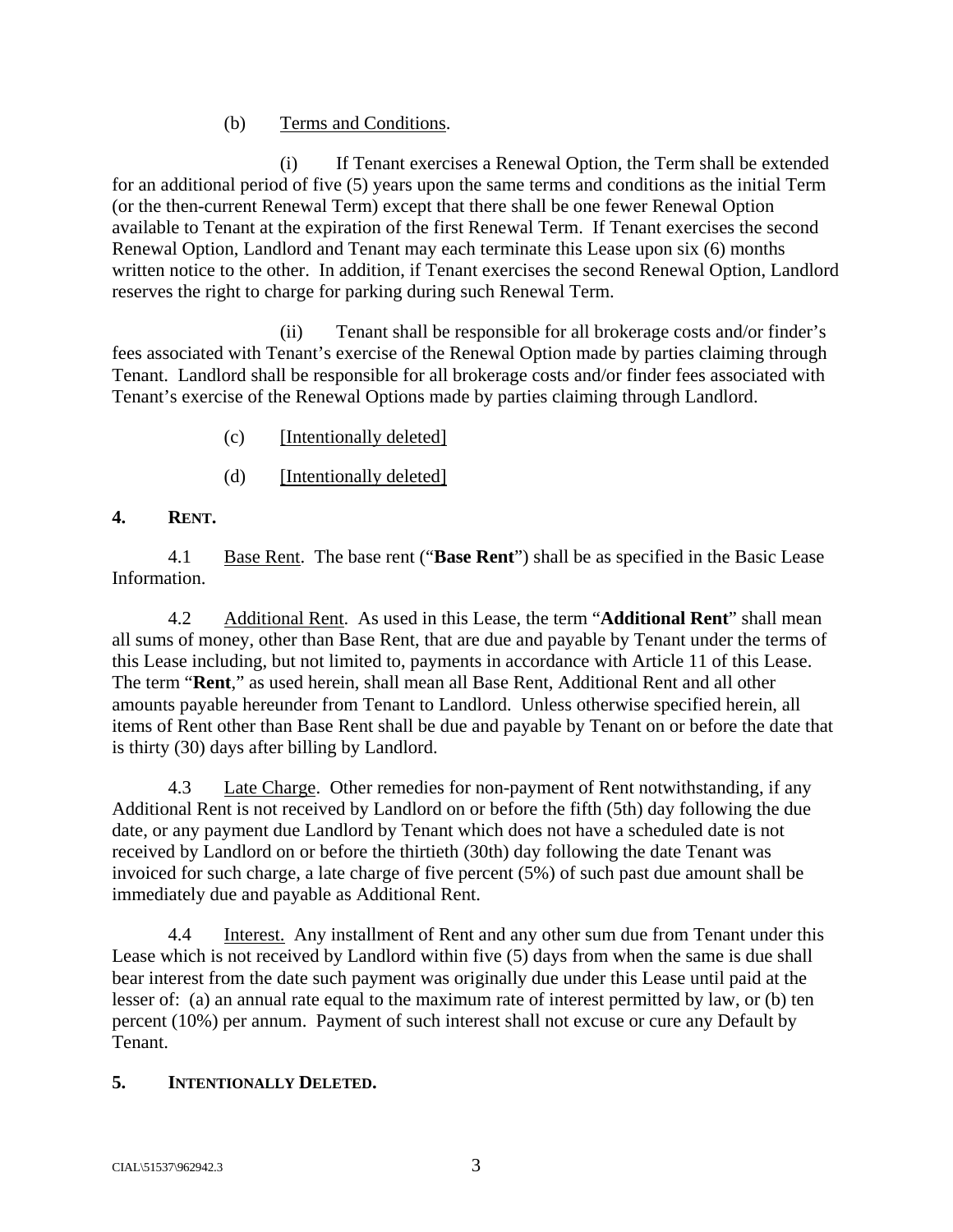### **6. INTENTIONALLY DELETED.**

## **7. USE; COMPLIANCE WITH LAWS.**

7.1 Use. The Premises shall be used for the Permitted Use specified in the Basic Lease Information and for no other use whatsoever. Tenant acknowledges that neither Landlord nor any agent of Landlord has made any representation or warranty with respect to the Premises or with respect to the suitability or fitness of either for the conduct of Tenant's business or for any other purpose.

7.2 Compliance with Laws. Tenant shall comply with all laws, ordinances, rules, regulations and codes, of all municipal, county, state and federal authorities, including the Americans With Disabilities Act, as amended, (42 U.S.C. Section 1201 et seq. (the "**ADA**")) (collectively, "**Laws**") pertaining to Tenant's use and occupancy of the Premises and the conduct of its business. Tenant shall be responsible for making all improvements necessary to comply with applicable ADA requirements and to ensure that the Premises remain in compliance throughout the Term of this Lease. Tenant shall not commit, or suffer to be committed, any waste upon the Premises or any public or private nuisance. Tenant shall not permit any objectionable odor to escape or be emitted from the Premises and shall ensure that the Premises remain free from infestation from rodents or insects. Tenant shall not do or permit anything to be done on or about the Premises or bring or keep anything into the Premises which will in any way invalidate or prevent the procuring of any insurance or against liability for damage to property or injury to persons in or about the Premises.

7.3 Compliance with Restrictions. The Premises are is located on property known as the former Naval Air Station Alameda, which was conveyed to the City by the United States of America, acting by and through the Department of the Navy by a quitclaim deed dated June 4, 2013, recorded June 6, 2013 as Series No. 2013-199806 of Official Records in the Office of the County Recorder, Alameda County, California ("**Quitclaim Deed**"). The Quitclaim Deed conveyed the Premises subject to certain covenants, conditions, restrictions, easements, and encumbrances as set forth therein. The Premises are further encumbered by those certain restrictions set forth in the Declaration of Restrictions (Former Naval Air Station Alameda) dated June 4, 2013 and recorded June 6, 2013 as Series No.: 2013-199782 in the Office of the County Recorder of Alameda County ("**Declaration of Restrictions**"). Copies of the Quitclaim Deed and Declaration of Restrictions have been delivered to Tenant and, concurrently with the execution of this Lease, Tenant shall sign and return to Landlord the Acknowledgment of Receipt, attached hereto as **Exhibit D**. Use of the Premises is further restricted by the Covenant to Restrict Use of Property Environmental Restrictions recorded June 6, 2013 as Series No. 2013-199839 in the office of the County Recorder, Alameda County, CA (the "**CRUP**"), the National Environmental Protection Act Record of Decision ("**ROD**") for the disposal and reuse of the former Naval Air Station Alameda, and all conditions contained therein. A copy of the ROD is available for review at Landlord's office during normal business hours. The covenants, conditions, restrictions, easements, rights-of-way, reservations, rights, agreements, and encumbrances set forth in the Quitclaim Deed, Declaration of Restrictions and the ROD, as they affect the Premises, are collectively referred to herein as the "**Restrictions**." Any use of the Premises shall comply with the Restrictions and a failure to so comply shall constitute a Default under this Lease.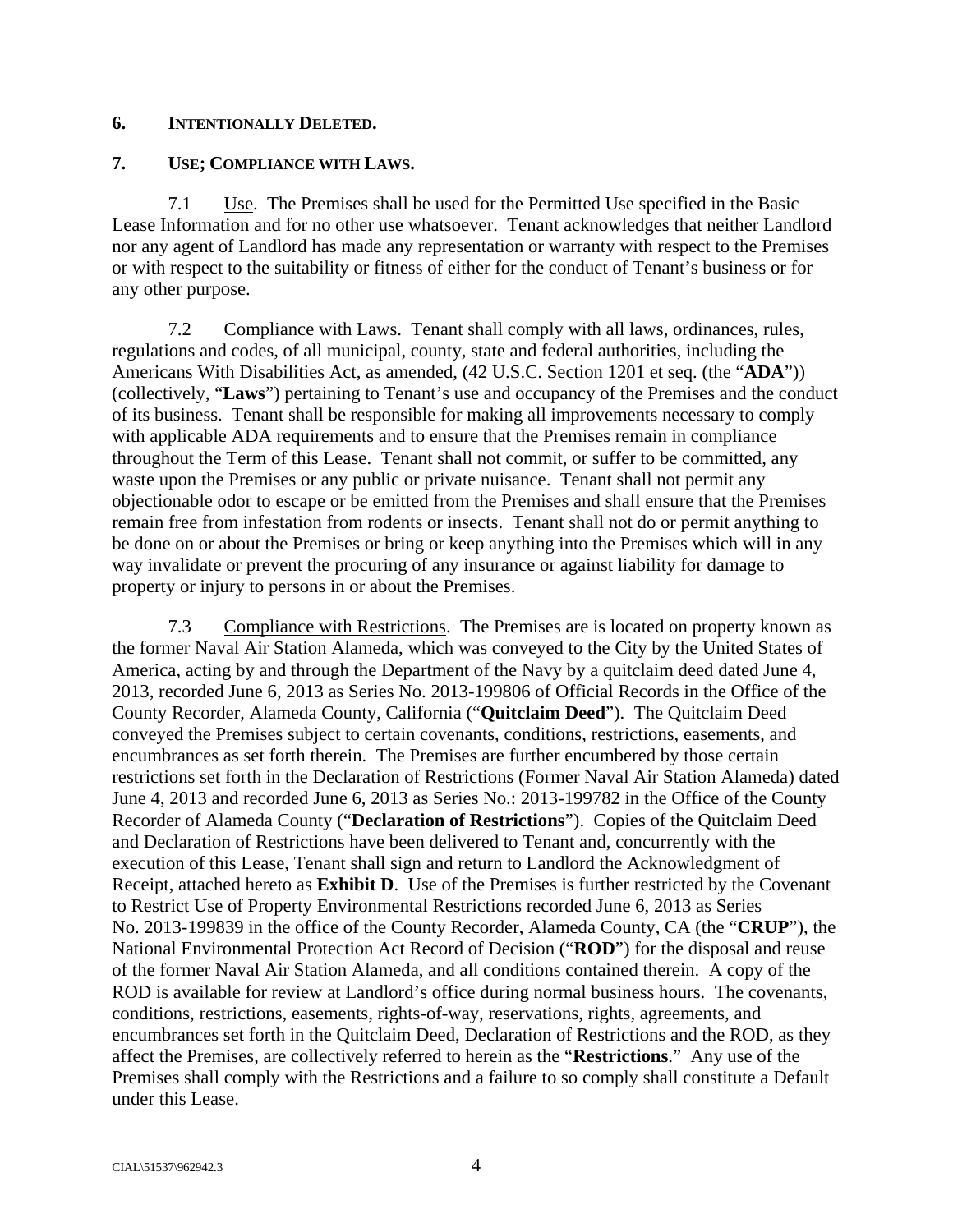#### **8. INTENTIONALLY DELETED.**

## **9. INTENTIONALLY DELETED.**

#### **10. INTENTIONALLY DELETED.**

#### **11. ALTERATIONS.**

11.1 Landlord Consent Required. Tenant shall not make any alterations, improvements, removals, or additions to the Premises (collectively, the **"Alterations"**), without Landlord's prior written consent in each and every instance, which consent may be conditioned upon criteria and/or requirements deemed reasonably necessary by Landlord. In the event Tenant desires to perform any Alterations, Tenant shall first submit to Landlord a written description of the proposed Alterations, and, if Landlord requires, plans and specifications relating thereto, and obtain Landlord's written approval prior to commencing it. Approval of Alterations may be conditioned upon providing Landlord with a performance and payment bond satisfactory to Landlord in all respects in addition to other requirements deemed reasonably necessary to protect the interests of Landlord. Notwithstanding the foregoing, Tenant shall have the right to make Alterations to the Premises with prior written notice to, but without the consent of, Landlord provided that such Alterations (a) do not require the procurement of a building permit, (b) do not involve excavations below the surface of the Premises, (c) the reasonably estimated costs of the Alternations, together with the costs of any other Alteration made during the immediately preceding twelve (12) months period, do not exceed Ten Thousand Dollars (\$10,000) and, (d) are performed in full compliance with the terms Sections 10.2 and 10.4 below.

11.2 Alterations. Any Alterations to the Premises shall be made in compliance with all applicable Laws and all reasonable requirements requested by Landlord. Prior to undertaking any Alterations, to the extent required by applicable Laws, Tenant agrees to submit an application to the applicable governmental authorities, for review and obtaining approval of such plans and proposals for such Alterations to the Premises. In addition, Tenant shall also submit to Landlord a narrative description of all proposed Alterations on the Premises, with the projected schedule and costs thereof. All Alterations shall be done at the expense of Tenant without any costs or obligation to Landlord. No Alterations shall be undertaken by Tenant on the Premises, unless such Alterations have been approved by all applicable governmental authorities and all requisite permits have been obtained. Upon completion of construction of any Alterations, Tenant shall timely file or cause to be filed a notice of completion. Landlord may post upon the leased Premises a notice of non-responsibility.

11.3 Excavations. In the event Tenant intends to perform any Alterations requiring excavations below the surface of the Premises, Tenant must determine the actual location of all utilities using standard methods (i.e., potholing, metal fish line, etc.) and submit this information with an application to excavate or application to build a permanent structure to Landlord for approval (which shall also include the approval of other applicable governmental authorities). The application shall include a site plan showing the location of utilities and that construction will not take place above the utility line or within the utility easement, specifically showing that no permanent structure will be constructed in these areas. Tenant shall be responsible for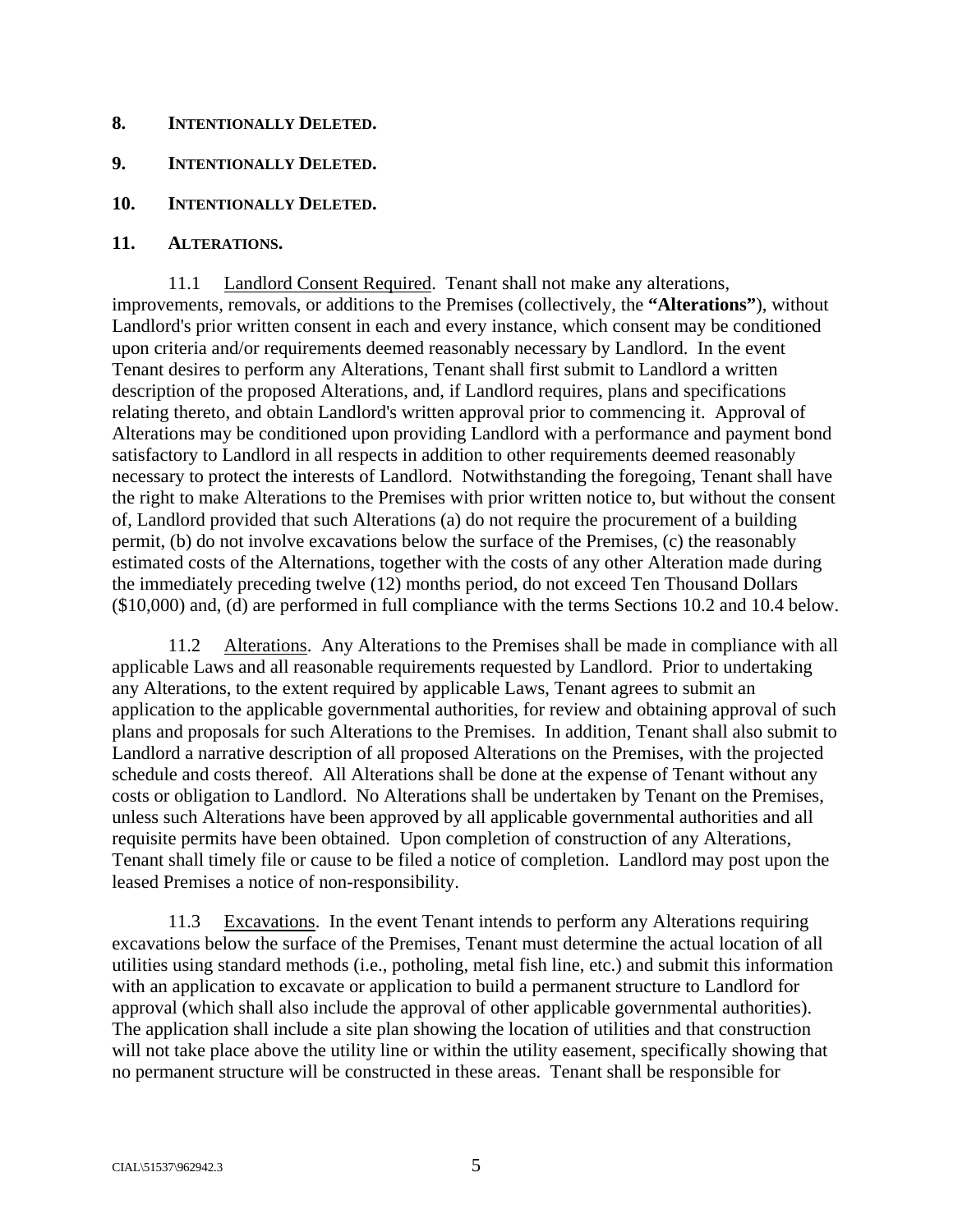complying with the provisions of the City of Alameda's Marsh Crust Ordinance, and if required, shall obtain a Marsh Crust Permit.

11.4 Liens. Tenant shall pay when due all claims for labor or materials furnished Tenant for use in the Premises. Tenant shall not permit any mechanic liens or any other liens against the Premises for any labor or materials furnished to Tenant in connection with work performed on or about the Premises by or at the direction of Tenant. Tenant shall indemnify, hold harmless and defend Landlord (by counsel reasonably satisfactory to Landlord) from any liens and encumbrances arising out of any work performed or materials furnished by or at the direction of Tenant. In the event that Tenant shall not, within ten (10) days following the imposition of any such lien, cause such lien to be released of record by payment or posting of a proper bond, Landlord shall have, in addition to all other remedies provided herein or by law, the right, but not the obligation, to cause the same to be released by such means as it may deem proper, including payment of the claim giving rise to such lien. All such sums paid by Landlord and expenses reasonably incurred in connection therewith, including attorneys' fees and costs, shall be payable to Landlord by Tenant on demand.

11.5 Improvements. Landlord shall cause the slurry sealing and striping of the parking lot within the Premises, at Tenant's cost and expense. Tenant, at Tenant's sole cost and expense, shall install a crosswalk which shall include a flashing beacon, in accordance with the terms and conditions of this Lease, including, without limitation, the provisions of Section 11 above. The term "**City**" as used in this Section 11.5 shall mean the City of Alameda in its regulatory capacity, as distinguished from the City of Alameda as the Landlord under this Lease.

(a) Tenant shall commence construction in an expeditious manner following receipt of all required permits by the City and all governmental authorities having jurisdiction over the Premises for such construction and in accordance with the schedule of performance attached hereto as **Exhibit G** (as updated from time to time by reasonable mutual agreement by the Landlord and Tenant, the "**Schedule of Performance**").

(b) Landlord and the City assume no liability or responsibility for any defect in any structure by their approval of plans and specifications for such improvements.

(c) Tenant shall require any and all contractors engaged by Tenant to construct the improvements on the Premises to comply with all applicable Laws, including without limitation, applicable Prevailing Wage Laws and Hazardous Materials Laws.

(d) Tenant shall provide Landlord two (2) complete sets of final approved "as built" plans within ninety (90) days after completion of the improvements.

(e) The improvements shall be the property of the Landlord free and clear of any and all liens, encumbrances or claims of any kind and the City shall have no obligation to reimburse Tenant for any portion of the value or cost.

## **12. MAINTENANCE AND REPAIR OF PREMISES.**

12.1 Maintenance and Repair by Tenant. Tenant shall, at its sole cost and expense, keep and maintain the Premises in good order and repair, taking into consideration the nature of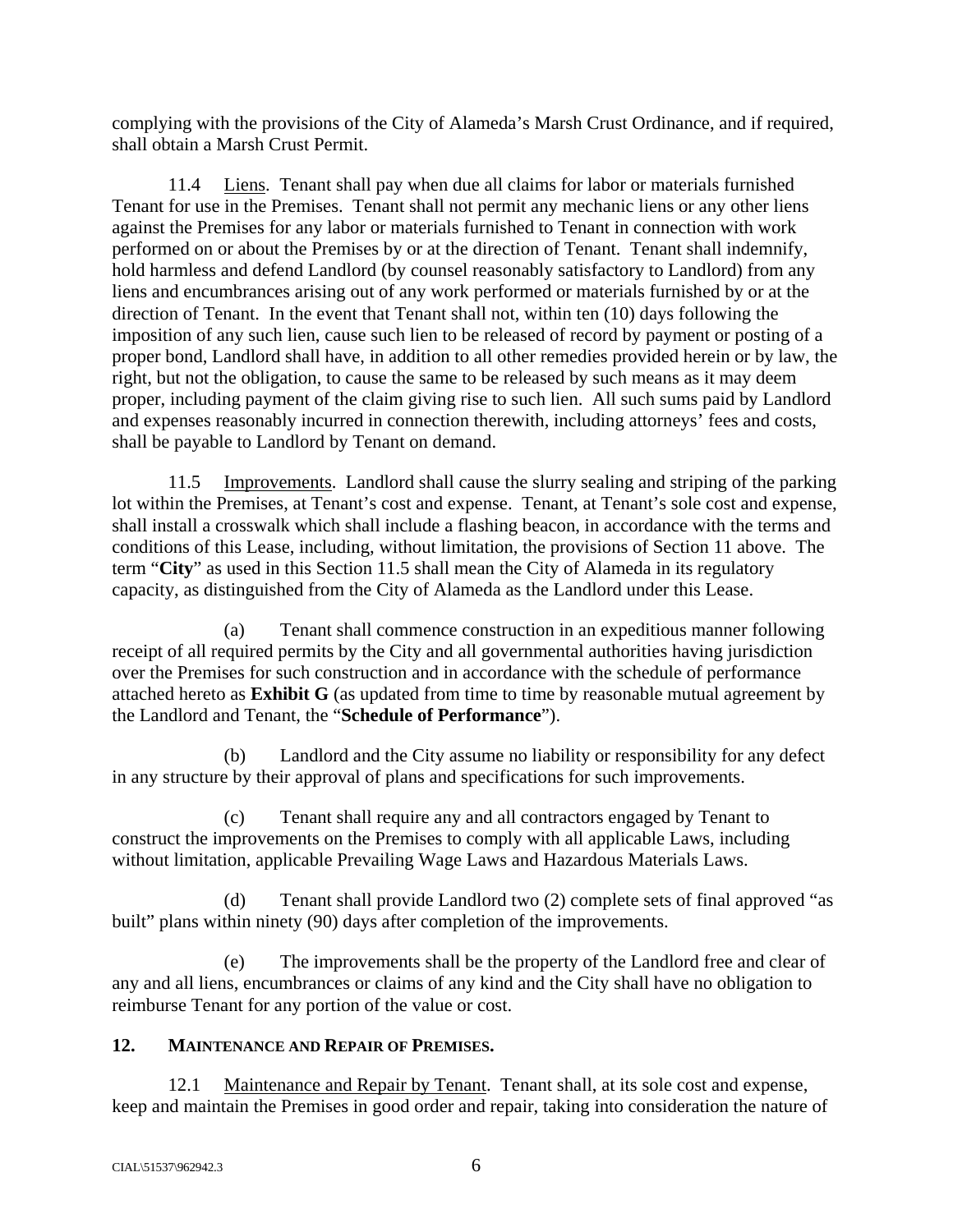the Permitted Use. Tenant, in keeping the Premises in good order, condition and repair, shall exercise and perform good maintenance practices. Tenant shall maintain the grounds of the Premises, including paving, the mowing of grass, care of shrubs and general landscaping. Tenant's obligations shall include restorations, replacements and renewals when necessary, as reasonably determined by Tenant to keep the Premises and all improvements thereon or a part thereof in good order, condition and state of repair.

(a) Debris and materials not intended to be used as part of Tenant's operations on the Premises shall be promptly removed from the Premises, and the area of work shall be kept reasonably clean and free of such unused materials at all times.

(b) Tenant shall provide for all security and safety within the Premises. Any crimes or other offenses, involving damage to or theft of Landlord property shall be reported to the appropriate authorities for their investigation and disposition and to Landlord as property owner and lessor. Notwithstanding the foregoing, Tenant shall have no responsibility for any personal property of Landlord that Landlord has stored or located on the Premises, and Landlord shall be solely responsible for its safety and security.

(c) Tenant shall be responsible, at its cost and expense, for obtaining and providing any and all other services which may be required in connection with Tenant's use or occupancy of the Premises.

12.2 Maintenance and Repair by Landlord. Landlord shall have no responsibility for maintenance or repair of any portion of the Premises, except to the extent Landlord is required to make repairs pursuant to Section 13 below. Tenant hereby waives any and all rights under and benefits of subsection 1 of Section 1932, and Sections 1941 and 1942 of the California Civil Code or any similar or successor Laws now or hereby in effect.

## **13. ENVIRONMENTAL PROTECTION PROVISIONS.**

13.1 Hazardous Materials. "**Hazardous Materials**" shall mean any material, substance or waste that is or has the characteristic of being hazardous, toxic, ignitable, reactive, flammable, explosive, radioactive or corrosive, including, without limitation, petroleum, solvents, lead, acids, pesticides, paints, printing ink, PCBs, asbestos, materials commonly known to cause cancer or reproductive problems and those materials, substances and/or wastes, including wastes which are or later become regulated by any local governmental authority, the state in which the Premises are located or the United States Government, including, but not limited to, substances defined as "hazardous substances," "hazardous materials," "toxic substances" or "hazardous wastes" in the Comprehensive Environmental Response, Compensation and Liability Act of 1980, as amended, 42 U.S.C. §9601, et seq.; the Hazardous Materials Transportation Act, 49 U.S.C. §1801, et seq.; the Resource Conservation and Recovery Act; all environmental laws of the state where the Property is located, and any other environmental law, regulation or ordinance now existing or hereinafter enacted. "**Hazardous Materials Laws**" shall mean all present and future federal, state and local laws, ordinances and regulations, prudent industry practices, requirements of governmental entities and manufacturer's instructions relating to industrial hygiene, environmental protection or the use, analysis, generation, manufacture, storage, presence, disposal or transportation of any Hazardous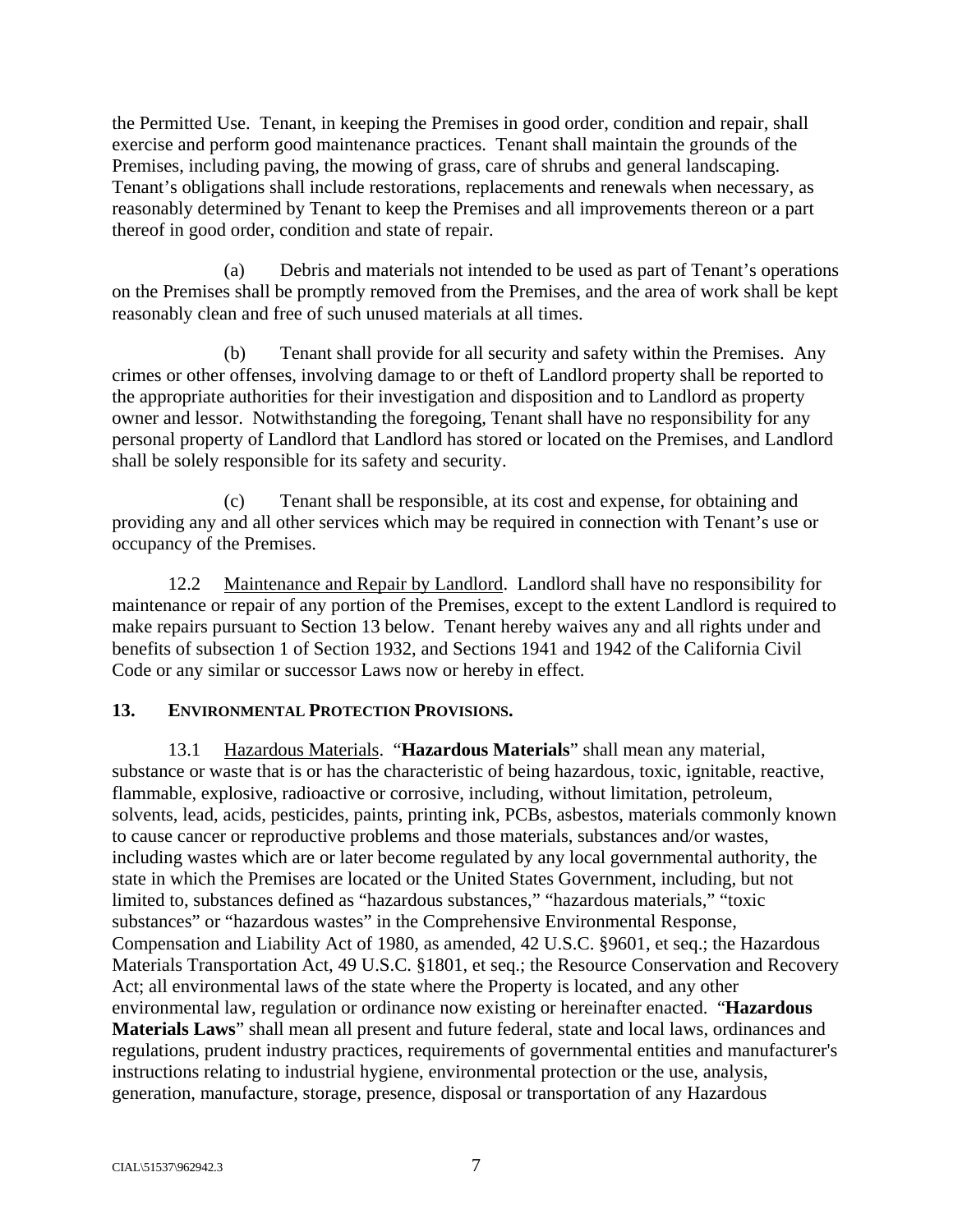Materials, including without limitation the laws, regulations and ordinances referred to in the preceding sentence.

13.2 Reportable Uses Required Consent. Except as permitted in this Article 13, Tenant hereby agrees that Tenant and Tenant's officers, employees, representatives, agents, contractors, subcontractors, successors, assigns, subtenants, concessionaires, invitees and any other occupants of the Premises (for purposes of this Article 13, referred to collectively herein as "**Tenant Representatives**") shall not cause or permit any Hazardous Materials to be used, generated, manufactured, refined, produced, processed, stored or disposed of, on, under or about the Premises or transport to or from the Premises without the express prior written consent of Landlord, which consent may be limited in scope and predicated on strict compliance by Tenant of all applicable Hazardous Materials Laws and such other reasonable rules, regulations and safeguards as may be required by Landlord (or any insurance carrier, environmental consultant or lender of Landlord, or environmental consultant retained by any lender of Landlord) in connection with using, generating, manufacturing, refining, producing, processing, storing or disposing of Hazardous Materials on, under or about the Premises. In connection therewith, Tenant shall, at its own expense, procure, maintain in effect and comply with all conditions of any and all permits, licenses and other governmental and regulatory approvals required for the storage or use by Tenant or any of Tenant's Representatives of Hazardous Materials on the Premises, including without limitation, discharge of (appropriately treated) materials or wastes into or through any sanitary sewer serving the Premises. The foregoing notwithstanding, Tenant may use ordinary and customary materials reasonably required to be used in the course of the Permitted Use, ordinary office supplies (copier, toner, liquid paper, glue, etc.) and common household cleaning materials, so long as such use is in compliance with all Hazardous Materials Laws and does not expose Landlord to any liability therefor.

13.3 Remediation Obligations. If at any time during the Term, any contamination of the Premises by Hazardous Materials in violation of Hazardous Materials Laws shall occur where such contamination is caused by the act or omission of Tenant or Tenant's Representatives ("**Tenant's Contamination**"), then Tenant, at Tenant's sole cost and expense, shall promptly and diligently remove such Hazardous Materials from the Premises or the groundwater underlying the Premises to the extent required to comply with applicable Hazardous Materials Laws. Tenant shall not take any required remedial action in response to any Tenant's Contamination in or about the Premises or enter into any settlement agreement, consent, decree or other compromise in respect to any claims relating to any Tenant's Contamination without first obtaining the prior written consent of Landlord, which may be subject to conditions imposed by Landlord as determined in Landlord's sole discretion. Such prior written consent shall not be required to the extent the delay caused by the requirement to obtain consent may increase the damage to the Premises or the risk of harm to human health, safety or security caused by the Tenant Contamination. Landlord and Tenant shall jointly prepare a remediation plan in compliance with all Hazardous Materials Laws and the provisions of this Lease. In addition to all other rights and remedies of Landlord hereunder, if Tenant does not promptly and diligently take all steps to prepare and obtain all necessary approvals of a remediation plan for any Tenant's Contamination, and thereafter commence the required remediation of any Hazardous Materials released or discharged in connection with Tenant's Contamination within thirty (30) days after all necessary approvals and consents have been obtained, and thereafter continue to prosecute such remediation to completion in accordance with the approved remediation plan, then Landlord, at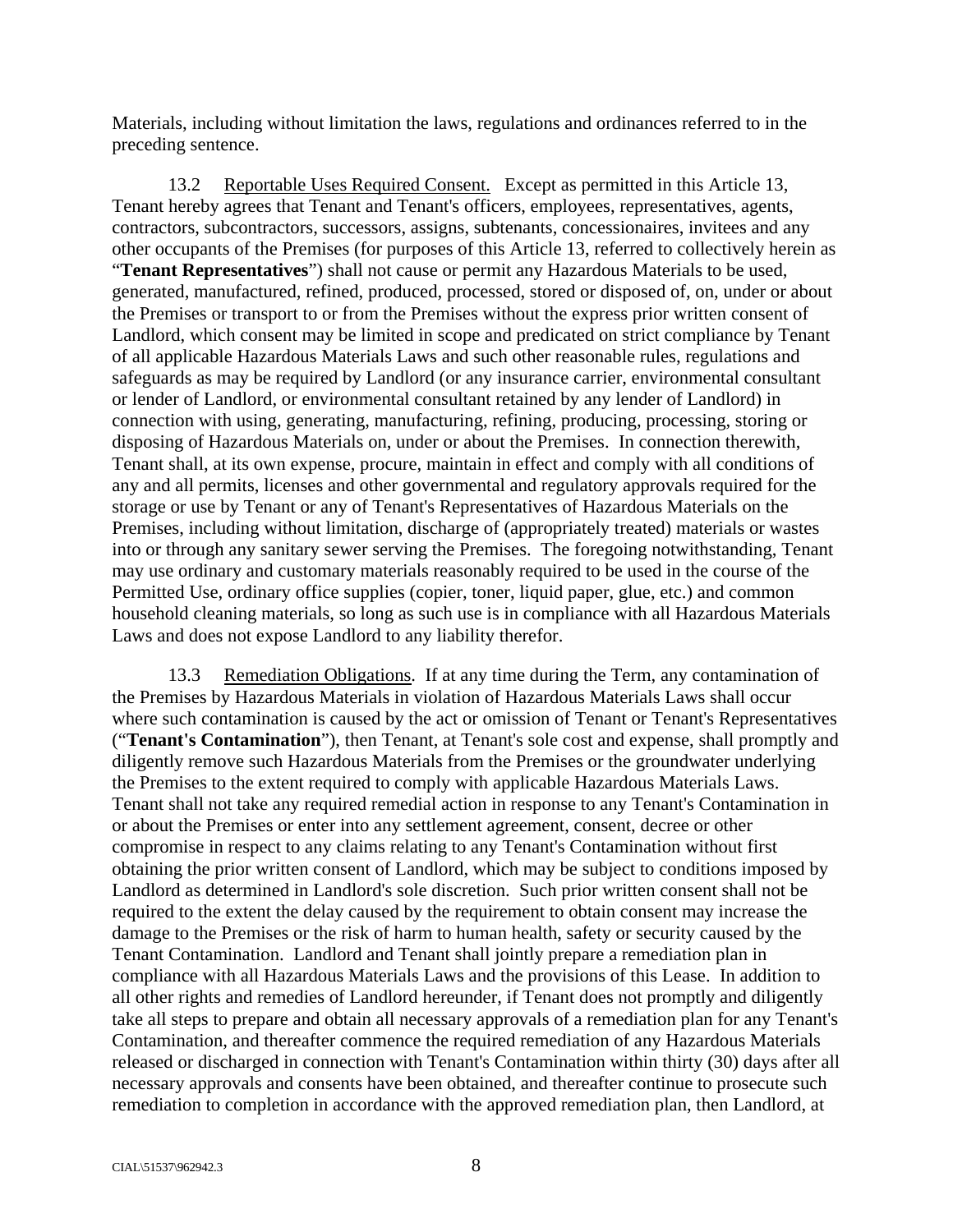its sole discretion, shall have the right, but not the obligation, to cause such remediation to be accomplished, and Tenant shall reimburse Landlord within fifteen (15) business days of Landlord's demand for reimbursement of all amounts reasonably paid by Landlord (together with interest on such amounts at the highest lawful rate until paid), when such demand is accompanied by proof of payment by Landlord of the amounts demanded. Tenant shall promptly deliver to Landlord, copies of hazardous waste manifests reflecting the legal and proper disposal of all Hazardous Materials removed from the Premises as part of Tenant's remediation of any Tenant's Contamination. The foregoing notwithstanding, "Tenant's Contamination" shall not refer to or include any Preexisting Contamination (as defined in Section 13.8 below) or other Hazardous Materials that were not clearly introduced to the Premises by Tenant or Tenant's Representatives. As an example, if lead dust or asbestos are found on the Premises, unless there is clear evidence that Tenant introduced those Hazardous Materials to the Premises, those Hazardous Materials shall not be considered "Tenant's Contamination," and it shall not be Tenant's responsibility to take remedial action relating to such Hazardous Materials.

13.4 Environmental Permits. Tenant, its contractors, assigns or subtenants shall be solely responsible for obtaining and complying with, at their cost and sole expense, any environmental permits required for Tenant's operations under the Lease, independent of any existing permits held by Landlord. Tenant shall not conduct operations or activities under any environmental permit that names Landlord as a secondary discharger or co-permittee. Tenant shall provide prior written notice to Landlord of all environmental permits and permit applications required for any of Tenant's operations or activities. Tenant acknowledges that Landlord will not consent to being named a secondary discharger or co-permittee for any operations or activities of Tenant, its contractors, assigns or subtenants. Tenant shall strictly comply with any and all environmental permits (including any hazardous waste permit required under the Resource Conservation and Recovery Act or its state equivalent) and must provide, at its own expense, any hazardous waste management facilities complying with all Hazardous Material Laws.

13.5 Landlord's Inspection Right. Landlord shall have the right to inspect, upon reasonable notice, the Premises for compliance with environmental, safety, and occupational health laws and regulations, regardless of whether Landlord is responsible for enforcing or complying with them. Landlord normally will give Tenant twenty-four (24) hours' prior notice of its intention to enter the Premises unless it determines the entry is required for exigent circumstances related to health, safety, or security; provided, however, Landlord agree to use its best commercial efforts to provide Tenant with the maximum advance notice of any such entrance and will, without representation or warranty, attempt to structure such entrance in the least intrusive manner possible. Tenant shall have no claim against Landlord, or any officer, agent, employee, contractor or subcontractor of Landlord by reason of entrance of such Landlord officer, agent, employee, contractor or subcontractor onto the Premises.

13.6 Hazardous Materials Handling Plan. Prior to the execution of this Lease, Tenant shall complete, execute and deliver to Landlord an Environmental Questionnaire Disclosure Statement (the "**Environmental Questionnaire**"), in the form of **Exhibit E** attached hereto. To the extent Tenant intends to store, use, treat or dispose of Hazardous Materials on the Premises, Tenant shall prepare and submit together with the Environmental Questionnaire a Hazardous Materials Handling Plan (the "**Hazardous Materials Handling Plan**"). For a period of fifteen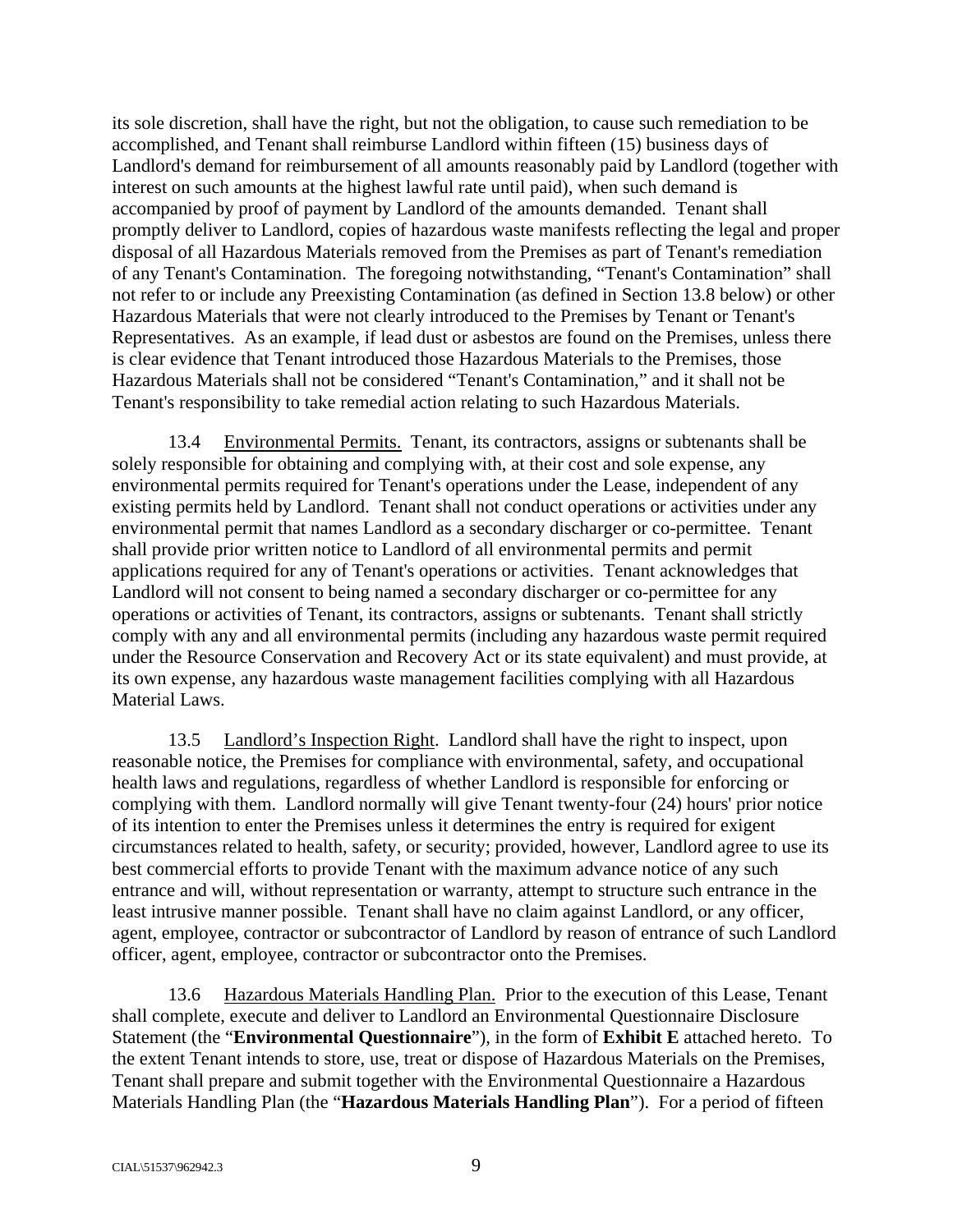(15) days following Landlord's receipt of the Environmental Questionnaire and Hazardous Materials Handling Plan, if applicable, Landlord shall have the right to approve or disapprove such documents. The failure of Landlord to approve such documents shall be deemed Landlord's disapproval thereof. Landlord approval of the Environmental Questionnaire and the Hazardous Materials Handling Plan shall constitute approval for Tenant's use of the Hazardous Materials set forth therein in compliance with Hazardous Materials Laws and the Hazardous Materials Handling Plan. Following approval of the Hazardous Materials Handling Plan, Tenant shall comply therewith throughout the Term. To the extent Tenant is permitted to utilize Hazardous Materials upon the Premises, such use shall be limited to the items set forth in the Environmental Questionnaire, shall comply with Hazardous Materials Laws and the Hazardous Materials Handling Plan and Tenant shall promptly provide Landlord with complete and legible copies of all the following environmental items relating thereto: reports filed pursuant to any self-reporting requirements; permit applications, permits, monitoring reports, workplace exposure and community exposure warnings or notices and all other reports, disclosures, plans or documents relating to water discharges, air pollution, waste generation or disposal, and underground storage tanks for hazardous materials; orders, reports, notices, listing and correspondence of or concerning the release, investigation of, compliance, cleanup, remedial and corrective actions, and abatement of hazardous materials; and all complaints, pleadings and other legal documents filed by or against Tenant related to Tenant's use, handling, storage or disposal of hazardous materials. If, in conjunction with Tenant's Permitted Use of the Premises, Tenant desires to commence the use, treatment, storage or disposal of previously undisclosed Hazardous Materials, prior to such usage thereof, Tenant shall notify Landlord thereof, by written summary detailing the scope of such proposed usage and updating the Hazardous Materials Handling Plan to the extent required by such proposed usage. For a period of fifteen (15) days following Landlord's receipt of such notice, Landlord shall have the right to approve or disapprove of such documents. The failure of Landlord to approve of such documents within such time period shall be deemed Landlord's disapproval thereof.

13.7 Hazardous Materials Indemnity. In addition to any other provisions of this Lease, Tenant shall, and does hereby agree, to, indemnify and hold harmless Landlord from any costs, expenses, liabilities, fines or penalties resulting from discharges, emissions, spills, storage or disposal arising from Tenant's occupancy, use or operations, or any other action by Tenant or its contractors, employees, agents, assigns, invitees, or subtenants giving rise to liability, civil or criminal, or any other action by Tenant or its contractors, employees, agents, assigns, or subtenants giving rise to responsibility under any Hazardous Materials Laws. Tenant's obligations hereunder shall apply whenever Landlord incurs costs or liabilities for Tenant's activities or for the activities of Tenant's contractors, employees, agents, assigns, invitees, or subtenants as provided hereunder. This provision shall survive the expiration or termination of this Lease.

13.8 Preexisting Contamination. Tenant acknowledges that preexisting, undisclosed contamination by Hazardous Materials in violation of Hazardous Materials Laws may exist at the Premises prior to the Commencement Date ("**Preexisting Contamination**"). If during development of the Premises, Tenant or Tenant's Representatives discover Preexisting Contamination, Tenant's sole remedy under the Lease shall be to remediate the Preexisting Contamination in accordance with the procedures set forth in Section 13.3 above with respect to remediation of Tenant's Contamination (except that such remediation shall be subject to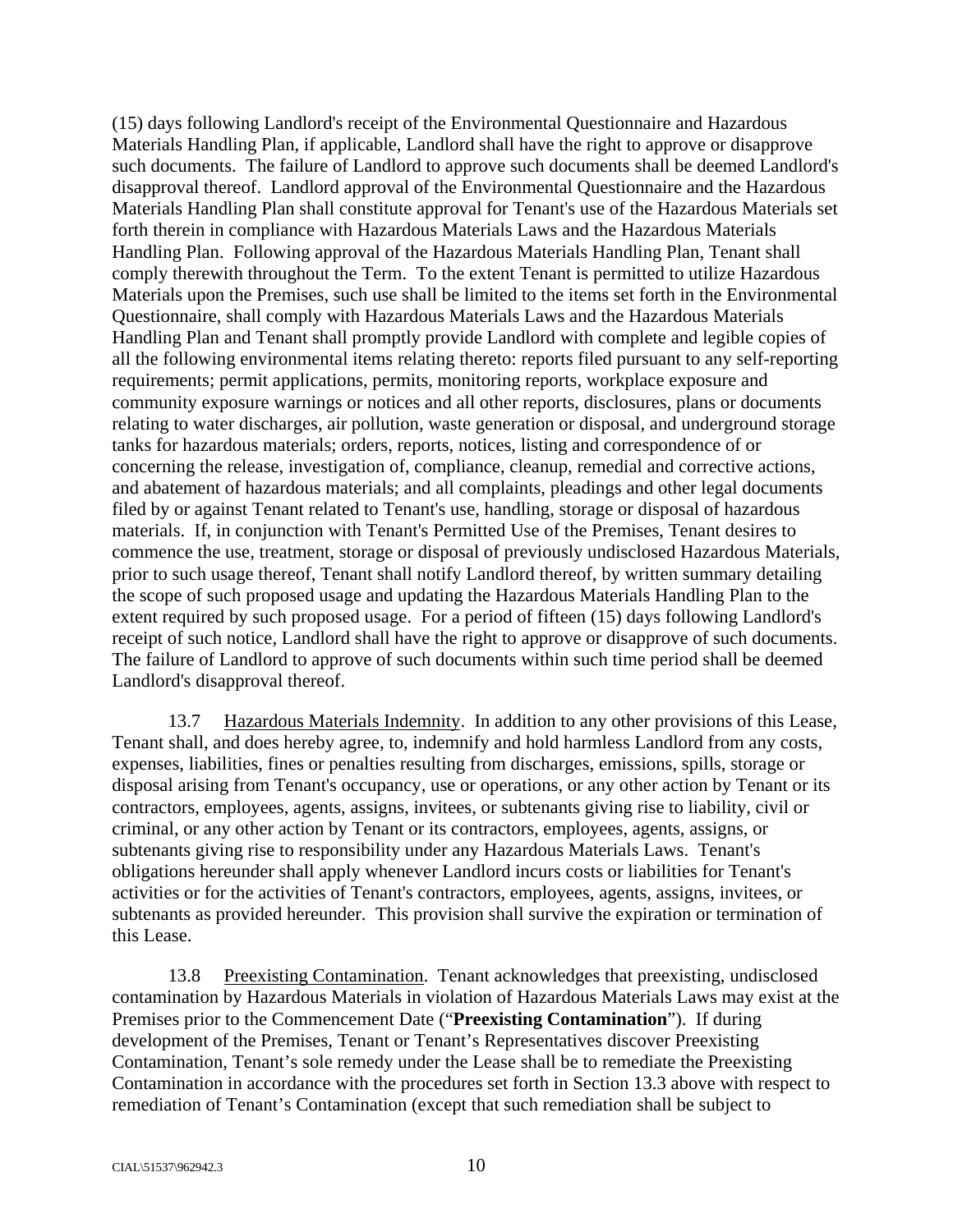reimbursement as set forth in Section 13.8(a) below and Tenant shall not be obligated to commence remediation within thirty (30) days after receiving all necessary approvals and consents, but shall perform such remediation in conjunction with Tenant's construction of the improvements:

(a) (i) (A) request that Landlord make a claim for the costs of such remediation against the U.S. Department of the Navy ("**Navy**"), which Landlord shall be obligated to undertake, and (B) pay the proceeds of such action to the Tenant or its environmental insurance carrier if Tenant has procured insurance, made a claim with its carrier for such costs, and received reimbursement from its carrier, or (ii) request that Landlord allow the Tenant, or if applicable, its environmental insurance carrier, to make the claim directly against the Navy on behalf of Landlord; or

(b) terminate the work if the costs exceed the original estimates for the Preexisting Contamination remediation and terminate the Lease.

## **14. ASSIGNMENT AND SUBLETTING.**

14.1 Landlord Consent Required. Subject to Sections 14.5 and 14.6 below, Tenant shall not voluntarily (a) mortgage, pledge, hypothecate or encumber this Lease or any interest therein, or (b) assign or transfer this Lease or any interest herein, sublease the Premises or any part thereof or any right or privilege appurtenant thereto, or allow any other person (the employees and invitees of Tenant excepted) to occupy or use the Premises, or any portion thereof, without first obtaining the written consent of Landlord, which consent shall not be withheld unreasonably provided that (i) Tenant is not then in Default under this Lease nor is any event then occurring, with the giving of notice or the passage of time, or both, would constitute a Default hereunder; and (ii) Tenant has not previously assigned or transferred this Lease or any interest herein or subleased the Premises or any part thereof. A transfer of greater than fifty percent (50%) interest (whether stock, partnership interest, membership interest or otherwise) of Tenant, either in one (1) transaction or a series of transactions shall be deemed to be an assignment under this Lease. For the purpose of this Article 14, Landlord's consent shall not be required for an assignment or transfer by Tenant mandated by the California legislature.

14.2 Intentionally deleted.

## 14.3 Reasonable Consent.

(a) If Tenant intends to assign this Lease or sublet the Premises or any part thereof, Tenant shall give Landlord written notice of such intent. Tenant's notice shall be accompanied by a copy of the proposed assignment or sublease between Tenant and the proposed assignee or subtenant, together with current financial statements for the proposed assignee or subtenant, which financial statement shall be prepared in accordance with generally accepted accounting principles (or the Governmental Accounting Standards Board, if applicable). Tenant shall provide Landlord with any additional information or documentation reasonably requested by Landlord within ten (10) business days after receiving Landlord's request.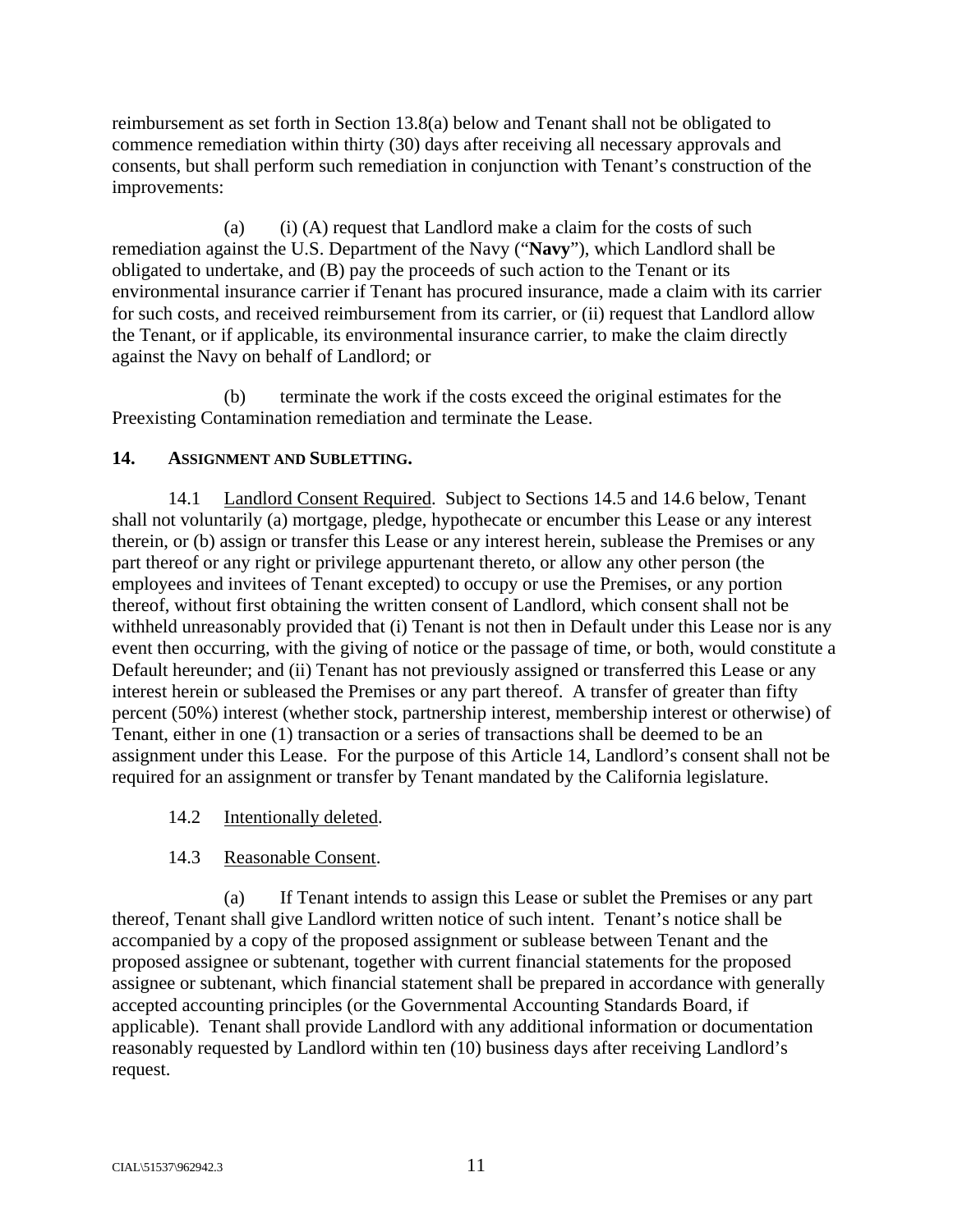(b) Landlord shall then have a period of thirty (30) days following receipt of such additional information (or thirty (30) days after receipt of Tenant's notice if no additional information is requested) within which to notify Tenant in writing that Landlord elects either (i) to permit Tenant to assign this Lease or sublet such space, subject, however, to prior written consent to the proposed assignment or sublease, or (ii) deny Tenant's request to assign this Lease or sublet such space.

(c) Among other factors upon which Landlord may base a withholding of consent, taking into account the nature of Tenant's status as a governmental agency, are the following: (i) the use of the Premises by such proposed assignee or subtenant would not be a Permitted Use; (ii) the financial condition of the proposed assignee or subtenant is such that, in Landlord's reasonable determination, it would be unable to perform its obligations under the proposed sublease or assignment; (iii) the portion of the Premises proposed to be sublet is irregular in shape and/or does not permit safe or otherwise appropriate means of ingress and egress, or does not comply with other Laws or regulations; (iv) Landlord or Landlord's agents have negotiated with the proposed assignee or subtenant regard the leasing of space, at any time within the preceding six (6) months; or (v) any other reasonable basis that Landlord may assert.

14.4 Transfer Premium. If Landlord consents to any requested assignment or sublease (each "**Transfer**") and the assignee or subtenant pays to Tenant an amount in excess of the Rent due under this Lease (after deducting Tenant's reasonable, actual expenses in obtaining such assignment or sublease, such expenses being limited to: (a) any Alterations to the Premises made in order to achieve the Transfer, or contributions to the cost thereof, amortized in equal monthly installments over the then remainder of the Term; and (b) any commercially reasonable brokerage commissions, reasonable attorneys' fees and reasonable advertising and marketing costs incurred by Tenant in connection with the Transfer) ("**Transfer Premium**"). Tenant shall pay fifty percent (50%) of such Transfer Premium to Landlord as and when the payments are received by Tenant.

14.5 Tenant Affiliates. Notwithstanding anything to the contrary contained in Section 14.1, Tenant may, without obtaining the prior consent of Landlord, and without the payment of any amounts pursuant to Section 14.4, sublet or license the use of all or any part of the Premises or assign this Lease to a Tenant Affiliate, provided that (a) Tenant shall give not less than thirty (30) days' prior written notice thereof to Landlord (to the extent such notice is permitted by applicable Law), (b) Tenant shall continue to be fully obligated under this Lease, and (c) any such assignee or sublessee shall expressly assume and agree to perform all the terms and conditions of this Lease to be performed by Tenant and to use the Premises only for a Permitted Use (but with respect to a sublease, only with respect to that portion of the Premises that is the subject of the sublease and excluding all rental obligations of Tenant hereunder). As used herein, "**Tenant Affiliate**" means (i) an entity controlling, controlled by or under common control with Tenant, (ii) a successor entity related to Tenant by merger, consolidation, nonbankruptcy reorganization, or government action, or (iii) a purchaser of substantially all of Tenant's assets located in the Premises; and a party shall be deemed to "control" another party for purposes of the definition contained in the aforesaid clause (i) only if the first party owns more than fifty percent (50%) of the stock or other beneficial interests of the second party or has the power to direct or cause the direction of the management or policy of the second party, or the first and second party share the same, or substantially the same (defined as a majority of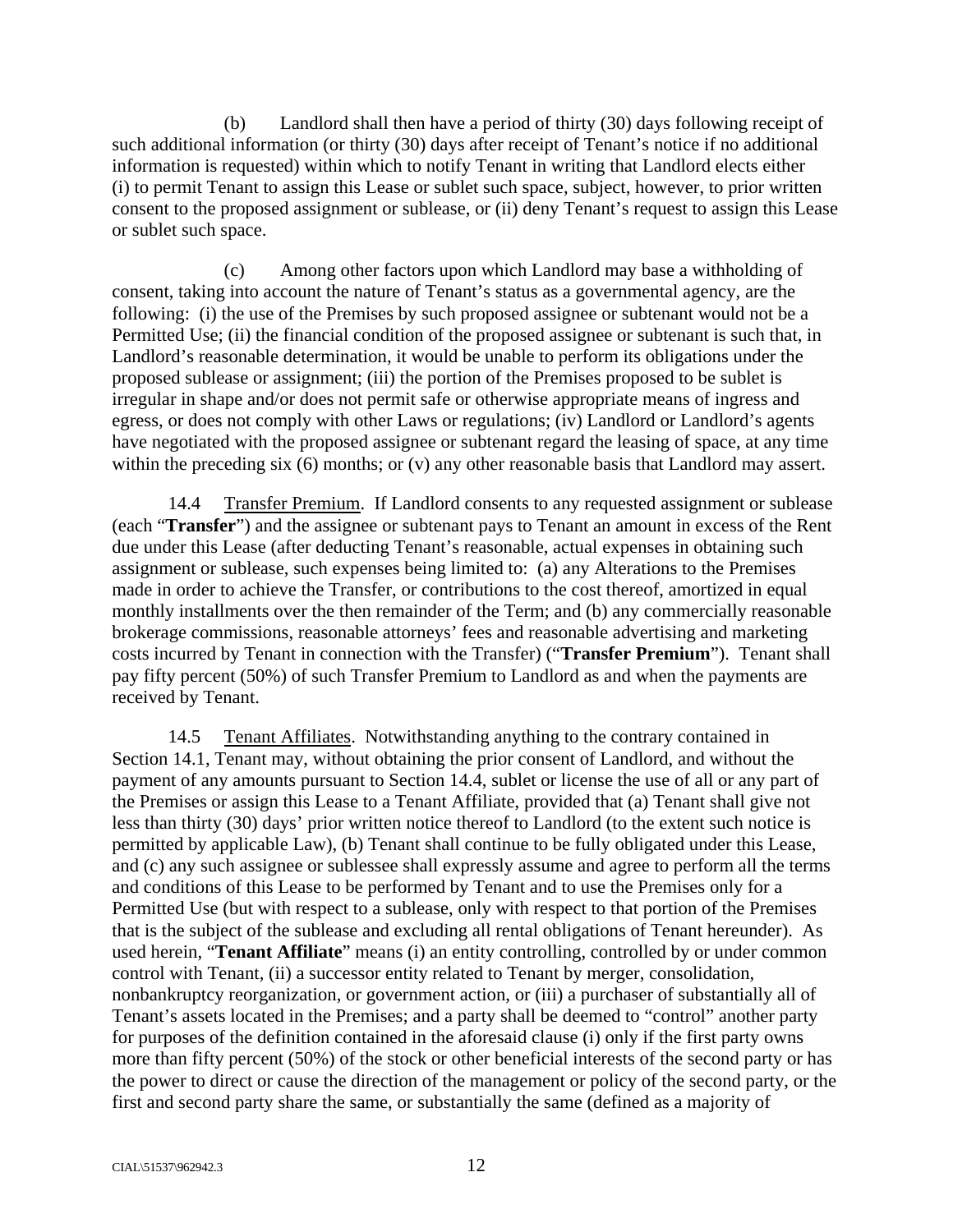directors on the "controlled" entity's board are also on the other entity's board), board of directors.

14.6 No Release. No Transfer shall release or discharge Tenant of or from any liability, whether past, present or future, under this Lease, and Tenant shall continue to be fully liable hereunder. Each subtenant or assignee shall agree, in a form reasonably satisfactory to Landlord, to comply with and be bound by all of the terms, covenants, conditions, provisions and agreements of this Lease. The assignment or sublease agreement, as the case may be, after approval by Landlord, shall not be amended without Landlord's prior written consent, and shall contain a provision directing the assignee or subtenant to pay the rent and other sums due thereunder directly to Landlord upon receiving written notice from Landlord that Tenant is in default under this Lease with respect to the payment of Rent. In the event that, notwithstanding the giving of such notice, Tenant collects any rent or other sums from the assignee or subtenant, then Tenant shall hold such sums in trust for the benefit of Landlord and shall immediately forward the same to Landlord. Landlord's collection of such rent and other sum shall not constitute an acceptance by Landlord of attornment by such assignee or subtenant. Tenant shall deliver to Landlord promptly after execution an executed copy of each Transfer and an agreement of compliance by each such subtenant or assignee.

14.7 Expenses and Attorneys' Fees. Tenant shall pay to Landlord all costs and expenses (including without limitation, the reasonable fees of Landlord's counsel) incurred in connection with Landlord's review and processing of documents regarding any proposed Transfer.

14.8 Limitations on Transfer Reasonable. Tenant acknowledges and agrees that the restrictions, conditions, and limitations imposed by this Article 14 on Tenant's ability to assign or transfer this Lease or any other interests herein, to sublet the Premises or any part thereof, are, for purposes of California Civil Code Section 1951.4, as amended from time to time, and for all other purposes, reasonable at the time this Lease was entered into and shall be deemed to be reasonable at the time that Tenant seeks to assign or transfer this Lease or any interest herein, to sublet the Premises or any part thereof, or to transfer or assign any right or privilege appurtenant to the Premises.

## **15. INDEMNITY AND WAIVER OF CLAIMS.**

15.1 Indemnification by Tenant of Landlord. Tenant shall indemnify, defend and hold Landlord and Landlord Related Parties harmless against and from all liabilities, obligations, damages, penalties, claims, actions, costs, charges, judgment and expenses (including reasonable attorneys' fees, costs and disbursements) (collectively referred to as "**Losses**"), arising from or growing out of any injury to persons or damage to the Premises caused by any act, neglect, fault, willful misconduct of Tenant or Tenant's employees, agents servants, guests, invitees, contractors, or sublessees. However, this indemnity shall not extend to damages due to the negligence or willful misconduct of Landlord or Landlord Related Parties (as defined below). If any action or proceeding is brought against Landlord by reason of any such claim, upon notice from Landlord, Tenant shall defend the same at Tenant's expense by counsel reasonably satisfactory to Landlord. As a material part of the consideration to Landlord, Tenant hereby releases Landlord and its trustees, members, principals, beneficiaries, partners, officers,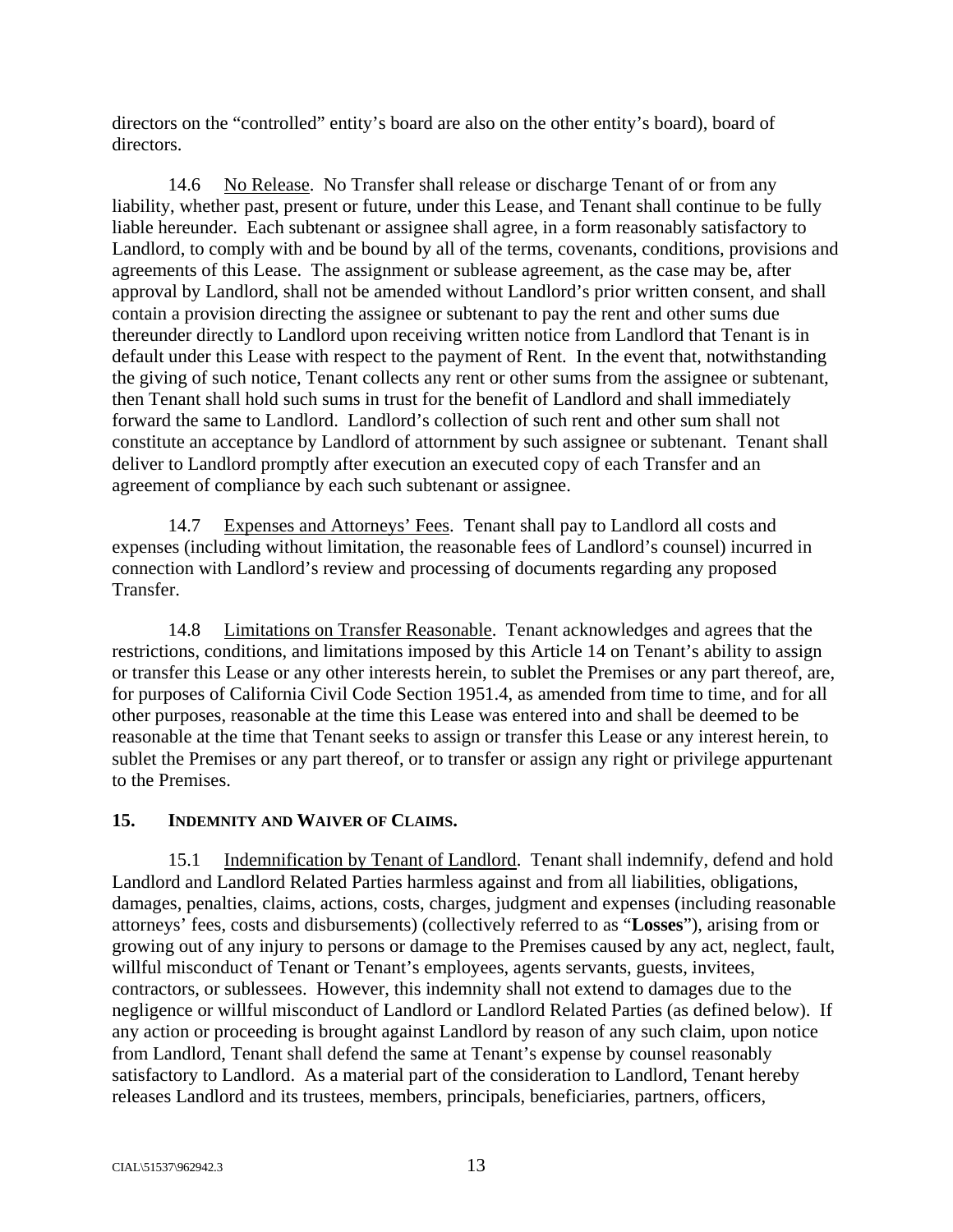directors, employees, property managers, Mortgagees and agents ("**Landlord Related Parties**") from responsibility for, waives its entire claim of recovery for and assumes all risks of damage to property or injury to person in or about the Premises from any cause whatsoever except to the extent caused by the negligence or willful misconduct of Landlord or Landlord Related Parties.

15.2 Waiver of Claims. Except in the event of its own negligence or willful misconduct, Landlord shall not be liable to Tenant and Tenant hereby waives all claims against Landlord and Landlord Related Parties for any injury or damage to any person or property occurring or incurred in connection with or in any way relating to the Premises from any cause. Without limiting the foregoing, neither Landlord nor any Landlord Related Parties shall be liable for and there shall be no abatement rent for (a) any damage to Tenant's property stored with or entrusted to any Landlord Related Parties, (b) loss of or damage to any property by theft or any other wrongful or illegal act, or (c) any injury or damage to person or property resulting from fire, explosion, falling plaster, steam, gas, electricity, water or rain which may leak from any part of the Premises or from the pipes, appliances, appurtenance or plumbing works thereof or from the roof, street or surface or from any other place or resulting from dampness or any other cause whatsoever or from the acts or omissions of other tenants, occupants or other visitors to the Premises or from any other cause whatsoever, (d) any diminution or shutting off of light, air or view by any structure which may be erected on lands adjacent to the Premises or (e) any latent or other defects in the Premises. Tenant agrees that no case shall Landlord or any Landlord Related Parties be responsible or liable on any theory for any injury to Tenant's business, loss of profits, loss of income or any other form of consequential damage.

15.3 Survival/No Impairment. The obligations of the parties under this Article 15 shall survive any termination of this Lease. The foregoing indemnity obligations shall not relieve any insurance carrier of its obligations under any policies required to be carried by either party pursuant to this Lease, to the extent that such policies cover the peril or currents that results in the claims that is subject to the foregoing indemnity.

## **16. INSURANCE.**

## 16.1 Tenant's Insurance.

(a) Liability Insurance. Tenant shall maintain in full force throughout the Term, commercial general liability insurance providing coverage on an occurrence form basis with limits of not less than Two Million Dollars (\$2,000,000.00) each occurrence for bodily injury and property damage combined, or such larger amount as Landlord may prudently require from time to time, covering bodily injury and property damage liability and product liability if a product is sold from the Premises. Each policy of liability insurance required by this Section shall: (i) contain a cross liability endorsement or separation of insureds clause; (ii) provide that any waiver of subrogation rights or release prior to a loss does not void coverage; (iii) provide that it is primary to and not contributing with, any policy of insurance carried by Landlord covering the same loss; (iv) provide that any failure to comply with the reporting provisions shall not affect coverage provided to Landlord, its partners, property managers and Mortgagees; and (v) name Landlord, PM Realty Group L.P. and such other parties in interest as Landlord may from time to time reasonably designate to Tenant in writing, as additional insureds in an Additional Insured Endorsement. Such additional insureds shall be provided at least the same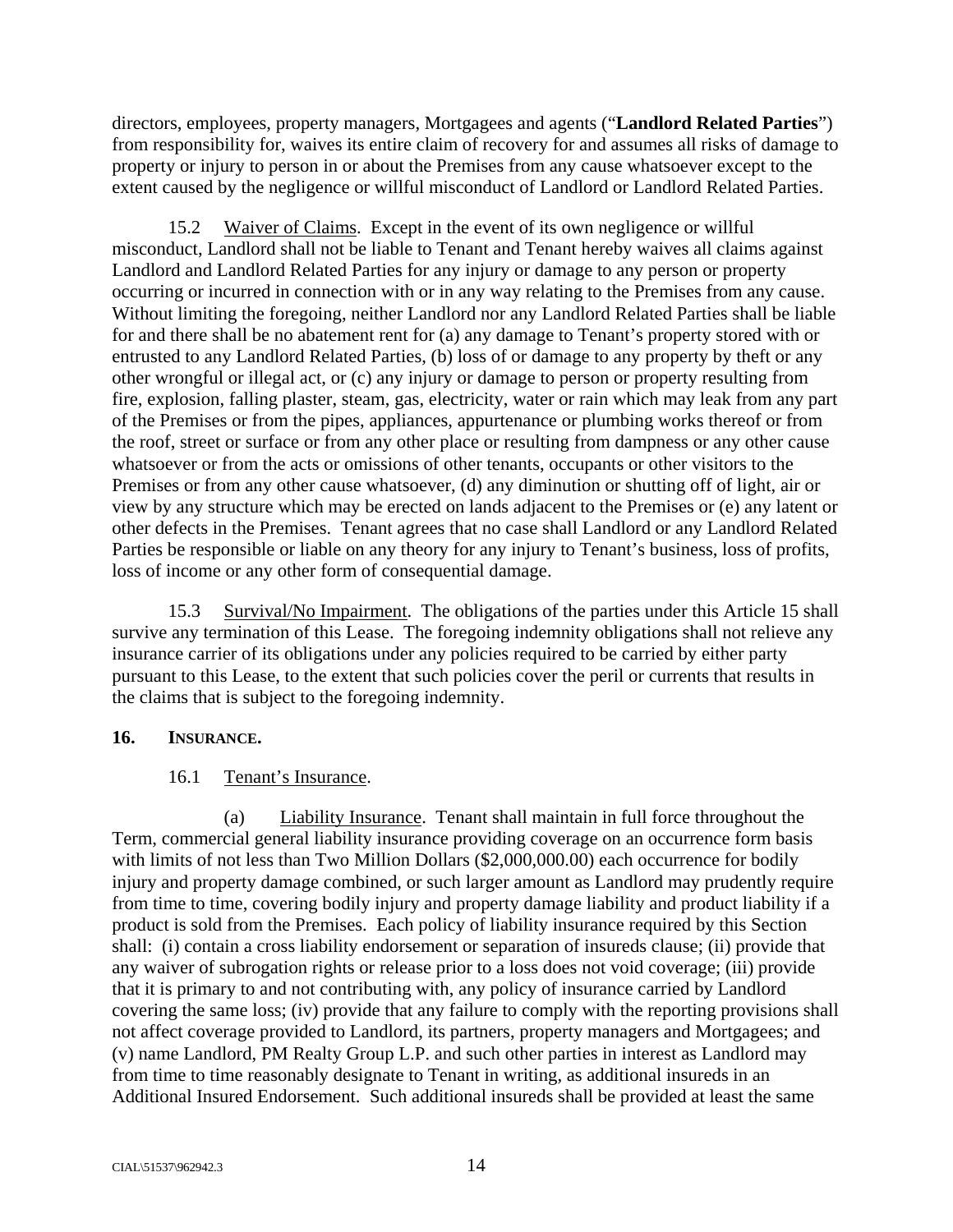extent of coverage as is provided to Tenant under such policies. The additional insured endorsement shall be in a form at least as broad as endorsement form number CG 20 11 01 96 promulgated by the Insurance Services Office.

(b) Property Insurance. Tenant shall obtain and keep in full force and affect a policy or policies in Tenant's name insuring loss or damage to the Premises and any other Alterations, with Landlord as a named additional insured. The amount of such insurance shall be equal to the full insurable replacement costs of the Premises, as the same shall exist from time to time, but in no event more than the commercially reasonable and available insurable value thereof. If the coverage is available and commercially appropriate, such policy or policies shall insure against all risks of direct physical loss or damage, including coverage for debris removal and enforcement of any applicable Laws requiring the upgrading, demolition, reconstruction or replacement of any portion of the Premises as a result of a covered loss. Such policy or policies shall also contain an agreed valuation provision in lieu of any coinsurance clause and inflation guard protection causing an increase in the annual property insurance amount by a factor of not less than the adjusted U.S. Department of Labor Consumer Price Index for All Urban Consumers for San Francisco-Oakland-San Jose.

(c) Worker's Compensation Insurance; Employer's Liability Insurance. Tenant shall, at Tenant's expense, maintain in full force and effect during the Term of this Lease, worker's compensation insurance with not less than the minimum limits required by law, and employer's liability insurance with a minimum limit of coverage of One Million Dollars (\$1,000,000.00).

(d) Automobile Liability. Tenant shall, at Tenant's expense, maintain in full force and effect during the Term of this Lease, Commercial Automobile Liability providing coverage for any vehicle owned by Tenant and used in the conduct of its business. Such policy shall be in an amount of not less than One Million Dollars (\$1,000,000) combined singled limit. Such policy of insurance shall be issued by an insurance company authorized to do business in the state of California and rated A-: VII or better in the Best's Key Rating Guide.

16.2 Requirements For All Policies. Each policy of insurance required under Section 15.1 shall: (a) be in a form, and written by an insurer, reasonably acceptable to Landlord, (b) be maintained at Tenant's sole cost and expense and (c) endeavor to provide at least fifteen (15) days' written notice to Landlord prior to any cancellation, nonrenewal or modification of insurance coverage. Insurance companies issuing such policies shall have rating classifications of "A-" or better and financial size category ratings of "VII" or better according to the latest edition of the Best Key Rating Guide. All insurance companies issuing such policies shall be admitted carriers licensed to do business in the state where the Property is located, unless any such policy is solely available through a non-admitted insurance company. Tenant shall provide to Landlord, upon request, evidence that the insurance required to be carried by Tenant pursuant to this Section, including any endorsement affecting the additional insured status, is in full force and effect and that premiums therefore have been paid. Tenant shall furnish Landlord with certificates of renewal thereof and shall provide Landlord with at least thirty days prior written notice of any cancellation or modification. Landlord and Tenant agree, to the extent such waivers are commercially reasonable, to have their respective insurance companies waive any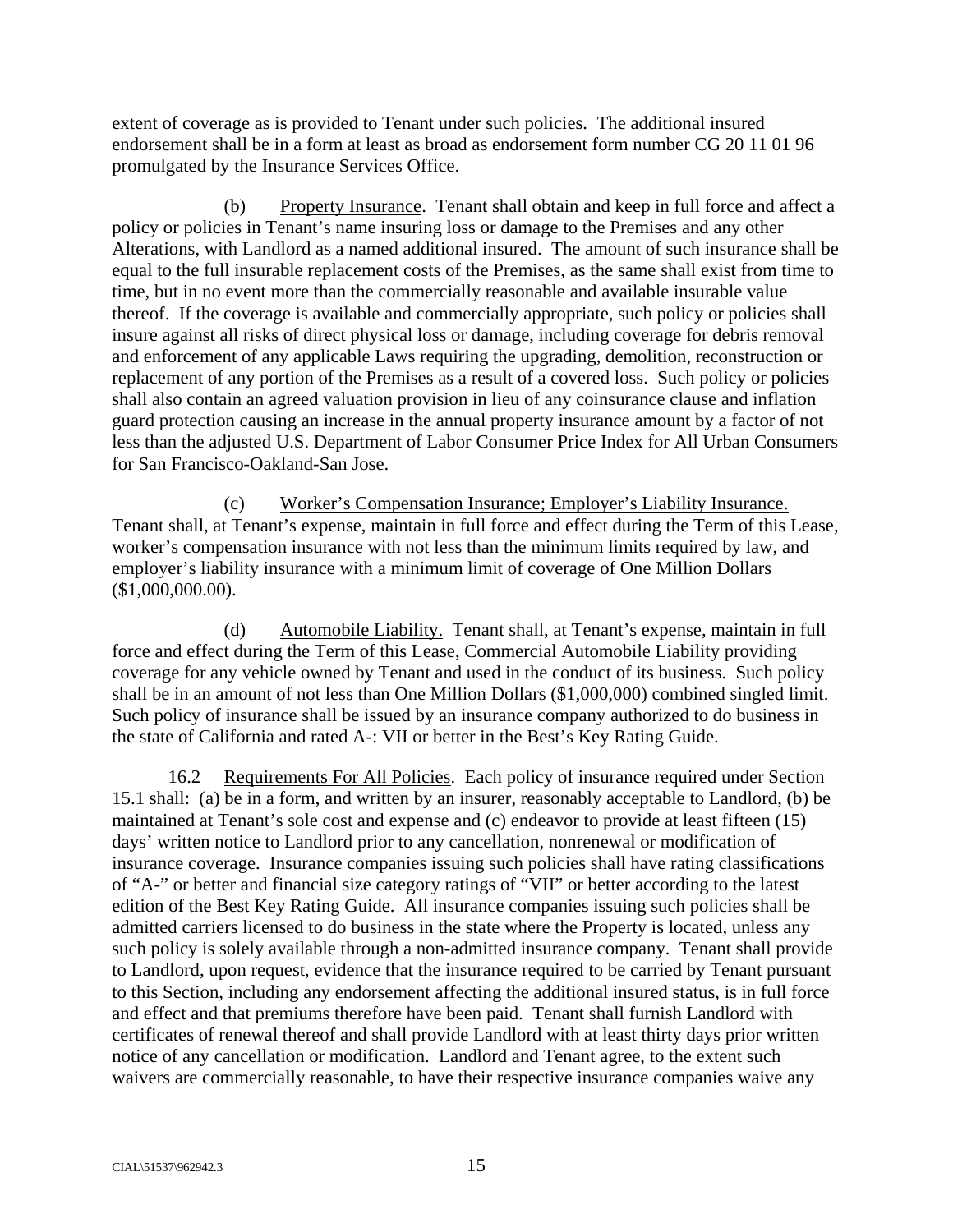rights of subrogation that such company may have against Landlord or Tenant, as the case may be.

16.3 Certificates of Insurance. Upon execution of this Lease by Tenant, and not less than thirty (30) days prior to expiration of any policy thereafter, Tenant shall furnish to Landlord a certificate of insurance reflecting that the insurance required by this Article is in force, accompanied by an endorsement(s) showing the required additional insureds satisfactory to Landlord in substance and form.

# **17. DAMAGE OR DESTRUCTION.**

# 17.1 Definitions.

(a) "**Insured Loss**" shall mean damage or destruction to improvements on the Premises, other than Tenant-owned trade fixtures, which was caused by an event required to be covered by the insurance described in Section 16.1, irrespective of any deductible amounts or coverage limits involved.

(b) "**Premises Partial Damage**" shall mean damage or destruction to the improvements on the Premises, which can reasonably be repaired in six (6) months or less from the date of the damage or destruction. Tenant shall notify Landlord in writing within thirty (30) days from the date of the damage or destruction as to whether or not the damage is Partial or Total and the estimated time for repairing such damage.

(c) "**Premises Total Destruction**" shall mean damage or destruction to the Premises, which cannot reasonably be repaired in six (6) months or less from the date of the damage or destruction. Tenant shall notify Landlord in writing within thirty (30) days from the date of the damage or destruction as to whether or not the damage is partial or total.

17.2 Partial Damage - Insured Loss. If Premises Partial Damage has occurred, Tenant shall, at Tenant's expense, repair such damage as soon as reasonably possible and this Lease shall continue in full force and effect. Notwithstanding the foregoing, if the required insurance was not in force or the insurance proceeds are not sufficient to effect such repair, Tenant shall promptly contribute the shortage in proceeds (except as to the deductible which is Tenant's responsibility) as and when required to complete such repairs. In the event, however, such shortage was due to the fact that, by reason of the unique nature of the improvements, full replacement cost insurance coverage was not commercially reasonable and available, Tenant shall have no obligation to fully restore the unique aspects of the Premises.

17.3 Partial Damage - Uninsured Loss. If Premises Partial Damage has occurred that is not an Insured Loss occurs, Tenant may either: (a) repair such damage as soon as reasonably possible at its expense, in which event this Lease shall continue in full force and effect, or (b) terminate this Lease by giving written notice to Landlord within thirty (30) days after receipt by Tenant of knowledge of the occurrence of such damage. Such termination shall be effective sixty (60) days following the date of such notice.

17.4 Total Destruction. Notwithstanding any other provision hereof, if Premises Total Destruction occurs, Tenant may either: (a) repair such damage as soon as reasonably possible at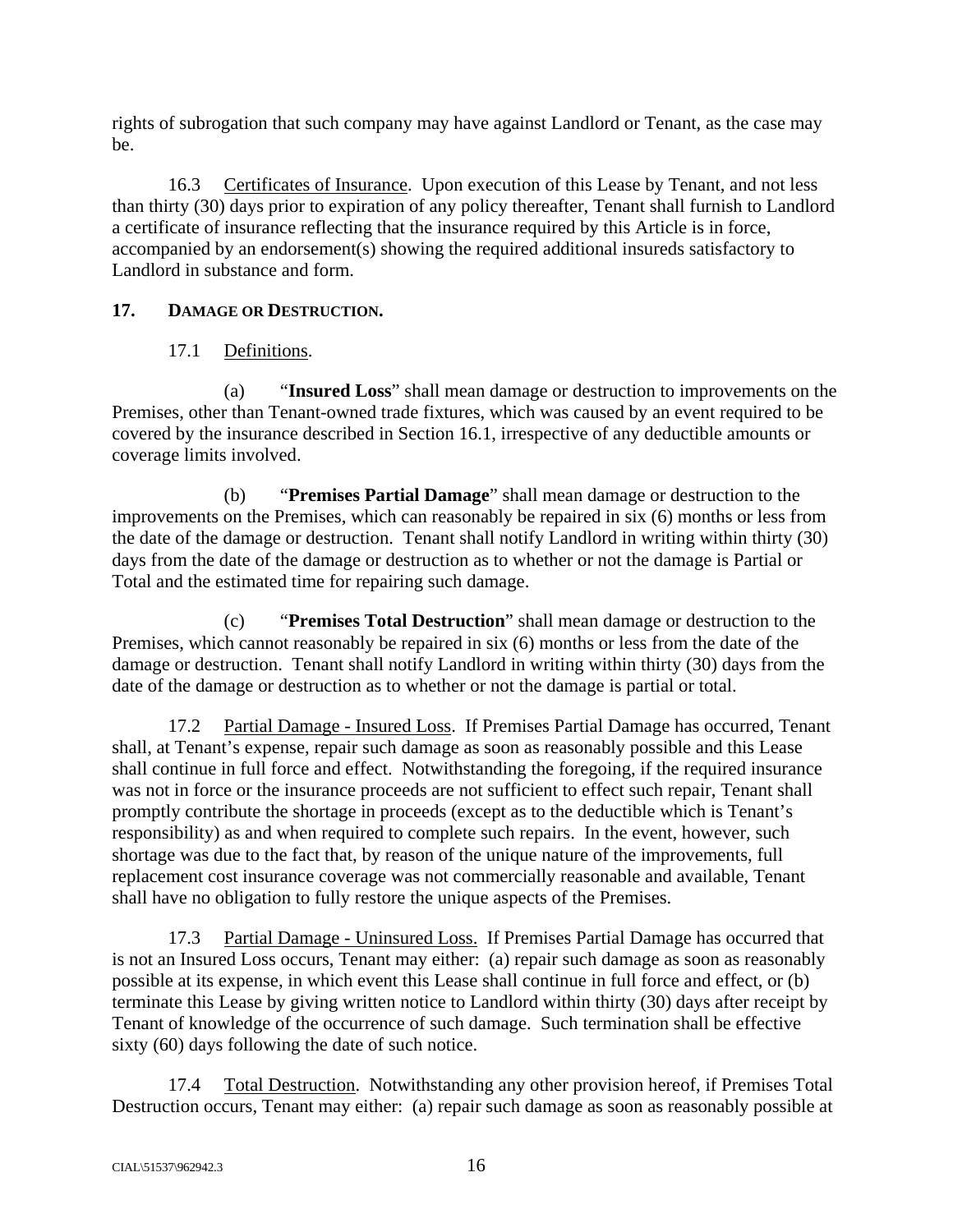its expense, in which event this Lease shall continue in full force and effect, or (b) terminate this Lease by giving written notice to Landlord within thirty (30) days after receipt by Tenant of knowledge of the occurrence of such damage. Such termination shall be effective sixty (60) days following the date of such notice.

17.5 Rent Abatement. In the event of Premises Partial Damage or Premises Total Destruction not caused by an act or omission of Tenant, the Rent payable by Tenant for the period required for the repair, remediation or restoration of such damage shall be abated in proportion to the degree to which Tenant's use of the Premises is impaired. All other obligations of Tenant hereunder shall be performed by Tenant, and Landlord shall have no liability for any such damage, destruction, remediation, repair or restoration except as provided herein.

# **18. INTENTIONALLY DELETED.**

# **19. DEFAULT.**

19.1 Events of Default. The occurrence of any of the following shall constitute a "**Default**" by Tenant:

(a) Tenant fails to make any payment of Rent when due, if payment in full is not received by Landlord within five (5) days after written notice that it is past due.

(b) Tenant abandons the Premises as defined in Section 1951.3 of the California Civil Code.

(c) Tenant fails timely to deliver any subordination document or estoppel certificate requested by Landlord within the applicable time period specified hereinbelow.

(d) Tenant violates the restrictions on Transfer set forth in Article 14.

(e) Tenant ceases doing business as a going concern; makes an assignment for the benefit of creditors; is adjudicated an insolvent, files a petition (or files an answer admitting the material allegations of a petition) seeking relief under any under any state or federal bankruptcy or other statute, law or regulation affecting creditors' rights; all or substantially all of Tenant's assets are subject to judicial seizure or attachment and are not released within thirty (30) days, or Tenant consents to or acquiesces in the appointment of a trustee, receiver or liquidator for Tenant or for all or any substantial part of Tenant's assets.

(f) Tenant fails to perform or comply with any provision of this Lease other than those described in (a) through (e) above, and does not fully cure such failure within fifteen (15) days after notice to Tenant or, if such failure cannot be cured within such fifteen (15) day period, Tenant fails within such fifteen (15)-day period to commence, and thereafter diligently proceed with, all actions necessary to cure such failure as soon as reasonably possible but in all events within ninety (90) days of such notice.

19.2 Remedies. Upon the occurrence of any Default under this Lease, whether enumerated in Section 18.1 or not, Landlord shall have the option to pursue any one or more of the following remedies without any notice (except as expressly prescribed herein) or demand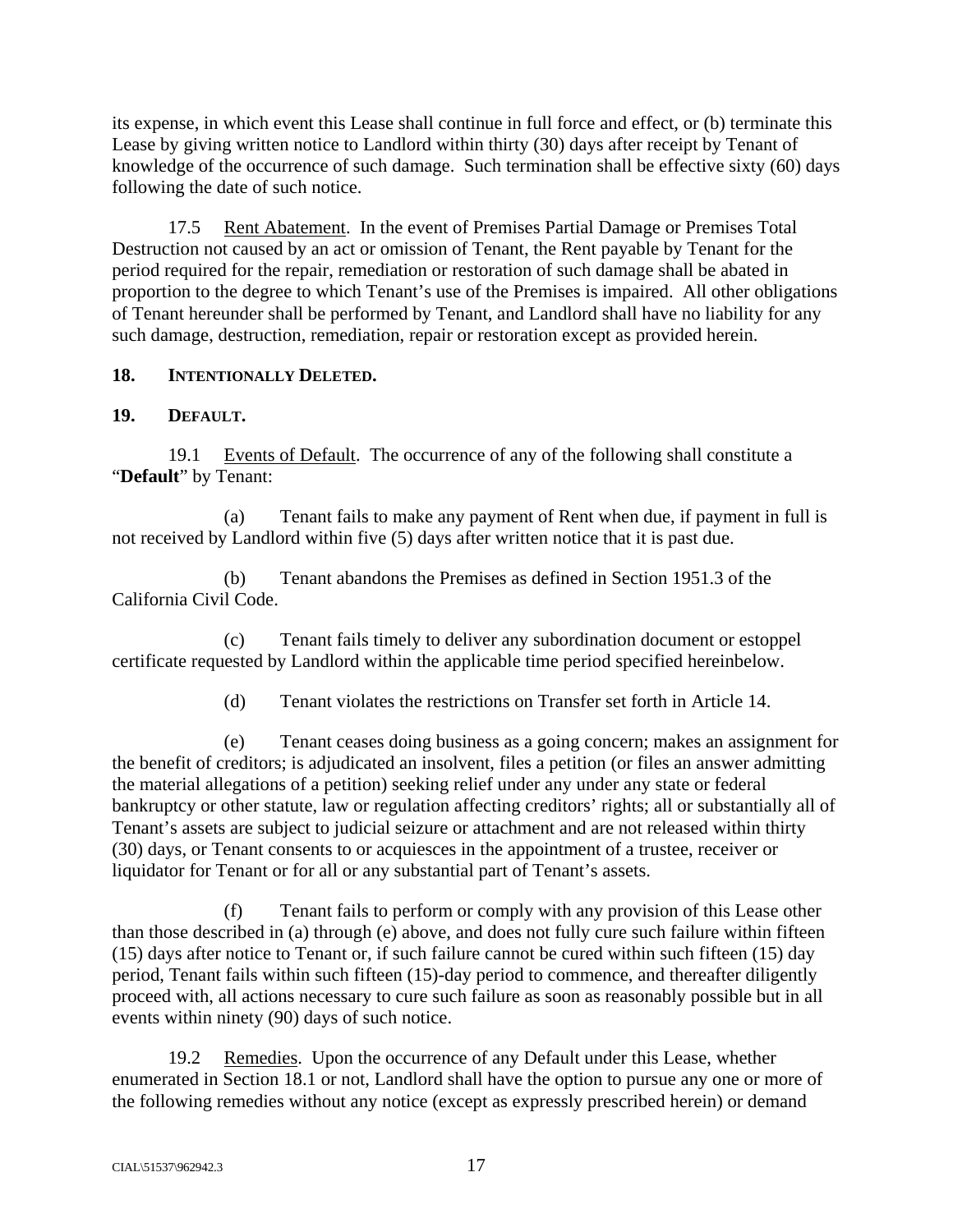whatsoever. Without limiting the generality of the foregoing, Tenant hereby specifically waives notice and demand for payment of Rent or other obligations, and waives any and all other notices or demand requirements imposed by applicable Law:

(a) Terminate this Lease and Tenant's right to possession of the Premises and recover from Tenant an award of damages equal to the sum of the following:

- (i) The Worth at the Time of Award of the unpaid Rent which had been earned at the time of termination;
- (ii) The Worth at the Time of Award of the amount by which the unpaid Rent which would have been earned after termination until the time of award exceeds the amount of such Rent loss that Tenant affirmatively proves could have been reasonably avoided;
- (iii) (The Worth at the Time of Award of the amount by which the unpaid Rent for the balance of the Term after the time of award exceeds the amount of such Rent loss that Tenant affirmatively proves could be reasonably avoided discounted to the then present value;
- (iv) Any other amount necessary to compensate Landlord for all the detriment either proximately caused by Tenant's failure to perform Tenant's obligations under this Lease or which in the ordinary course of things would be likely to result therefrom; and
- (v) All such other amounts in addition to or in lieu of the foregoing as may be permitted from time to time under applicable law.

The "**Worth at the Time of Award**" of the amounts referred to in parts (i) and (ii) above, shall be computed by allowing interest at the lesser of a per annum rate equal to: (A) the greatest per annum rate of interest permitted from time to time under applicable law, or (B) the Prime Rate plus 5% as determined by Landlord.

(b) Employ the remedy described in California Civil Code § 1951.4 (Landlord may continue this Lease in effect after Tenant's breach and abandonment and recover Rent as it becomes due, if Tenant has the right to sublet or assign, subject only to reasonable limitations); or

(c) Notwithstanding Landlord's exercise of the remedy described in California Civil Code § 1951.4 in respect of an event or events of default, at such time thereafter as Landlord may elect in writing, to terminate this Lease and Tenant's right to possession of the Premises and recover an award of damages as provided above.

19.3 No Waiver. The subsequent acceptance of Rent hereunder by Landlord shall not be deemed to be a waiver of any preceding breach by Tenant of any term, covenant or condition of this Lease, other than the failure of Tenant to pay the particular Rent so accepted, regardless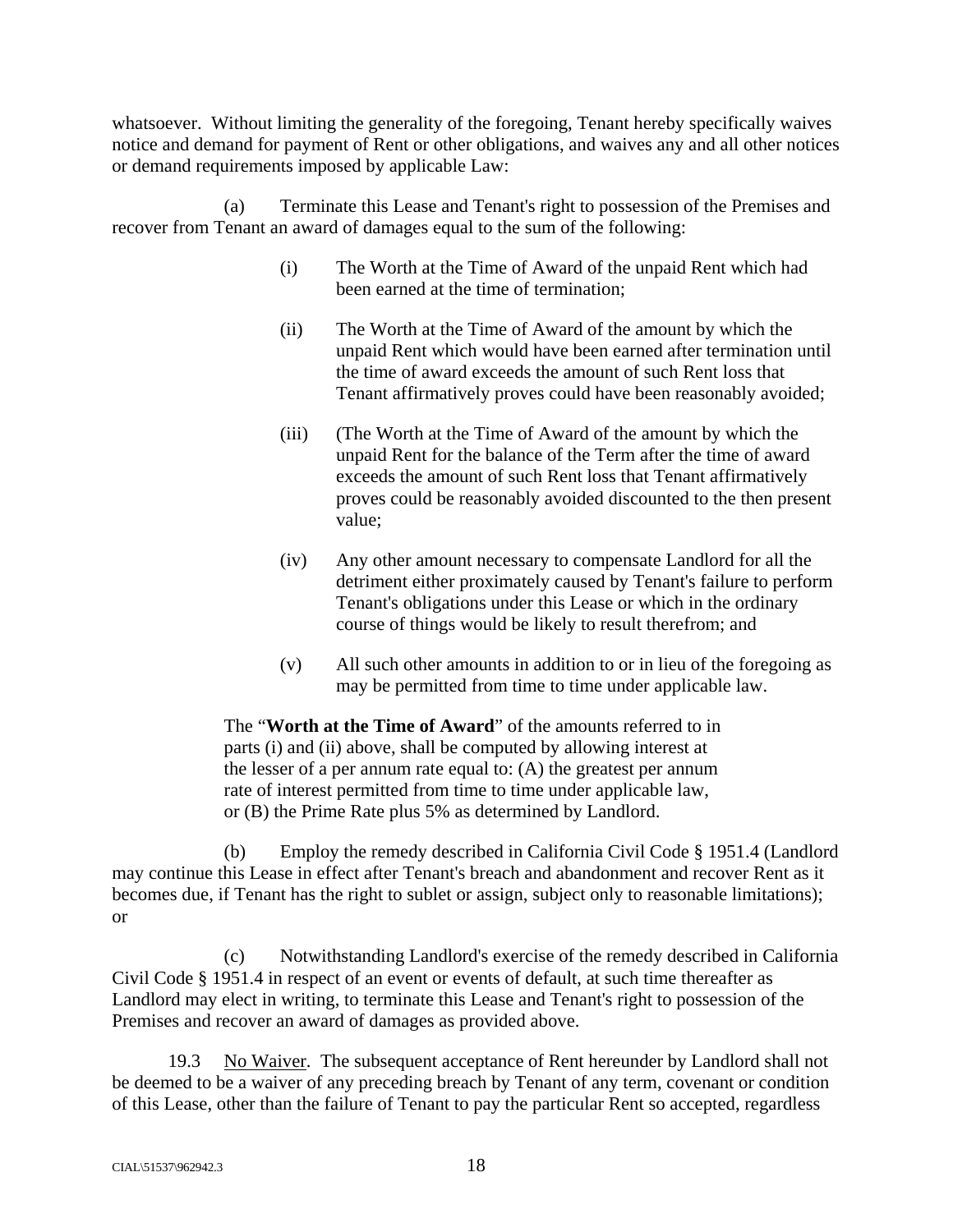of Landlord's knowledge of such preceding breach at the time of acceptance of such Rent. No waiver by Landlord of any breach hereof shall be effective unless such waiver is in writing and signed by Landlord.

19.4 Waiver of Redemption, Reinstatement, or Restoration. Tenant hereby waives any and all rights conferred by Section 3275 of the Civil Code of California and by Sections 1174(c) and 1179 of the Code of Civil Procedure of California and any and all other laws and rules of law from time to time in effect during the Lease Term or thereafter providing that Tenant shall have any right to redeem, reinstate or restore this Lease following its termination as a result of Tenant's breach.

19.5 Remedies Cumulative. No right or remedy herein conferred upon or reserved to Landlord is intended to be exclusive of any other right or remedy, and each and every right and remedy shall be cumulative and in addition to any other right or remedy given hereunder or now or hereafter existing by agreement, applicable Law or in equity. In addition to other remedies provided in this Lease, Landlord shall be entitled, to the extent permitted by applicable Law, to injunctive relief, or to a decree compelling performance of any of the covenants, agreements, conditions or provisions of this Lease, or to any other remedy allowed to Landlord at law or in equity. Forbearance by Landlord to enforce one or more of the remedies herein provided upon an event of Default shall not be deemed or construed to constitute a waiver of such Default.

19.6 Landlord's Right to Perform Tenant's Obligations. If Tenant is in Default of any of its non-monetary obligations under this Lease, in addition to the other rights and remedies of Landlord provided herein, then Landlord may at Landlord's option, but without any obligation to do so and without further notice to Tenant, perform any such term, provision, covenant or condition or make any such payment and Landlord by reason of doing so shall not be liable or responsible for any loss or damage thereby sustained by Tenant. If Landlord performs any of Tenant's obligations hereunder in accordance with this Section 18.6, the full amount of the costs and expense incurred or the payments so made or the amount of the loss so sustained shall be immediately be owed by Tenant to Landlord, and Tenant shall promptly pay to Landlord upon demand, as Additional Rent, the full amount thereof with interest thereon from the day of payment by Landlord the lower of ten percent (10%) per annum, or the highest rate permitted by applicable law.

19.7 Severability. This Article 18 shall be enforceable to the maximum extent such enforcement is not prohibited by applicable Law, and the unenforceability of any portion thereof shall not thereby render unenforceable any other portion.

## **20. LIMITATION OF LIABILITY.**

Notwithstanding anything to the contrary contained in this Lease, the liability of Landlord (and of any successor landlord) shall be limited to the interest of Landlord in the Premises as the same may from time to time be encumbered. Tenant shall look solely to Landlord's interest in the Premises for the recovery of any judgment. Neither Landlord nor any Landlord Related Parties shall be personally liable for any judgment or deficiency, and in no event shall Landlord or any Landlord Related Parties be liable to Tenant for any lost profit, damage to or loss of business or a form of special, indirect or consequential damage. Before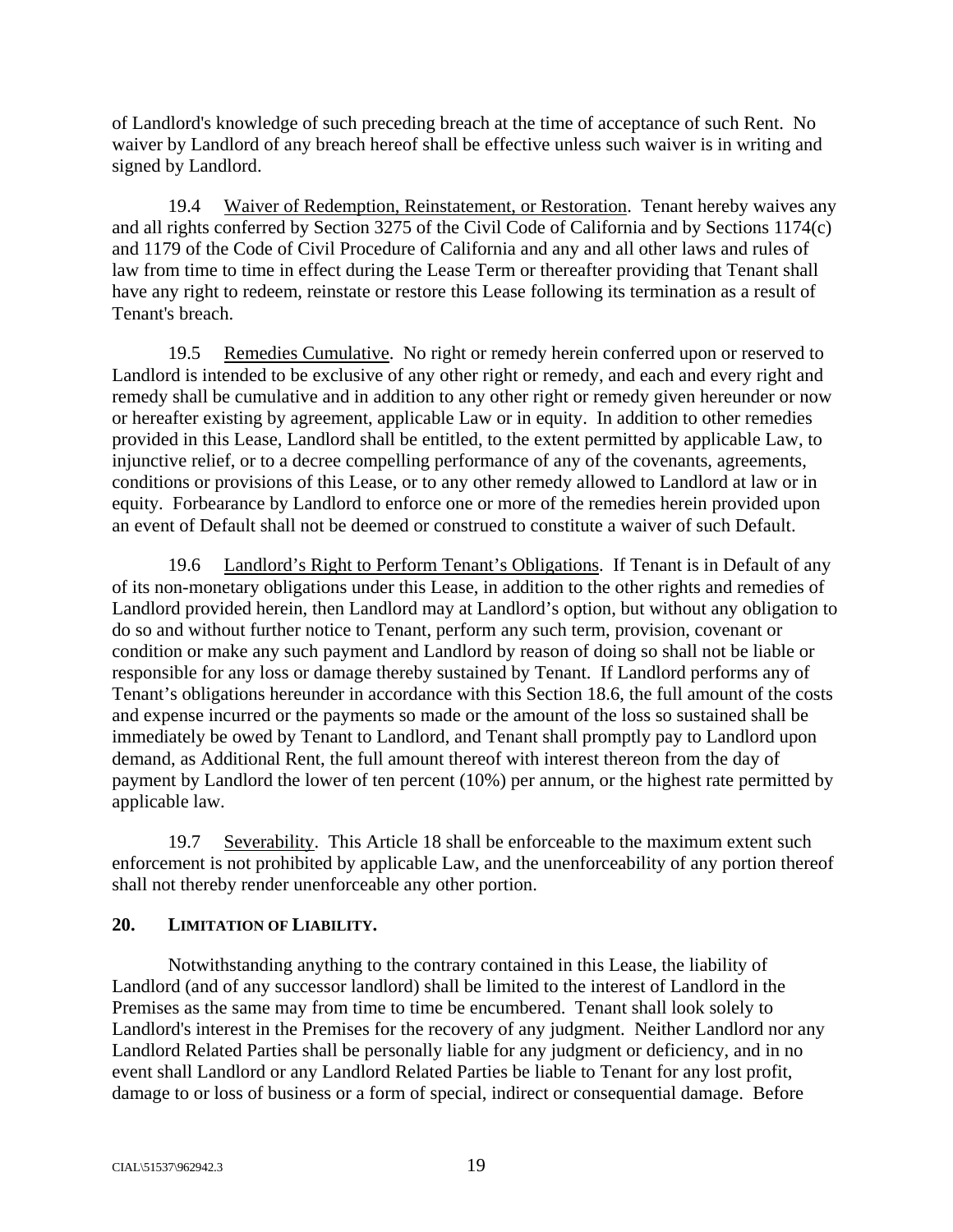filing suit for an alleged default by Landlord, Tenant shall give Landlord and the Mortgagee(s) whom Tenant has been notified hold mortgages (defined in Article 22 below), notice and reasonable time to cure the alleged default.

### **21. SURRENDER OF PREMISES.**

At the termination of this Lease or Tenant's right of possession, Tenant shall remove Tenant's personal property from the Premises, and quit and surrender the Premises to Landlord, broom clean, and in good order, condition and repair, ordinary wear and tear and damage excepted. If Tenant fails to remove any of Tenant's personal property, or to restore the Premises to the required condition, Landlord, at Tenant's sole cost and expense, shall be entitled (but not obligated) to remove and store Tenant's property and/or perform such restoration of the Premises. Landlord shall not be responsible for the value, preservation or safekeeping of Tenant's personal property. Tenant shall pay Landlord, upon demand, the expenses and storage charges incurred. If Tenant fails to remove Tenant's personal property from the Premises or storage, within 30 days after notice, Landlord may deem all or any part of Tenant's personal property to be abandoned and, at Landlord's option, title to Tenant's personal property shall vest in Landlord or Landlord may dispose of Tenant's personal property in any manner Landlord deems appropriate.

## **22. HOLDING OVER.**

If Tenant fails to surrender all or any part of the Premises at the termination of this Lease, occupancy of the Premises after termination shall be that of a tenancy at sufferance. Tenant's occupancy shall be subject to all the terms and provisions of this Lease and Tenant shall pay an amount (on a per month basis without reduction for partial months during the holdover) equal to 150% of the sum of the Base Rent due for the period immediately preceding the holdover. No holding over by Tenant shall operate to extend the Term. If Tenant does not surrender possession at the end of the Term or sooner termination of this Lease, Tenant shall indemnify and hold Landlord harmless from and against any and all losses or liability resulting from delay in Tenant so surrendering the Premises including, without limitations, any loss or liability resulting from any claim against Landlord made by any succeeding tenant or prospective tenant founded on or resulting from such delay. Any holding over by Tenant with the written consent of Landlord shall thereafter constitute a lease from month to month.

## **23. MORTGAGES; ESTOPPEL CERTIFICATE.**

23.1 Subordination to Mortgages. Tenant accepts this Lease subject and subordinate to any mortgage(s), deed(s) of trust, ground lease(s) or other lien(s) now or subsequently arising upon the Premises and any ground lease(s) or other agreements or covenants running with the land now or subsequently arising upon the Premises, and to renewals, modifications, refinancing and extensions thereof (collectively referred to as a "**Mortgage**"). The party having the benefit of a Mortgage shall be referred to as a "**Mortgagee**". This clause shall be self-operative, but upon request from a Mortgagee, Tenant shall, within ten (10) days written request therefor from Landlord, execute a commercially reasonable subordination agreement in favor of the Mortgagee Landlord shall use commercially reasonable efforts to obtain for Tenant a non-disturbance provision in any such subordination agreement. As an alternative, a Mortgagee shall have the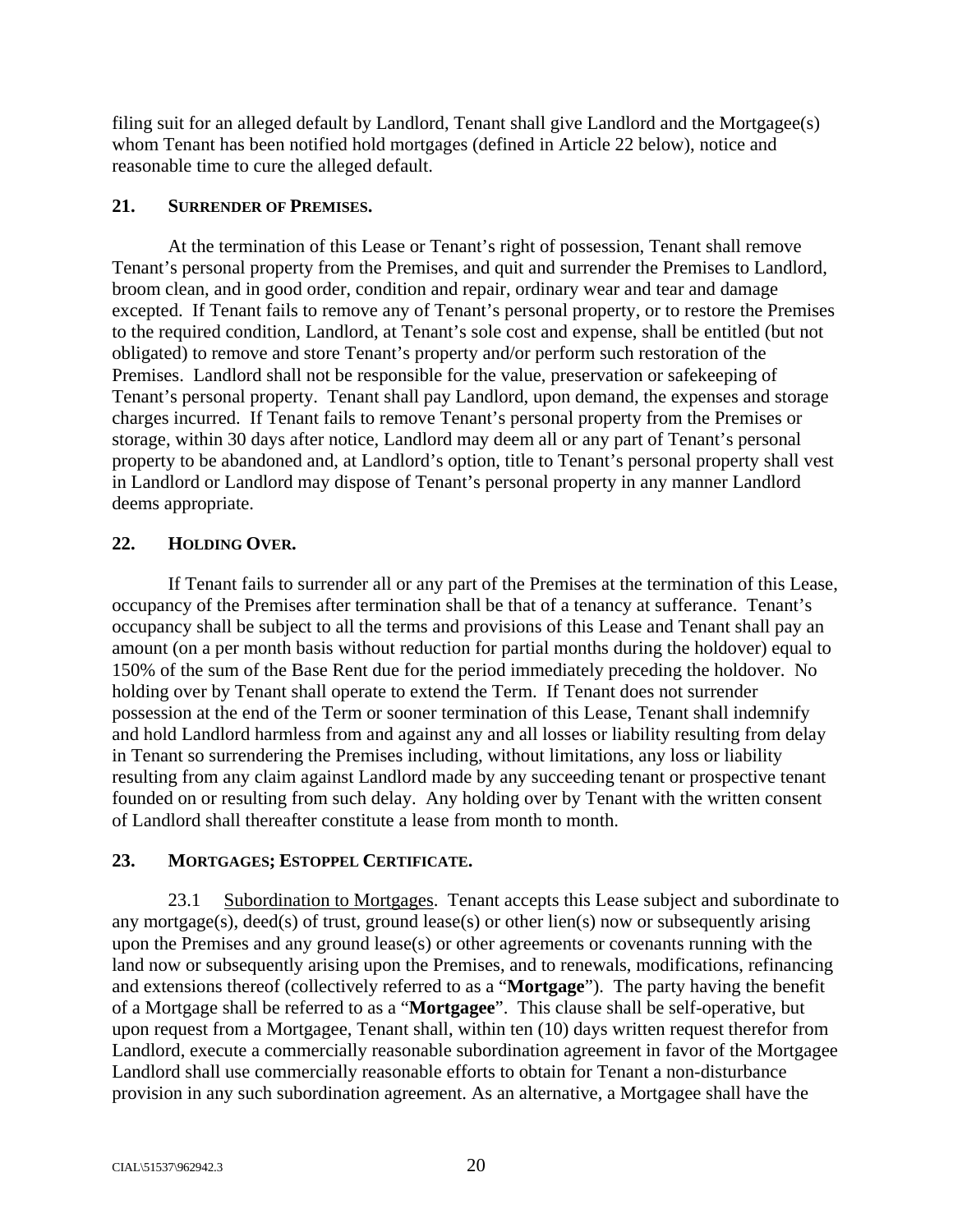right at any time to subordinate its Mortgage to this Lease. Upon request, Tenant, shall attorn to any successor to Landlord's interest in this Lease.

23.2 Mortgage Protection. Tenant shall give to any Mortgagee, in accordance with the Notice Requirements of Article 25 below, at the same time as it is given to Landlord, a copy of any Notices of Default given to Landlord, provided that, prior to such notice, Tenant has been notified in writing (by way of notice of assignment of rent and leases, or otherwise) of the address of such Mortgagee. Tenant further agrees that, if Landlord shall have failed to cure such default within the time provided for in this Lease, then the Mortgagee shall have an additional reasonable period of time within which to cure such default, or if such default cannot be cured without Mortgagee pursuing it remedies against Landlord, then such additional time as may be necessary to commence and complete a foreclosure proceeding. If, in connection with obtaining financing for the Project, or a portion thereof, Landlord's lender shall request reasonable modifications to this Lease as a condition to such financing, Tenant shall not unreasonably withhold, delay or defer its consent to such modifications, provided that such modifications do not materially adversely affect Tenant's rights or increase Tenant's obligations under this Lease.

# **24. TENANT'S ESTOPPEL CERTIFICATE.**

Within ten (10) days after written request therefor, Tenant shall execute and deliver to Landlord, in a form provided by or satisfactory to Landlord, an estoppel certificate stating, that this Lease is in full force and effect, describing any amendments or modifications thereto, acknowledging that this Lease is subordinate or prior, as the case may be, to any Mortgage and stating any other information Landlord may reasonably requests, including the Term, the monthly Base Rent, the date to which Rent has been paid, the amount of any security deposit or prepaid rent, whether either party hereto is in default under the terms of the Lease, and whether Landlord has completed any construction obligations hereunder. Any such estoppel certificate may be relied upon by any person or entity purchasing, acquiring an interest in or extending finance with respect to the Project, or any part thereof. If Tenant fails to provide such certificate within ten (10) days as herein provided, such failure shall at Landlord's election, constitute a Default and Tenant shall be deemed to have given such certificate as above provided without modification and shall be deemed to have admitted the accuracy of any information supplied by Landlord to a prospective purchaser or mortgagee or deed of trust holder.

# **25. [INTENTIONALLY OMITTED]**

## **26. NOTICE.**

All notices shall be in writing and delivered by hand or sent by registered, express, or certified mail, with return receipt requested or with delivery confirmation requested from the U.S. postal service, or sent by overnight or same day courier service at the party's respective Notice Address(es) set forth in the Basic Lease Information. Each notice shall be deemed to have been received on the earlier to occur of actual delivery or the date on which delivery is refused, or, if Tenant has vacated the Premises or any other Notice Address of Tenant without providing a new Notice Address, 3 days after notice is deposited in the U.S. mail or with a courier service in the manner described above. Either party may, at any time, change its Notice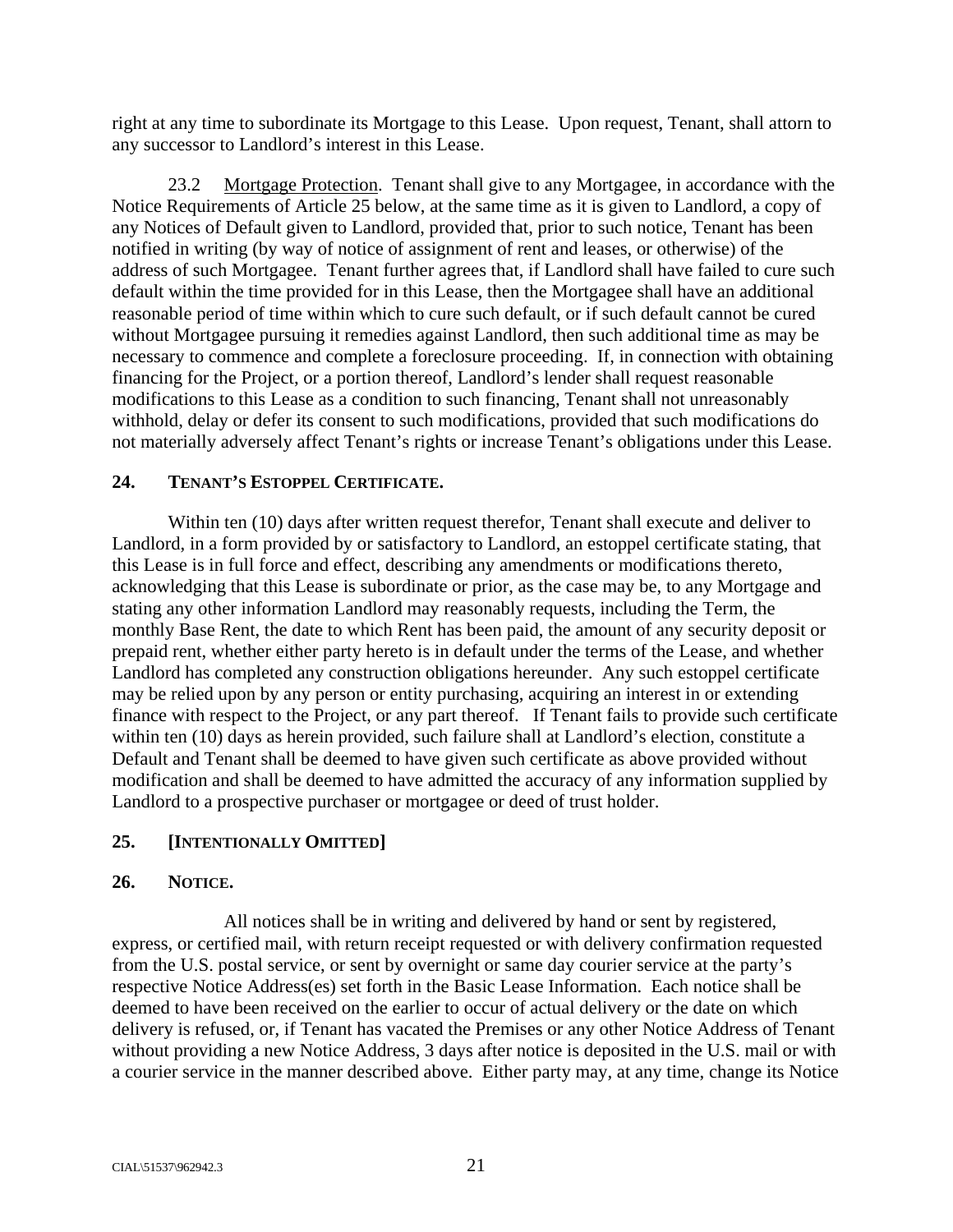Address (other than to a post office box address) by giving the other party written notice of the new address.

# **27. LABOR PROVISIONS.**

27.1 Equal Opportunity. During the Term of this Lease, and with respect only to employment or employees at the Premises, Tenant agrees as follows:

(a) Tenant will not discriminate against any employee of Tenant or applicant for employment because of race, color, religion, sex or national origin. The employees of Tenant shall be treated during employment, without regard to their race, color, religion, sex, or national origin. Such action shall include, but not be limited to, the following: employment, upgrading demotion, or transfer, recruitment or recruitment advertising, layoff or termination, rate of pay or other forms of compensation, selection for training, including apprenticeship. Tenant agrees to post in conspicuous places, notices to be provided by the applicable government agencies, setting forth the provisions of this nondiscrimination provision.

(b) Tenant will, in all solicitations or advertisements for employees placed by or on behalf of Tenant, state that all qualified applicants will receive consideration for employment without regard to race, color, religion, sex, or national origin.

(c) Tenant will send to each labor union or representative of workers with which it has a collective bargaining agreement or other contract or understanding a notice to be provided by Landlord, advising the labor union or worker's representative of Tenant's commitments under this Equal Opportunity Clause and shall post copies of notice in conspicuous places available to employee and applications for employment.

27.2 Convict Labor. In connection with the performance of work required by this Lease, Tenant agrees not to employ any person undergoing a sentence of imprisonment at hard labor.

# **28. MISCELLANEOUS.**

28.1 Governing Law. This Lease shall be interpreted and enforced in accordance with the Laws of the State of California and Landlord and Tenant hereby irrevocably consent to the jurisdiction and proper venue of such state.

28.2 Severability. If any section, term or provision of this Lease is held invalid by a court of competent jurisdiction, all other sections, terms or severable provisions of this Lease shall not be effected thereby, but shall remain in full force and effect.

28.3 Attorneys' Fees. In the event of an action, suit, arbitration or proceeding brought by Landlord or Tenant to enforce any of the other's covenants and agreements in this Lease, the prevailing party shall be entitle to recover from the non-prevailing party any costs, expenses (including out of pocket costs and expenses) and reasonable attorneys' fees incurred in connection with such action, suit or proceeding. Without limiting the generality of the foregoing, if Landlord utilizes the services of an attorney for the purpose of collecting any Rent due and unpaid by Tenant or in connection with any other breach of this Lease by Tenant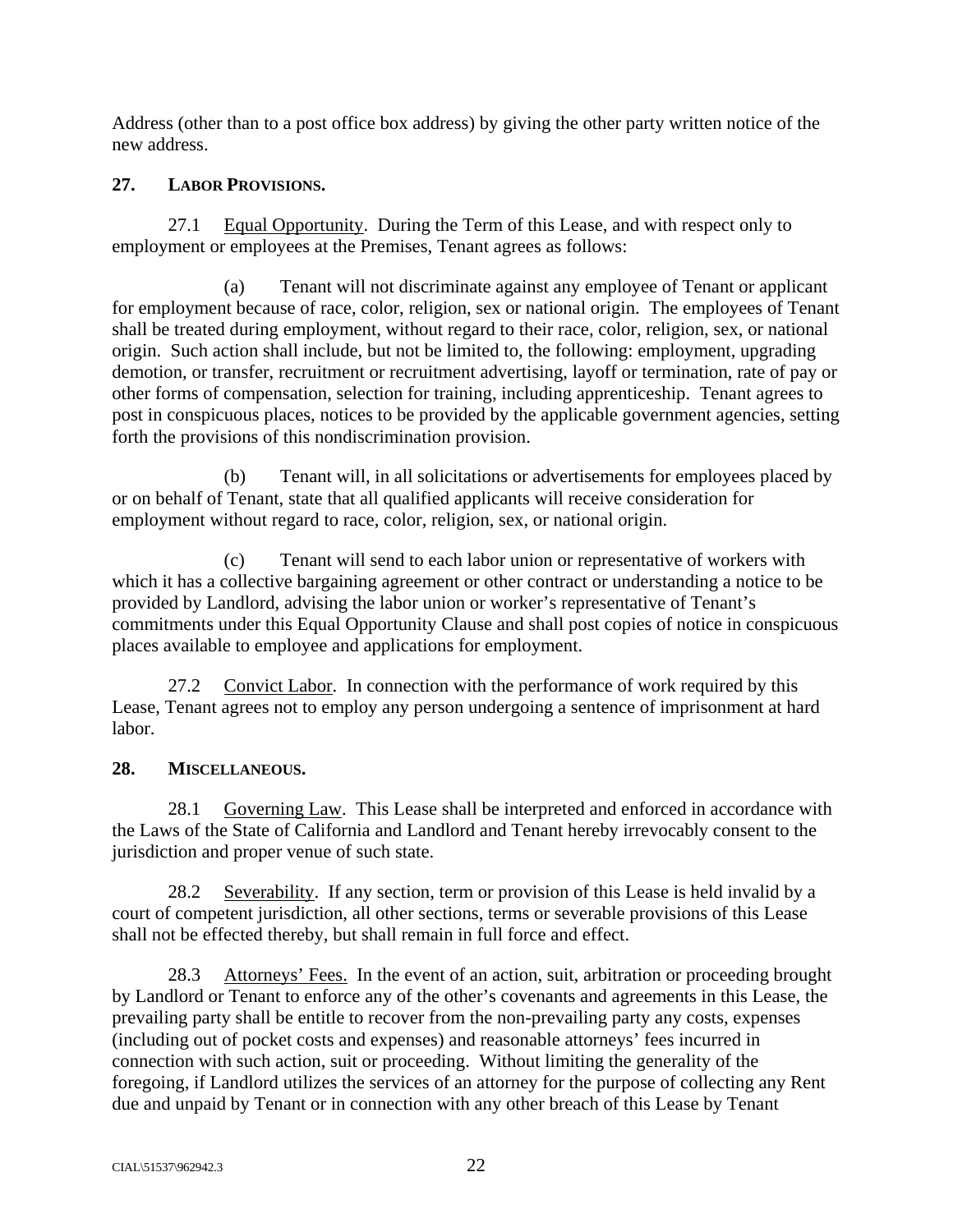following a written demand by Landlord pursuant to Section 18.1 above to pay such amount or cure such breach and Tenant is in Default with respect to such payment or such breach, Tenant agrees to pay Landlord reasonable actual attorneys' fees for such services, irrespective of whether any legal action may be commence or filed by Landlord.

28.4 Force Majeure. Whenever a period of time is prescribed for the taking of an action by Landlord or Tenant (other than the payment of Rent), the period of time for the performance of such action shall be extended by the number of days that the performance is actually delayed due to strikes, acts of God, shortages of labor or materials, war, terrorist acts, pandemics, civil disturbances and other causes beyond the reasonable control of the performing party, or act or failure to act of any public or governmental agency or entity having jurisdiction over the Premises (other than the act of Landlord which shall not excuse performance by Landlord unless such performance is beyond Landlord's control) ("**Force Majeure**").

28.5 Sale. Landlord shall have the right to transfer and assign, in whole or in part, all of its rights and obligations under this Lease. Upon transfer, Landlord shall be released from any further obligations hereunder and Tenant agrees to look solely to the successor in interest of Landlord for the performance of such obligations, provided that any successor pursuant to a voluntary, third party transfer (but not as part of an involuntary transfer resulting from a foreclosure or deed in lieu thereof) shall have assumed Landlord's obligations under this Lease.

28.6 Signs. Tenant shall not place any sign upon the Premises without Landlord's prior written consent, which consent shall not be unreasonably withheld, conditioned or delayed. All signage shall comply with Landlord's signage design criteria, as exist from time to time. In addition, any style, size, materials and attachment method of any such signage shall be subject to Landlord's prior written consent. The installation of any sign on the Premises by or for Tenant shall be subject to the provisions of this Lease. Tenant shall maintain any such signs installed on the Premises.

28.7 Brokers. Landlord and Tenant each represents and warrants to the other that neither it nor its officers or agents nor anyone acting on its behalf has dealt with any real estate broker in the negotiating or making of this Lease. Each party agrees to indemnify and hold harmless the other from any claim or claims, and costs and expenses, including attorneys' fees, incurred by the indemnified party in conjunction with any such claim or claims of any broker or brokers to a commission in connection with this Lease as a result of the actions of the indemnifying party.

28.8 Access by Landlord. In addition to access provided by this Lease, Landlord shall be allowed access to the Premises at all reasonable times throughout the term of this Lease, for any reasonable purpose upon prior written notice to Tenant. Landlord will normally give Tenant a minimum twenty-four (24) hours prior notice of an intention to enter the Premises, unless the entry is reasonably required on an emergency basis for safety, environmental, operations or security purposes. Tenant shall ensure that a telephone roster is maintained at all times for oncall persons representing Tenant who will be available on short notice, twenty-four (24) hours a day, 365 days per year, and have authority to use all keys necessary to gain access to the Premises to facilitate entry in time of emergency. Tenant shall ensure that Landlord has a current roster of such on-call personnel and their phone numbers. Tenant shall not change any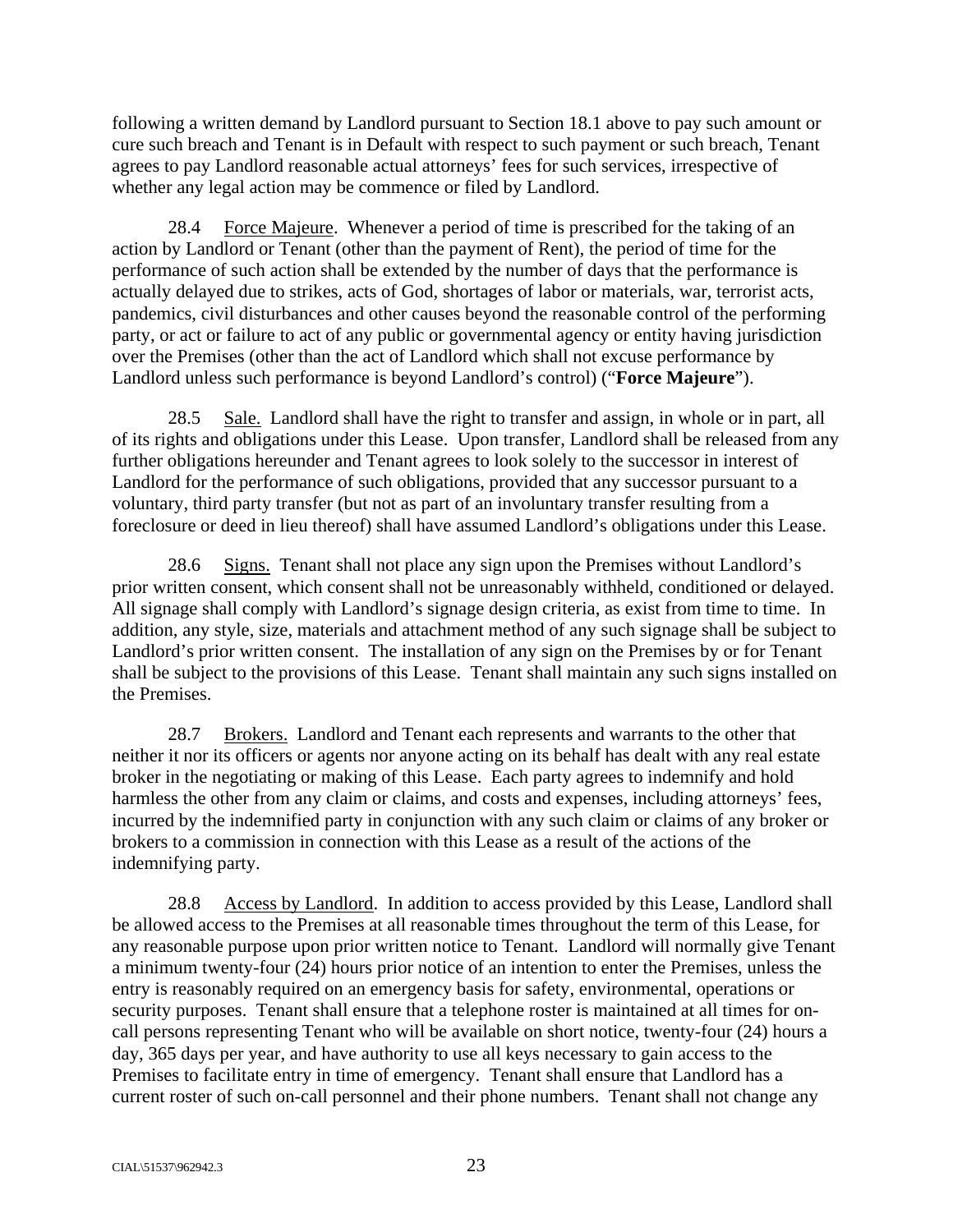existing locks, or attach any additional locks or similar devices to any door or window, without providing to Landlord one set of keys therefor. All keys must be returned to Landlord at the expiration or termination of this Lease. Tenant shall have no claim against Landlord for exercise of its rights of access hereunder. Portions of the utilities systems serving the Property may be located within the Premises. Tenant agrees to allow Landlord and its utility supplier reasonable access to the Premises for operation, maintenance, repair and replacement of these utilities systems as may be required. In executing operation, maintenance, repair or replacement of these systems, Landlord agrees to take commercially reasonable steps to limit interference with the use of the Premises by Tenant.

28.9 Waiver of Right to Jury Trial. To the extent permitted by applicable Law, Landlord and Tenant waive their respective rights to trial by jury of any contract or tort claim, counterclaim, cross-complaint, or cause of action in any action, proceeding, or hearing brought by either party against the other on any matter arising out of or in any way connected with this Lease, the relationship of Landlord and Tenant, or Tenant's use or occupancy of the Leased Premises, including without limitation any claim of injury or damage or the enforcement of any remedy under any current or future law, statute, regulation, code, or ordinance. Landlord and Tenant agree that this paragraph constitutes a written consent to waiver of trial by jury within the meaning of California Code of Civil Procedure Section 631(f)(2), and Tenant does hereby authorize and empower Landlord to file this paragraph and/or this Lease, as required, with the clerk or judge of any court of competent jurisdiction as a written consent to waiver of jury trial. If the waiver set forth in this Section 27.9 is determined by any court to be invalid because it was executed prior to the commencement of any action, then Landlord and Tenant each covenant and agree to execute and deliver to the other, within five (5) days of a written request by the other, a waiver of the right to trial by jury similar in terms and scope to the waiver set forth in this Section 28.9 at such time following the commencement of such action as such waiver , if then made, would be valid.

28.10 Recordation. Tenant acknowledges that the Premises is a portion of a larger parcel and that recordation of a memorandum of lease in connection with this Lease would affect the title of the entire parcel, therefore Tenant agrees that if Landlord subdivides the entire parcel, then Landlord and Tenant shall execute and Tenant shall record a memorandum of this lease in the Official Records of Alameda County, California, in form and substance reasonably satisfactory to the parties.

28.11 Paragraph Titles. The paragraph titles use herein are not to be consider a substantive part of this Lease, but merely descriptive aids to identified the paragraph to which they referred. Use of the masculine gender includes the feminine and neuter, and vice versa.

28.12 Authority. If Tenant is a corporation, partnership, trust, association or other entity, Tenant and each person executing this Lease on behalf of Tenant does hereby covenant and warrant that (a) Tenant is duly incorporated or otherwise established or formed and validly existing under the laws of its state of incorporation, establishment or formation, (b) Tenant has and is duly qualified to do business in California, (c) Tenant has full corporate, partnership, trust, association or other power and authority to enter into this Lease and to perform all Tenant's obligations hereunder, and (d) each person (and all of the persons if more than one signs) signing this Lease on behalf of Tenant is duly and validly authorized to do so. Upon execution hereof,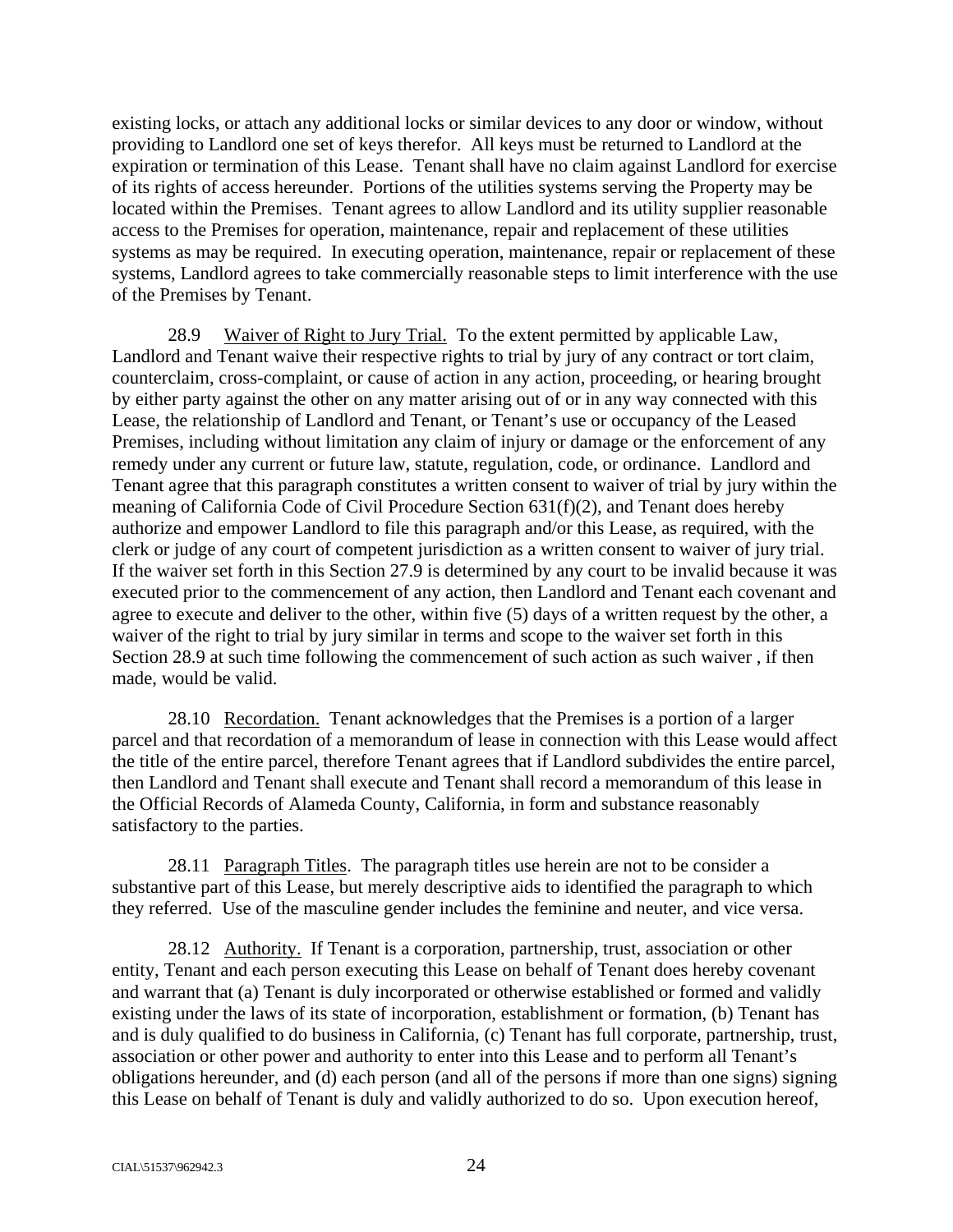Tenant shall provide to Landlord a written certification of its Corporate Secretary, a resolution certified by Tenant's Board Secretary, or other appropriate authorizing officer or partner attesting that at meeting of its Board of Directors or other governing body a resolution has been adopted approving or authorizing execution of this Lease by the Executive Director or other authorized officer of Tenant, thereby binding Tenant to the terms of this Lease and identifying the person(s) authorized to execute this Lease on behalf of Tenant.

28.13 Quiet Possession. Landlord covenants and agrees with Tenant that, upon Tenant's payment of Rent and observing and performing all of the terms, covenants, conditions, provisions and agreements of this Lease on Tenant's part to be observed or performed, Tenant shall have the quiet possession of the Premises throughout the Term.

28.14 Asbestos Notification for Commercial Property Constructed Before 1979. Tenant acknowledges that Landlord has advised Tenant that, because of their age, the preexisting improvements, such as concrete, within the Premises may contain asbestos-containing materials ("**ACMs**"). If ACMs are likely to be disturbed in the course of Tenant's installation of improvements, Tenant shall encapsulate or remove the ACMs in accordance with an asbestosremoval plan reasonably approved by Landlord and otherwise in accordance with all applicable Hazardous Materials Laws, including giving all notices required by California Health & Safety Code Sections 25915-25919.7.

28.15 Lead Warning Statement. Tenant acknowledges that Landlord has advised Tenant that soils within the Premises may contain lead-based paints ("**LBP**"). Lead from paint, paint chips and dust can pose health hazards if not managed properly. Tenant may at its sole cost and expense, have a state-certified LBP Inspector complete a LBP inspection and abatement and, if Tenant completes such inspection, shall provide an abatement certification to Landlord. Landlord has no specific knowledge of the presence of LBP in the Premises.

28.16 OFAC Certification. Tenant represents, warrants and covenants that: (a) Tenant and its principals are not acting, and will not act, directly or indirectly, for or on behalf of any person, group, entity, or nation named by any Executive Order or the United States Treasury Department as a terrorist, "**Specially Designated and Blocked Person**," or other banned or blocked person, entity, nation, or transaction pursuant to any law, order, rule or regulation that is enforced or administered by the Office of Foreign Assets Control; (b) Tenant acknowledges that the breach of this representation, warranty and covenant by Tenant shall be an immediate Default under the Lease.

28.17 Certified Access Specialist Disclosure. In accordance with Civil Code Section 1938, Landlord hereby discloses that the Premises have not undergone inspection by a Certified Access Specialist for purposes of determining whether the property has or does not meet all applicable construction related accessibility standards pursuant to Civil Code Section 55.53.

28.18 Time of the Essence. Time is of the essence of this Lease and each and all of its provisions.

28.19 Entire Agreement. This Lease contains all of the agreements of the parties hereto with respect to any matter covered or mentioned in this Lease, and no prior agreements or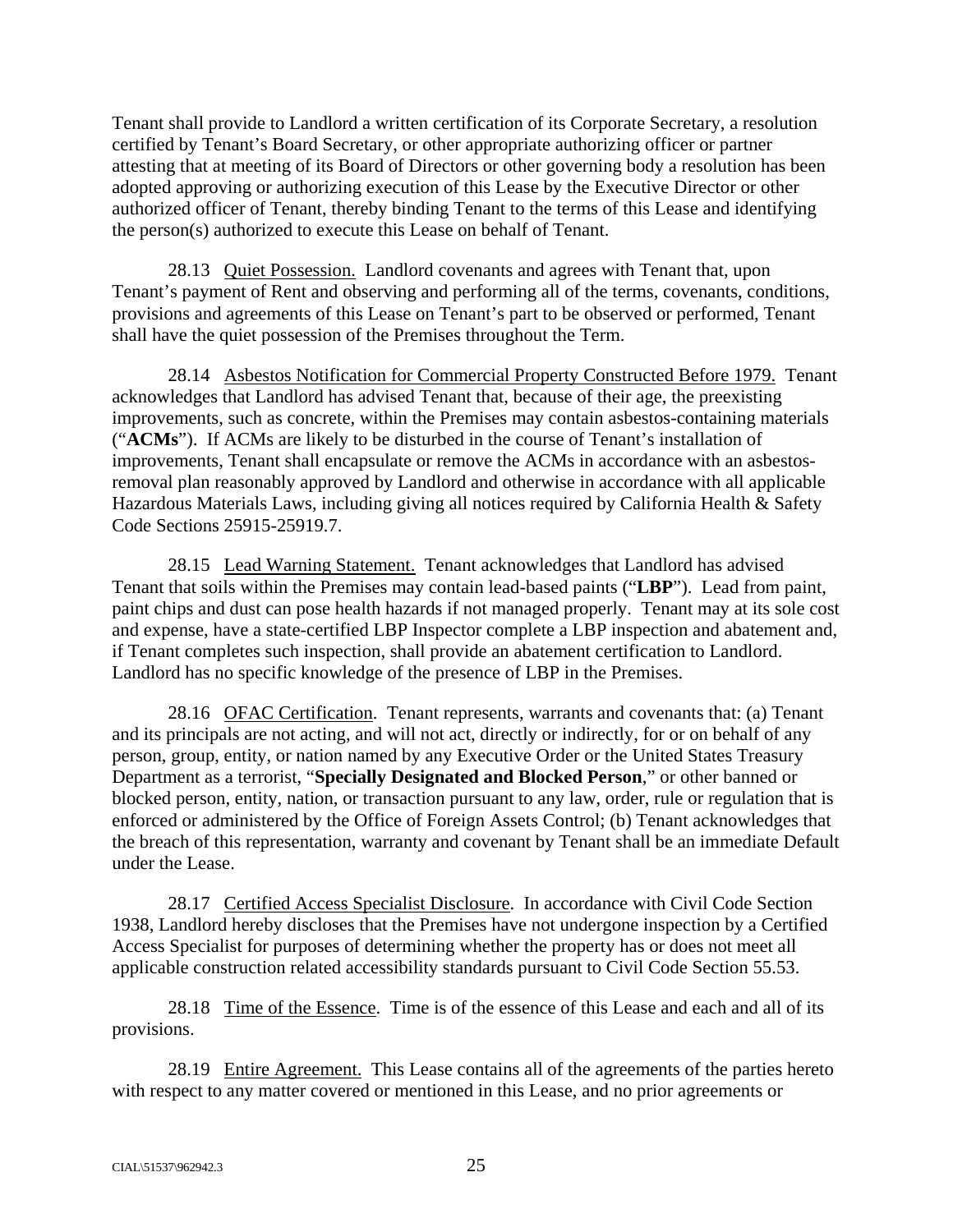understandings pertaining to any such matter shall be effective for any purpose. No provision of this Lease may be amended or added except by an agreement in writing signed by the parties hereto or their respective successors-in-interest.

28.20 Rules and Regulations. Tenant shall faithfully observe and comply with the nondiscriminatory rules and regulations attached hereto as **Exhibit F** and incorporated herein by this reference, as the same may be modified from time to time by Landlord. Any additions or modifications to those rules shall be binding upon Tenant's upon Landlord's delivery of a copy to Tenant.

### 28.21 Intentionally deleted.

28.22 Relocation Benefits. Tenant acknowledges that upon the expiration or earlier termination of this Lease, Tenant shall, and hereby does, waive any and all claims for relocation benefits, assistances and/or payments under Government Code Sections 7260 et seq., California Code of Regulations Sections 600 et seq., 42 U.S.C. 4601 et seq., 29 C.F.R. Sections 121 et seq. and 49 C.F.R Sections 24.1 et seq. (collectively the "**Relocation Assistance Laws**"). Tenant further acknowledges and agrees that upon the expiration or earlier termination of this Lease for any reason, other than a Taking as hereinabove defined, no claim shall arise, nor shall Tenant assert any claim for loss of business goodwill (as that term is defined at CCP §1263.510) and no compensation for loss of business goodwill shall be paid by Landlord.

28.23 Prevailing Wages. Tenant acknowledges and agrees that Tenant is presently subject to the requirements of California Labor Code section 1720 *et seq*. Accordingly, Tenant shall comply with all applicable prevailing wage policies as set forth in applicable California Labor Code sections pertaining to "public works" (California Labor Code sections 1720 et seq., as amended from time to time and implementing regulations), the Davis-Bacon Act (sec. 1-7, 46 Stat. 1949, as amended; Pub. L. 74–403, 40 U.S.C. 27a-27a-7, as amended from time to time in implementing regulations, and other applicable laws, statutes, rules, regulations or ordinances now or hereinafter in effect addressing the payment of prevailing wages (the "**Prevailing Wage**  Laws") in connection with any improvements that constitute "public works." If Landlord is required by applicable Laws to maintain or provide evidence of Tenant's compliance with Prevailing Wage Laws, upon request by Landlord Tenant shall provide to Landlord all necessary documentation evidencing such compliance. Tenant shall defend, indemnify and hold harmless Landlord and all Landlord Related Parties from and against any and all present and future liabilities, obligations, orders, claims, damages, finds, penalties and expenses (including attorney's fees and costs) (collectively, "**Claims**") arising out of or in any way connected with Tenant's obligation to comply with all laws, statutes, rules, regulations or ordinances now or hereinafter in effect with respect to Prevailing Wage Laws, including all Claims that may be made by contractors, subcontractors or other third party claimants pursuant to Labor Code section 1726. Tenant hereby waives, releases and discharges Landlord and all Landlord Related Parties from any and all present and future claims arising out of or in any way connected with Tenant's obligations to comply with Prevailing Wage Laws.

28.24 Counterparts. This Lease may be executed in multiple counterparts, each of which shall be deemed an original, but all of which, together, shall constitute one and the same instrument.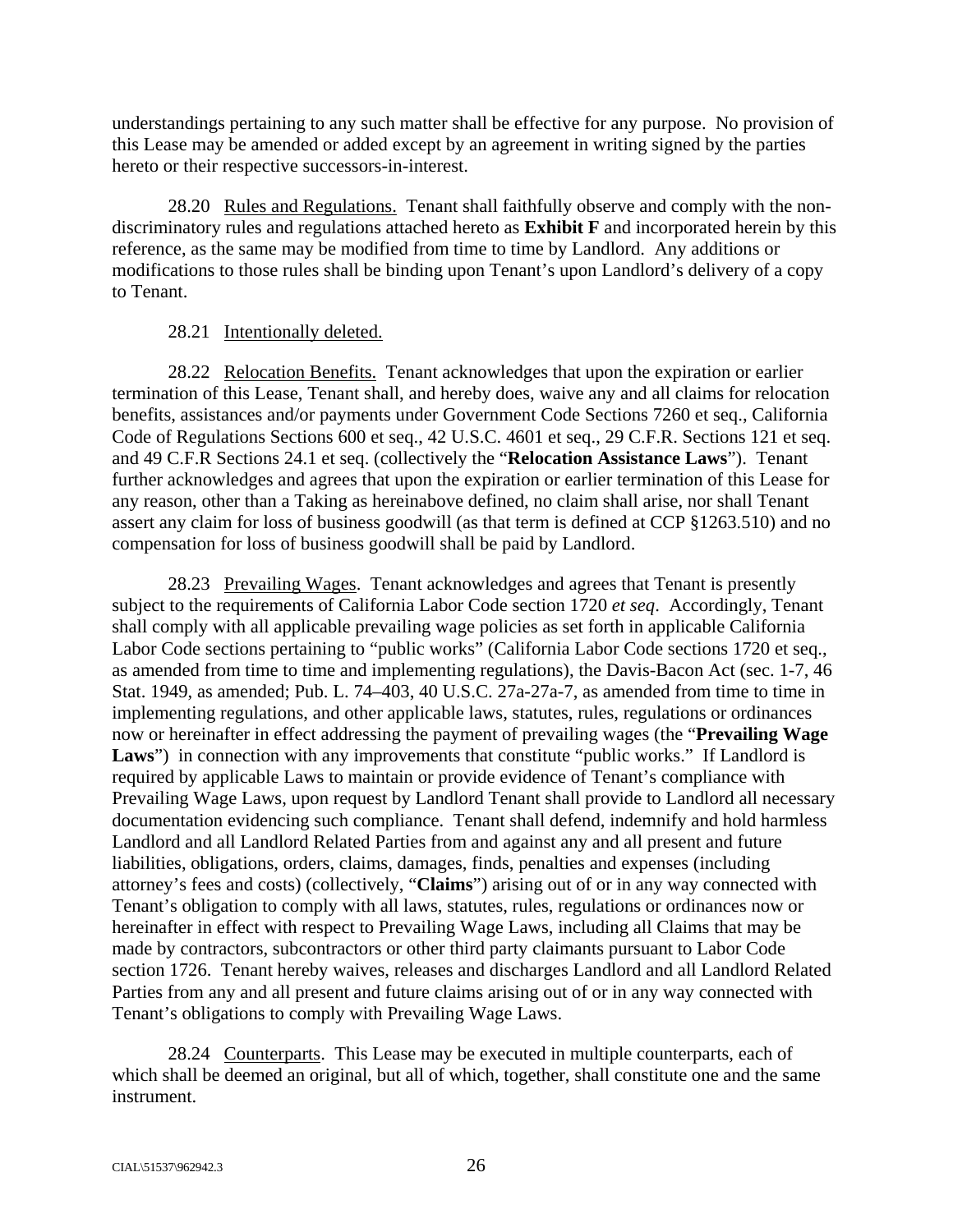### **29. RIGHT OF FIRST NEGOTIATION.**

Provided Tenant is not in Default hereunder and conditioned on this Lease being in full force and effect, Tenant shall have the right of first negotiation to enter into a new lease with Landlord of the Premises, provided Tenant shall provide to Landlord written notice at least six (6) months prior to the expiration of the initial Term as extended by a Renewal Term(s), that Tenant so desires (the "**Tenant's Notice**"). Landlord and Tenant shall negotiate in good faith the terms of the new lease for a period not to exceed four (4) months from the date Landlord's receipt of the Tenant's Notice (the "**Negotiation Period**"), which Negotiation Period may be extended by mutual written agreement of Landlord and Tenant. If at the end of the Negotiation Period (as such may be extended in accordance with this Section 29), Landlord and Tenant have not agreed upon the terms of a new lease, Tenant's right of first negotiation shall be terminated.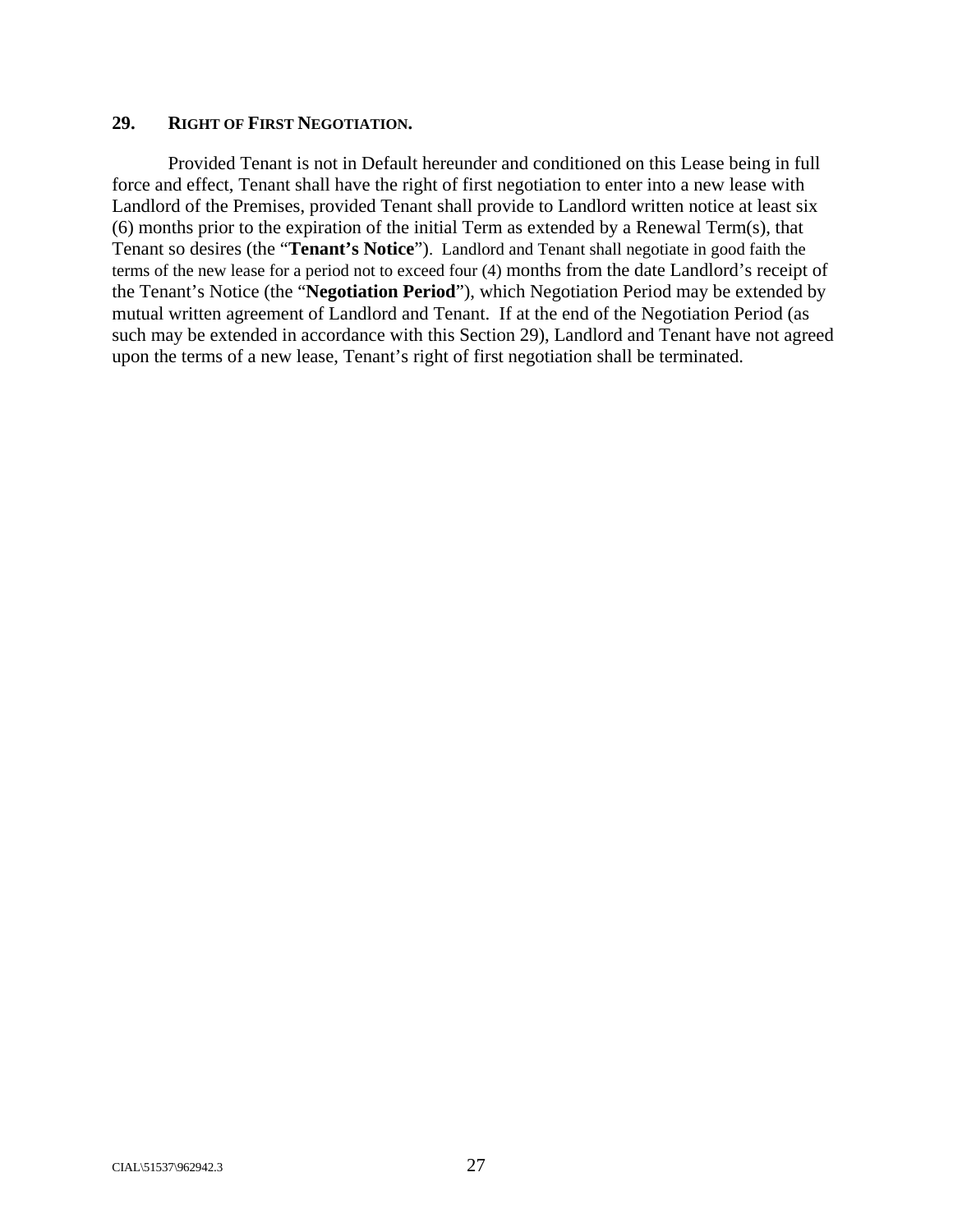Landlord and Tenant have executed this Lease as of the day and year first above written.

### **LANDLORD:**

# **TENANT:**

City of Alameda, a charter city and municipal corporation

By: \_\_\_\_\_\_\_\_\_\_\_\_\_\_\_\_\_\_\_\_\_\_\_\_\_\_\_\_\_

San Francisco Bay Area Water Emergency Transportation Authority, a California public entity created pursuant to Government Code Section 66540 *et seq*.

|       | John A. Russo<br><b>City Manager</b> | $\mathbf{By:}$                                                              |
|-------|--------------------------------------|-----------------------------------------------------------------------------|
| Date: |                                      |                                                                             |
|       |                                      | Date:<br><u> 1989 - Jan Samuel Barbara, margaret e</u>                      |
|       | Approved as to Form                  |                                                                             |
| By:   | Janet Kern                           | $\mathbf{By:}$<br><u> 1989 - Johann Stein, mars an de Frankryk († 1958)</u> |
|       | <b>City Attorney</b>                 |                                                                             |
|       |                                      | Date:                                                                       |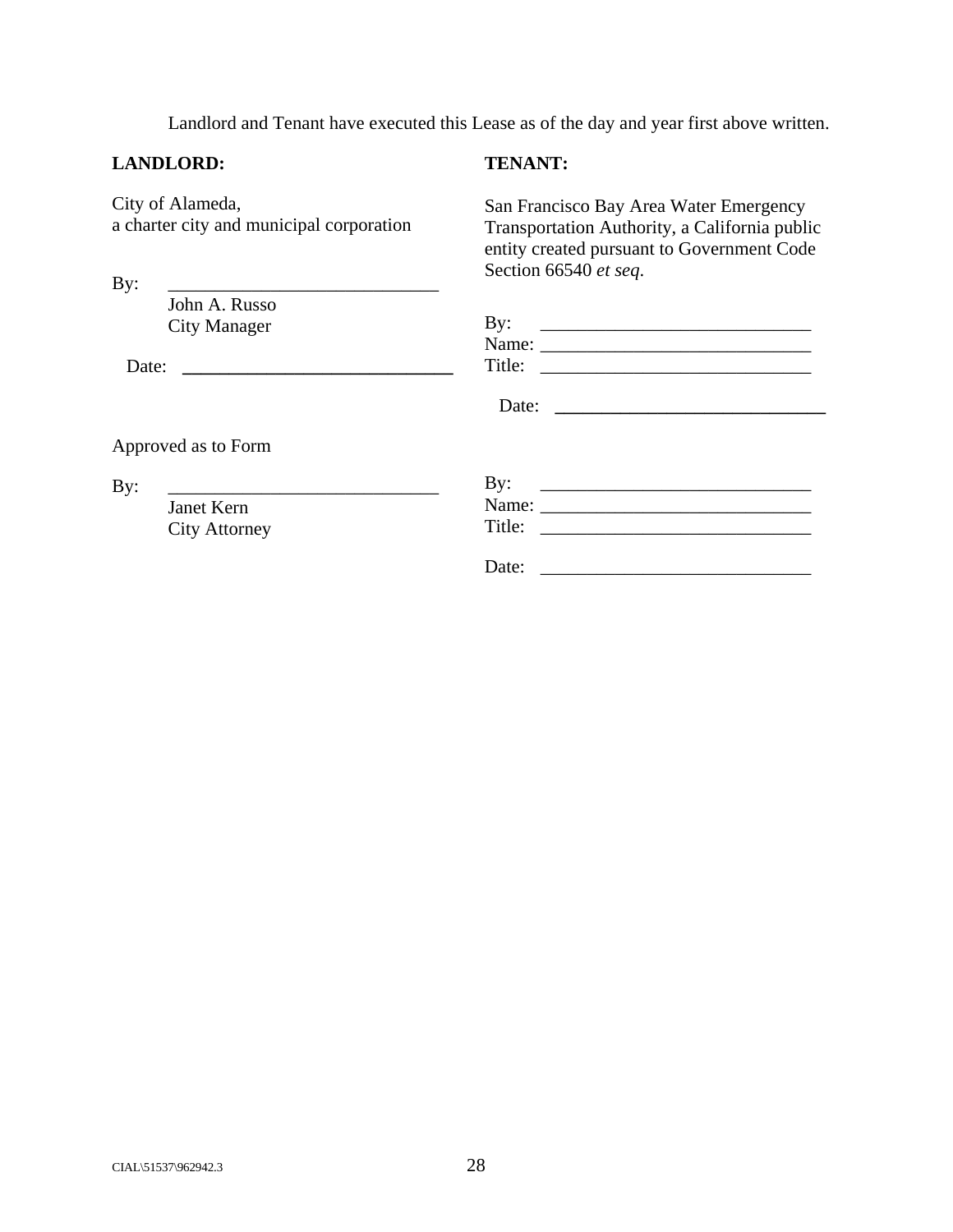**EXHIBIT A** 

# **PREMISES**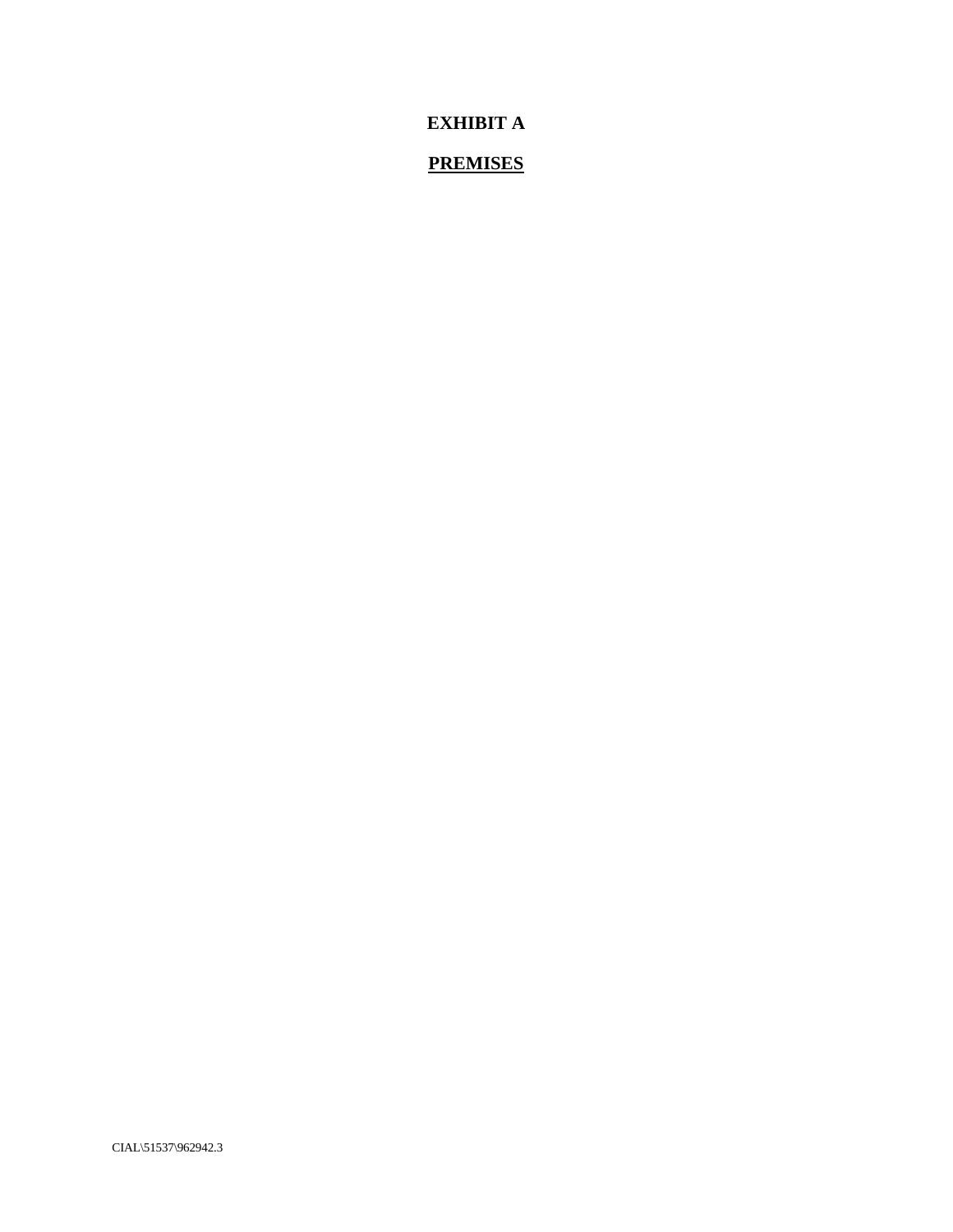### **EXHIBIT B**

# **COMMENCEMENT LETTER**

| Re: |                                                | Lease dated as of _______, ___, by and between ____________, as Landlord, and     |  |
|-----|------------------------------------------------|-----------------------------------------------------------------------------------|--|
|     |                                                |                                                                                   |  |
|     | Dear $\qquad \qquad$ :                         |                                                                                   |  |
|     | accepts possession of the Premises and agrees: | In accordance with the terms and conditions of the above referenced Lease, Tenant |  |

1. The Commencement Date of the Lease is \_\_\_\_\_\_;

2. The Expiration Date of the Lease is \_\_\_\_\_\_\_\_\_\_\_\_\_.

Please acknowledge your acceptance of possession and agreement to the terms set forth above by signing all 3 counterparts of this Commencement Letter in the space provided and returning 2 fully executed counterparts to my attention.

| Sincerely               | Agreed and Accepted: |
|-------------------------|----------------------|
| <b>Property Manager</b> |                      |

[Exhibit Do not sign]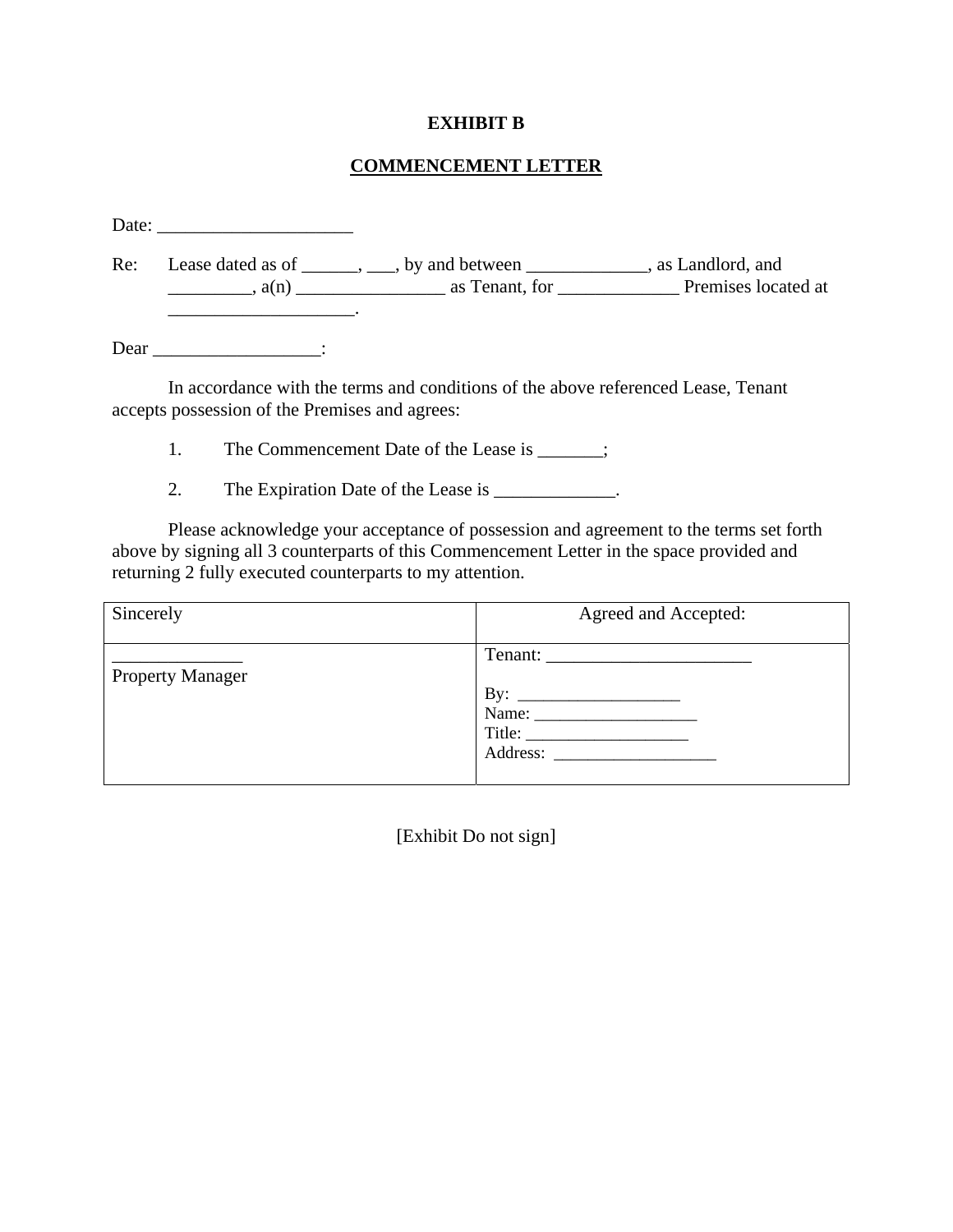### **EXHIBIT C**

# **RENEWAL NOTICE**

Date: \_\_\_\_\_\_\_\_\_\_\_\_\_\_\_\_\_\_\_\_\_

Re: Lease dated as of \_\_\_\_\_, 2015, by and between City of Alameda, as Landlord, and \_\_\_\_\_\_\_\_\_\_\_\_\_\_\_\_\_\_\_\_, a \_\_\_\_\_\_\_\_\_\_\_\_\_\_\_\_\_\_\_\_, as Tenant.

Dear \_\_\_\_\_\_\_\_\_\_\_\_\_\_\_\_\_\_\_\_\_\_\_\_\_:

In accordance with Section 3.4 (a) of the above referenced Lease, by this notice Tenant hereby irrevocably exercises its Renewal Option for the Renewal Term, at the Renewal Rate and upon the terms and conditions specified in Section 3.4.

Sincerely:

\_\_\_\_\_\_\_\_\_\_\_\_\_\_ [Name of Tenant] By: \_\_\_\_\_\_\_\_\_\_\_\_\_\_\_\_\_\_\_ Its: \_\_\_\_\_\_\_\_\_\_\_\_\_\_\_\_\_\_\_

[Exhibit Do not sign]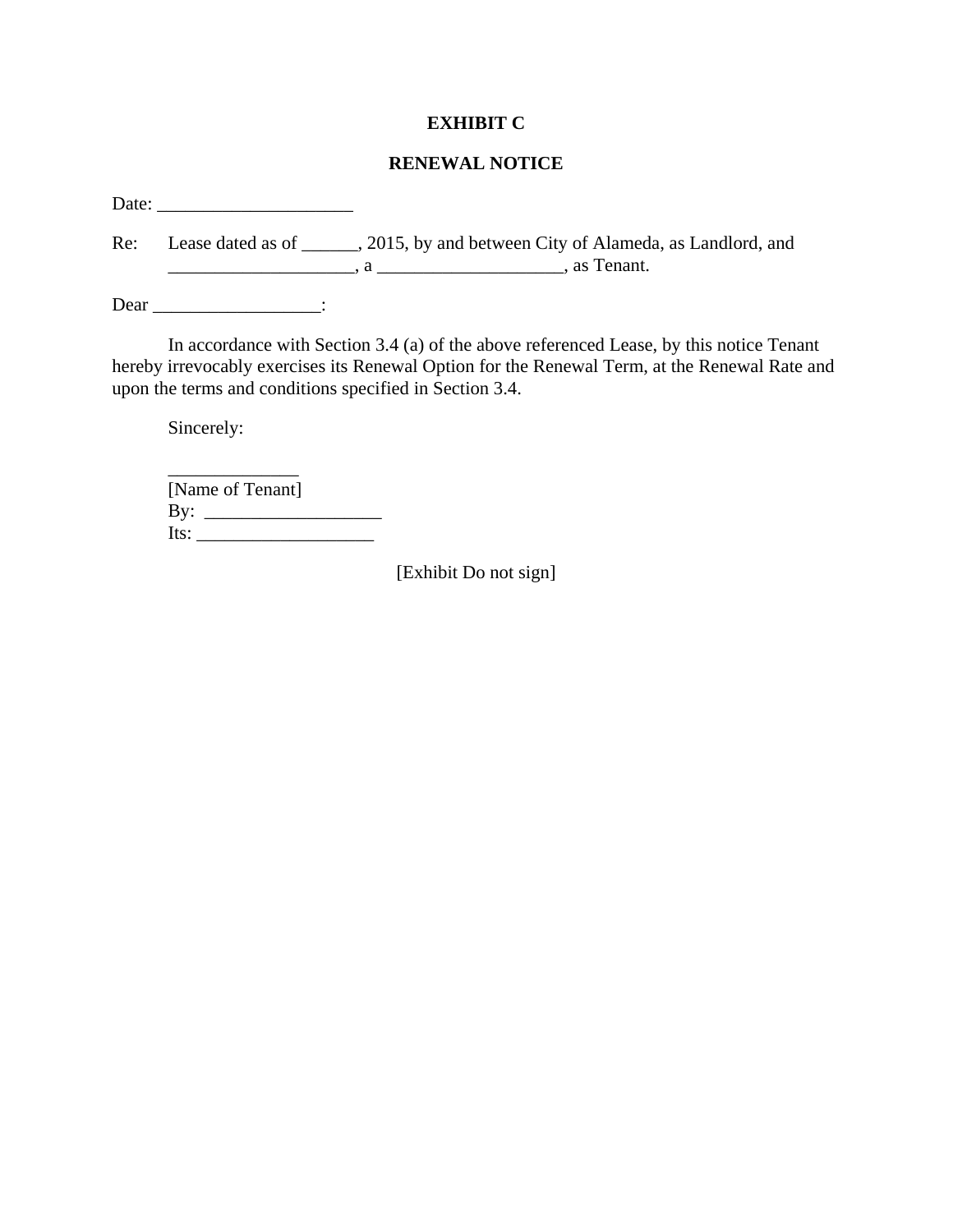## **EXHIBIT D**

# **ACKNOWLEDGMENT OF RECEIPT**

Pursuant to that certain Lease Agreement entered into by and between City of Alameda, a charter city and municipal corporation ("Landlord") and \_\_\_\_\_\_\_\_\_\_\_\_\_\_\_\_\_\_, a  $\frac{1}{\sqrt{2\pi}}$  ("Tenant") dated as of  $\frac{1}{\sqrt{2\pi}}$   $\frac{1}{\sqrt{2}}$ , 2015 ("Lease") Tenant hereby acknowledges that Landlord has provided it with copies of the following documents:

- Quitclaim Deed from the United States of America, acting by and through the Department of the Navy to the City of Alameda, dated June 4, 2013, recorded June 6, 2013 as Series No. 2013-199806 of Official Records in the Office of the County Recorder, Alameda County, California ("Quitclaim Deed");
- Declaration of Restrictions (Former Naval Air Station Alameda) dated June 4, 2013, recorded June 6, 2013 as Series No. 2013-199782 in the Office of the County Recorder of Alameda County ("Declaration of Restrictions").

Pursuant to Section 6.3 of the Lease, Tenant acknowledges receipt of the above referenced documents and agrees that its use of the Premises (as defined in the Lease) shall comply with the restrictions set forth in said documents and failure to do so shall constitute a Default under the Lease.

\_\_\_\_\_\_\_\_\_\_\_\_\_\_\_\_\_\_\_\_,  $a \overline{\qquad \qquad }$ 

| By:    |  |
|--------|--|
| Name:  |  |
| Title: |  |
|        |  |

Date: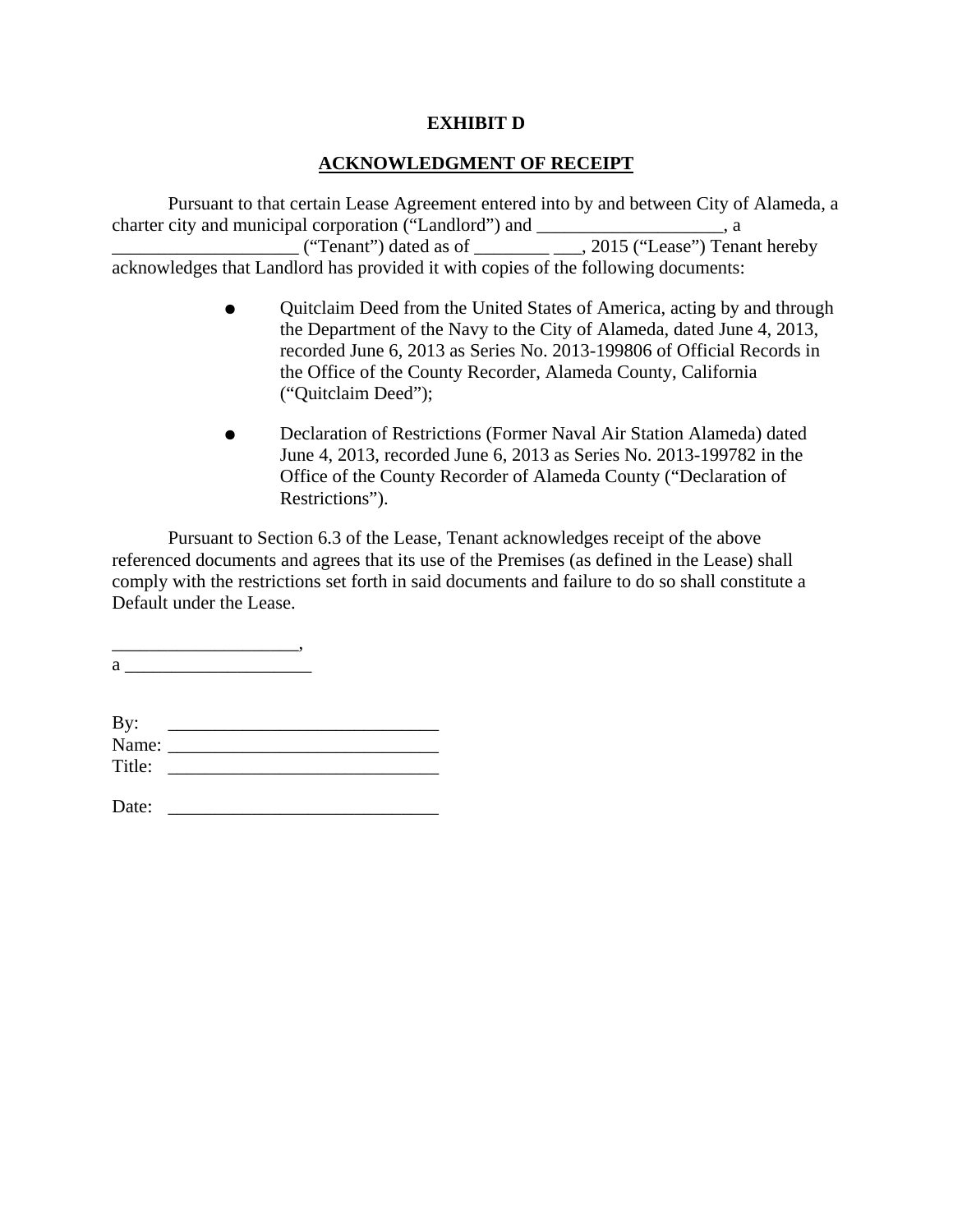### **EXHIBIT E**

# **ENVIRONMENTAL QUESTIONNAIRE**

The purpose of this form is to obtain information regarding the use, if any, of hazardous substances in the process proposed on the premises to be leased. Any such use must be approved in writing by Landlord. Prospective tenants should answer the questions in light of their proposed operations on the premises. Existing tenants should answer the questions as they relate to ongoing operations on the premises and should update any information previously submitted. If additional space is needed to answer the questions, you may attach separate sheets of paper to this form.

Your cooperation in this matter is appreciated. Any questions should be directed to, and when completed, the form should be mailed to:

> PM Realty Group L.P. Attn: Property Manager 101 West Atlantic Avenue Alameda, California 94501 (510) 749-0304; (510) 749-1095 fax

1. General Information.

| Name of Responding Company: 1997 and 2008 and 2009 and 2009 and 2009 and 2009 and 2009 and 2009 and 2009 and 2009 and 2009 and 2009 and 2009 and 2009 and 2009 and 2009 and 2009 and 2009 and 2009 and 2009 and 2009 and 2009 |  |  |
|-------------------------------------------------------------------------------------------------------------------------------------------------------------------------------------------------------------------------------|--|--|
| Check the Applicable Status:                                                                                                                                                                                                  |  |  |
| Prospective Tenant $\Box$ Existing Tenant $\Box$                                                                                                                                                                              |  |  |
|                                                                                                                                                                                                                               |  |  |
| <u> 1989 - Andrea Andrew Maria (h. 1989).</u>                                                                                                                                                                                 |  |  |
|                                                                                                                                                                                                                               |  |  |
|                                                                                                                                                                                                                               |  |  |
|                                                                                                                                                                                                                               |  |  |
|                                                                                                                                                                                                                               |  |  |
|                                                                                                                                                                                                                               |  |  |
| Your Standard Industrial Classification (SIC) Code Number: _____________________                                                                                                                                              |  |  |
| Describe the proposed operations to take place on the property, including principal products                                                                                                                                  |  |  |

manufactured, services and a brief process flow description to be conducted. Existing tenants should describe any proposed changes to ongoing operations.

 $\overline{a}$ 

<sup>2.</sup> Use and/or Storage of Hazardous Materials.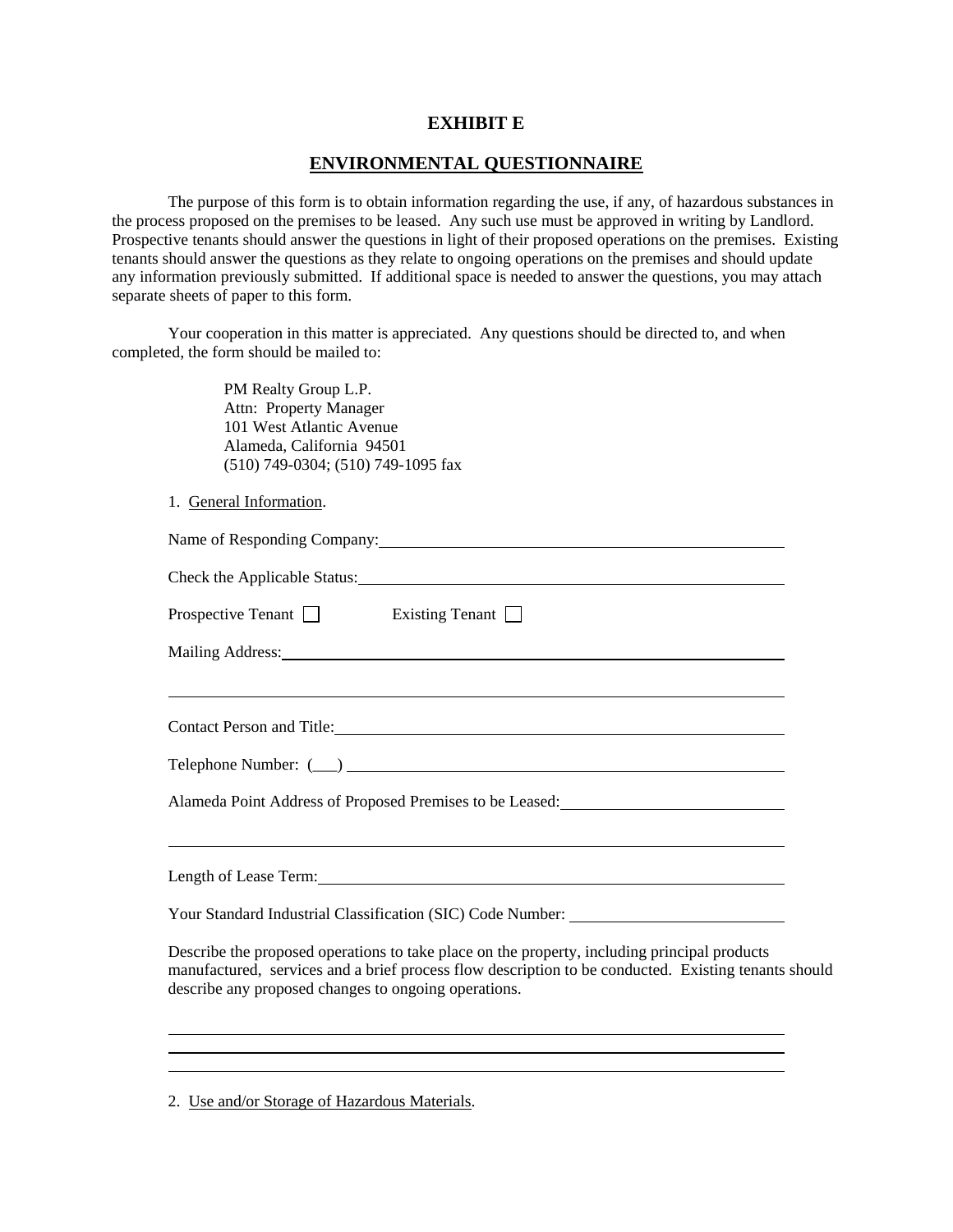2.1 Will any hazardous materials be used or stored onsite?

Hazardous Wastes  $Yes \Box$  No  $\Box$ Hazardous Chemical Prod

|       | $1C2$ $\vert$ $\vert$ | $130 \mid$ |
|-------|-----------------------|------------|
| ducts | Yes $\Box$            | No         |

- 2.2 Attach the list of any hazardous materials/wastes to be used, stored, or generated the quantities that will be onsite at any given time, and the location and method of storage (e.g., 55-gallon drums on concrete pad).
- 2.3 Does your company handle hazardous materials in a quantity equal to or exceeding an aggregate of 500 pounds, 55 gallons, or 200 cubic feet?

If yes please provide Material Safety Data Sheets (MSDS) on such materials.

2.4 Has your business filed for a Consolidated Hazardous Materials Permit from the Alameda County Environmental Management Department?

 $Yes \Box$  No  $\Box$ 

If so, attach a copy of the permit application.

2.5 Are any of the chemicals used in your operations regulated under Proposition 65?

 $Yes \Box$  No  $\Box$ 

If so, describe the actions taken, or proposed to be taken, to comply with Proposition 65 requirements.

- $\overline{a}$ 2.6 Do you store or use or intend to store or use acutely hazardous materials above threshold quantities requiring you to prepare a risk management plan (RMP)?  $Yes \Box$  No  $\Box$ 
	- 2.7 Describe the procedures followed to comply with OSHA Hazard Communication Standard requirements.

3. Storage Tanks and Pumps.

 $\overline{a}$ 

 $\overline{a}$ 

 $\overline{a}$ 

3.1 Are any above or below ground storage of gasoline, diesel, or other hazardous substances in tanks or pumps being used as a part of your present process or proposed for use on this leased premises?

| T<br>ง∩<br>$\sim$<br>- -<br>$\sim$<br>.,<br>۰. |  |
|------------------------------------------------|--|
|------------------------------------------------|--|

If yes, describe the materials to be stored, and the type, size and construction of the pump or tank. Attach copies of any permits obtained for the storage of such substances.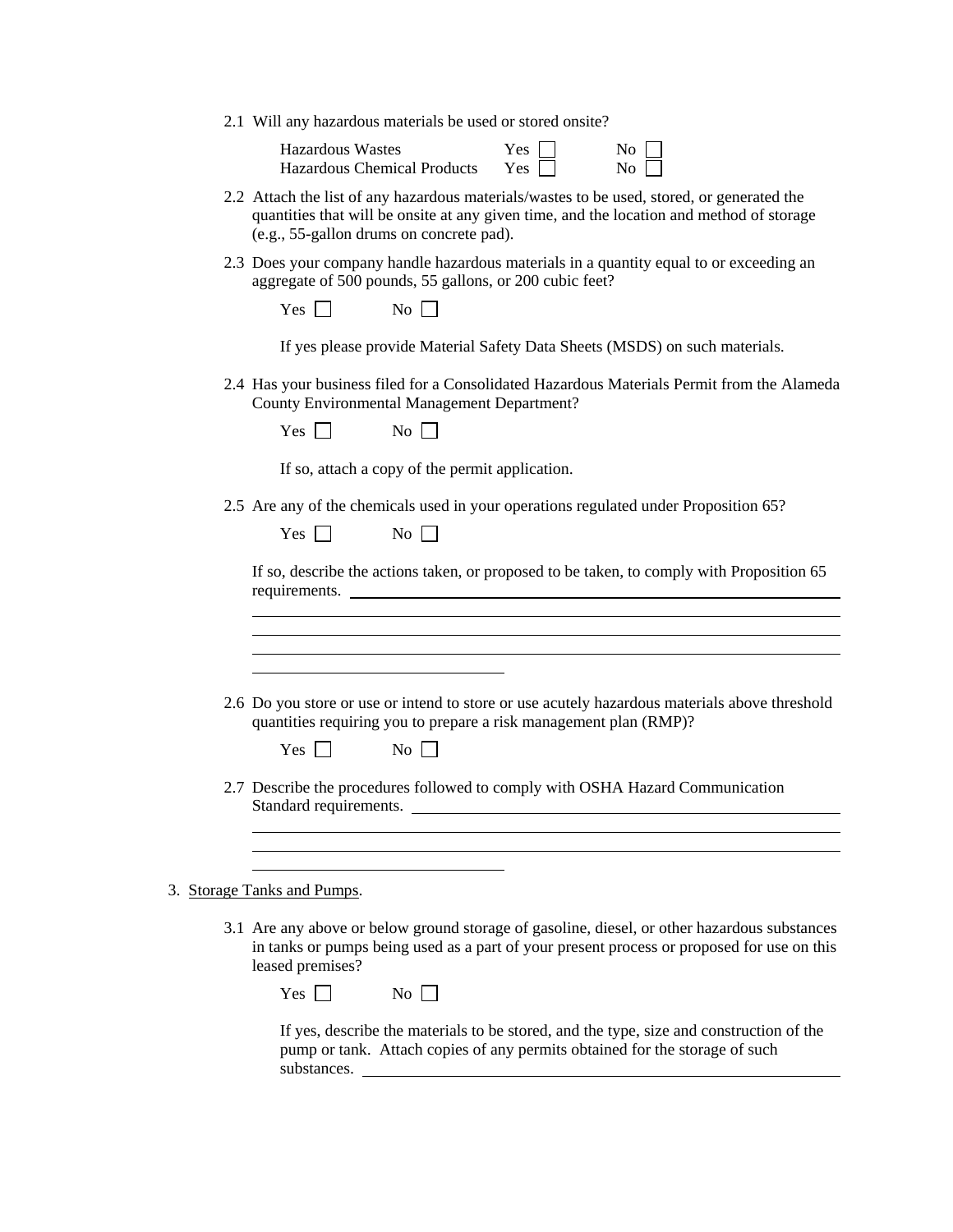|            | containment and countermeasures (SPCC) plan?                   |                                      | 3.2 If you have an above ground storage tank (AST), do you have a spill prevention                                                                                       |
|------------|----------------------------------------------------------------|--------------------------------------|--------------------------------------------------------------------------------------------------------------------------------------------------------------------------|
|            | Yes $\lceil \; \rceil$                                         | $\overline{N_0}$                     | Not Applicable $\Box$                                                                                                                                                    |
|            | leakage?                                                       |                                      | 3.3 Have any tanks, pumps or piping at you existing facilities been inspected or tested for                                                                              |
|            | <b>Yes</b><br>If so, attach the results.                       | $\overline{N_0}$                     | Not Applicable $\Box$                                                                                                                                                    |
|            |                                                                |                                      | 3.4 Have any spills or leaks occurred from such tanks, pumps or piping?                                                                                                  |
|            | $Yes \mid$                                                     | $\overline{N_0}$                     | Not Applicable<br>If so, describe.                                                                                                                                       |
|            |                                                                |                                      | 3.5 Were any regulatory agencies notified of any spills or leaks?                                                                                                        |
|            | Yes $\Box$ No                                                  |                                      | Not Applicable $\Box$                                                                                                                                                    |
|            |                                                                |                                      | If so, attach copies of any spill reports filed, any clearance letters or other<br>correspondence from regulatory agencies relating to the spill or leak.                |
|            |                                                                |                                      | 3.6 Have any underground storage tanks, sumps or piping been taken out of service or<br>removed at the proposed facility or facilities that you operate?                 |
|            | $Yes$                                                          | $\overline{N_{O}}$                   | Not Applicable $\Box$                                                                                                                                                    |
|            |                                                                |                                      | If yes, attach copies of any closure permits and clearance obtained from regulatory<br>agencies relating to closure and removal of such tanks.                           |
| 4. Spills. |                                                                |                                      |                                                                                                                                                                          |
|            |                                                                |                                      | 4.1 During the past year, have any spills occurred on any site you occupy?                                                                                               |
|            | Yes $\Box$                                                     | $\overline{N_0}$                     | Not Applicable $\Box$                                                                                                                                                    |
|            |                                                                | determine the extent of such spills. | If so, please describe the spill and attach the results of any process conducted to                                                                                      |
|            | 4.2 Were any agencies notified in connection with such spills? |                                      |                                                                                                                                                                          |
|            | $Yes \mid \cdot$                                               | No                                   | Not Applicable $\Box$                                                                                                                                                    |
|            | agencies.                                                      |                                      | If no, attach copies of any spill reports or other correspondence with regulatory                                                                                        |
|            |                                                                |                                      | 4.3 Were any clean-up actions undertaken in connection with the spills?                                                                                                  |
|            | Yes $\Box$                                                     | No                                   | Not Applicable $\Box$                                                                                                                                                    |
|            |                                                                |                                      | If so, briefly describe the actions taken. Attach copies of any clearance letters<br>obtained from any regulatory agencies involved and the results of any final soil or |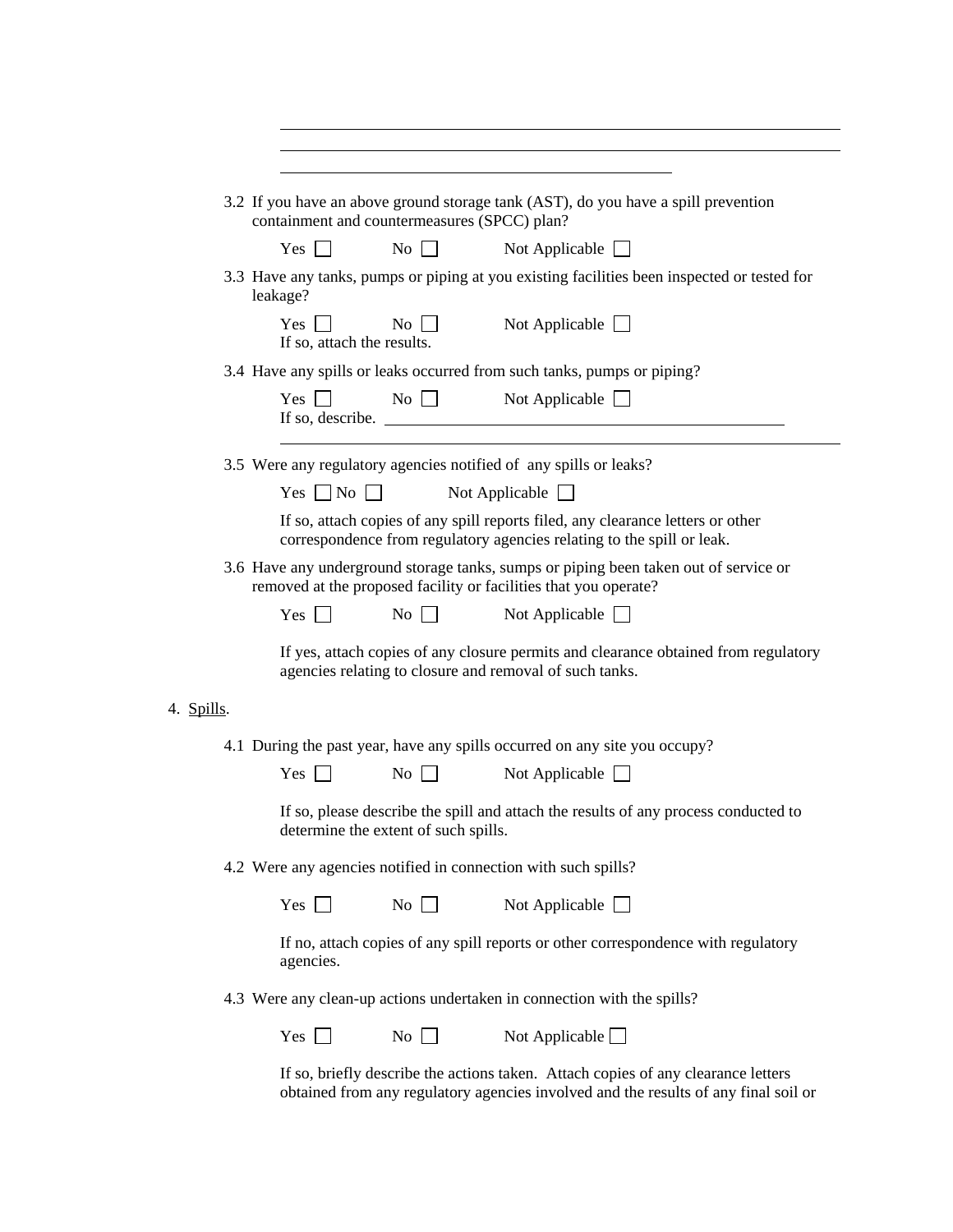| groundwater sampling done upon completion of the clean-up work |  |  |
|----------------------------------------------------------------|--|--|
|                                                                |  |  |

| 5. |  | Waste Management. |
|----|--|-------------------|
|    |  |                   |

 $\overline{a}$ 

5.1 Has your business filed a Hazardous Material Plan with the Alameda County Environmental Management Department?

 $Yes \Box$  No  $\Box$ 

5.2 Has your company been issued an EPA Hazardous Waste Generator I.D. Number?

| Yes $\Box$ | No              |  |
|------------|-----------------|--|
|            | If yes: EPA ID# |  |

5.3 Has your company filed a biennial report as a hazardous waste generator?

 $Yes \n\Box$  No  $\Box$ If so, attach a copy of the most recent report filed.

- 5.4 Are hazardous wastes stored in secondary containments?
	- $Yes \Box$  No  $\Box$
- 5.5 Do you utilize subcontractors for lighting/electrical, plumbing, HVAC, pest services, landscaping and/or building maintenance services?

| <b>Yes</b> |  | No |  |
|------------|--|----|--|
|------------|--|----|--|

If yes, do any of these subcontractors store, mix or utilize chemicals on site?

| L.<br>ÞΣ | Ν٥ |  |
|----------|----|--|
|----------|----|--|

 $\overline{a}$ 

 $\overline{a}$ 

 $\overline{a}$ 

 $\overline{a}$ 

 $\overline{a}$ 

 $\overline{a}$ 

If yes, what types and quantities?

Attach the list of the hazardous waste, if any, generated or to be generated at the premises, its hazard class and the quantity generated on a monthly basis.

Describe the method(s) of disposal for each waste. Indicate where and how often disposal will take place.

Indicate the name of the person(s) responsible for maintaining copies of hazardous waste manifests completed for offsite shipments of hazardous waste.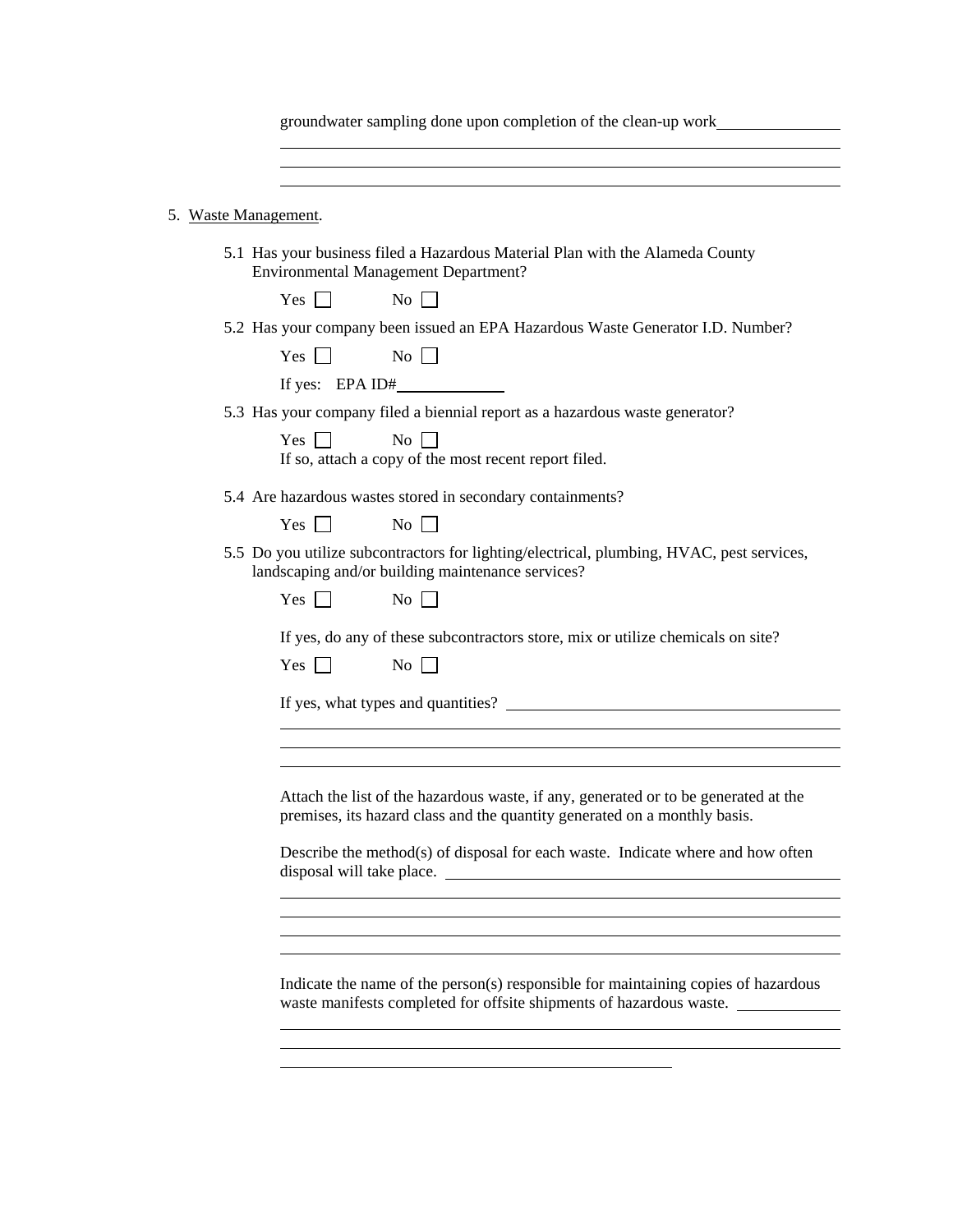Is any treatment, processing and recycling of hazardous wastes currently conducted or proposed to be conducted at the premises:

| ×.<br>$\sim$<br>$\overline{\phantom{a}}$<br>ı<br>$-$ | $\sim$<br>N<br>$\sim$ |
|------------------------------------------------------|-----------------------|
|------------------------------------------------------|-----------------------|

If yes, please describe any existing or proposed treatment, processing or recycling methods.

**Attach copies of any hazardous waste permits or licenses issued to your company with respect to its operations on the premises.**

6. Wastewater Treatment/Discharge.

 $\overline{a}$ 

6.1 Will your proposed operation require the discharge of wastewater to (answer Yes or No to each of the following)?

| storm o |
|---------|
| surface |

storm drain sewer<br>surface water no ind no industrial discharge

6.2 Does your business have a Sewer Use Questionnaire on file with Alameda County Sanitation District?

| ∽⊾<br>f<br>$-$<br>$\sim$ | √օ<br>- |  |
|--------------------------|---------|--|
|--------------------------|---------|--|

| 6.3 Is your wastewater treated before discharge? |                  |                                                                                            |
|--------------------------------------------------|------------------|--------------------------------------------------------------------------------------------|
| $Yes \Box$                                       | No               | Not Applicable $\Box$                                                                      |
|                                                  |                  | If yes, describe the type of treatment conducted.                                          |
|                                                  |                  |                                                                                            |
|                                                  |                  |                                                                                            |
|                                                  |                  | 6.4 Does your business conduct operations outside the building or store materials outside? |
| $Yes$                                            | No               | Not Applicable $\Box$                                                                      |
|                                                  |                  | 6.5 Do you have a Storm Water Pollution Prevention Plan (SWPPP)?                           |
| $Yes$                                            | $\overline{N_0}$ | Not Applicable $\Box$                                                                      |
| industrial activity?                             |                  | 6.6 Does your business have a General Permit for storm water discharge associated with     |
| Yes $\Box$                                       | No               | Not Applicable $\Box$                                                                      |
| (NPDES) Permit?                                  |                  | 6.7 Does your business operate under a National Pollution Discharge Elimination System     |
| $Yes$ $\Box$                                     | No               | Not Applicable $\Box$                                                                      |
|                                                  |                  | Attach conjected www.worterston discharge normits issued to your company with              |

**Attach copies of any wastewater discharge permits issued to your company with respect to its operations on the premises.**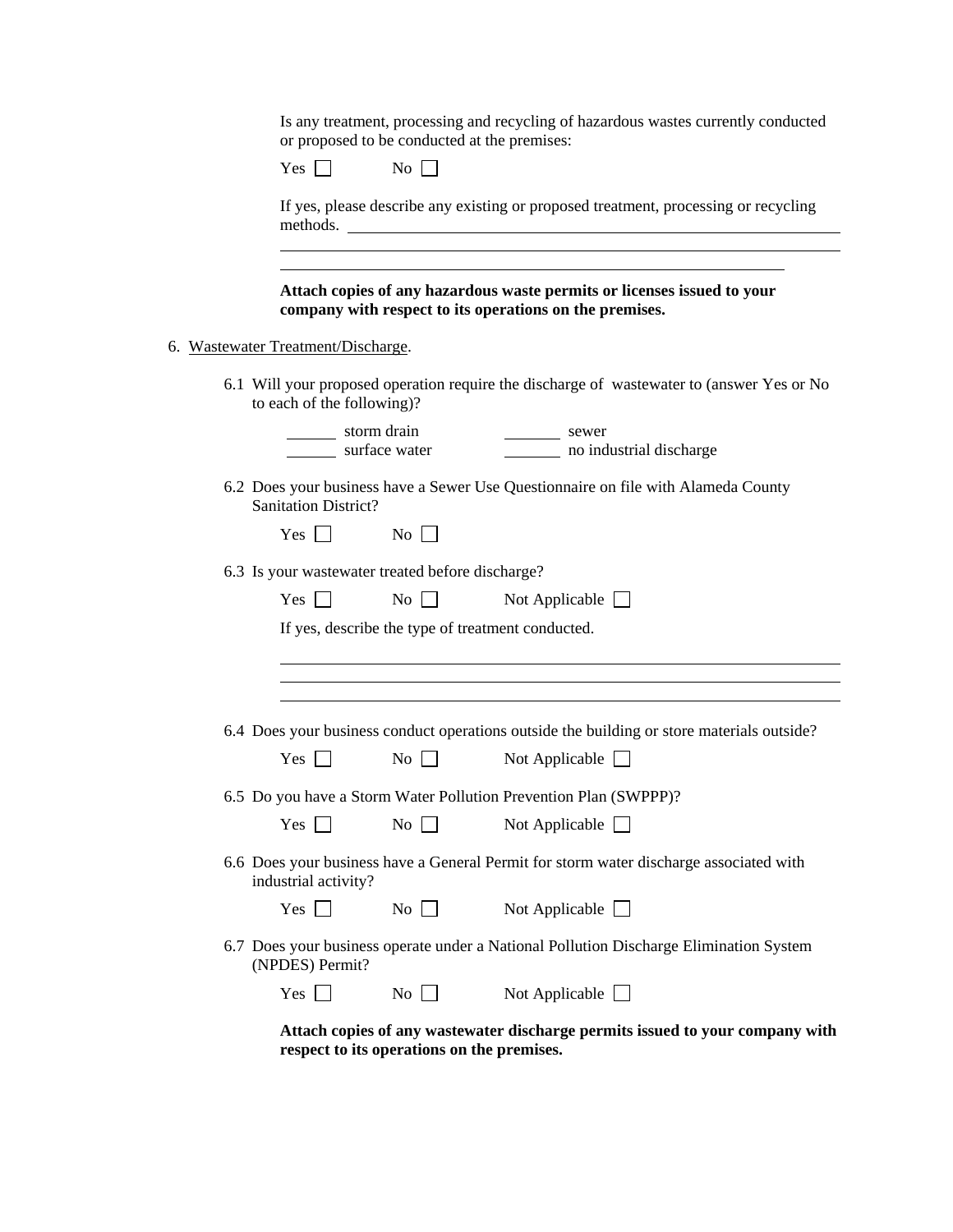### 7. Air Discharges.<sup>1</sup>

7.1 Do you have or intend to have any air filtration systems or stacks that discharge into the air?

| T<br>-<br>$\tilde{\phantom{a}}$<br>$\sim$<br>$\sim$ | ง∩<br>- |  |
|-----------------------------------------------------|---------|--|
|                                                     |         |  |

7.2 Do you operate or plan to operate any of the following types of equipment, or any other equipment requiring an air emissions permit (answer Yes or No to each of the following)?

> Yes  $\Box$  No  $\Box$  $Yes \Box No \Box$ Yes  $\Box$  No  $Yes \Box No \Box$ Yes  $\neg$  No  $\neg$  $Yes \Box No \Box$ Yes  $\Box$  No  $\Box$ Yes  $\Box$  No  $\Box$ Yes  $\Box$  No  $\Box$

| Spray booth                          |  |
|--------------------------------------|--|
| Dip tank                             |  |
| Drying oven                          |  |
| Incinerator                          |  |
| Other (please describe)              |  |
| <b>Boiler</b>                        |  |
| $I/C$ Engine                         |  |
| <b>Emergency Backup Generator</b>    |  |
| Processes that apply coatings, inks, |  |
| adhesives or use solvents            |  |

7.3 Do you emit or plan to emit any toxic air contaminates?

| x<br>÷S<br>t<br>., | $\overline{\phantom{a}}$<br>N<br>× |  |
|--------------------|------------------------------------|--|
|--------------------|------------------------------------|--|

7.4 Are air emissions from your operations monitored?

| ₹:<br>$\sim$ |  | No |  |
|--------------|--|----|--|
|--------------|--|----|--|

If so, indicate the frequency of monitoring and a description of the monitoring results.

**Attach copies of any air emissions permits pertaining to your operations on the premises.**

8. Enforcement Actions, Complaints.

 $\overline{a}$ 

 $\overline{a}$ 

 $\overline{a}$ 

 $\overline{a}$ 

8.1 Has your company, within the past five years, ever been subject to any agency enforcement actions, administrative orders, or consent decrees?

 $Yes \Box$  No  $\Box$ 

If so, describe the actions and any continuing compliance obligations imposed as a result of these actions.

<sup>&</sup>lt;u>1</u> <sup>1</sup> NOTE: Businesses will have to comply with prohibitory rules regardless of whether they have or need a permit.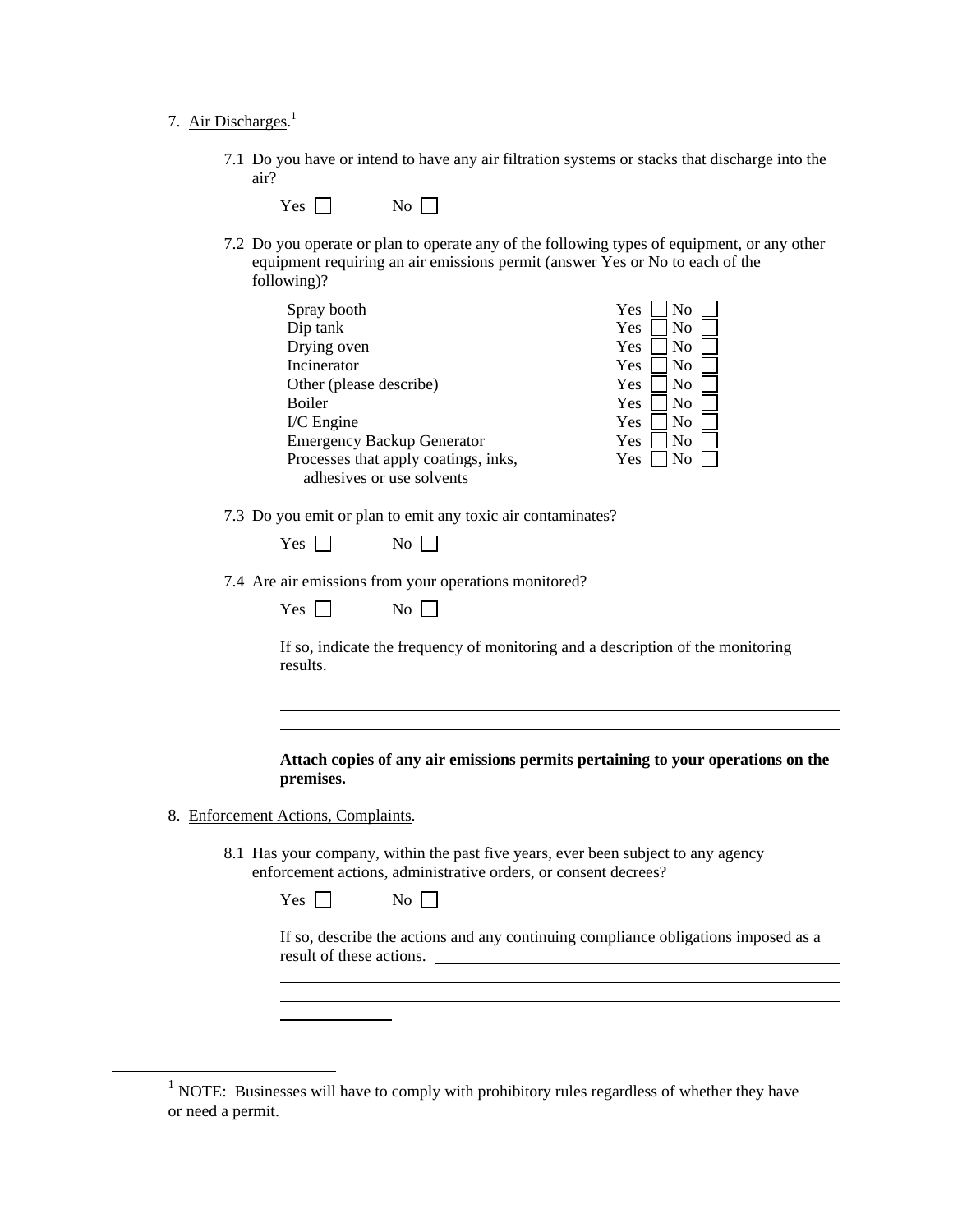| 8.2 Has your company ever received requests for information, notice or demand letters, or |  |  |  |  |
|-------------------------------------------------------------------------------------------|--|--|--|--|
| any other inquiries regarding its operations?                                             |  |  |  |  |

| 8.3 Have there ever been, or are there now pending, any lawsuits against the company |
|--------------------------------------------------------------------------------------|
| regarding any environmental or health and safety concerns?                           |

| ₹.<br>ΈS | Nο |
|----------|----|
|          |    |

 $Yes \t No \t N$ 

 $Yes \Box$  No  $\Box$ 

8.4 Has any environmental audit ever been conducted at your company's current facility?

If so, discuss the results of the audit.

8.5 Have there been any problems or complaints from neighbors at the company's current facility?

| - -<br>$-$<br>$\sim$ | $\sim$ |
|----------------------|--------|
|----------------------|--------|

Please describe: Note and the set of the set of the set of the set of the set of the set of the set of the set of the set of the set of the set of the set of the set of the set of the set of the set of the set of the set o

 $\overline{a}$ 

 $\overline{a}$ 

**The undersigned hereby certifies that all of the information contained in this questionnaire is accurate and correct.**

> a material contract of the contract of the contract of the contract of the contract of the contract of the contract of the contract of the contract of the contract of the contract of the contract of the contract of the con By: **Example 2018**

> Title:

Date: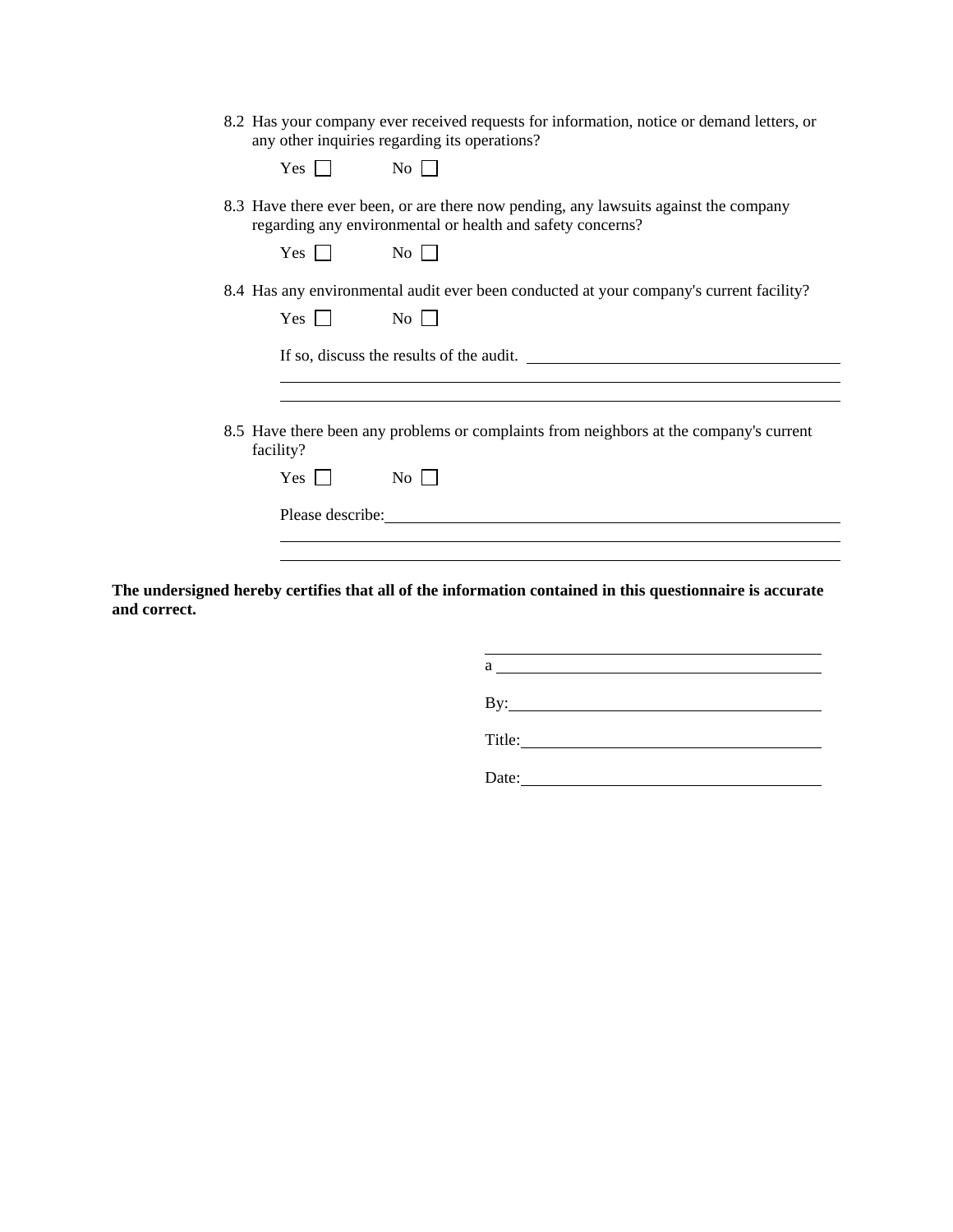# **EXHIBIT F**

# **RULES AND REGULATIONS**

Any terms not otherwise defined herein shall have the meanings ascribed to them in the Lease (as amended from time to time) to which these Rules and Regulations are attached as **Exhibit F**.

Tenant shall faithfully observe and comply with the following Rules and Regulations. Landlord shall not be responsible to Tenant for the non-performance of any of such Rules and Regulations by or otherwise with respect to the acts or omissions of any other occupants of the Premises. In the event of any conflicts between the Rules and Regulations and other provisions of this Lease, the latter shall control.

1. Landlord shall have the right to control and operate the public facilities within the Premises in such manner as it deems best for the benefit of the users of such public facilities generally.

2. No advertisements, pictures or signs of any sort shall be displayed on or on the Premises without the prior written consent of Landlord pursuant to the City signage program for Alameda Point. This prohibition shall include any portable signs or vehicles placed within the Premises or on streets adjacent thereto for the purpose of advertising or display. Landlord shall have the right to remove any such unapproved item without notice and at Tenant's Expense.

3. Storage of forklift propane tanks, whether interior or exterior, shall be in secured and protected storage and enclosure approved by the local fire department and, if exterior, shall be located in areas specifically designated by Landlord. Tenant shall protect electrical panels and building mechanical equipment from damage from forklift trucks.

4. Machinery, equipment and apparatus belonging to Tenant which causes noise or vibration that may be transmitted to such a degree as to be objectionable beyond the Premises or to Landlord shall be placed and maintained by Tenant, at Tenant's expense, on vibration eliminators or other devices sufficient to eliminate the transmission of such noise and vibration. Tenant shall cease using any such machinery which causes objectionable noise and vibration which cannot be sufficiently mitigated.

5. All goods, including materials used to store goods, delivered to the Premises shall be immediately moved within the confines the Premises.

6. Tractor trailers which must be unhooked or parked with dolly wheels beyond the concrete loading areas must uses steel plates or wood blocks of sufficient size to prevent damage to any asphalt paving surfaces. No parking or storage of such trailers will be permitted on the Premises or on streets adjacent thereto.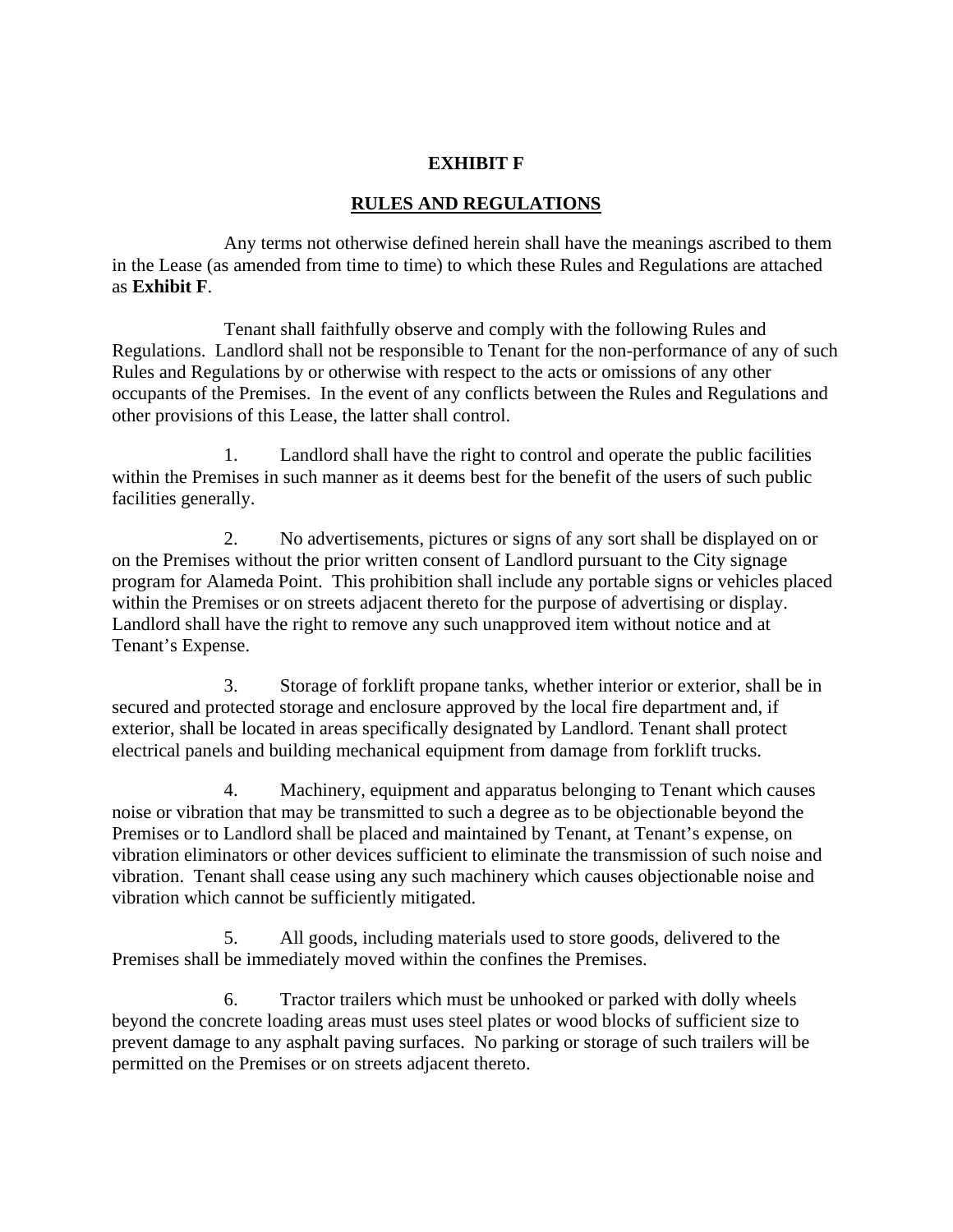7. Tenant is responsible for the safe storage and removal of all pallets within the confines of the Premises.

8. No displays or sales of merchandise shall be allowed on the Premises.

9. Tenant is responsible for the storage and removal of all trash and refuse. All such trash and refuse shall be contained in suitable receptacles stored within the confines of the Premises.

10. [Intentionally omitted.]

11. If Tenant shall so use the Premises such that noxious or objectionable fumes, vapors and/or odors are created that are detectable beyond the Premises, then Tenant shall provide proper ventilation equipment for the discharge of such fumes, vapors and odors so that they shall not be discharged into other vents or flues of any other building or annoy any of the other tenants of adjacent property. The design, location and installation of such equipment shall be subject to the Landlord's approval, which shall not be unreasonably withheld, conditioned or delayed.

- 12. [Intentionally omitted.]
- 13. [Intentionally omitted.]
- 14. [Intentionally omitted.]
- 15. [Intentionally omitted.]

16. Tenant shall not permit any animals, including, but not limited to, household pets (but excluding service animals, which are permitted), to be brought or kept in or about the Premises.

17. Tenant hereby acknowledges that Landlord shall have no obligation to provide guard service or other security measures for the benefit of the Premises. Tenant hereby assumes all responsibility for the protection of Tenant and its agents, employees, contractors, invitees and guests, and the property thereof, from acts of third parties, including keeping gates locked and other means of entry to the Premises closed.

18. No auction, liquidation, fire sale, going out of business or bankruptcy sale shall be conducted in or about the Premises without the prior written consent of Landlord, which shall not be unreasonably withheld, conditioned or delayed.

19. No tenant shall use or permit the use of any portion of the Premises for living quarters, sleeping apartments or lodging rooms.

20. Tenant, Tenant's agents, servants, employees, contractors, licensees, or visitors shall not park any vehicles in or areas posted as no parking.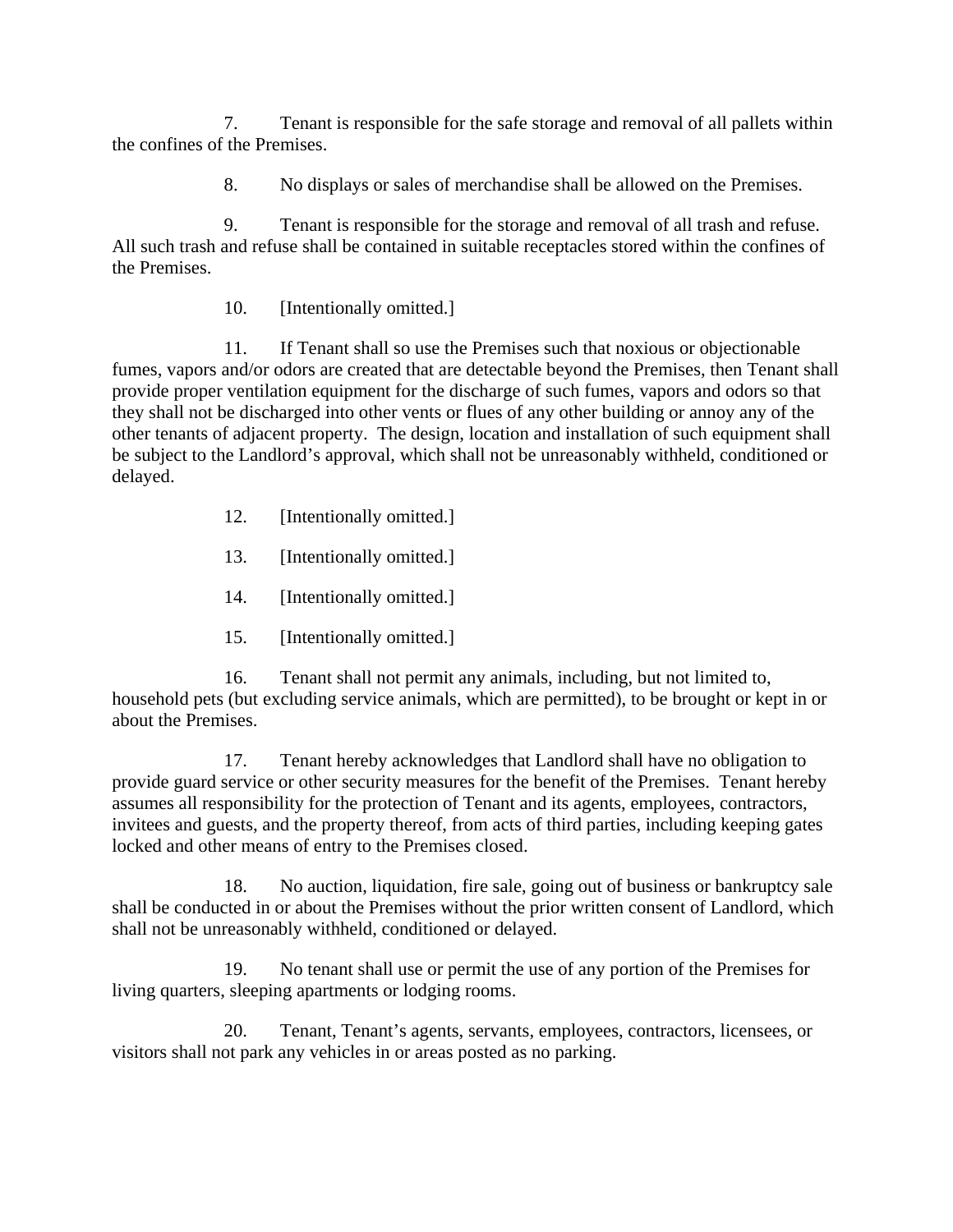21. If the Premises is or becomes infested with vermin as a result of the use or any misuse or neglect of the Premises by Tenant, its agents, employees, contractors, visitors or licensees, Tenant shall forthwith, at Tenant's expenses, cause the same to be exterminated from time to time to the satisfaction of Landlord and shall employ such licensed exterminators as shall be approved in writing in advance by Landlord.

- 22. [Intentionally omitted.]
- 23. No smoking shall be permitted in or around the Premises.
- 24. [Intentionally omitted.]

25. Landlord reserves the right at any time to change or rescind any one or more of these Rules and Regulations, or to make such other and further reasonable Rules and Regulations as in Landlord's judgment may from time to time be necessary for protecting Landlord's interest in the Premises, and for the preservation of good order therein, as well as for the convenience of other occupants and tenants thereof. Tenant shall be deemed to have read these Rules and Regulations and to have agreed to abide by them as a condition to its occupancy of the Premises.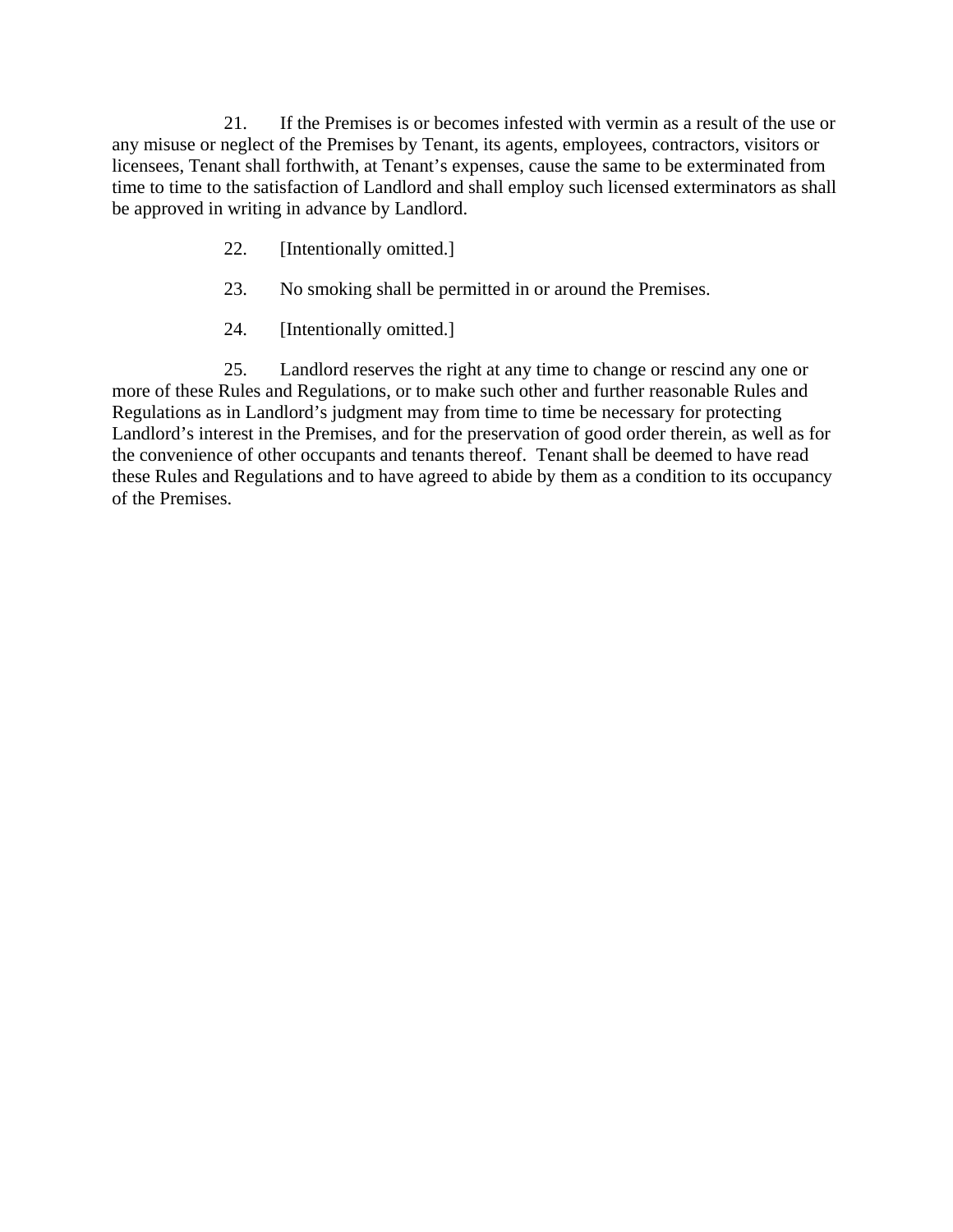# **EXHIBIT G**

# **SCHEDULE OF PERFORMANCE**

May 2015 – WETA initiates permitting process

- June 2015 Construction start
- July 2015 Construction complete; facility available for use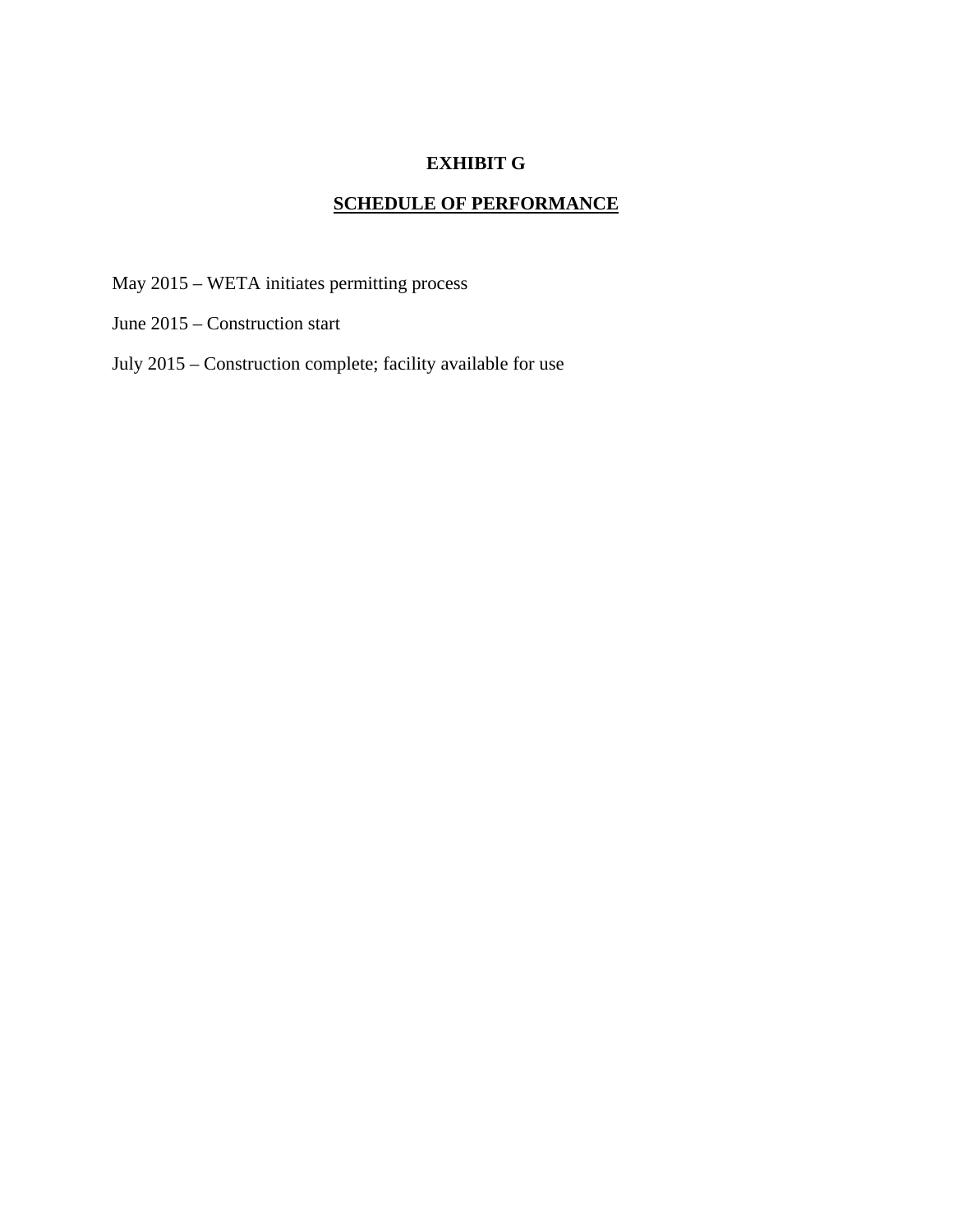### **MEMORANDUM**

## **TO: Board Members**

### **FROM: Nina Rannells, Executive Director Kevin Connolly, Manager, Planning & Development**

### **SUBJECT: Adopt WETA System Expansion Policy**

### *Recommendation*

Adopt the WETA System Expansion Policy and related evaluation measures.

### *Background*

Recent planning activities have highlighted the need to establish a Board-level set of policies and standards that define WETA expectations for future expansion projects. These activities include the Contra Costa Transportation Authority's Ferry Terminal Financial Feasibility Study and project agreements for the Richmond Ferry service and the Downtown San Francisco Terminal expansion. The policy is intended to be used as a tool for WETA partners, providing a comprehensive definition of WETA service requirements.

The System Expansion Policy establishes target levels of performance based on existing WETA service. Minimum levels of performance would need to be achieved within ten year, allowing services to build a ridership market and for transit-supportive land use changes to occur.

The System Expansion Policy will be a supporting document in the future WETA Strategic Plan as well as future Short Range Transit Plans.

### *Discussion*

The proposed policy is organized into two components:

- *1. Policy Statements. These are definitions that establish guidelines for minimum WETA ferry service. The policy statements are intended to be used by project partners and WETA staff in early planning and feasibility stages as new projects are developed.*
- *2. Service Metrics. These are a set of quantitative metrics that establish minimum, target and maximum levels in areas that measure productivity and fiscal sustainability. Expansion projects must reach minimum levels within 10 years of operation.*

### *Fiscal Impact*

There is no fiscal impact associated with this policy item.

\*\*\*END\*\*\*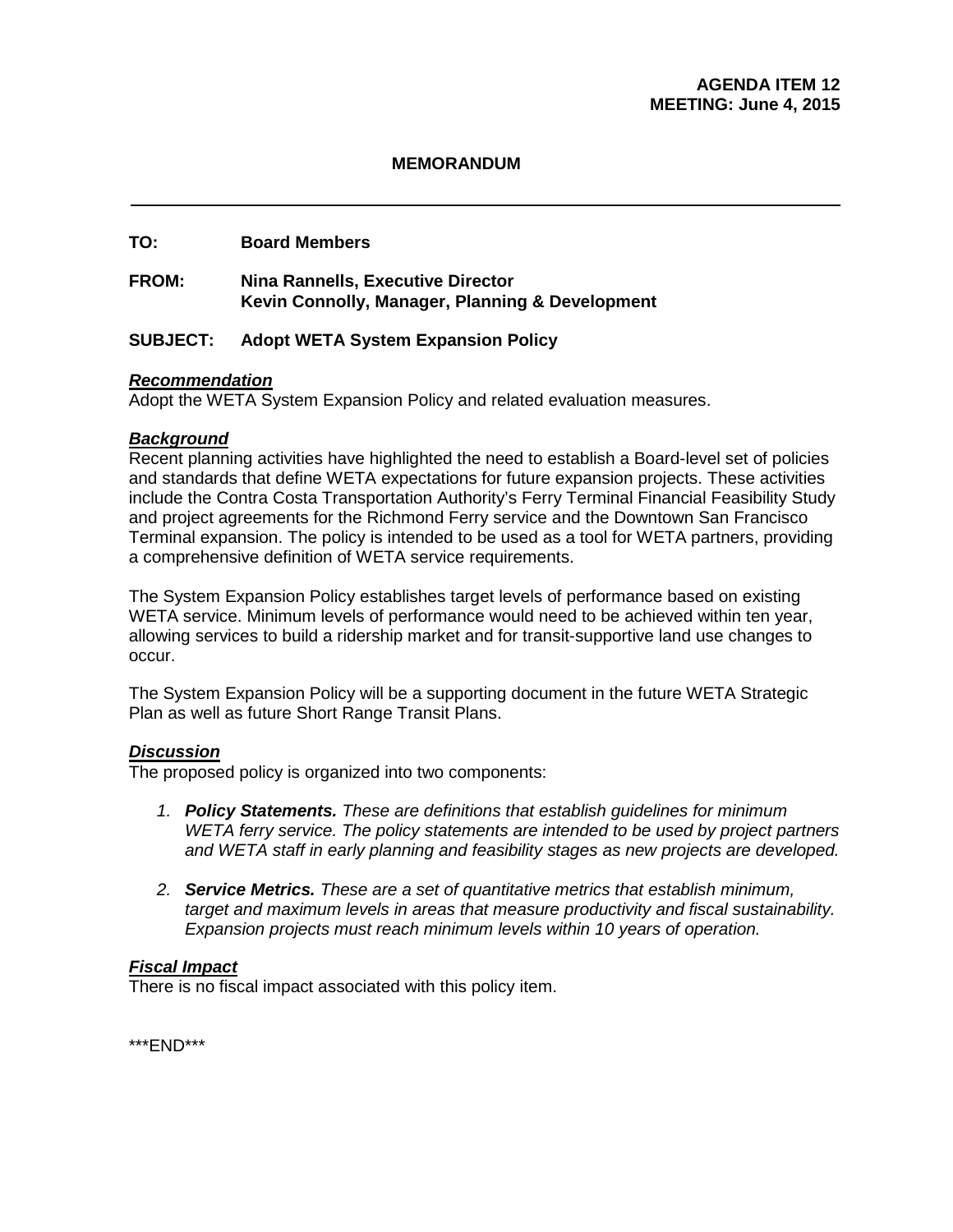### **WETA System Expansion Policy**

The proposed WETA expansion policy is intended to provide a framework for evaluating the feasibility of new ferry projects. The framework consists of policy statements that provide guidance for developing candidate project elements such as landside and waterside facilities, vessels and service plans. In addition, a set of evaluation measures defines a range of productivity and efficiency metrics that inform the WETA Board and funding partners regarding a project's financial feasibility and sustainability.

There is no pre-determined level of evaluation that determines whether a project is feasible. There are many factors that contribute to whether a project is developed and becomes part of the WETA system. Instead, the System Expansion Policy provides policy makers with an agreed-upon framework, bringing objective measures and predictability to the project development process.

| <b>System Expansion Overview</b>         | WETA will expand ferry service throughout San Francisco Bay, working<br>with local and regional partners to increase ferry ridership and relieve<br>traffic congestion and transit crowding. New ferry services will be<br>financially sustainable, contribute to the ferry system and enhance<br>WETA's emergency response capabilities.                                                                                                                                                                                                                                                                             |
|------------------------------------------|-----------------------------------------------------------------------------------------------------------------------------------------------------------------------------------------------------------------------------------------------------------------------------------------------------------------------------------------------------------------------------------------------------------------------------------------------------------------------------------------------------------------------------------------------------------------------------------------------------------------------|
| Minimum Service Period                   | New services will need to be in service for a minimum of 10 years to<br>allow adequate time to build a ridership base. Services will be evaluated<br>after a 10-year initial period to determine their continued operation.                                                                                                                                                                                                                                                                                                                                                                                           |
| New Service Project<br>Evaluation        | The WETA System Expansion Policy establishes a range of evaluation<br>measures that help the WETA Board determine whether a candidate<br>project will be successful and meet WETA's strategic goals. The new<br>service evaluation is typically performed prior to entering<br>environmental clearance, during the feasibility study phase of a project.                                                                                                                                                                                                                                                              |
| <b>New Service Ongoing</b><br>Evaluation | Once in operation, new ferry services will be evaluated on regular<br>quarterly and yearly intervals to ensure performance is meeting<br>expectations. Adjustments to the service plan, fare program or access<br>conditions may be warranted.                                                                                                                                                                                                                                                                                                                                                                        |
| Service Design                           | New ferry services typically begin as origin terminals offering commute-<br>period service to San Francisco's Ferry Building. However, they can act<br>as a destination terminal or offer non-commute period service,<br>depending on local transportation goals and funding availability. WETA<br>will work with project partners to develop a concept service design that<br>meets travelling needs while offering a competitive, sustainable service.<br>For commute-only origin terminals, a minimum level of service would<br>be defined as three peak-direction trips in both the AM and PM<br>commute periods. |

## **I. System Expansion Policy Statements**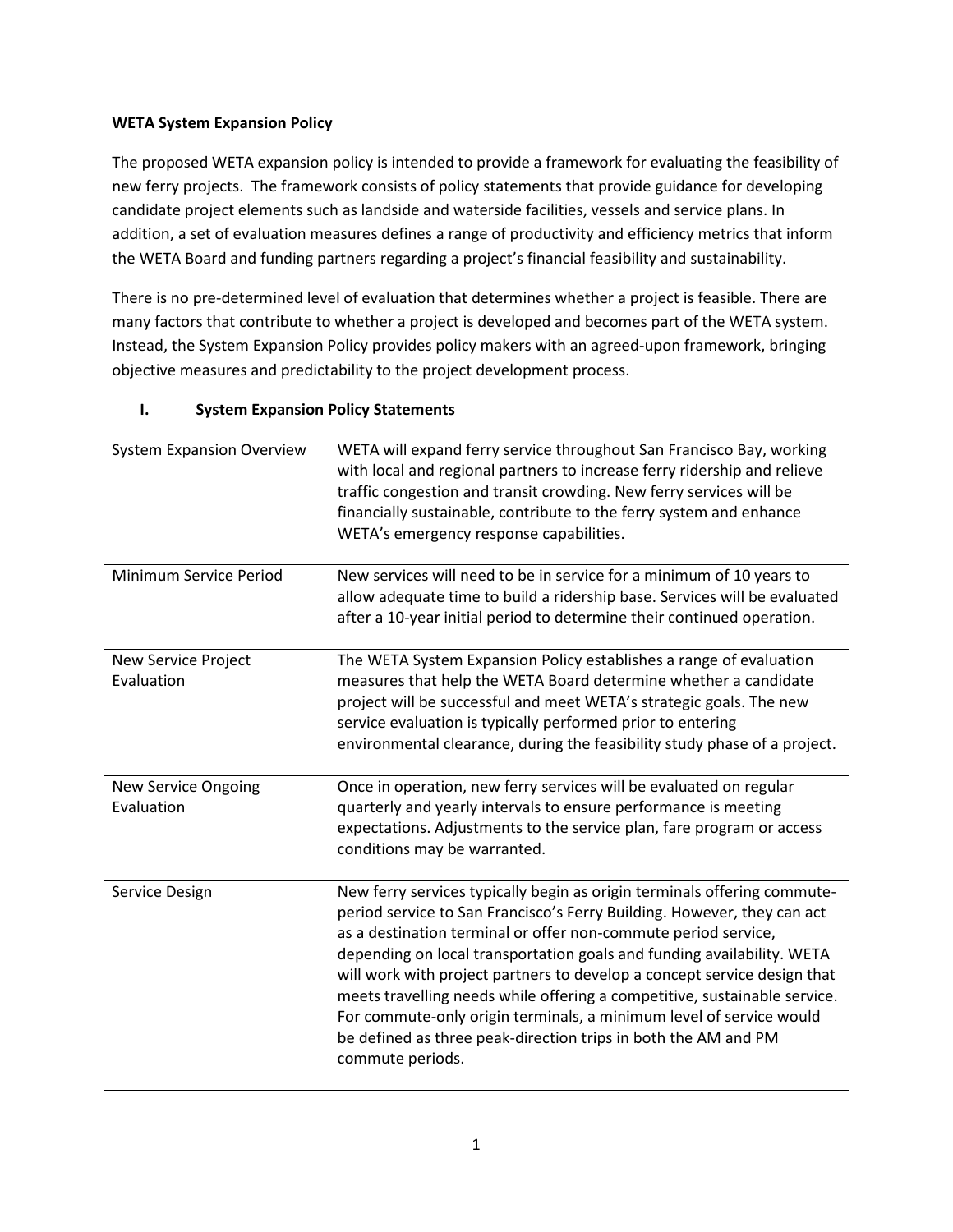| <b>WETA System Integration</b>              | New projects will enhance the WETA ferry system by adding terminals<br>and vessels while attracting new riders to ferry service. Required system<br>elements such as capacity at maintenance facilities and destination<br>terminals or spare vessels will be estimated and incorporated into a<br>project's capital cost.                                                                                                                                                                                                                                                                                                                                                  |
|---------------------------------------------|-----------------------------------------------------------------------------------------------------------------------------------------------------------------------------------------------------------------------------------------------------------------------------------------------------------------------------------------------------------------------------------------------------------------------------------------------------------------------------------------------------------------------------------------------------------------------------------------------------------------------------------------------------------------------------|
| <b>Emergency Response</b>                   | New projects will enhance WETA's emergency response capabilities by<br>providing terminals and vessels for use in the response and recovery<br>phases after a natural event. The benefits of interoperable ferry assets<br>such as vessels, floats and terminals mean that new projects must be<br>compatible with WETA facilities. The deployment of WETA vessels and<br>use of ferry terminals will be a decision of state and regional authorities<br>and not necessarily WETA or its local partner.                                                                                                                                                                     |
| Vessels, Infrastructure                     | WETA owns and operates a network of ferry vessels along with landside<br>and waterside facilities that are economically and operationally efficient<br>because they are interchangeable. Therefore, candidate WETA projects<br>must be consistent with this established infrastructure. New projects<br>will utilize WETA catamaran-style vessels powered by marine diesel<br>engines and ranging in capacity from 149 to over 500 passengers.<br>Infrastructure such as maintenance facilities and terminals will be<br>consistent with existing WETA facilities. Alternative vessel technologies<br>or non-compliant terminals will not be considered as WETA facilities. |
| Public-private partnership<br>opportunities | Ferry terminals and vessels are complex and expensive investments that<br>require a variety of funding sources. Operational expenses can also be<br>significant and require long-term dedicated funding streams. WETA<br>encourages partnerships with public or private entities interested in<br>ferry service as a means of financing both capital and operational<br>needs.                                                                                                                                                                                                                                                                                              |
| <b>Capital Funding</b>                      | Ferry project capital funding can come through a variety of local,<br>regional, state and federal sources and even private contributions.<br>Candidate expansion projects must demonstrate that there is full<br>capital funding prior to entering the Final Design phase of a project.                                                                                                                                                                                                                                                                                                                                                                                     |
| <b>Operating Subsidy</b>                    | The operating subsidy is defined as the portion of the operating<br>expense not covered by fare revenue. New ferry projects must<br>demonstrate that there is a stable, dedicated source for an operating<br>subsidy for a minimum period of ten years.                                                                                                                                                                                                                                                                                                                                                                                                                     |
| <b>Terminal Access</b>                      | WETA supports the use of alternative modes such as walking, biking and<br>transit as a means of accessing origin ferry terminals. At the same time,<br>minimum parking levels are required to ensure a service will be well<br>utilized and accessible to all users. The ideal access environment<br>provides customers with a choice of safe, convenient and attractive<br>access options.                                                                                                                                                                                                                                                                                 |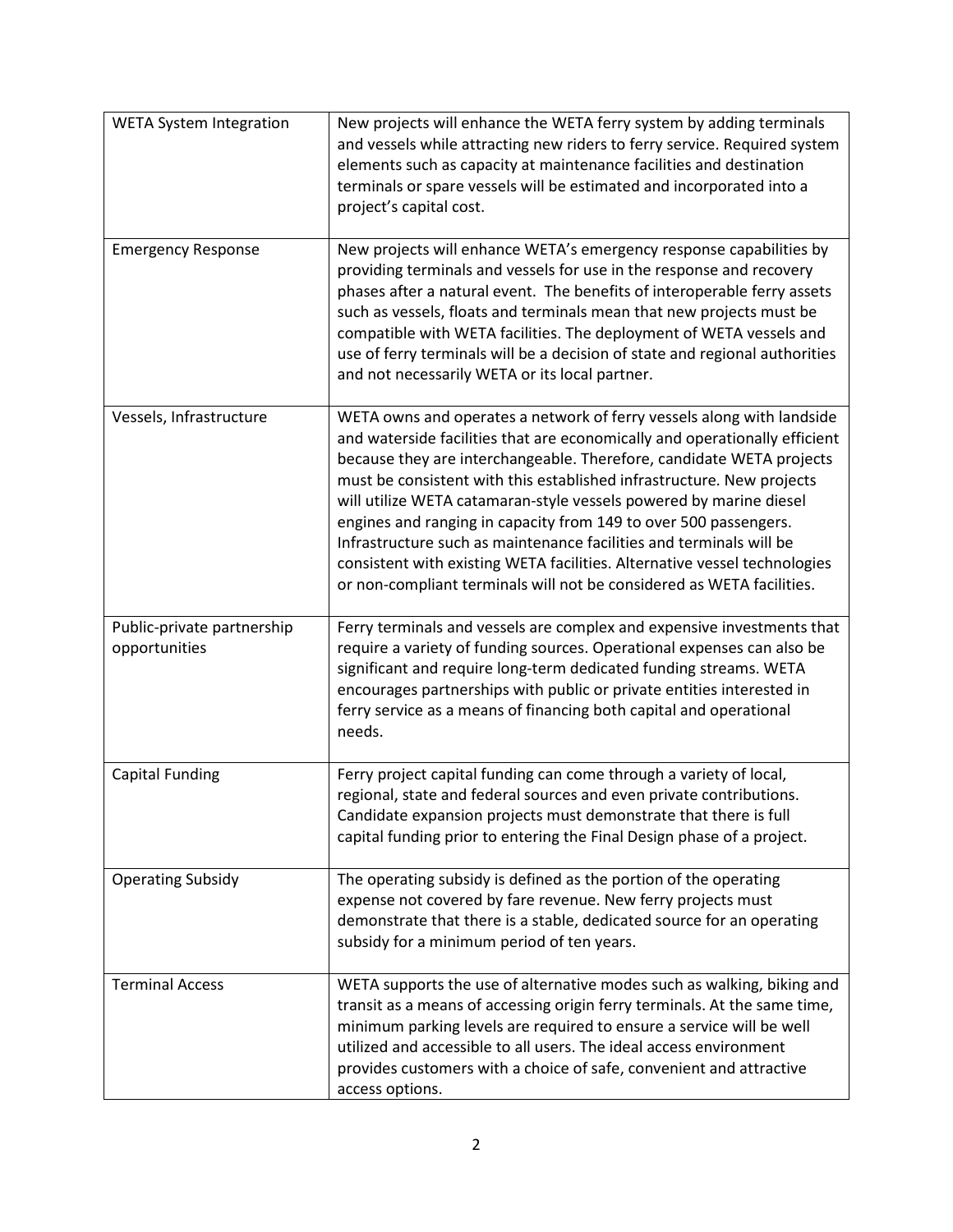| <b>Project Agreement</b> | A Project Agreement will be required for candidate projects prior to<br>entering into the environmental clearance phase of a project. The<br>Project Agreement establishes a project service plan, identifies likely<br>funding sources and defines partner roles and responsibilities. Both the<br>WETA Board and the policy body from the project partner must adopt<br>the Project Agreement. |
|--------------------------|--------------------------------------------------------------------------------------------------------------------------------------------------------------------------------------------------------------------------------------------------------------------------------------------------------------------------------------------------------------------------------------------------|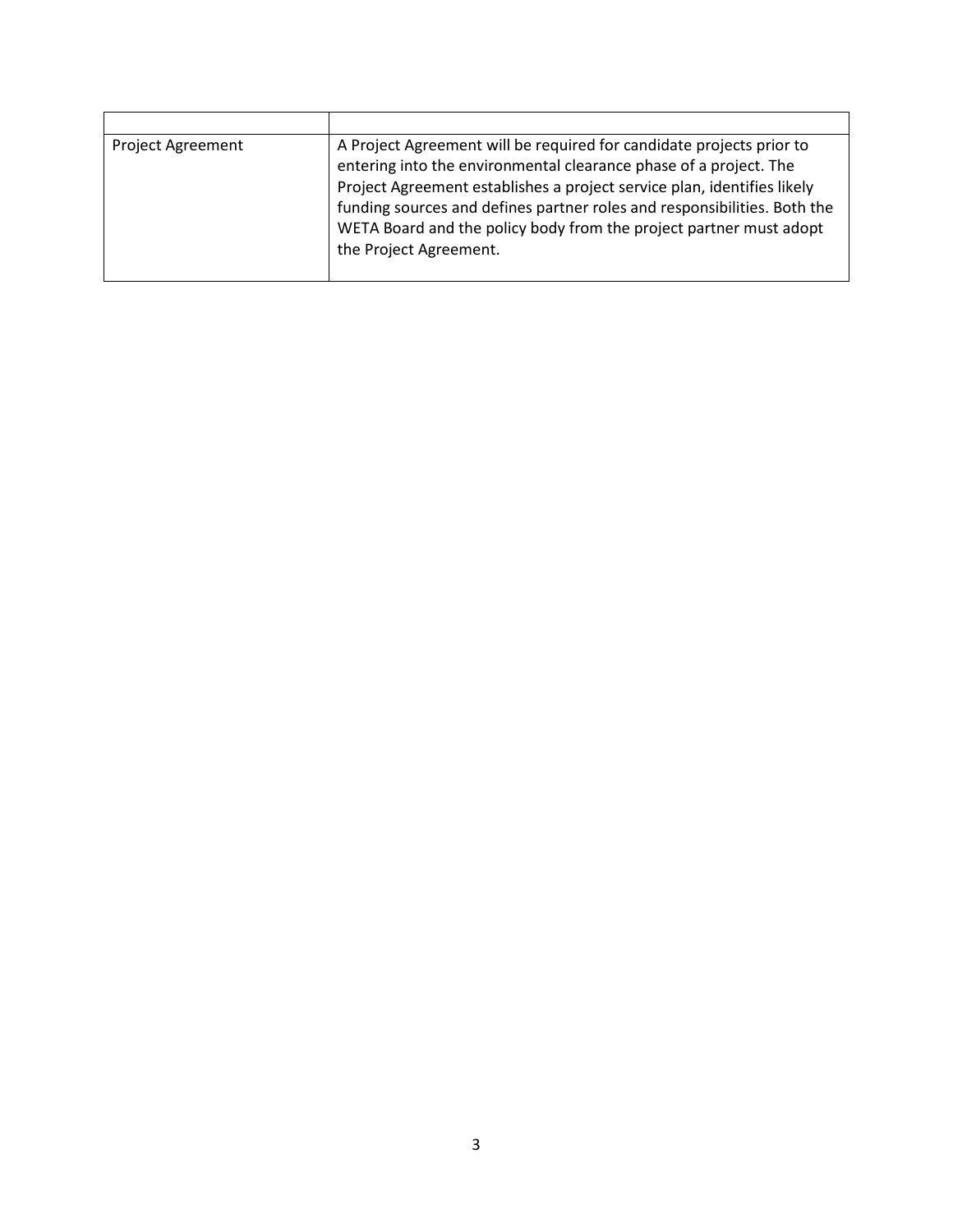### **II. System Expansion Evaluation Measures**

The following measures are intended to evaluate the competitiveness and financial feasibility of candidate WETA ferry projects. The measures are expressed in three ways: minimum, target and maximum (as applicable). Minimum levels are what will be required after the initial 10 years of operation. Target levels are consistent with expected performance of mature services such as Alameda/Oakland, Vallejo and Harbor Bay.

### **Passengers per Revenue Hour (Commute-only service)**

Passengers per revenue hour measures the number of boardings in a given hour of service. Services that have high two-way ridership along with a short travel time, enabling vessels to offer multiple runs in a given commute period will be strong performers. This measure provides an evaluation of ridership and the efficiency of operating resources.

| Minimum | Target | Maximum |
|---------|--------|---------|
| 100     | 150    | 250     |

### **Passengers per Revenue Hour (All-day service)**

| All-day services typically operate seven days per week and generally  |        |         |
|-----------------------------------------------------------------------|--------|---------|
| from 6 AM up to 8 PM. Today, only Alameda-Oakland and Vallejo are all |        |         |
| day services. The target for Passengers per Revenue Hour is slightly  |        |         |
| lower, given lower volumes in the midday and off-peak periods.        |        |         |
|                                                                       |        |         |
| Minimum                                                               | Target | Maximum |
| 100                                                                   | 125    | 250     |

#### **Farebox Recovery**

| Farebox recovery is defined as the portion of operating expenses<br>covered by fare revenues. Farebox recovery measures ridership,<br>operating expense and financial sustainability. |               |         |
|---------------------------------------------------------------------------------------------------------------------------------------------------------------------------------------|---------------|---------|
| Minimum                                                                                                                                                                               | Target        | Maximum |
| 4በ%                                                                                                                                                                                   | $50\% - 70\%$ | 100%    |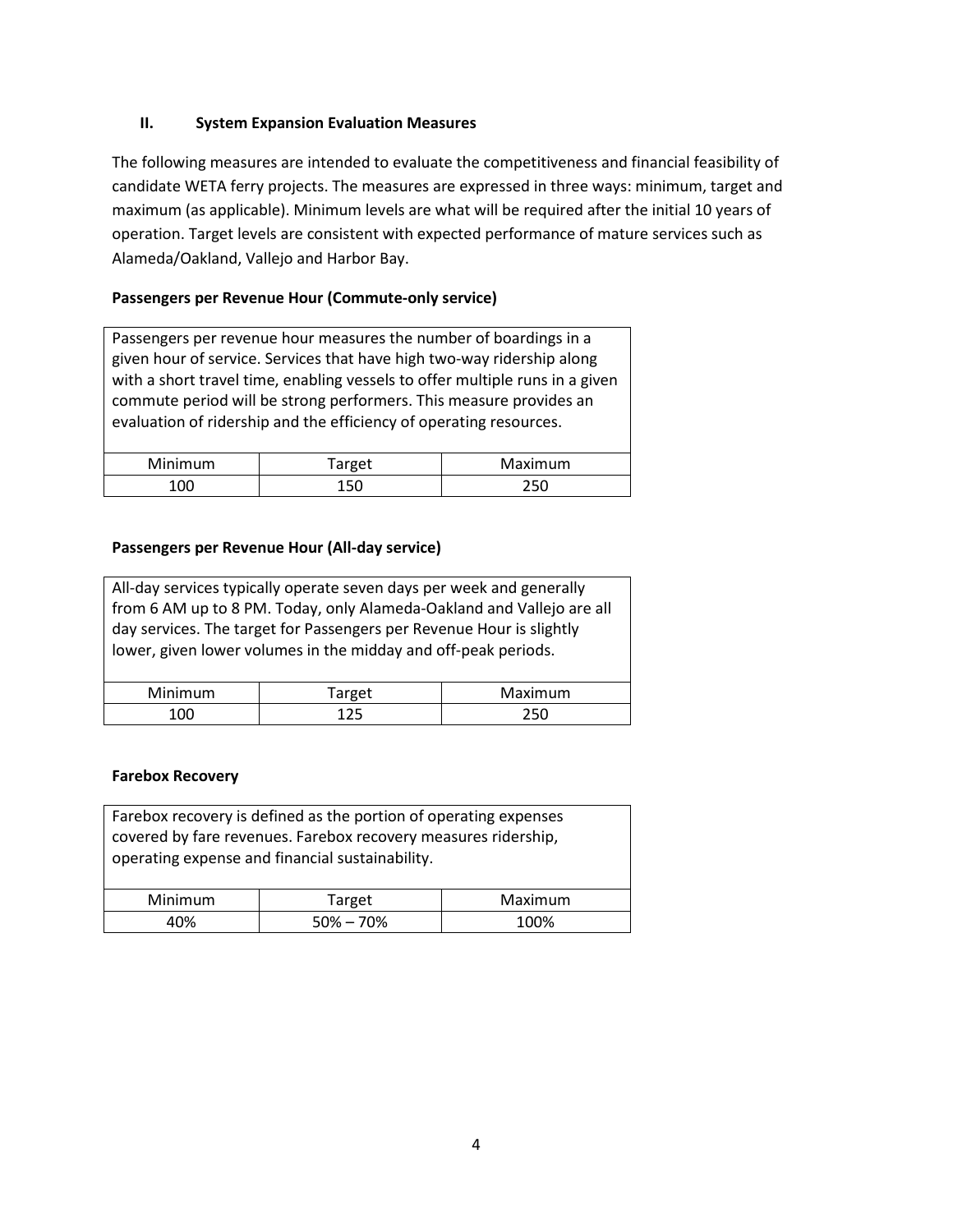#### **Peak Hour Occupancy**

Peak hour occupancy – defined as the combined peak direction occupancy level during the highest ridership hour of a commute service – indicates ridership demand and provides guidance for vessel deployment and service planning. High levels of peak hour occupancy indicate the possibility of leave-behinds or standees and would require corrective action. Minimum | Target | Maximum

50% 60% -- 75% 80%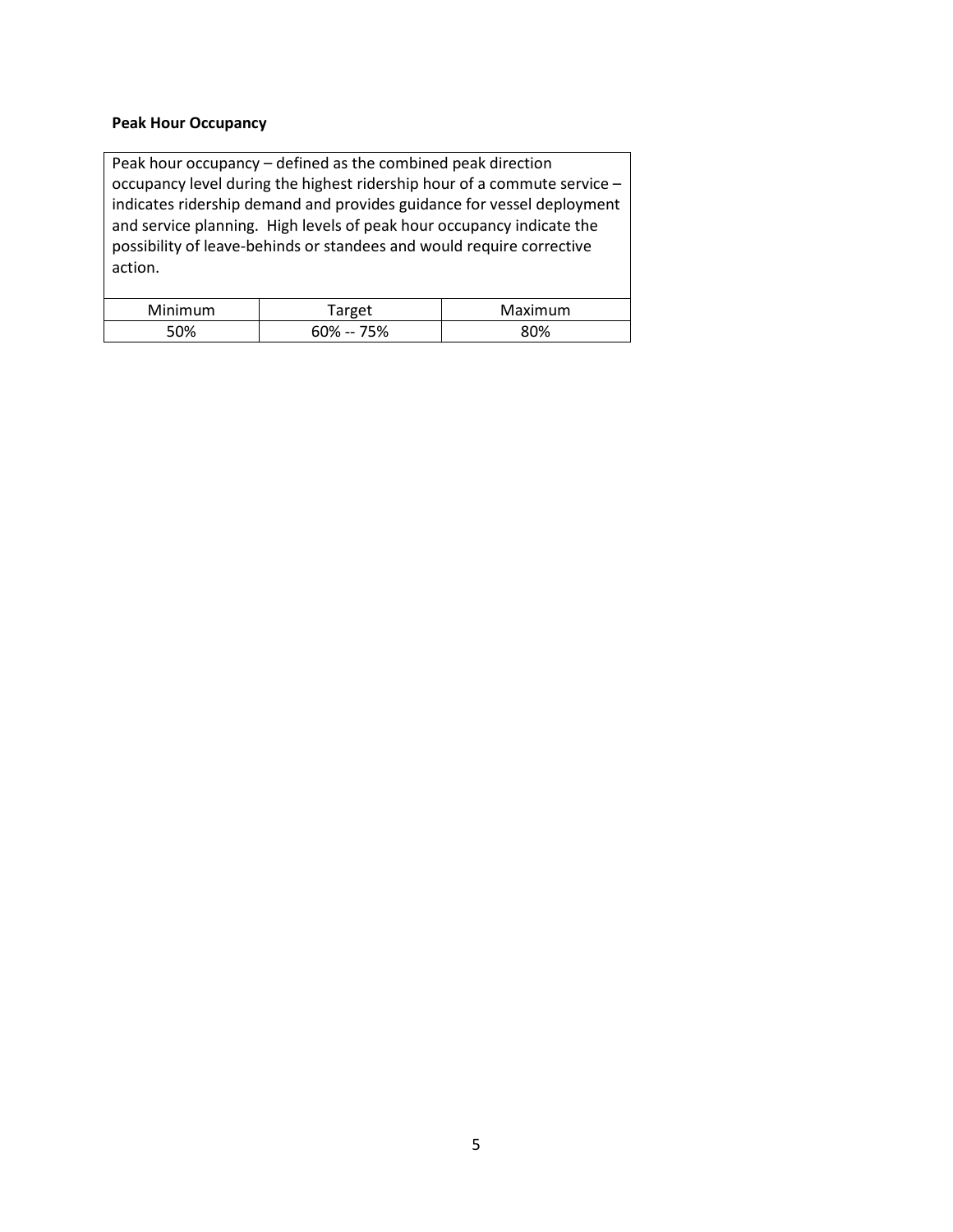### **MEMORANDUM**

### **TO: Board Members**

### **FROM: Nina Rannells, Executive Director Kevin Connolly, Manager, Planning & Development**

### **SUBJECT: Adopt WETA System Performance Targets Policy**

### *Recommendation*

Adopt the WETA System Performance Targets Policy and associated evaluation measures.

### *Background*

Recent ridership growth and upcoming planning and service scheduling activities will benefit from an established Board-level set of policies and standards that define WETA service and measures of productivity. As ridership continues to grow and WETA services experience crowding and capacity issues, adjustments or modifications to existing services will occur on a regular basis. The policy is intended to be used as a tool for WETA staff and a consistent set of reporting standards for the WETA Board, WETA partners and riders to gain a better understanding of WETA service performance.

The System Performance Targets Policy establishes minimum, target and maximum levels of performance. It introduces the idea of triggers that will justify new or enhanced service for routes that are experiencing an excess of demand. While service enhancements such as increased frequency or larger vessels will be popular with riders, they will also reduce the productivity of a service for a period of time as the service attracts new riders. Therefore, after an enhancement in service, the policy suggests a four year period to allow that service to return to minimum or target levels of productivity. The proposed policy also establishes minimum levels of performance to not only provide a goal for expansion projects but also a threshold of fiscal sustainability for existing services.

The System Performance Targets policy will be a supporting document in the future WETA Strategic Plan and Short Range Transit Plans. It will also be the basis for semi-annual reports to the Board.

## *Discussion*

The proposed policy is organized into three components:

- *1. Policy Statements. These are definitions that establish guidelines for minimum WETA ferry service. The policy statements are intended to be as a reference point for minimum service levels.*
- *2. Service Performance Targets. These are a set of quantitative metrics that establish minimum, target and maximum levels in areas that measure productivity and fiscal sustainability. Expansion projects must reach minimum levels within 10 years of operation. Existing services that fall below the minimum or exceed the maximum will the subject of corrective action and re-evaluation.*

### *Fiscal Impact*

There is no fiscal impact associated with this policy item.

\*\*\*END\*\*\*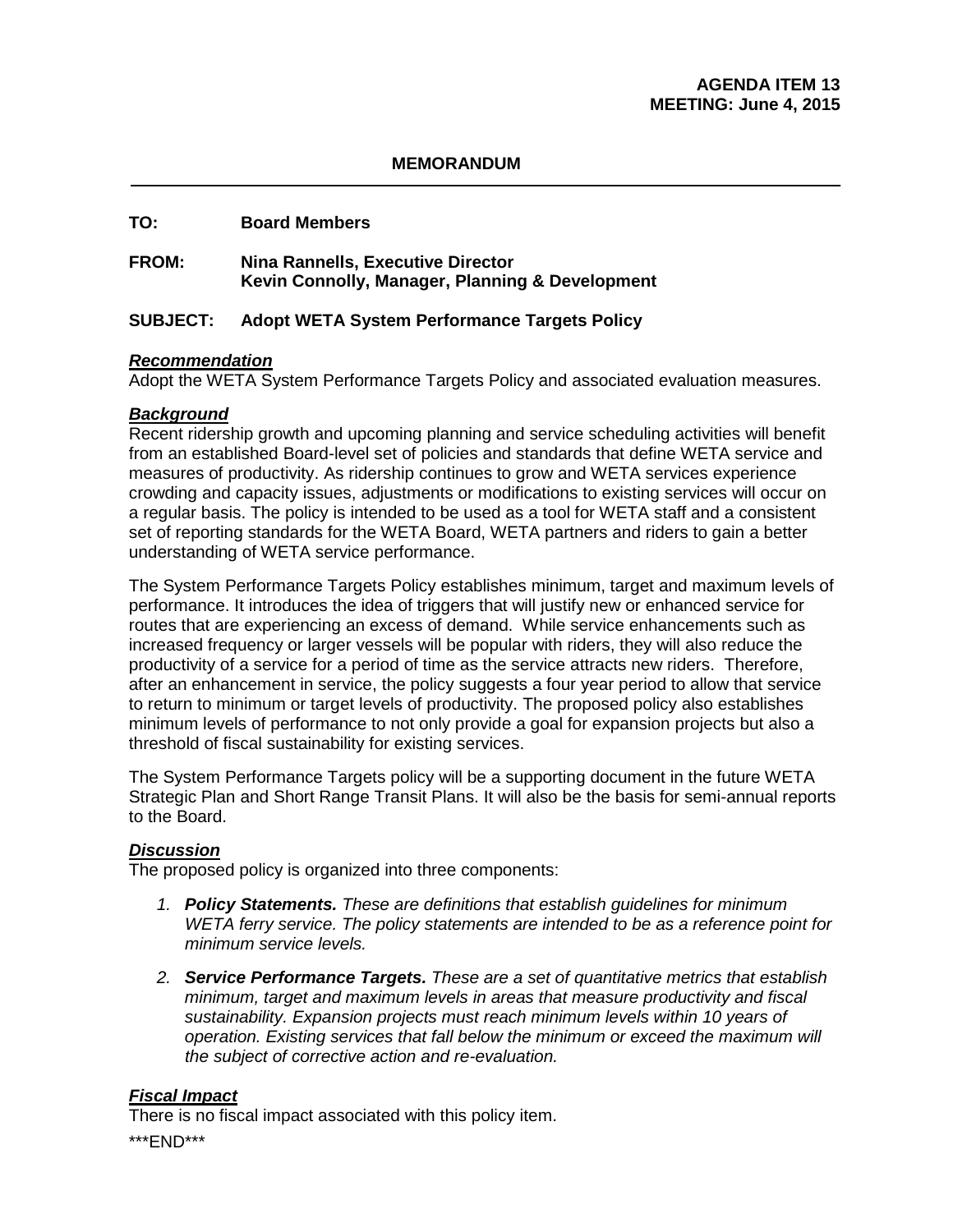# **WETA System Performance Targets Policy**

The proposed WETA performance targets policy is intended to provide a framework for evaluating existing ferry services. The framework consists of policy statements that define minimum elements such as landside and waterside facilities, vessels and service plans. A set of performance targets defines a range of productivity and efficiency metrics that inform the WETA Board of a service's quality and fiscal sustainability.

# **I. WETA Service Policy Statements**

| Ferry System Overview             | WETA provides ferry service throughout San Francisco Bay, working<br>with local and regional partners to increase ferry ridership and relieve<br>traffic congestion and transit crowding. Ferry services will be financially<br>sustainable, contribute to the ferry system and enhance WETA's<br>emergency response capabilities.                                                                                                                                                                                                                                                                                    |
|-----------------------------------|-----------------------------------------------------------------------------------------------------------------------------------------------------------------------------------------------------------------------------------------------------------------------------------------------------------------------------------------------------------------------------------------------------------------------------------------------------------------------------------------------------------------------------------------------------------------------------------------------------------------------|
| <b>Service Ongoing Evaluation</b> | Ferry services will be evaluated on regular quarterly and yearly intervals<br>to ensure performance is meeting expectations. Depending on<br>performance, adjustments to the service plan, fare program or access<br>conditions may be warranted.                                                                                                                                                                                                                                                                                                                                                                     |
| Service Design                    | New ferry services typically begin as origin terminals offering commute-<br>period service to San Francisco's Ferry Building. However, they can act<br>as a destination terminal or offer non-commute period service,<br>depending on local transportation goals and funding availability. WETA<br>will work with project partners to develop a concept service design that<br>meets travelling needs while offering a competitive, sustainable service.<br>For commute-only origin terminals, a minimum level of service would<br>be defined as three peak-direction trips in both the AM and PM<br>commute periods. |
| <b>Emergency Response</b>         | WETA services provide contribute to WETA's emergency response<br>capabilities by providing terminals and vessels for use in the response<br>and recovery phases after a natural event. The benefits of<br>interoperable ferry assets such as vessels, floats and terminals mean<br>that new projects must be compatible with WETA facilities. The<br>deployment of WETA vessels and use of ferry terminals will be a<br>decision of state and regional authorities and not necessarily WETA or<br>its local partner.                                                                                                  |
| Vessels, Infrastructure           | WETA owns and operates a network of ferry vessels along with landside<br>and waterside facilities that are economically and operationally efficient<br>because they are interchangeable. WETA utilizes catamaran-style<br>vessels powered by marine diesel engines and ranging in capacity from<br>149 to over 500 passengers.                                                                                                                                                                                                                                                                                        |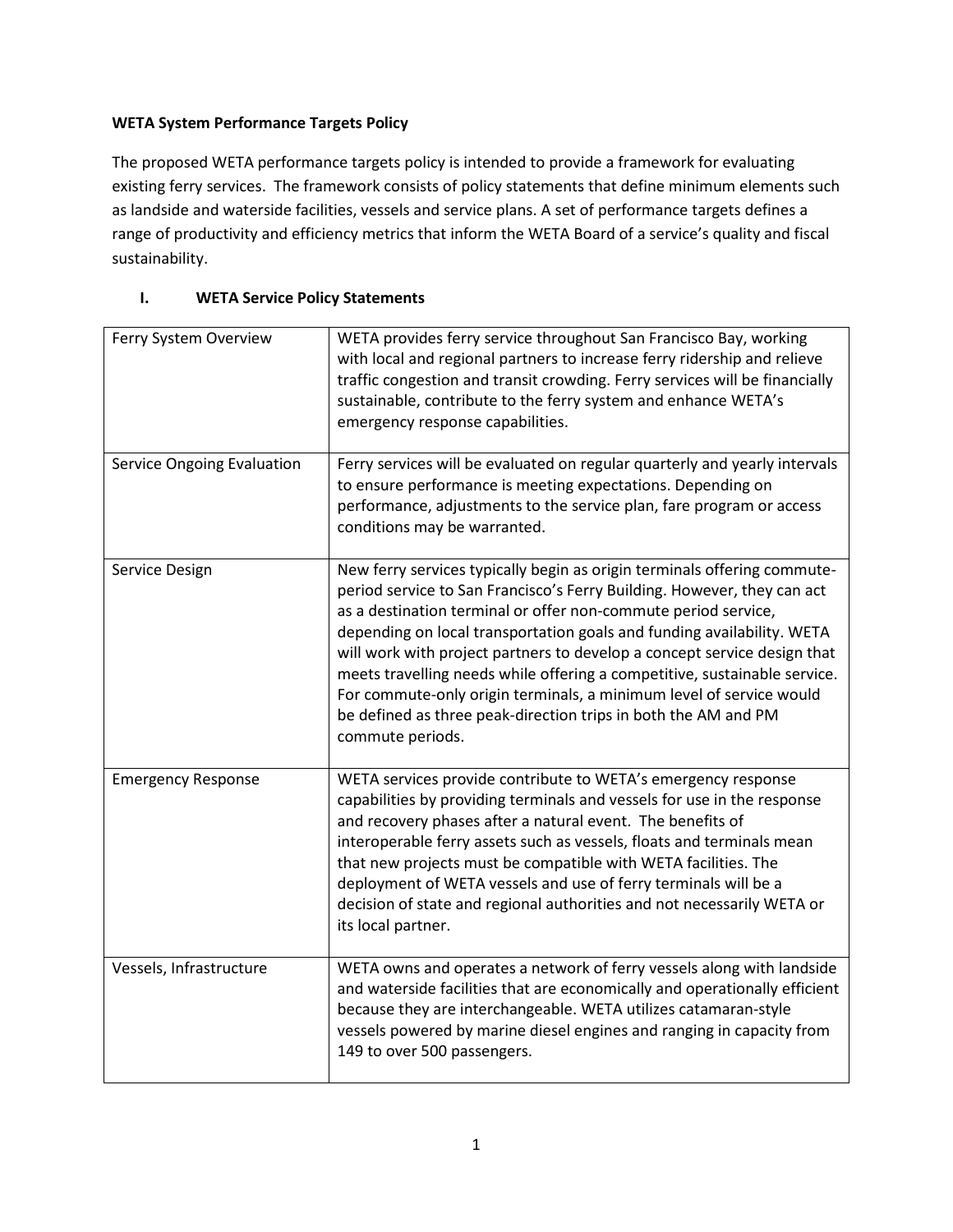### **II. System Performance Evaluation Measures**

The following measures are intended to evaluate the competitiveness and fiscal sustainability of WETA ferry services. The measures are expressed in three ways: minimum, target and maximum (as applicable). Minimum levels are what will be required after the initial 10 years of operation. Target levels are consistent with expected performance of mature services such as Alameda/Oakland, Vallejo and Harbor Bay. When a project achieves maximum levels indicate that a service enhancement or increase may be justified. After a service enhancement has been introduced, there will be a four year recovery period, allowing the service to regain minimum and target levels of productivity.

## **Passengers per Revenue Hour (Commute-only service)**

Passengers per revenue hour measures the number of boardings in a given hour of service. Services that have high two-way ridership along with a short travel time, enabling vessels to offer multiple runs in a given commute period will be strong performers. This measure provides an evaluation of ridership and the efficiency of operating resources.

| <b>Minimum</b> | arget <sup>-</sup> | Maximum |
|----------------|--------------------|---------|
| nr             | 150                | 250     |

## **Passengers per Revenue Hour (All-day service)**

All-day services typically operate seven days per week and generally from 6 AM up to 8 PM. Today, only Alameda-Oakland and Vallejo are all day services. The target for Passengers per Revenue Hour is slightly lower, given lower volumes in the midday and off-peak periods.

| Minimum | <sup>r</sup> arget | Maximum |
|---------|--------------------|---------|
| 0C      |                    | ว แก    |

### **Farebox Recovery**

| Farebox recovery is defined as the portion of operating expenses<br>covered by fare revenues. Farebox recovery measures ridership,<br>operating expense and financial sustainability. |               |         |
|---------------------------------------------------------------------------------------------------------------------------------------------------------------------------------------|---------------|---------|
| Minimum                                                                                                                                                                               | Target        | Maximum |
| 40%                                                                                                                                                                                   | $50\% - 70\%$ | 100%    |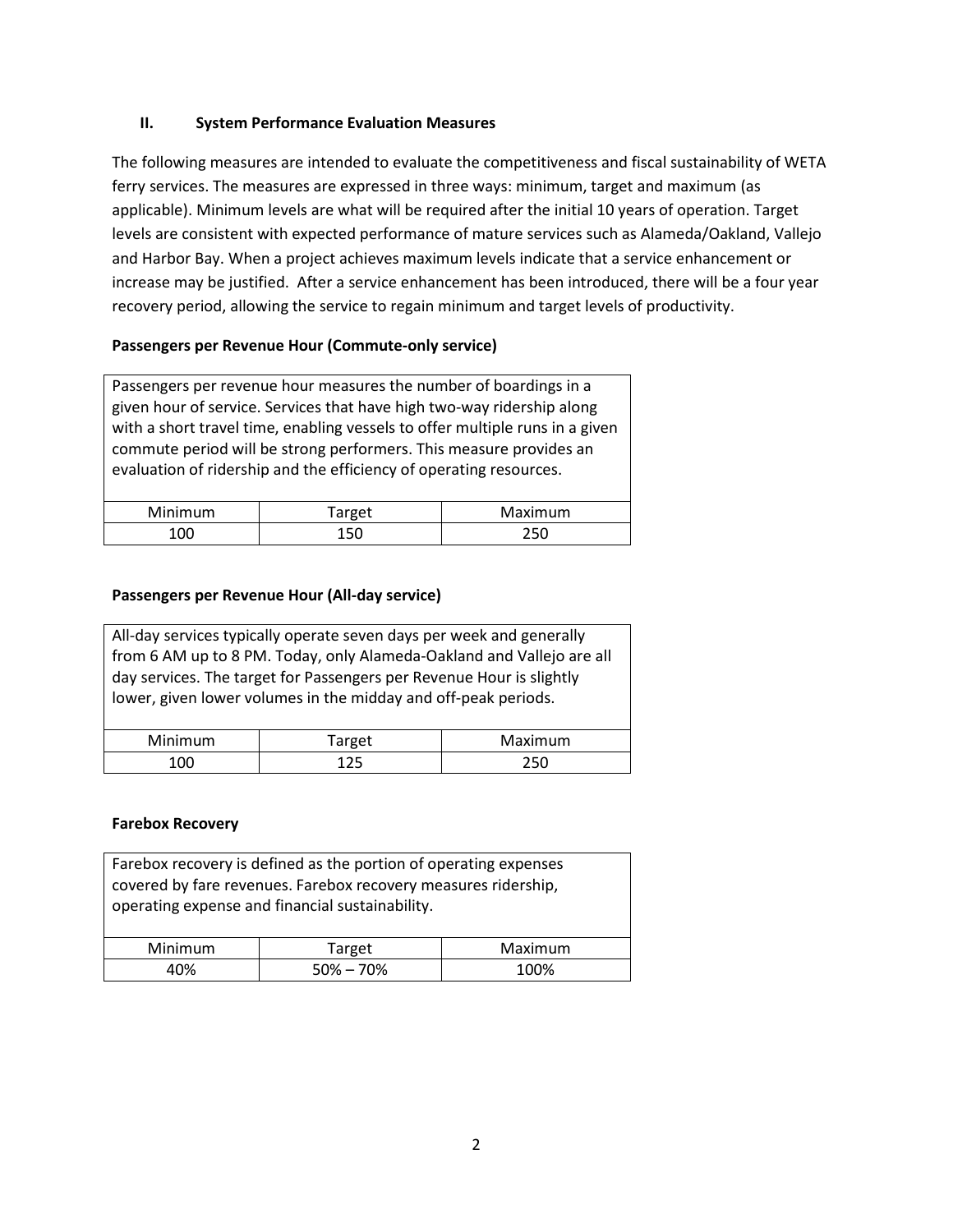#### **Peak Hour Occupancy**

Peak hour occupancy – defined as the combined peak direction occupancy level during the highest ridership hour of a commute service – indicates ridership demand and provides guidance for vessel deployment and service planning. High levels of peak hour occupancy indicate the possibility of leave-behinds or standees and would require corrective action. Minimum | Target | Maximum

50% 60% -- 75% 80%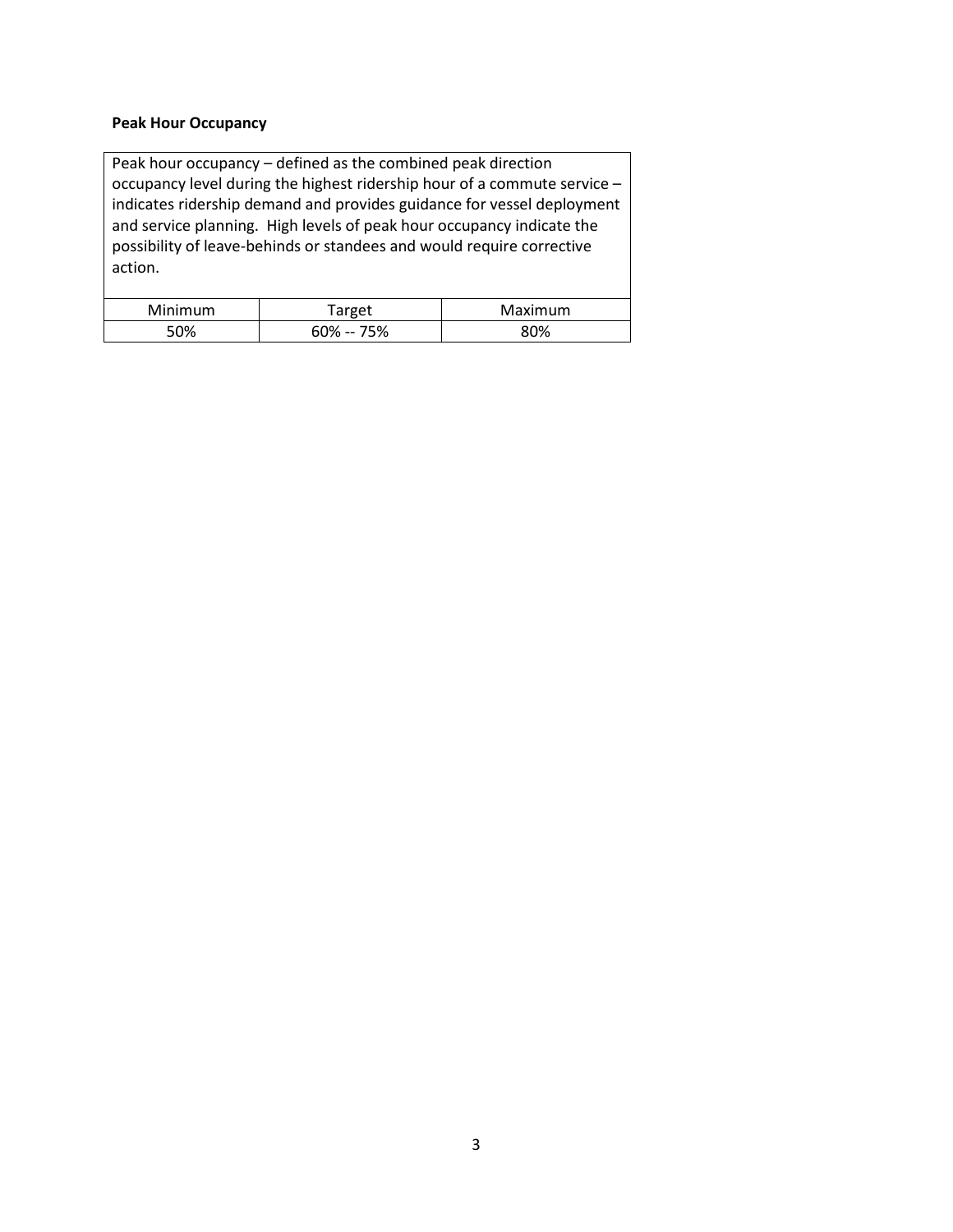## **MEMORANDUM**

# **TO: Board Members**

# **FROM: Nina Rannells, Executive Director Kevin Connolly, Manager, Planning & Development**

## **SUBJECT: Adopt WETA Terminal Access Policy**

### *Recommendation*

Adopt the WETA Terminal Access Policy and associated evaluation measures.

### *Background*

Recent planning activities have highlighted the need to establish a Board-level set of policies and standards that define WETA terminal access needs and expectations, not only for future expansion projects but existing terminals. These activities include the Alameda Terminal Access Study and project planning activities for the Richmond Ferry Terminal and the Downtown San Francisco Terminal expansion. The policy is intended to be used as a tool for WETA partners, providing guidance for enhancing access opportunities and building ferry ridership.

WETA partners include not just stakeholders interested in expansion but cities and agencies that have a vested interest in attracting travelers to WETA's existing services. The policy suggests target levels of access for all modes: parking, bicycle facilities, pedestrian network and feeder transit.

The Terminal Access Policy will be a supporting document in the future WETA Strategic Plan and other planning activities.

### *Discussion*

The proposed policy includes statements and both quantitative and qualitative measures of terminal access conditions in the immediate vicinity of the ferry terminal. The terminal access guidelines can be applied to new projects or existing terminals. Access guidelines are intended to encourage municipalities to develop transit-supportive infrastructure for bikes, pedestrians and bus/shuttle modes.

### *Fiscal Impact*

There is no fiscal impact associated with this policy item.

\*\*\*END\*\*\*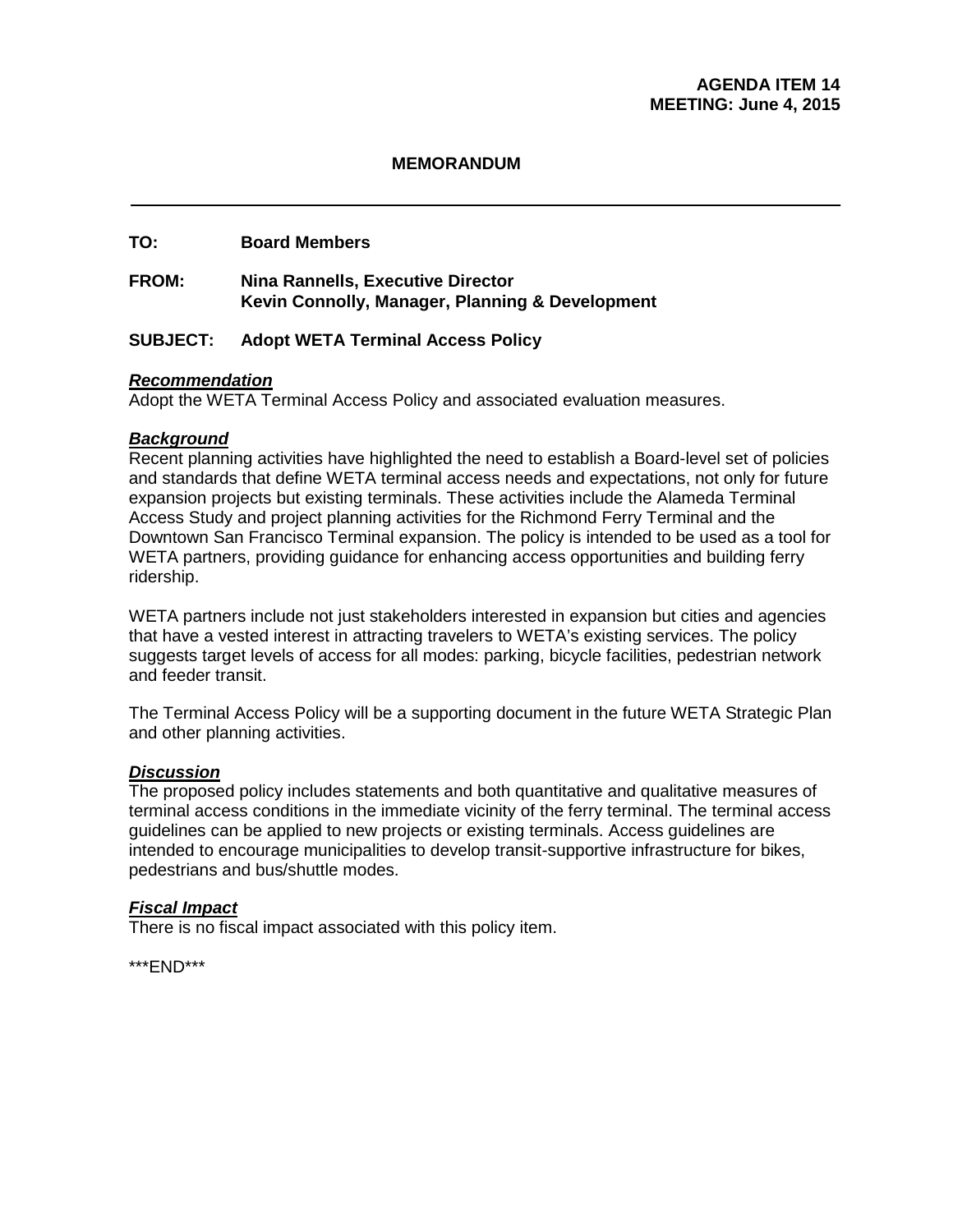### **Terminal Access Guidelines and Evaluation Measures**

The following measures help WETA and its local partners to enhance access to ferry terminals, increasing ferry ridership by improving the "first mile" of a traveler's journey. There is no magic formula for perfect terminal access. Each community defines the surrounding environment around a ferry terminal through land use and public infrastructure policies. To the greatest extent possible, WETA emphasizes non-motorized forms of access such as transit, walking and biking as the most environmentally efficient means of access ferry terminals. However, parking is necessary to create a sustainable base of ridership for any service.

### **Terminal Access, Non-motorized Access Targets**

Easy and convenient access to ferry terminals can be the key factor for building ridership and attracting people to ferry services. Inadequate parking, bicycle lanes or transit service limits potential customers. Customer access is measured in a number of ways and there is no predetermined formula for success. Local policy may emphasize one mode of access over another (transit over parking) or choose to find a balance between all modes.

The following targets are for non-motorized mode of access at a ferry terminal. In other words, the percentage of passengers that arrive by walking, biking or transit

| Minimum | arget<br>uı |
|---------|-------------|
| 30%     | 50%         |

#### **Terminal Access -- Parking**

| Adequate parking, especially for terminals that are isolated from<br>residential areas and do not have transit service, is necessary for<br>customer convenience. |            |
|-------------------------------------------------------------------------------------------------------------------------------------------------------------------|------------|
| <b>Minimum</b>                                                                                                                                                    | Target     |
| 200 spaces                                                                                                                                                        | 350 spaces |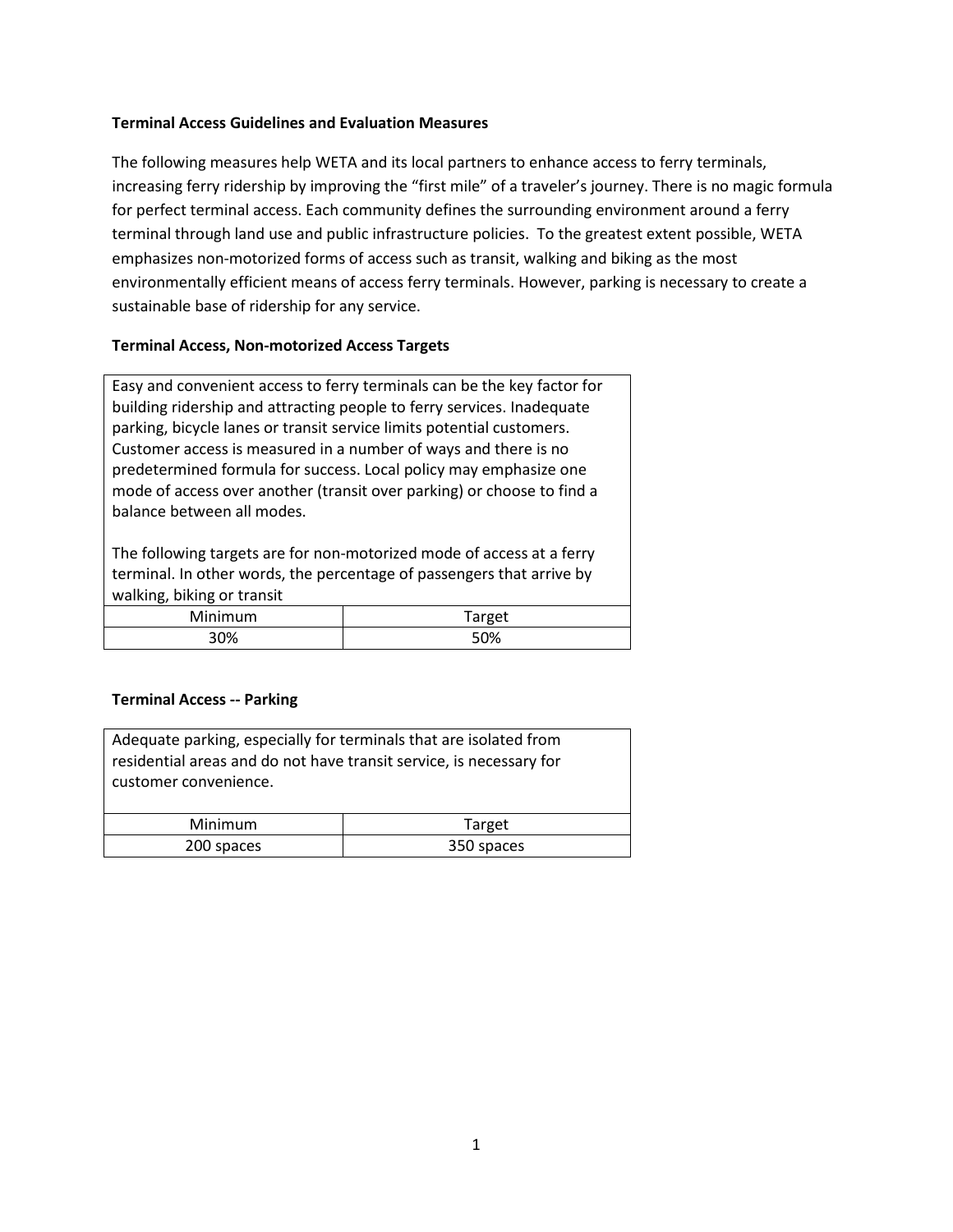### **Terminal Access – Bicycle Facilities**

Bike lanes and facilities surrounding ferry terminals and providing linkages to residential areas should be safe and attractive to provide an incentive for experienced and inexperienced cyclists. Class II bike lanes are painted lanes, usually 6-8 feet wide. Class I bike facilities can be removed from street traffic and buffered by barriers for safety and comfort.

| Minimum             | Target                  |
|---------------------|-------------------------|
| Class II bike lanes | Class I bike facilities |

Bike parking at terminals must be user-friendly, safe and offer a variety of types ranging from racks to lockers. Space at terminals should be adequate for expansion to meet bike parking demand.

| Minimum        | Target                      |
|----------------|-----------------------------|
| 50 rack spaces | 100 rack spaces, 12 lockers |

## **Terminal Access – Transit Feeder Service**

| Transit services in the form of standard public bus or private shuttle that  |                                        |
|------------------------------------------------------------------------------|----------------------------------------|
| is timed to meet ferry departures and arrivals will attract ferry riders and |                                        |
| reduce the need to construct parking.                                        |                                        |
|                                                                              |                                        |
| Minimum                                                                      | Target                                 |
| Local bus service,                                                           | Local bus and shuttle service timed to |
| hourly headways                                                              | meet ferry arrivals and departures     |

### **Terminal Access – Pedestrian Environment**

All ferry passengers are pedestrians at some point in their journey to the terminal. Pedestrian facilities include sidewalks, crosswalks and pedestrian lighting. Pedestrians need to feel safe and comfortable on their journey to the terminal Minimum Target Facilities that ensure safety  $\vert$  Attractive facilities, encouraging walking